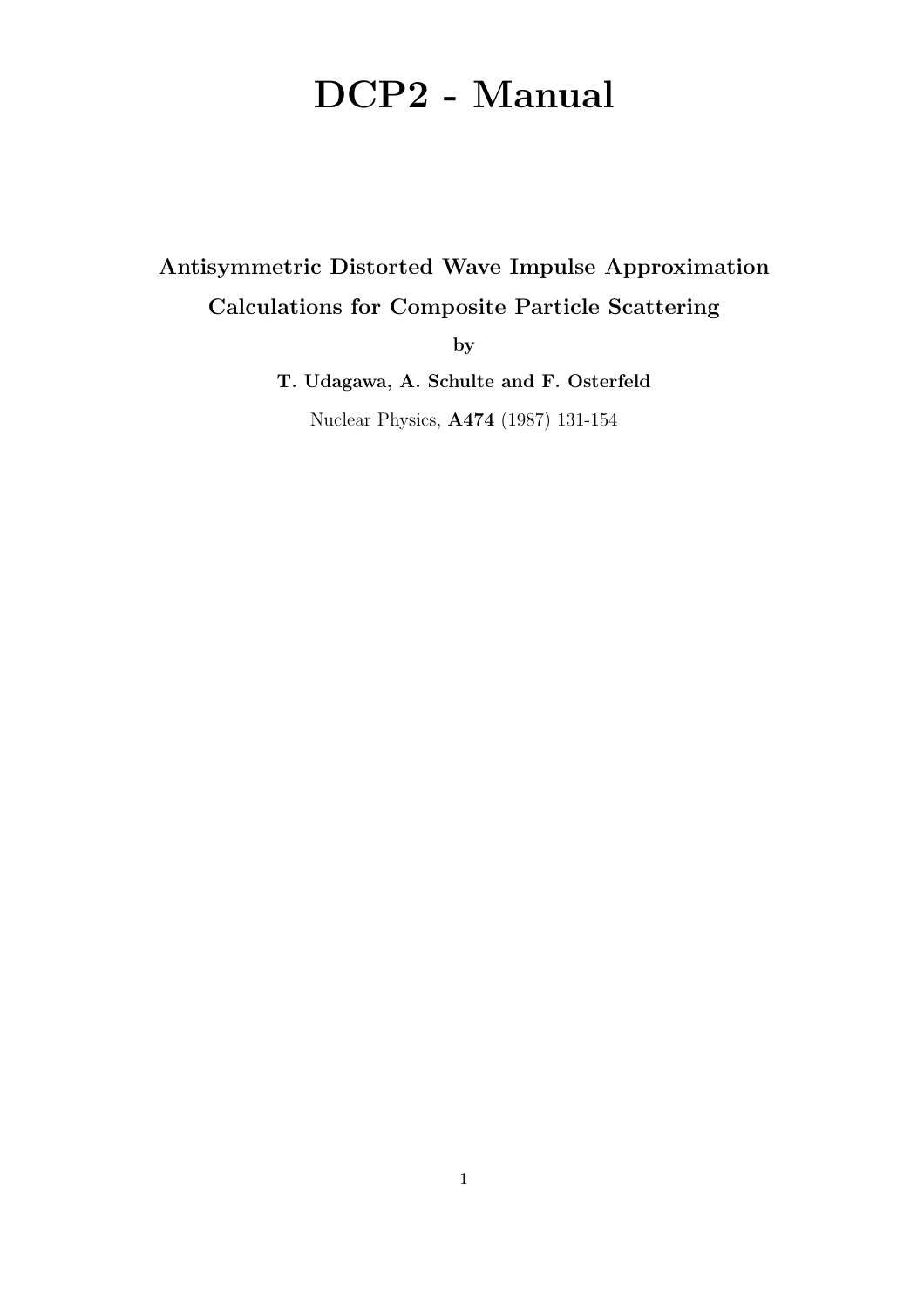### Contents

| $\mathbf{1}$   | What is DCP2?                                                                                                                                                                                                                                       | $\overline{\mathbf{4}}$                         |
|----------------|-----------------------------------------------------------------------------------------------------------------------------------------------------------------------------------------------------------------------------------------------------|-------------------------------------------------|
| $\overline{2}$ | What can DCP2 calculate?<br>$2.1\,$                                                                                                                                                                                                                 | $\frac{4}{4}$                                   |
|                | $\frac{5.2}{2.3}$<br>Outline of calculation entering in the contract of calculation entering in the contract of calculation entering in the contract of the contract of the contract of the contract of the contract of the contract of the contrac | $\frac{4}{5}$                                   |
| 3              | <b>Structure of the Program</b>                                                                                                                                                                                                                     | $\bf{6}$                                        |
|                | Flow of the program $\ldots \ldots \ldots \ldots \ldots \ldots \ldots \ldots \ldots \ldots \ldots \ldots$<br>3.1                                                                                                                                    | $\boldsymbol{6}$                                |
|                | 3.2                                                                                                                                                                                                                                                 | $\overline{7}$                                  |
| 4              | How to make a Input Data File                                                                                                                                                                                                                       | 8                                               |
|                | 4.1                                                                                                                                                                                                                                                 | 8                                               |
|                | 4.2                                                                                                                                                                                                                                                 | $\begin{smallmatrix} 8\\8\\8 \end{smallmatrix}$ |
|                | 4.2.1                                                                                                                                                                                                                                               |                                                 |
|                | 4.2.2                                                                                                                                                                                                                                               | $\overline{9}$                                  |
|                | 4.2.3<br>Nuclei in each channel, and incident beam lab energy $\dots \dots \dots$                                                                                                                                                                   | 9                                               |
|                | Angular momenta in the reaction $\ldots \ldots \ldots \ldots \ldots$<br>4.2.4<br>4.2.5                                                                                                                                                              | 10<br>11                                        |
|                | 4.2.6                                                                                                                                                                                                                                               | 11                                              |
|                | 4.2.7                                                                                                                                                                                                                                               | 12                                              |
|                | 4.2.8                                                                                                                                                                                                                                               | 12                                              |
|                | 4.2.9                                                                                                                                                                                                                                               | 13                                              |
|                | 4.2.10<br>4.2.11                                                                                                                                                                                                                                    | $\overline{1}\overline{4}$<br>14                |
|                | Single particle and hole state information $\ldots \ldots \ldots \ldots \ldots \ldots$<br>4.3                                                                                                                                                       | 16                                              |
|                | 4.3.1                                                                                                                                                                                                                                               | 16                                              |
|                | 4.3.2                                                                                                                                                                                                                                               | 16                                              |
|                | 4.3.3                                                                                                                                                                                                                                               | 16                                              |
|                | 4.4                                                                                                                                                                                                                                                 | 17                                              |
|                | <sup>12</sup> C(p, n) <sup>12</sup> N (1 <sup>+</sup> , 18.1 MeV) at E <sub>lab</sub> =200 MeV<br>4.4.1                                                                                                                                             | 17                                              |
|                | ${}^{90}\text{Zr}({}^{3}\text{H},t){}^{90}\text{Nb}, (0^-, 27.9 \text{ MeV})$ at $\text{E}_{lab}=600 \text{ MeV} \dots \dots \dots \dots \dots$<br>4.4.2                                                                                            | 18                                              |
|                | 4.5                                                                                                                                                                                                                                                 | 19                                              |
|                | <sup>12</sup> C(p, n) <sup>12</sup> N (1 <sup>+</sup> , 18.1 MeV) at E <sub>lab</sub> =200 MeV<br>4.5.1                                                                                                                                             | 19                                              |
|                | ${}^{90}\text{Zr}({}^{3}\text{H}, t){}^{90}\text{Nb}, (0^-, 27.9 \text{ MeV})$ at $\text{E}_{lab}$ =600 MeV<br>4.5.2                                                                                                                                | 23                                              |
| 5              | 26<br>Formulas                                                                                                                                                                                                                                      |                                                 |
|                | Differential cross section $\ldots$ , $\ldots$ , $\ldots$ , $\ldots$ , $\ldots$ , $\ldots$ , $\ldots$ , $\ldots$ , $\ldots$ , $\ldots$ , $\ldots$<br>$\frac{26}{27}$<br>$\frac{27}{27}$<br>$5.1\,$<br>$\check{5}.\bar{2}$                           |                                                 |
|                | Form factors<br>5.2.1                                                                                                                                                                                                                               |                                                 |
|                | 5.2.2                                                                                                                                                                                                                                               |                                                 |
|                | 28<br>5.2.3<br>Exchange form factor $\ldots \ldots \ldots \ldots \ldots \ldots \ldots$<br>Exchange form factor for the nucleon-nucleus scattering $\ldots \ldots \ldots \ldots$                                                                     |                                                 |
|                | 5.2.4<br>5.2.5                                                                                                                                                                                                                                      | 28<br>29                                        |
|                | 5.2.6<br>Exchange form factor in the plane wave approximation $\ldots \ldots \ldots \ldots$                                                                                                                                                         | 29                                              |
|                |                                                                                                                                                                                                                                                     | 30                                              |
|                | $\mathop{5.3}\limits_{5.4}$                                                                                                                                                                                                                         | 30                                              |
|                | 5.4.1<br>5.4.2                                                                                                                                                                                                                                      | $\frac{30}{31}$                                 |
|                | Folding optical potential $\ldots \ldots \ldots \ldots \ldots \ldots \ldots \ldots \ldots \ldots \ldots$<br>5.5                                                                                                                                     | $\overline{3}1$                                 |
|                |                                                                                                                                                                                                                                                     |                                                 |
|                | $\frac{32}{32}$<br>A Subroutines and their functions                                                                                                                                                                                                |                                                 |
|                | A.I<br>A.2                                                                                                                                                                                                                                          |                                                 |
|                | Functions of the subroutine<br>$A \cdot 2 \cdot 1$ DCP2 - Main Routine                                                                                                                                                                              | $\frac{33}{33}$                                 |
|                | A.2.2                                                                                                                                                                                                                                               | $\overline{34}$                                 |
|                | DCHECK1 - Checking field lengths of variables<br>A.2.3<br>OPT, FLGLCH, POTEN, and DISWAVE - Distorted waves<br>A.2.4                                                                                                                                | 34<br>35                                        |
|                | A.2.5                                                                                                                                                                                                                                               |                                                 |
|                | A.2.6                                                                                                                                                                                                                                               | $\frac{35}{36}$                                 |
|                | A.2.7                                                                                                                                                                                                                                               | 36                                              |
|                | A.2.8<br>A.2.9                                                                                                                                                                                                                                      | $\frac{37}{38}$                                 |
|                |                                                                                                                                                                                                                                                     |                                                 |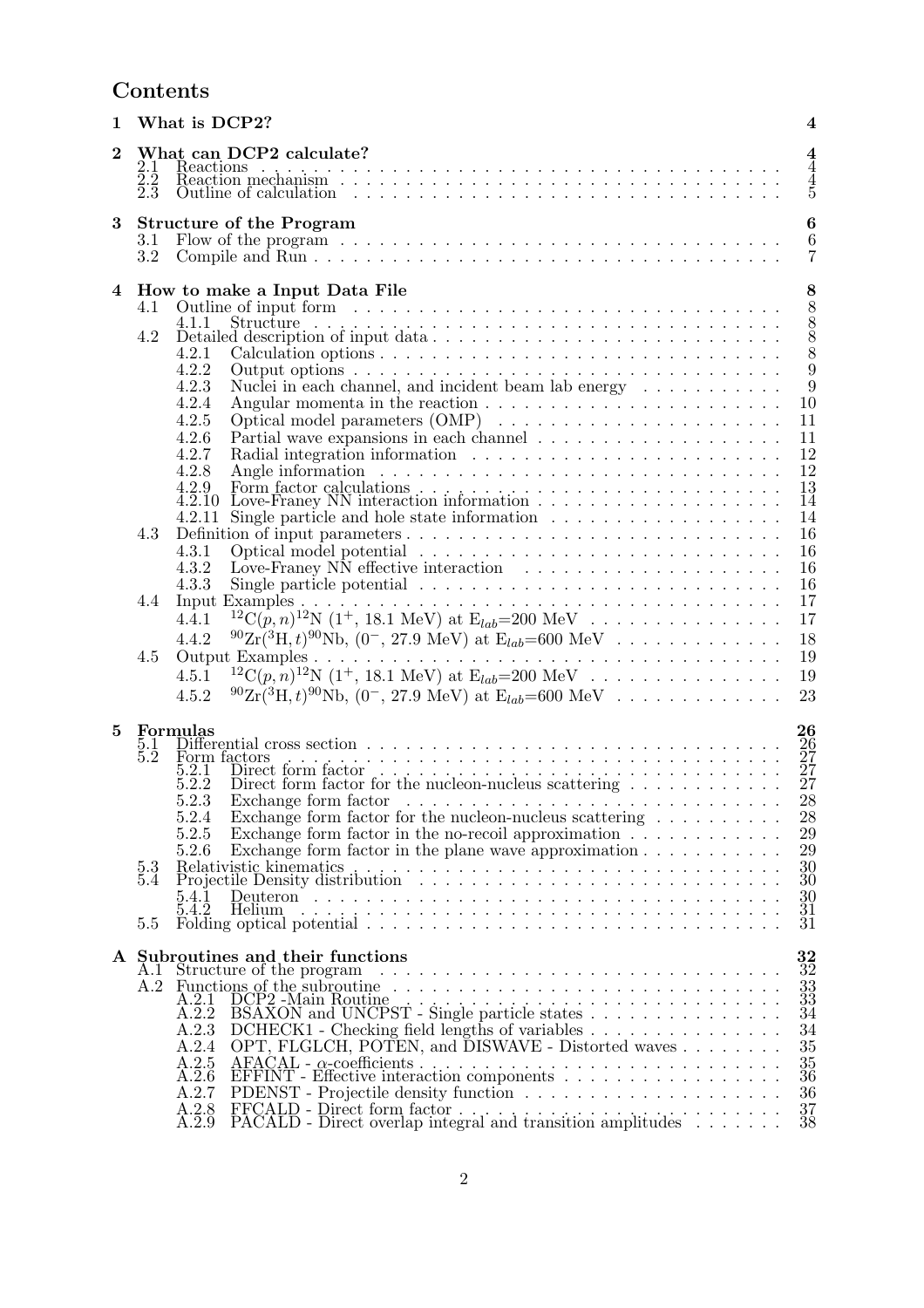|    |     | $\substack{38\\38\\39}$<br>$\begin{tabular}{ll} A.2.10 {\bf XLMCAL-} \end{tabular} \begin{tabular}{l} A.2.11 {\bf FFCALDM-} \end{tabular} \begin{tabular}{l} A.2.11 {\bf FFCALDM-} \end{tabular} \end{tabular} \begin{tabular}{l} A.2.11 {\bf FFCALDM-} \end{tabular} \end{tabular} \begin{tabular}{l} A.2.12 {\bf DCHECK2-} \end{tabular} \end{tabular} \begin{tabular}{l} A.2.12 {\bf DCHECK2-} \end{tabular} \end{tabular} \begin{tabular}{l} A.2.13 {\bf DCHECK$ |  |
|----|-----|----------------------------------------------------------------------------------------------------------------------------------------------------------------------------------------------------------------------------------------------------------------------------------------------------------------------------------------------------------------------------------------------------------------------------------------------------------------------|--|
|    |     | A.2.13 TRECAL, DENST, TRECALM, DENSTM - Non-local projectile and tar-                                                                                                                                                                                                                                                                                                                                                                                                |  |
|    |     | 39                                                                                                                                                                                                                                                                                                                                                                                                                                                                   |  |
|    |     | A.2.14 GFAC, GFACM - Vector coupling factors for exchange part<br>40                                                                                                                                                                                                                                                                                                                                                                                                 |  |
|    |     | 41                                                                                                                                                                                                                                                                                                                                                                                                                                                                   |  |
|    |     | 42<br>A.2.16 TENSOR - Tensor interaction for exchange part                                                                                                                                                                                                                                                                                                                                                                                                           |  |
|    |     | 43<br>A.2.17 PACALE - Exchange overlap integral and transition amplitudes                                                                                                                                                                                                                                                                                                                                                                                            |  |
|    |     | 43<br>A.2.18 FFCALEM - Exchange overlap integral and transition amplitudes                                                                                                                                                                                                                                                                                                                                                                                           |  |
|    |     | 44<br>A.2.19 CROSS - The differential cross sections<br>A.2.20 YLCAL, GAUSF, BESSEL, CLEB, CLEBZ, RAC7, NINEJ, DSPLS3 -                                                                                                                                                                                                                                                                                                                                              |  |
|    |     | 45<br>Supporting subroutines $\ldots \ldots \ldots \ldots \ldots \ldots \ldots \ldots \ldots$                                                                                                                                                                                                                                                                                                                                                                        |  |
| B. |     | 47                                                                                                                                                                                                                                                                                                                                                                                                                                                                   |  |
|    |     | Variables and their definitions<br>B.1 PARAMETER variables<br>B.2 COMMON variables<br>$\overline{47}$                                                                                                                                                                                                                                                                                                                                                                |  |
|    |     | $\frac{48}{48}$<br>$\overline{B.2.1}$                                                                                                                                                                                                                                                                                                                                                                                                                                |  |
|    |     | CNST - Constants<br>CNTRL - Control of the calculation and output<br>$\overline{B}$ :2.2<br>$\bar{4}8$                                                                                                                                                                                                                                                                                                                                                               |  |
|    |     | 48<br>$S\text{PSTAT}$ - Particle-hole states in the target<br>B.2.3                                                                                                                                                                                                                                                                                                                                                                                                  |  |
|    |     | 49<br>BSX, UNCPSA, CBST - Bound state wave functions<br><b>B.2.4</b>                                                                                                                                                                                                                                                                                                                                                                                                 |  |
|    |     | 51<br>DWCC, POTCC, COUCC, RELKIN, OPTO, DISW - Distorted waves<br>B.2.5                                                                                                                                                                                                                                                                                                                                                                                              |  |
|    |     | 54<br>B.2.6                                                                                                                                                                                                                                                                                                                                                                                                                                                          |  |
|    |     | 54<br>SPECFC - $\alpha$ -coefficients<br>FFCC, CDENS CCKF - Preparation of form factor calculations<br>B.2.7<br>$B.2.\dot{8}$<br>54                                                                                                                                                                                                                                                                                                                                  |  |
|    |     | 56<br>CGFACA, CGFACB, TREDEN - Exchange form factor calculations<br>B.2.9                                                                                                                                                                                                                                                                                                                                                                                            |  |
|    |     | 57<br>B.2.10 CGGR, AMPD, OVDE - Form factors and Transition amplitudes                                                                                                                                                                                                                                                                                                                                                                                               |  |
|    |     | B.2.11 CPWFAC, CGFACC, CXLM - Plane wave approximation for exchange                                                                                                                                                                                                                                                                                                                                                                                                  |  |
|    |     | 58<br>form factor $\ldots \ldots \ldots \ldots \ldots \ldots \ldots \ldots \ldots \ldots \ldots \ldots$                                                                                                                                                                                                                                                                                                                                                              |  |
|    | B.3 | 59<br>60                                                                                                                                                                                                                                                                                                                                                                                                                                                             |  |
|    |     |                                                                                                                                                                                                                                                                                                                                                                                                                                                                      |  |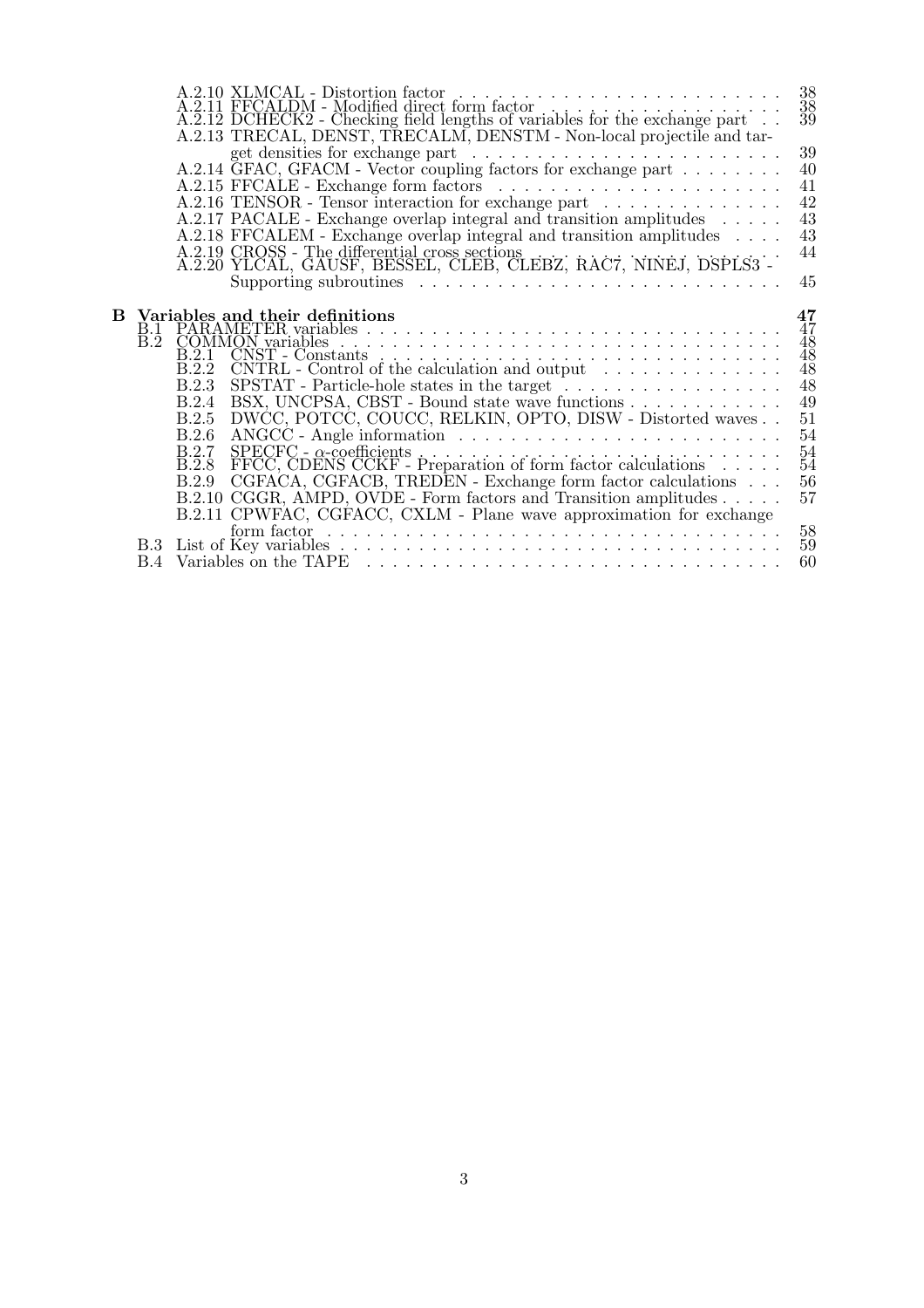### 1 What is DCP2?

DCP is the abbreviation for Distorted wave impulse approximation (DWIA) calculations for Composite Particle scattering. DCP2 is a computer program, which performs a DWIA calculation for the light-ion induced inelastic scattering and charge exchange reactions to the discrete final states at intermediate energies. It permits the exact calculation of the so-called knock-on exchange transition amplitudes. It can calculate the exchange part in the no-recoil approximation, and can restore the recoil effect but in the plane wave approximation.

This program is originated from the program DCP1, coded by T. Udagawa, A. Schulte and F. Osterfeld in the middle of nineteen eighties. The original version of DCP1 was not published, and was not kept anywhere unfortunately.

B. T. Kim collected some of original subroutines from the Udagawa's Texas group, rebuilt the program with helps of Profs. H. Sakai and M. Ichimura during his stay at RIBF, Nishina Center, RIKEN, Japan in the winters of 2012 and 2013, and renamed it DCP2. Thus, B. T. Kim has the full responsibility for the present form of DCP2.

The code is written in FORTRAN. The program is written with capital letters. In this manual, the name consisting of capital letters denotes generally that of a subroutine, a variable, or a common block.

### 2 What can DCP2 calculate?

#### 2.1 Reactions

DCP2 calculates the differential cross sections for the inelastic scattering

$$
A(a,a')B
$$

where  $A(B)$  is the target (residual) nucleus, while a is the projectile nucleus and a' in its excited state, and the charge exchange reactions

 $A(a, b)B$ 

where b is the ejectile nucleus, by exchanging a charge with a, say,  $(p, n)$ ,  $({}^{3}He, t)$ , etc.

#### 2.2 Reaction mechanism

The antisymmetrized DWIA with the NN effective interactions with direct and exchange parts is the basic reaction mechanism. The effective interaction are assumed to be local and to contain central and tensor terms with spin-spin and isospin-isospin interactions. The excited and charge exchanged states are assumed to be in the single particle model state in a Woods-Saxon potential.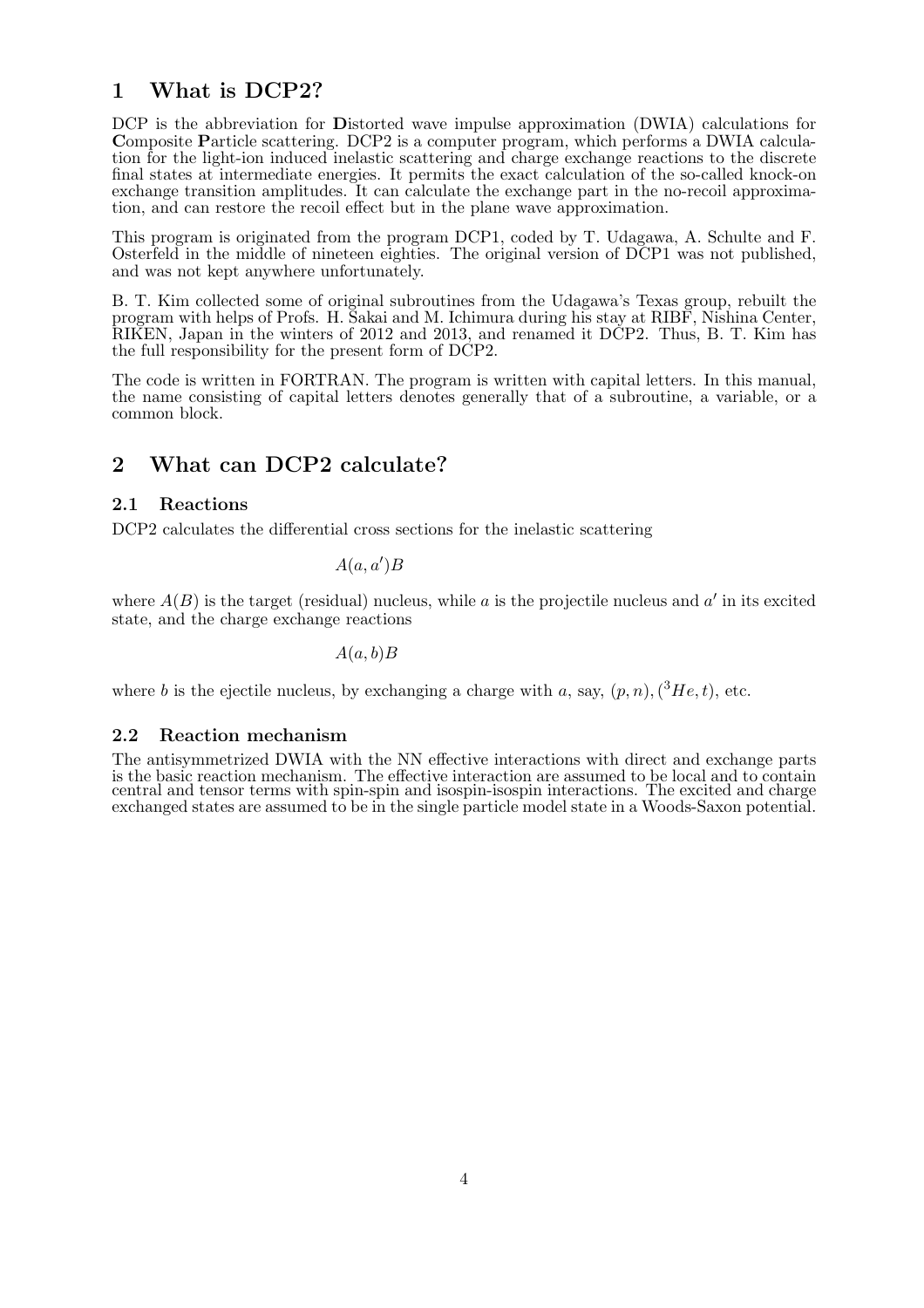#### 2.3 Outline of calculation

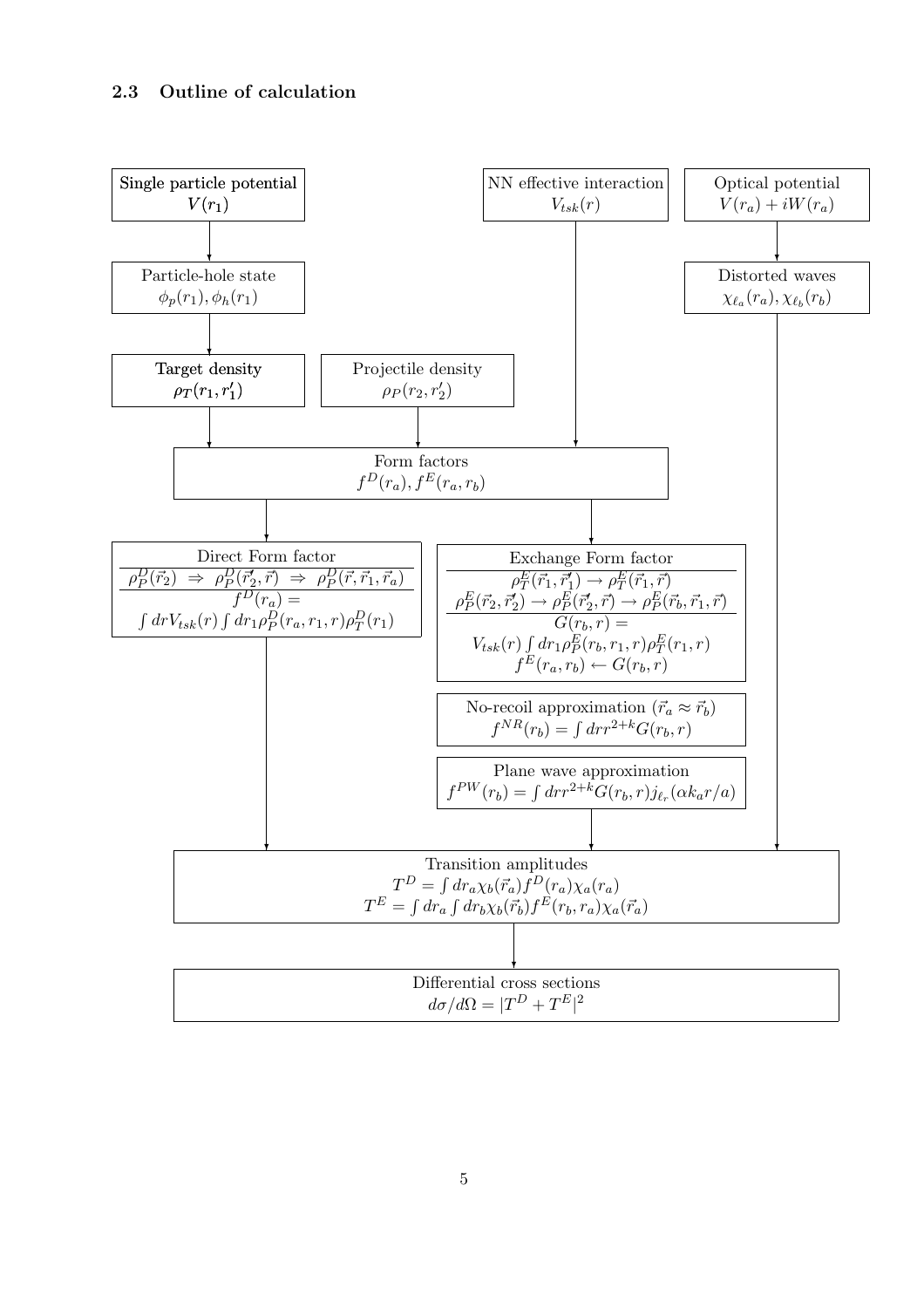### 3 Structure of the Program

#### 3.1 Flow of the program

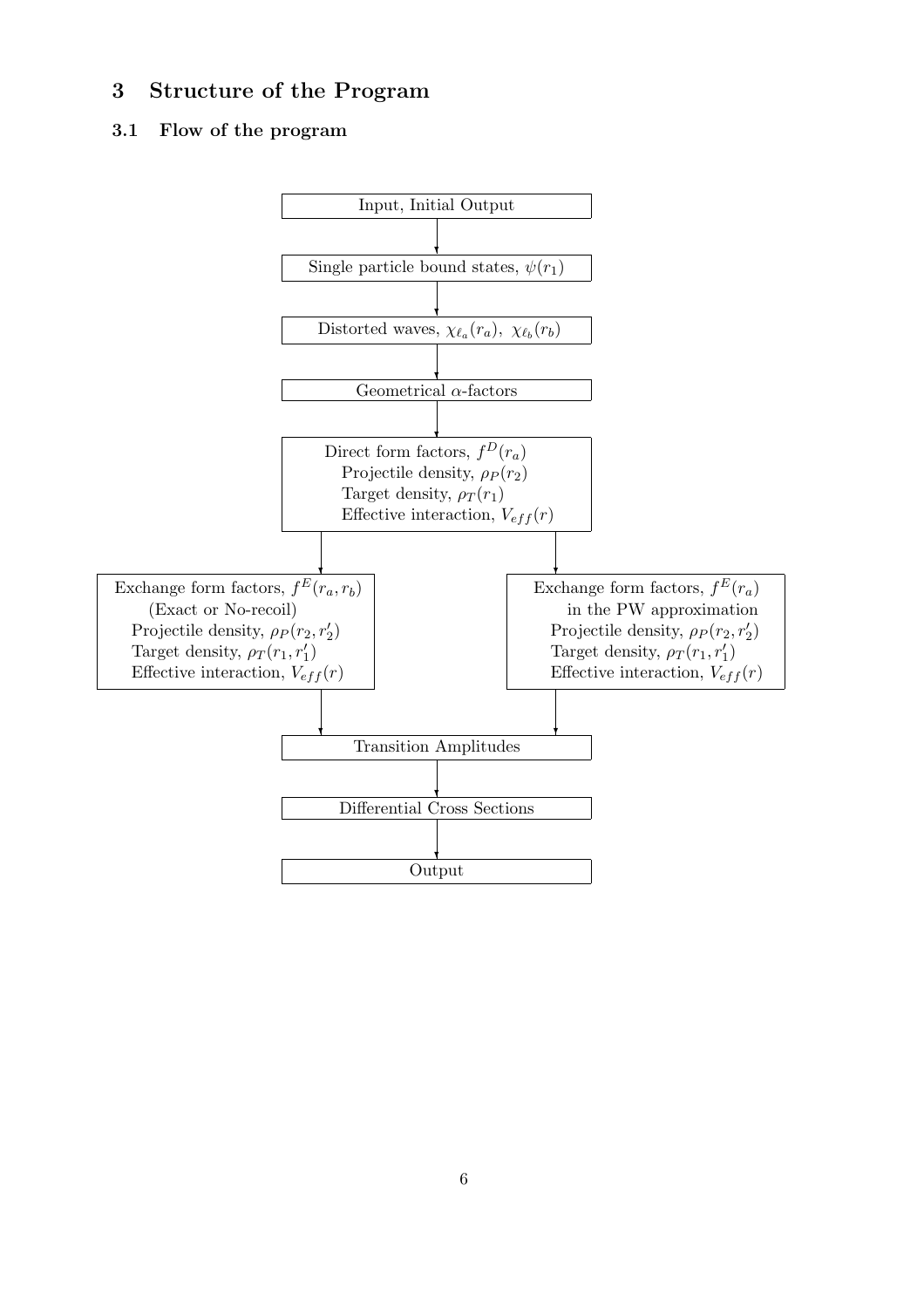#### 3.2 Compile and Run

| Source file    | Subroutines                                        |
|----------------|----------------------------------------------------|
| dep2.f         | MAIN, DCHECK1, DCHECK2                             |
| cmm.f          | BSAXON, UNCPST, OPT, POTEN, FLGLCH, DISWAVE, RAC7, |
|                | CLEB, CLEBZ, NINEJ, GAUSF, BESSEL, YLCAL, DSPLS3   |
| crs f          | <b>CROSS</b>                                       |
| ffc.f          | AFACAL, EFFINT, PDENST                             |
| $\text{ffd.f}$ | FFCALD, PACALD                                     |
| ffdm.f         | FFCALDM, XLMCAL                                    |
| ffe.f          | FFCALE, TRECAL, DENST, GFAC, TENSOR, PACALE        |
| ffem.f         | FFCALEM, TRECALM, DENSTM, GFACM                    |

DCP2 consists of 8 fortran source files which contain subroutines as follows;

DCP2 can be compiled by calling a fortran compiler f77 or g77 on the shell of LINUX.

As an example,

"g77 dcp2.f cmm.f crs.f ffc.f ffd.f ffdm.f ffe.f ffem.f -o dcp2"

compiles DCP2 and creates a executable file "dcp2".

Before the run, one should prepare input data file (unit 7), "dcp.dat" on the shell. To execute, simply type

"./dcp2"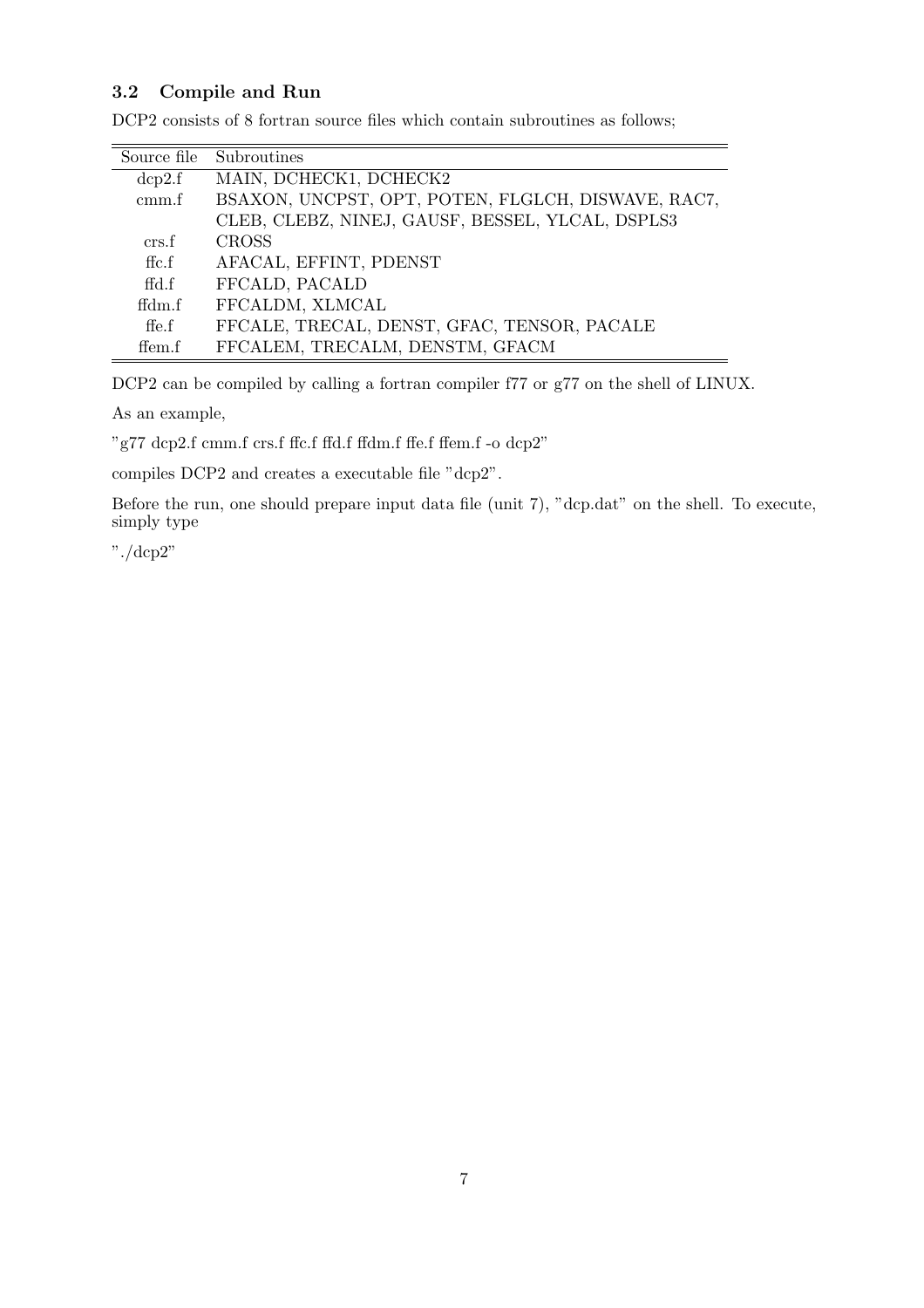### 4 How to make a Input Data File

### 4.1 Outline of input form

#### 4.1.1 Structure

| Line $#$       | <b>Function</b>                                         |
|----------------|---------------------------------------------------------|
| 1              | 1. Calculation options                                  |
| $\overline{2}$ | 2. Output options                                       |
| $3-4$          | 3. Nuclei in each channel, and incident beam lab energy |
| $5-9$          | 4. Angular momenta in the reaction                      |
| $10 - 11$      | 5. Optical model parameters of each channel             |
| 12             | 6. Partial wave information in each channel             |
| $13 - 14$      | 7. Radial integration information                       |
| 15             | 8. Angle information                                    |
| $16-19$        | 9. Form factor calculations                             |
| 20-32          | 10. NN Love-Franey interaction information              |
| $33-$          | 11. Single particle and hole state information          |

### 4.2 Detailed description of input data

#### 4.2.1 Calculation options

### $\textbf{Line 1} \quad : \quad \text{READ}(7,10) \qquad \quad (\text{KTRLD}(\text{N}),\text{N=1,9})$ FORMAT(24I3) Stored in COMMON /CNTRL/

| Variable | N              | Value    | Explanation                                                         |
|----------|----------------|----------|---------------------------------------------------------------------|
| KTRLD(N) | 1              | $\Omega$ | Normal composite particle case with exact finite range form factor. |
|          |                |          | Recoil effects in the plane wave approximation.                     |
|          |                | 2        | No-recoil calculation is made.                                      |
|          | $\overline{2}$ | 0        | DWIA calculation is made.                                           |
|          |                |          | PWIA calculation is made.                                           |
|          | 3              | $\Omega$ | Normal optical model potential.                                     |
|          |                |          | Single folding optical model potential.                             |
|          | 4              | $\Omega$ | Tensor force is included.                                           |
|          |                | 1        | Tensor force is neglected.                                          |
|          |                |          | (Tensor force is set equal to zero in EFFINT)                       |
|          | $\overline{5}$ | 0        | Exchange effect is calculated.                                      |
|          |                |          | Exchange effect is neglected.                                       |
|          | 9              | 0        | Nonrelativistic kinematics is used.                                 |
|          |                |          | Relativistic kinematics is used.                                    |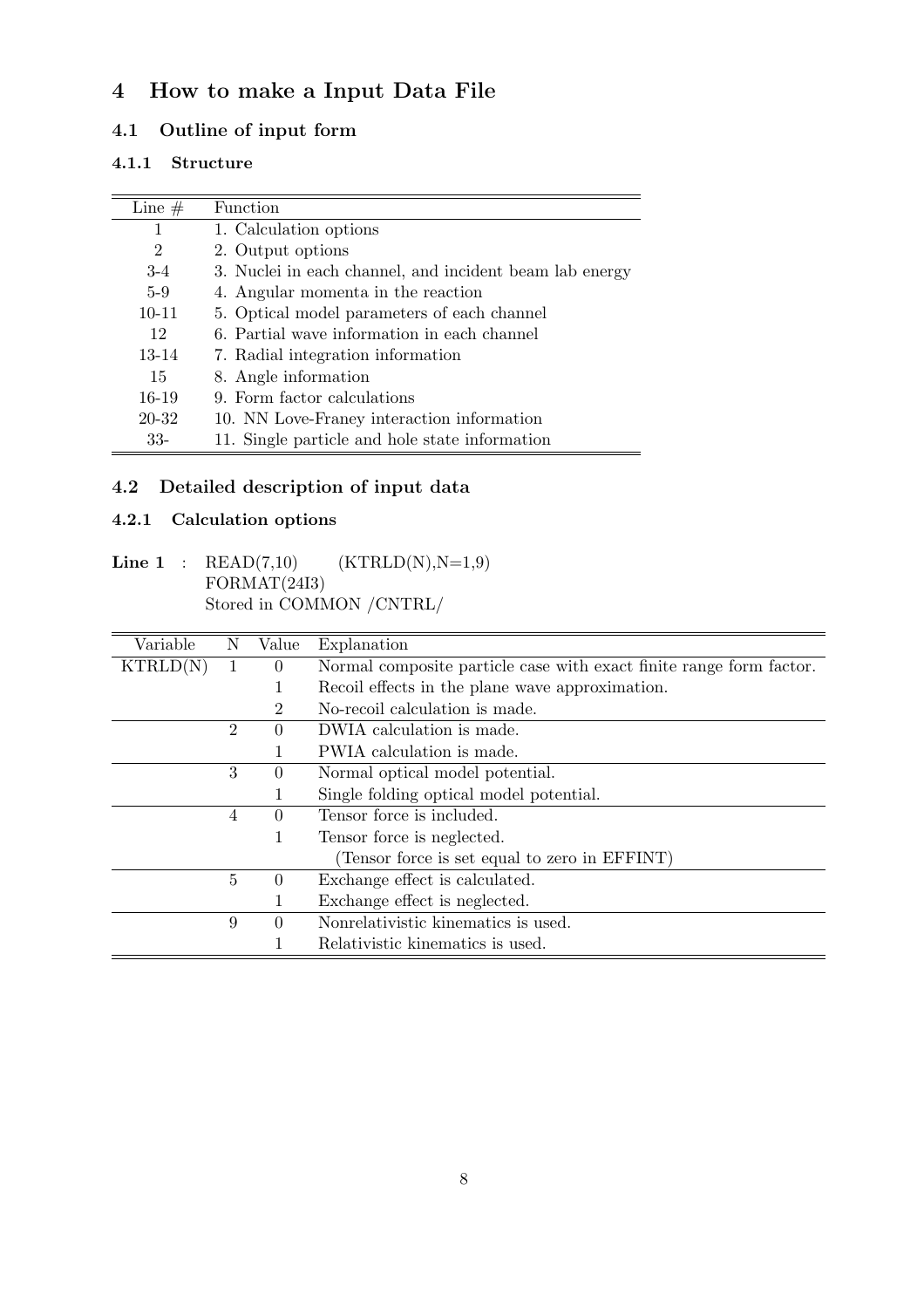### 4.2.2 Output options

Line 2 :  $READ(7,10)$   $(KTLOUT(N),N=1,24)$ FORMAT(24I3) Stored in COMMON /CNTRL/

| Variabe   | N              | Value | Explanation                                            |
|-----------|----------------|-------|--------------------------------------------------------|
| KTLOUT(N) |                |       | Output of bound state wave functions.                  |
|           | $\overline{2}$ |       | Output of distorted waves.                             |
|           | 3              |       | Output of form factors and transition amplitudes       |
|           |                |       | in PACALD and PACALE.                                  |
|           | 4              |       | Output in GFAC.                                        |
|           | 5              |       | Output of elastic scattering information in OPT.       |
|           | $\overline{7}$ |       | Output of Coulomb wave functions in FLGLCH.            |
|           | 8              |       | Output of ph form factors.                             |
|           | 13             | 10    | Output of detailed form factors,                       |
|           |                |       | at every $(KTLOUT(13) \times \text{mesh size})$ point. |

#### 4.2.3 Nuclei in each channel, and incident beam lab energy

|  | Line 3 : $READ(7,12)$ TMI, Z1I, PMI, Z2I, ELI    |
|--|--------------------------------------------------|
|  | FORMAT(10F7.3)                                   |
|  | Stored in COMMON /DWCC/ by changing the names as |
|  | TMASA, TZA, PMASA, PZA, respectively.            |
|  |                                                  |

| Variable | Explanation                                              |
|----------|----------------------------------------------------------|
| TMI      | Mass number of initial target, $m_A$ .                   |
| Z1I      | Charge number of target, $Z_A$ .                         |
| PMI.     | Mass number of projectile, $m_a$ .                       |
|          | (Presently up to 3. Otherwise, increase parameter "NXA") |
| Z2I      | Charge number of projectile, $Z_a$ .                     |
| EЫ       | Incident beam LAB energy in MeV.                         |

Line 4 : READ(7,12) TMI,Z1I,PMI,Z2I FORMAT(10F7.3) Stored in COMMON /DWCC/ by changing the names as TMASB,TZB,PMASB,PZB, respectively.

| Variable   | Explanation                                              |
|------------|----------------------------------------------------------|
| TMF        | Mass number of residual nucleus, $m_B$ .                 |
| Z1F        | Charge number of residual nucleus, $Z_B$ .               |
| <b>PMF</b> | Mass number of ejectile, $m_h$ .                         |
|            | (Presently up to 3. Otherwise, increase parameter "NXA") |
| 72F        | Charge number of ejectile, $Z_b$ .                       |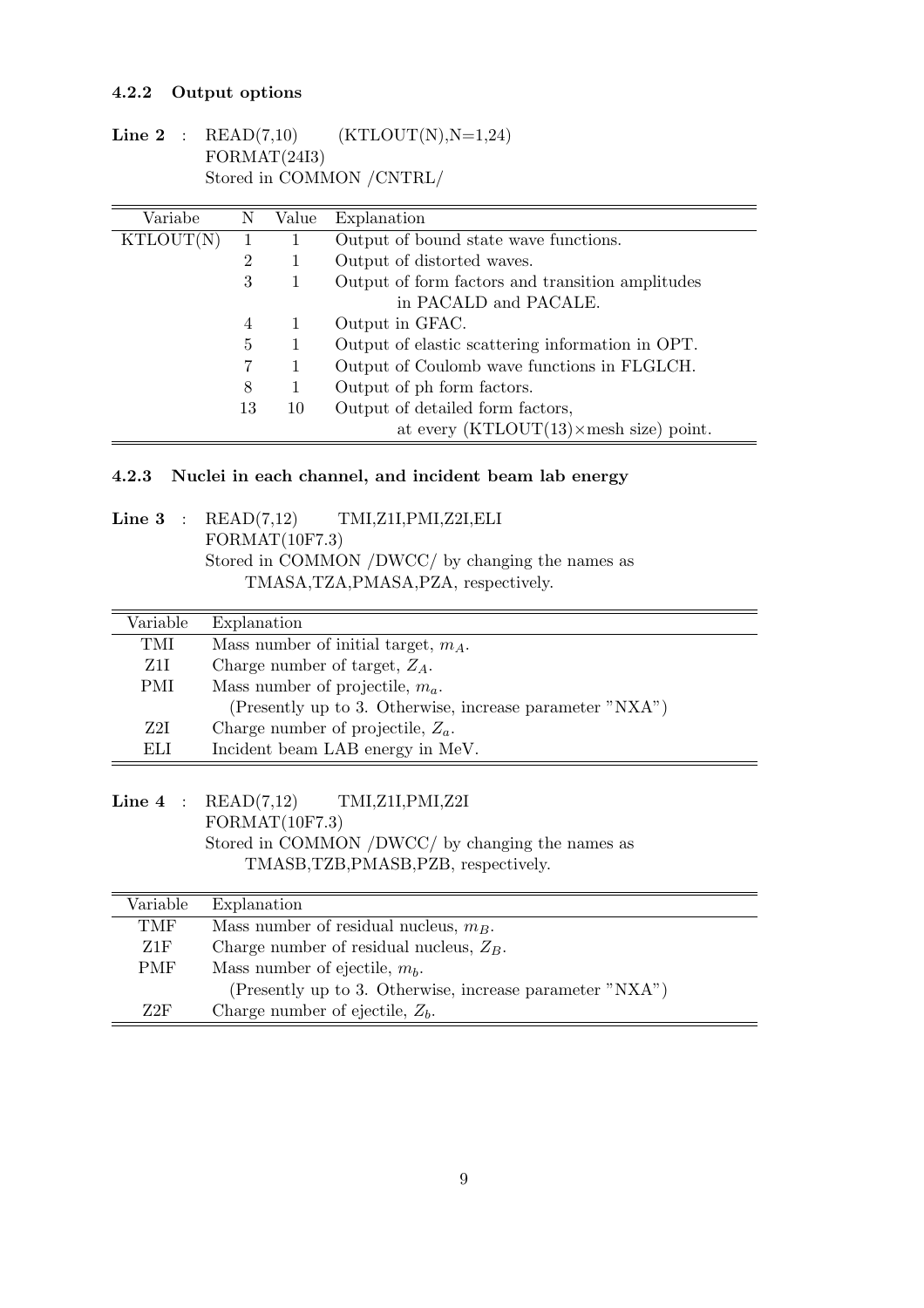#### 4.2.4 Angular momenta in the reaction

|  | Line 5 : $READ(7,10)$   | JATW, ISATW |
|--|-------------------------|-------------|
|  | FORMAT(24I3)            |             |
|  | Stored in COMMON /FFCC/ |             |

|              | Variable Explanation                                         |
|--------------|--------------------------------------------------------------|
| <b>JATW</b>  | Twice of the total angular momentum of the target $A, I_A$ . |
| <b>ISATW</b> | Twice of the spin of the projectile $a, s_a$ .               |

#### Line  $6$  : READ(7,17) JT, KPARIT, IST, EET FORMAT(3I3,3F7.3) Stored in COMMON /SPSTAT/

| Variable   | Explanation                                 |
|------------|---------------------------------------------|
| JT.        | Transferred total angular momentum, $j_t$ . |
| KPARIT     | $= 0$ ; No parity change in the reaction,   |
|            | $= 1$ ; Parity change.                      |
| <b>IST</b> | Transferred spin, $s_t (= s_1 = s_2)$ .     |
| <b>EET</b> | Transferred energy in MeV.                  |

### Line 7 :  $READ(7,10)$  NOLTR,  $(LTR(N),N=1,NOLTR)$ FORMAT(24I3) Stored in COMMON /SPSTAT/

| Variable     | Explanation                                                |
|--------------|------------------------------------------------------------|
| <b>NOLTR</b> | Maximum number of transferred orbital angular momenta.     |
|              | LTR(NOLTR) Transferred orbital angular momenta, $\ell_t$ . |

### Line 8 :  $READ(7,10)$  NLSMAX,  $(ITR(I),ISR(I),L1R(I),I=1,NLSMAX)$ FORMAT(24I3) Stored in COMMON /SPSTAT/

| Variable      | Explanation                                                     |
|---------------|-----------------------------------------------------------------|
| <b>NLSMAX</b> | Maximum number of $\{\ell_1s_1t_1\}$ sets in the target system. |
| ITR(NLSMAX)   | Isospin, $t_1 = t_2$ .                                          |
| ISR(NLSMAX)   | Spin, $s_1 (= s_2 = s_t)$ .                                     |
| L1R(NLSMAX)   | Orbital angular momentum, $\ell_1$ .                            |

Line  $9$  :  $READ(7,10)$  MXMAX, MJMAX FORMAT(24I3) Stored in COMMON /FFCC/ for MXMAX Stored in COMMON /CTFAC/ for MJMAX

| Variable Explanation                           |
|------------------------------------------------|
| MXMAX Maximum value of $m_{\ell_t}$ .          |
| MJMAX Maximum value of $m_{i_t}$ in [Eq.(12)]. |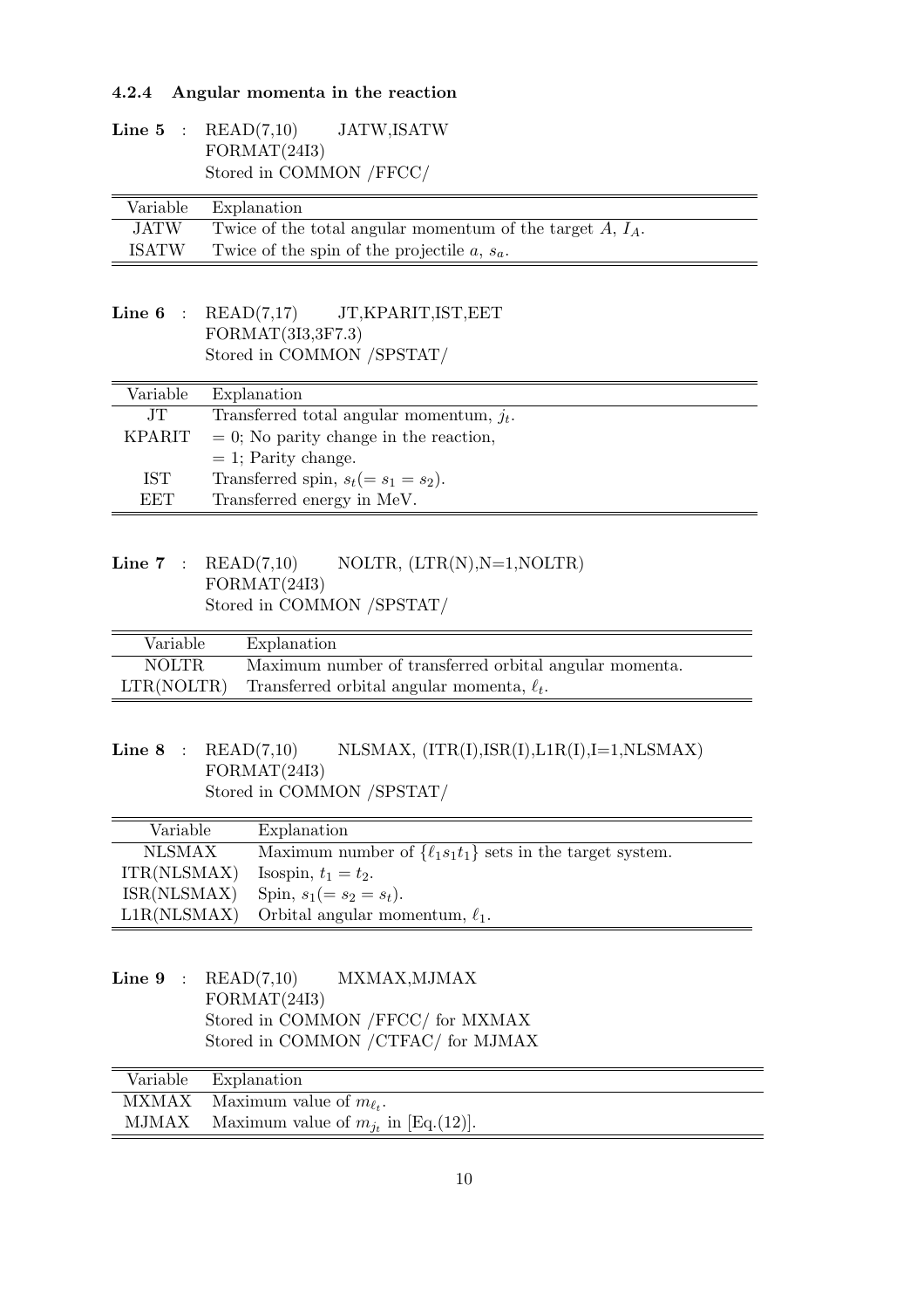#### 4.2.5 Optical model parameters (OMP)

Line 10 : READ(7,12) VA,WA,WAS,ARA,AIA,AISA,RZRA,RZIA,RZISA,RZCA FORMAT(10F7.3) Stored in COMMON /POTCC/

| Variable     | Explanation                                              |  |  |
|--------------|----------------------------------------------------------|--|--|
|              | (Woods-Saxon OMP in the incident channel)                |  |  |
| VA           | Depth parameter of real potential in MeV.                |  |  |
| <b>WA</b>    | Depth parameter of imaginary potential.                  |  |  |
| WAS          | Depth parameter of imaginary surface potential.          |  |  |
| ARA          | Diffuseness parameter of real potential in fm.           |  |  |
| AIA          | Diffuseness parameter of imaginary potential.            |  |  |
| <b>AISA</b>  | Diffuseness parameter of imaginary surface potential.    |  |  |
| RZRA         | Reduced radius parameter of real potential in fm.        |  |  |
| RZIA         | Reduced radius parameter of imaginary potential.         |  |  |
| <b>RZIAS</b> | Reduced radius parameter of imaginary surface potential. |  |  |
| <b>RZCA</b>  | Reduced radius parameter of Coulomb potential.           |  |  |

#### Line 11 : READ(7,12) VB,WB,WBS,ARB,AIB,AISB,RZRB,RZIB,RZISB,RZCB FORMAT(10F7.3) Stored in COMMON /POTCC/

| Variable     | Explanation                                              |  |  |
|--------------|----------------------------------------------------------|--|--|
|              | (Woods-Saxon OMP in the exit channel)                    |  |  |
| VВ           | Depth parameter of real potential in MeV.                |  |  |
| <b>WB</b>    | Depth parameter of imaginary potential.                  |  |  |
| <b>WBS</b>   | Depth parameter of imaginary surface potential.          |  |  |
| ARB          | Diffuseness parameter of real potential in fm.           |  |  |
| <b>AIB</b>   | Diffuseness parameter of imaginary potential.            |  |  |
| <b>AISB</b>  | Diffuseness parameter of imaginary surface potential.    |  |  |
| <b>RZRB</b>  | Reduced radius parameter of real potential in fm.        |  |  |
| RZIB         | Reduced radius parameter of imaginary potential.         |  |  |
| <b>RZIBS</b> | Reduced radius parameter of imaginary surface potential. |  |  |
| <b>RZCB</b>  | Reduced radius parameter of Coulomb potential.           |  |  |

#### 4.2.6 Partial wave expansions in each channel

### Line  $12$  : READ(7,10) (LDWMIR(I),LDWMXR(I),LDWSTR(I),I=1,2) FORMAT(24I3) Stored in COMMON /DWCC/

| Variable  | Explanation                                               |  |
|-----------|-----------------------------------------------------------|--|
|           | (Number of partial waves, $\ell_a, \ell_b$ )              |  |
| LDWMIR(1) | Starting partial wave in the incident channel, $\ell_a$ . |  |
| LDWMXR(1) | Ending partial wave.                                      |  |
| LDWSTR(1) | Step of partial wave.                                     |  |
| LDWMIR(2) | Starting partial wave in the exit channel, $\ell_b$ .     |  |
| LDWMXR(2) | Ending partial wave.                                      |  |
| LDWSTR(2) | Step of partial wave.                                     |  |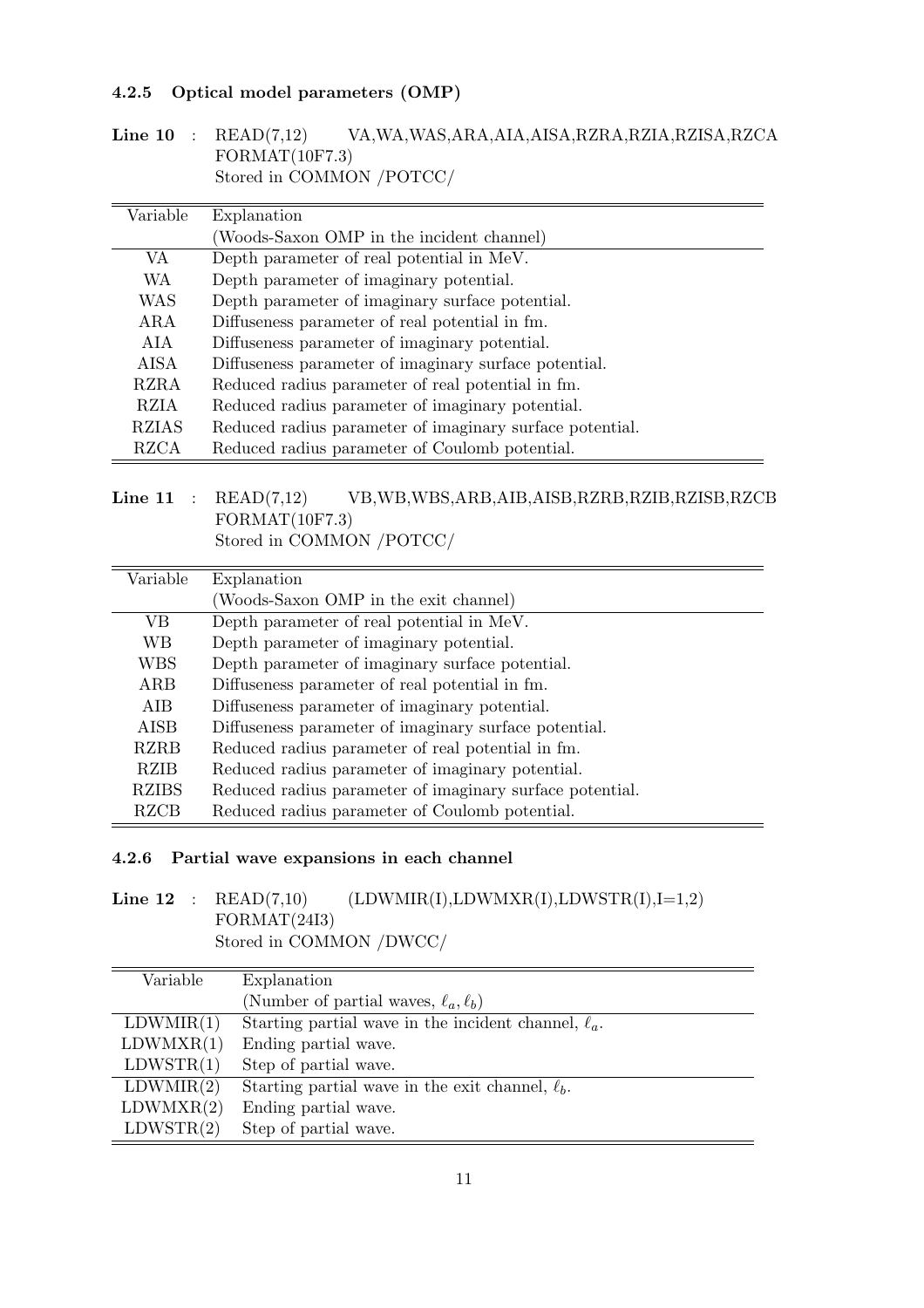#### 4.2.7 Radial integration information

### Line 13 :  $READ(7,11)$  (NXMIR(I),NXMXR(I),I=1,4),NHDMX,NHEMX FORMAT(14I5) Stored in COMMON /DWCC/ for NXMIR(I),NXMXR(I) Stored in COMMON /FFCC/ for NHDMX, NHEMX

| Variable     | Explanation                                                        |
|--------------|--------------------------------------------------------------------|
| NXMIR(1)     | Starting mesh point in the incident channel, $r_a$ .               |
| NXMXR(1)     | Ending mesh point.                                                 |
| NXMIR(2)     | Starting mesh point in the exit channel, $r_b$ .                   |
| NXMXR(2)     | Ending mesh point.                                                 |
| NXMIR(3)     | Starting mesh point in the projectile system, $r_2$ .              |
| NXMXR(3)     | Ending mesh point.                                                 |
| NXMIR(4)     | Starting mesh point in the target system, $r_1$ .                  |
| NXMXR(4)     | Ending mesh point.                                                 |
| <b>NHDMX</b> | Interaction range in the direct form factor calculation, $r^D$ .   |
| <b>NHEMX</b> | Interaction range in the exchange form factor calculation, $r^E$ . |

|  | Line $14$ : READ(7,12) (XMESR(I), I=1,4), XMESHD, XMESHE |
|--|----------------------------------------------------------|
|  | FORMAT(10F7.3)                                           |
|  | Stored in COMMON /DWCC/ for XMESR                        |
|  | Stored in COMMON /FFCC/ for XMESHD, XMESHE               |

| Variable      | Explanation                                                       |
|---------------|-------------------------------------------------------------------|
| XMESR(1)      | Mesh size in the incident channel, $\Delta r_a$ .                 |
| XMESR(2)      | Mesh size in the exit channel, $\Delta r_b$ .                     |
| XMESR(3)      | Mesh size in the projectile system, $\Delta r_2$ .                |
| XMESR(4)      | Mesh size in the target system, $\Delta r_1$ .                    |
| <b>XMESHD</b> | Mesh size in the direct form factor calculation, $\Delta r^{D}$ . |
| <b>XMESHE</b> | Mesh size in the exchange form factor calculation, $\Delta r^E$ . |

#### 4.2.8 Angle information

Line 15 : READ(7,12) THEB, THEBMX, DTHEB, THMIN, THMAX, THIND FORMAT(10F7.3) Stored in COMMON /ANGCC/

| Variable     | Explanation                                                    |  |  |
|--------------|----------------------------------------------------------------|--|--|
| <b>THEB</b>  | Starting angle in the differential cross section calculations. |  |  |
| THEBMX       | Ending angle.                                                  |  |  |
| <b>DTHEB</b> | Step in angle.                                                 |  |  |
| <b>THMIN</b> | Starting angle in elastic cross section calculations.          |  |  |
| THMAX        | Ending angle.                                                  |  |  |
| <b>THIND</b> | step in angle.                                                 |  |  |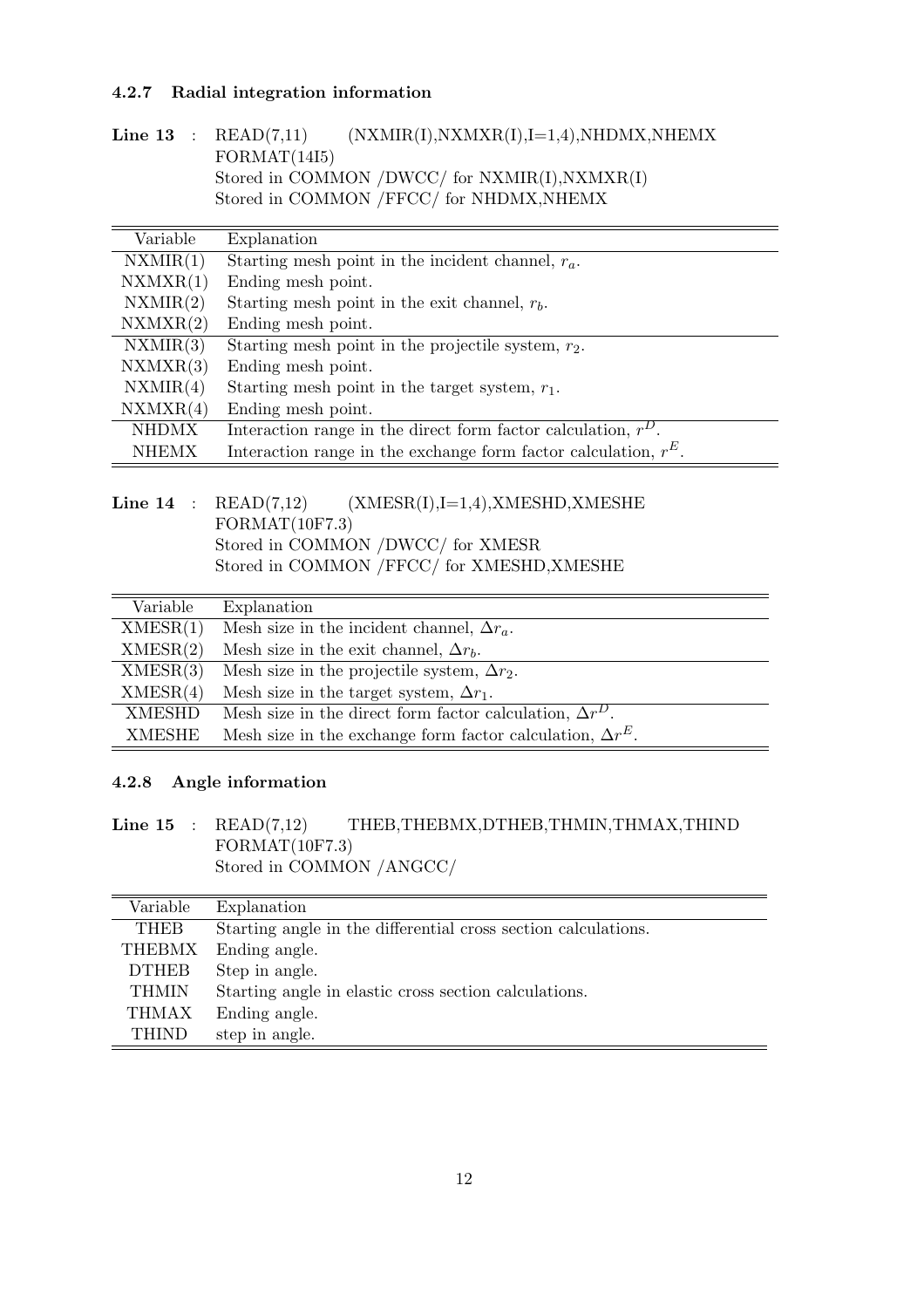#### 4.2.9 Form factor calculations

|  | <b>Line 16</b> : $READ(7,10)$ | $(KCETN(N),N=1,2)$ |
|--|-------------------------------|--------------------|
|  | FORMAT(24I3)                  |                    |
|  | Stored in COMMON /FFCC/       |                    |

| Variable  |        | Value Explanation                             |
|-----------|--------|-----------------------------------------------|
| KCENTN(1) |        | 0 Central exchange form factor is calculated. |
|           |        | Not considered.                               |
| KCENT(2)  | $\Box$ | Tensor exchange form factor is calculated.    |
|           |        | Not considered.                               |

### Line 17 : READ(7,11) NBCMI,NBCMX,NBSTPD,NBSTPE NONAR,NASTEP,N1STEP,NGAUSR,

FORMAT(14I5) Stored in COMMON /FFCC/

| Variable      | Explanation                                                       |  |  |
|---------------|-------------------------------------------------------------------|--|--|
| NBCMI         | Minimum mesh point in the form factor.                            |  |  |
| <b>NBCMX</b>  | Maximum mesh point.                                               |  |  |
| <b>NBSTPD</b> | Mesh step in the direct form factor.                              |  |  |
| <b>NBSTPE</b> | Mesh step in the exchange form factor.                            |  |  |
| <b>NONAR</b>  | Number of mesh point in $r_a$ integration for exchange ff.        |  |  |
|               | (Integration is made only around $r_a = r_b$ with a range NONAR.) |  |  |
| <b>NASTEP</b> | Mesh step in the incident channel radius, $r_a$ .                 |  |  |
| <b>N1STEP</b> | Mesh step in the target system radius, $r_1$ .                    |  |  |
|               | $(For (p,n) or (p,p'), better put all steps unity.)$              |  |  |
| <b>NGAUSR</b> | Number of gaussian integration points.                            |  |  |

#### Line 18 :  $READ(7,11)$  LAMMXD(1),LAMMXD(2),LAMMXD(3) FORMAT(14I5) Stored in COMMON /CDENS/ for LAMMXD(I)

| Variable  | Explanation                                                   |
|-----------|---------------------------------------------------------------|
| LAMMXD(1) | Maximum value of $\lambda_1$ in exchange form factor.         |
| LAMMXD(2) | Maximum value of $\lambda_2$ in exchange form factor.         |
|           | LAMMXD(3) Maximum value of $\lambda$ in exchange form factor. |

#### Line 19 : READ(7,14) LRP1MX, FACNR FORMAT(I7,6F7.2) Stored in COMMON /CPWFAC/

|              | Variable Explanation                                                     |
|--------------|--------------------------------------------------------------------------|
|              | LRP1MX Maximum angular momentum of $\ell_r + 1$ in the PW approximation. |
|              | (Inputting LRP1MX=1, and FACNR=0.0, gives NR approximation.)             |
| <b>FACNR</b> | Recoil factor $\alpha$ . 1.0 is suggested. (See Formulation 3.3.)        |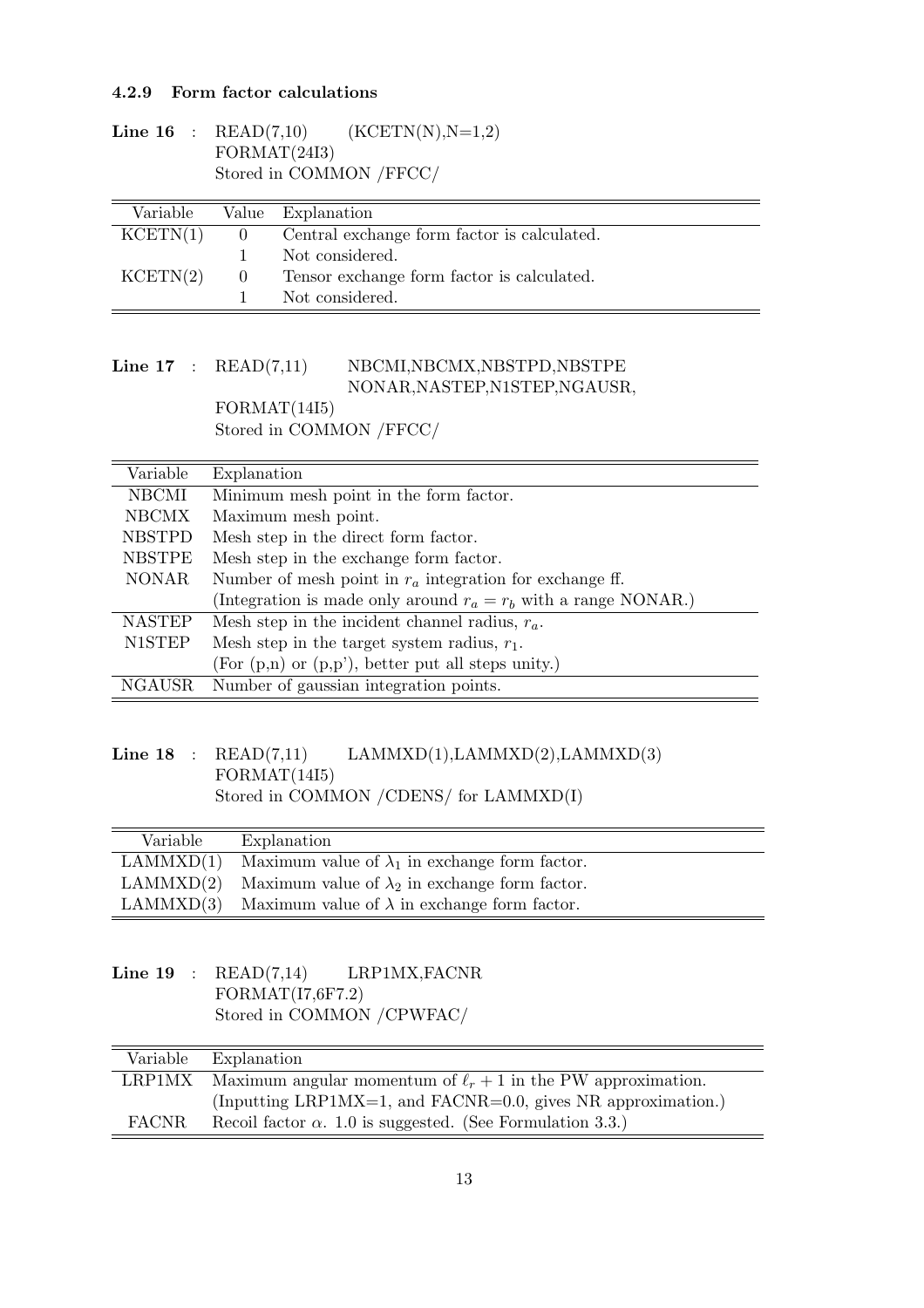#### 4.2.10 Love-Franey NN interaction information

Line 20 :  $READ(7,14)$  KTRL1,(VRANG(N),N=1,6) FORMAT(I7,6F7.2) Stored in COMMON /FFCC/ for VRANG(N)

| Variable | Explanation                                                          |
|----------|----------------------------------------------------------------------|
| KTRL1    | $=$ 1; Yukawa type interaction, (Set equal to 1. Actually dummy.)    |
|          | $=$ 2; Gaussian type interaction. (Not used in the present program.) |
| VRANG(N) | 6 different range parameters in the effective NN interaction.        |

#### Line 21-32 :  $READ(7,13)$  ((VSTR(K,N),N=1,6), K=1,12) FORMAT(7F10.4) Stored in COMMON /FFCC/

| Variable  | Κ              | (tsk) | Strength parameters of Love-Franey interaction               |
|-----------|----------------|-------|--------------------------------------------------------------|
|           |                |       | [W. G. Love and M. A. Franey, Phys. Rev. $C24$ (1981) 1073;  |
|           |                |       | C27 (1983) 438(E); C31 (1985) 488.                           |
| VSTR(K,N) | K              |       | $N (=1 to 6)$ corresponds to 6 different ranges in VRANG(N). |
|           | 1              | (000) | Real SO <i>t</i> -matrix interaction strength.               |
|           | 2              | (010) | Real TE t-matrix interaction strength.                       |
|           | 3              | (012) | Real TNE <i>t</i> -matrix interaction strength.              |
|           | 4              | (100) | Real SE t-matrix interaction strength.                       |
|           | $\overline{5}$ | (110) | Real TO <i>t</i> -matrix interaction strength.               |
|           | 6              | (112) | Real TNO <i>t</i> -matrix interaction strength.              |
|           |                | (000) | Imaginary SO t-matrix interaction strength.                  |
|           | 8              | (010) | Imaginary TE t-matrix interaction strength.                  |
|           | 9              | (012) | Imaginary TNE t-matrix interaction strength.                 |
|           | 10             | (100) | Imaginary SE t-matrix interaction strength.                  |
|           | 11             | (110) | Imaginary $TO$ t-matrix interaction strength.                |
|           | 12             | (112) | Imaginary TNO <i>t</i> -matrix interaction strength.         |

#### 4.2.11 Single particle and hole state information

#### Line 33 : READ(7,12) TMAS, PMAS, ZZT, ZZP FORMAT(10F7.3) Stored in COMMON /UNCPSA/

| Variable    | Explanation                             |
|-------------|-----------------------------------------|
| <b>TMAS</b> | Mass of target system. (Target mass -1) |
| PMAS.       | Mass of valence nucleon.                |
| ZZT         | Charge of target system.                |
| ZZP         | Charge of valence nucleon.              |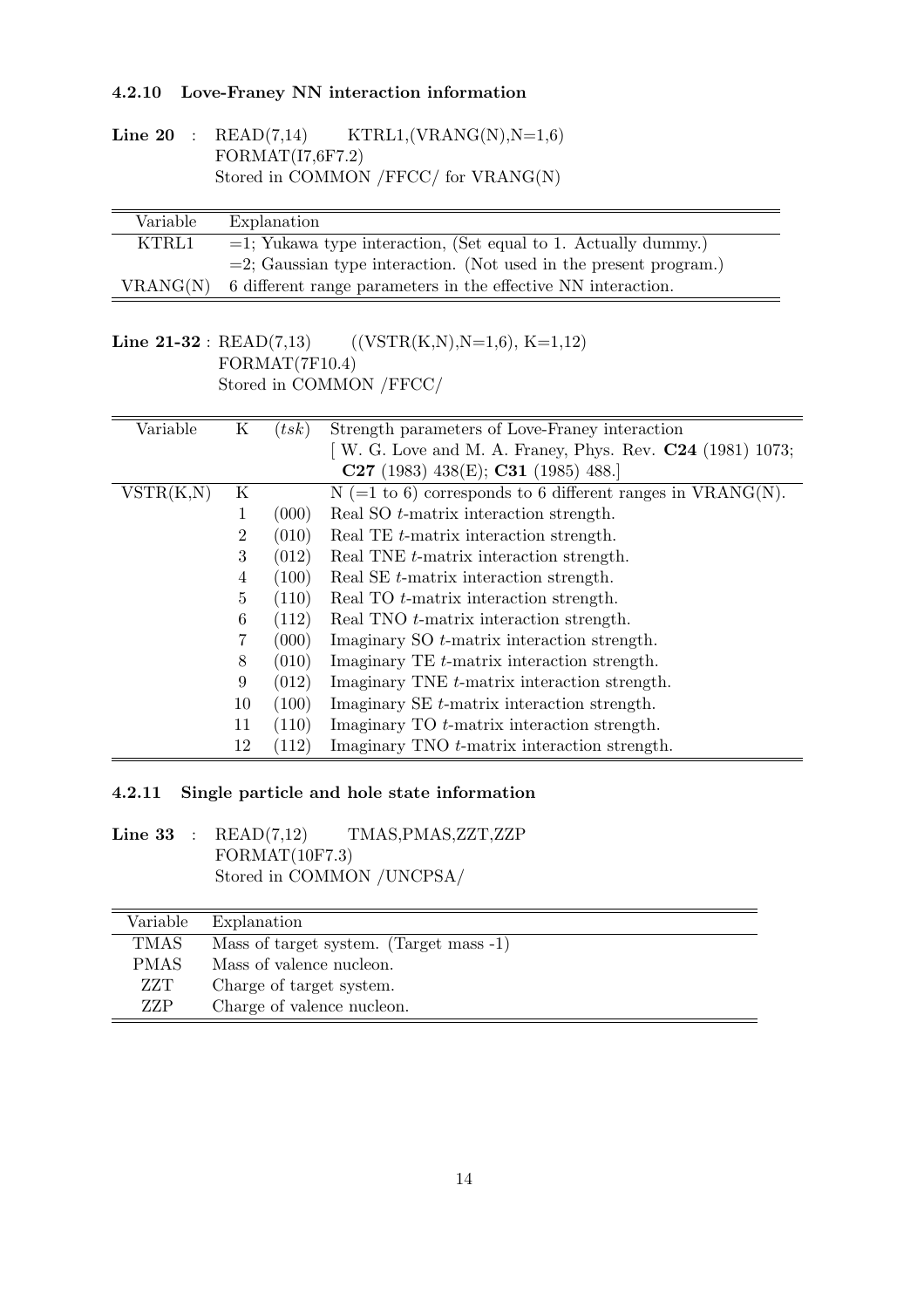| Line 34 : $READ(7,12)$ | VSX, VSOR, DFNR, DFNSO, RZR, RZSO, RZC                               |
|------------------------|----------------------------------------------------------------------|
| FORMAT(10F7.3)         |                                                                      |
|                        | Stored in COMMON /BSX/ except VSX                                    |
|                        | Stored in COMMON /UNCPSA / for VSX which will be searched in BSAXON. |
|                        |                                                                      |

| Variable     | Bound state potential parameters     |
|--------------|--------------------------------------|
| VSX          | Depth parameter.                     |
| <b>VSOR</b>  | Spin-orbit depth parameter.          |
| DFNR.        | Diffuseness parameter.               |
| <b>DFNSO</b> | Spin-orbit diffuseness parameter.    |
| RZR.         | Reduced radius parameter.            |
| <b>RXSO</b>  | Spin-orbit reduced radius parameter. |
| RZC          | Coulomb reduced radius parameter.    |

Line  $35$  :  $READ(7,10)$  NOSP, NOSH  $FORMAT(24I3)$ Stored in COMMON /SPSTAT/

|      | Variable Explanation       |
|------|----------------------------|
| NOSP | Number of particle states. |
| NOSH | Number of hole states.     |

| $(ESP(N),NSP(N),LSP(N),JTWP(N),ITP(N),ITZP(N),$ |
|-------------------------------------------------|
|                                                 |
|                                                 |
|                                                 |
|                                                 |

| Variable | Single particle state information |
|----------|-----------------------------------|
| ESP(N)   | energy.                           |
| NSP(N)   | Number of nodes.                  |
| LSP(N)   | Orbital angular momentum.         |
| JTWP(N)  | Twice of total angular momentum.  |
| ITP(N)   | Isospin $T$ . (Not used.)         |
| ITZP(N)  | $= 1$ ; neutron, $= -1$ ; proton. |

| Line $37+\alpha$ : READ(7,15) |                   |              | $(ESH(N), NSH(N), LSH(N), JTWH(N), ITH(N), ITZH(N),$ |
|-------------------------------|-------------------|--------------|------------------------------------------------------|
| $+ \beta$                     |                   | $N=1, NOSH)$ |                                                      |
| $\beta = NOSH$                | FORMAT(F10.5,5I5) |              |                                                      |
|                               |                   |              | Stored in COMMON /SPSTAT/                            |

| Variable | Single hole state information     |
|----------|-----------------------------------|
| ESH(N)   | energy.                           |
| NSH(N)   | Number of nodes.                  |
| LSH(N)   | Orbital angular momentum.         |
| JTWH(N)  | Twice of total angular momentum.  |
| ITH(N)   | Isospin $T$ . (Not used.)         |
| ITZH(N)  | $= 1$ ; neutron, $= -1$ ; proton. |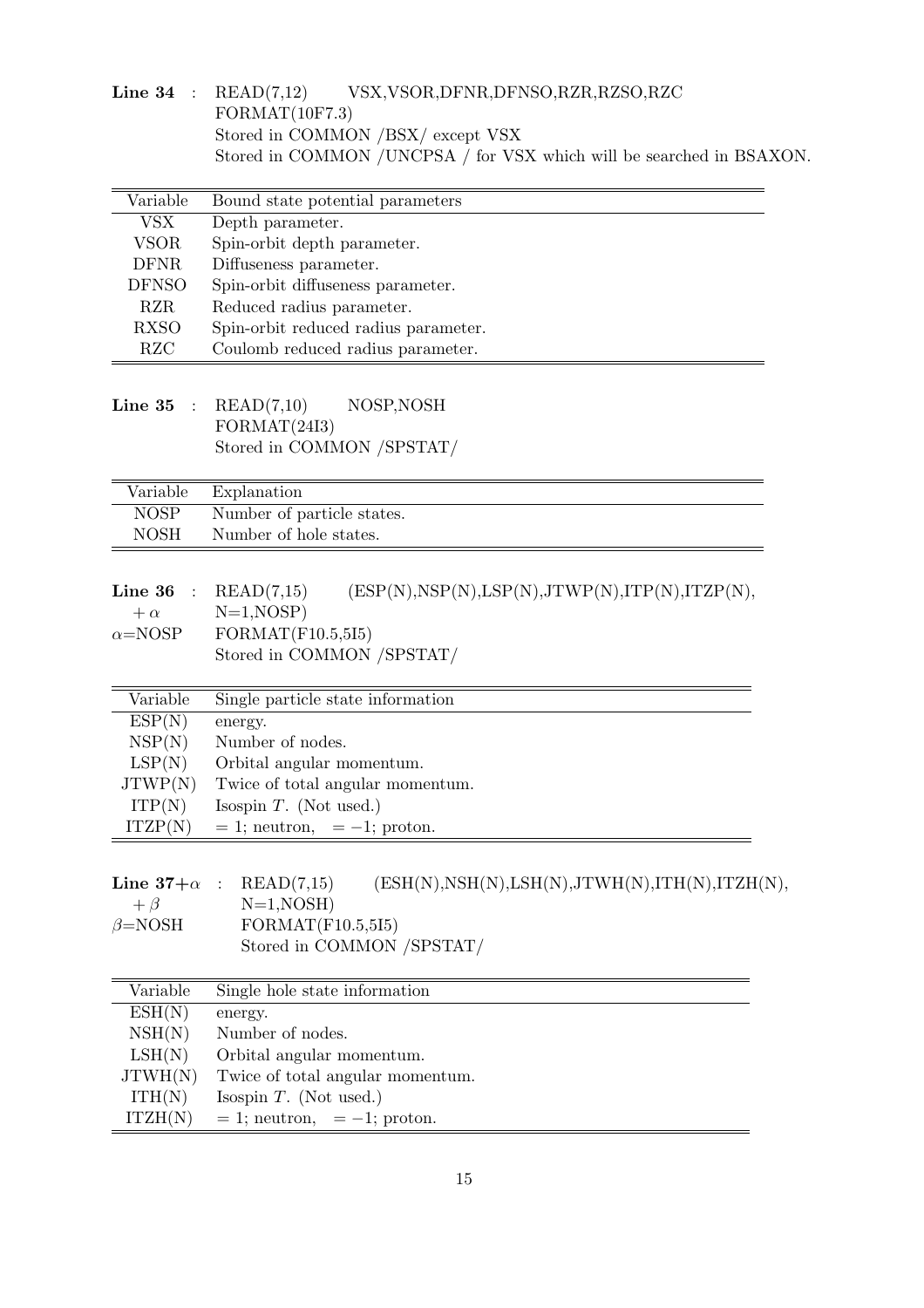#### 4.3 Definition of input parameters

#### 4.3.1 Optical model potential

The optical model potential is of Woods-Saxon type, expressed as

$$
U(r) = -V_0 f_0(r) - i[W_I f_I(r) + 4W_S f_S(r)] + V_{Coul}
$$
  
\n
$$
f_0(r) = \frac{1}{1 + \exp[(r - R_0)/a_0]}
$$
  
\n
$$
f_I(r) = \frac{1}{1 + \exp[(r - R_I)/a_I]}
$$
  
\n
$$
f_S(r) = \frac{1 + \exp[(r - R_S)/a_S]}{\{1 + \exp[(r - R_S)/a_S]\}^2}
$$

Note that no spin-orbit interaction is applied.

#### 4.3.2 Love-Franey NN effective interaction

The Love-Franey nucleon-nucleon effective interaction is a superposition of Yukawa types as

$$
V_{12}(r) = V^{C}(r) + V^{T}(r)S_{12}
$$
  
\n
$$
V^{C}(r) = \sum_{i=1}^{6} V_{i}^{C}Y(r/R_{i}), \quad Y(x) = e^{-x}/x
$$
  
\n
$$
V^{T}(r) = \sum_{i=1}^{6} V_{i}^{T}r^{2}Y(r/R_{i})
$$
  
\n
$$
S_{12} = \frac{3}{r^{2}}(\vec{\sigma_{1}} \cdot \vec{r})(\vec{\sigma_{2}} \cdot \vec{r}) - (\vec{\sigma_{1}} \cdot \vec{\sigma_{2}})
$$
  
\n
$$
\equiv (\frac{24\pi}{5})^{1/2} \sum_{m} (\vec{\sigma_{1}} \vec{\sigma_{2}})_{2m} Y_{2m}^{*}(\hat{r})
$$

#### 4.3.3 Single particle potential

The single particle potential of Woods-Saxon type, is expressed as

$$
V(r) = -V_0 f_0(r) - \bar{\lambda}_{\pi}^2 (\vec{\sigma} \cdot \vec{\ell}) V_{SO} f_{SO}(r) + V_{Coul}
$$
  
\n
$$
f_0(r) = \frac{1}{1 + \exp[(r - R_0)/a_0]}
$$
  
\n
$$
f_{SO}(r) = \frac{1}{a_{SO}r} \frac{1 + \exp[(r - R_{SO})/a_{SO}]}{1 + \exp[(r - R_{SO})/a_{SO}]^2}
$$

where  $\bar{\lambda}_{\pi} = \hbar / m_{\pi} c =$ √ 2.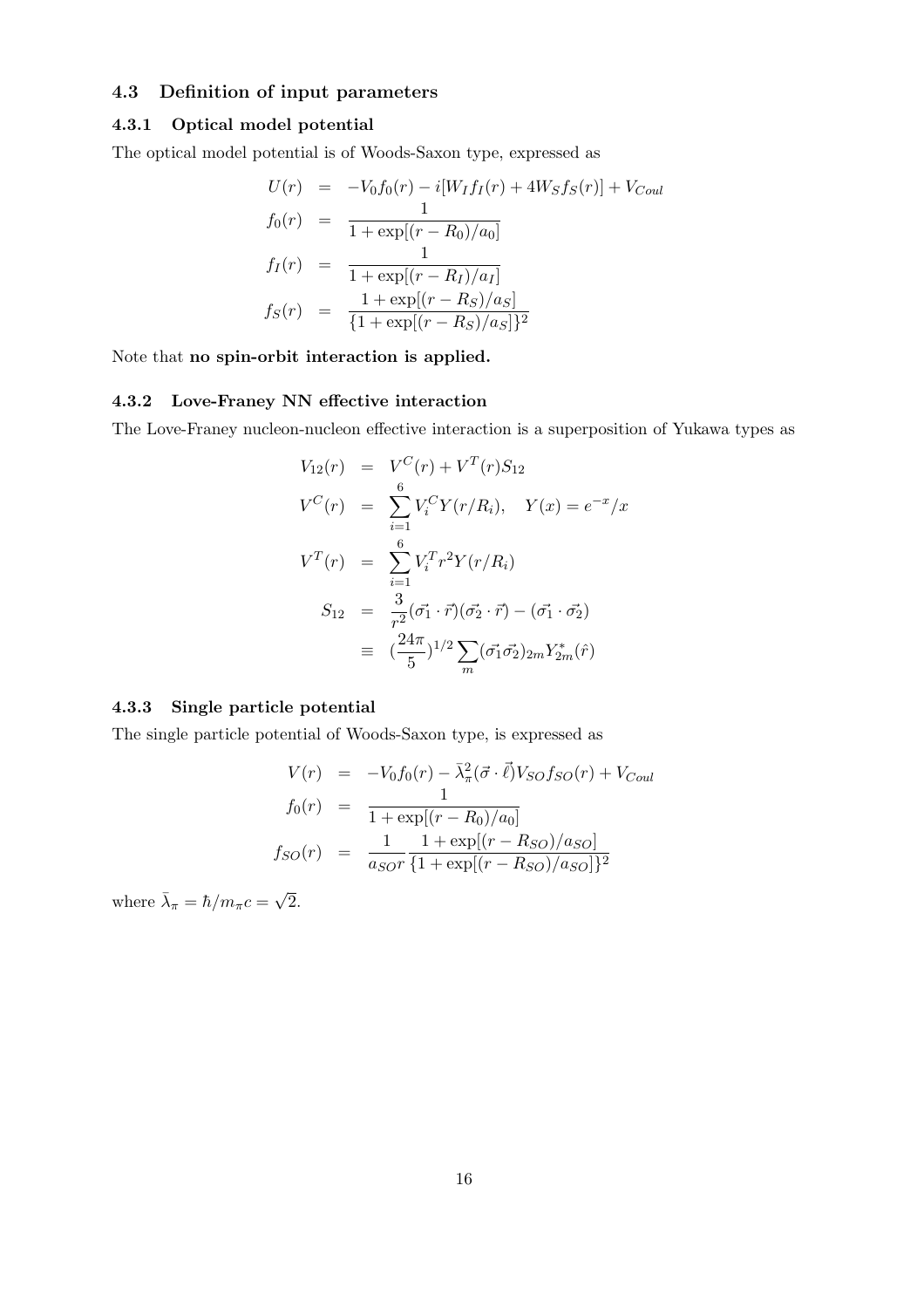#### 4.4 Input Examples

 $\,$  4.4.1  $^{-12}{\rm C}(p,n){\rm ^{12}N}$   $(1^+,$   $18.1~{\rm MeV})$  at  ${\rm E}_{lab}$ =200  ${\rm MeV}$ 0 0 0 0 0 0 0 0 1 0 0 0 0 0 0 0 0 0 0 0<br>12.0 g.0 1.0 1.0 200.0 12.0 7.0 1.0 0.0  $\dot{0}$  1  $\begin{bmatrix} 1 & 1 & 0 \\ 0 & 1 & 18 & 1 \\ 0 & 2 & 0 \\ 1 & 1 & 0 \end{bmatrix}$ 2 0 2 2 1 1 0 1 1 2  $\tilde{4}$   $\tilde{1}$ 11.00 14.00 0.000 0.69 0.59 0.867 1.20 1.17 1.260 1.20 11.00 14.00 0.000 0.69 0.59 0.867 1.20 1.17 1.260 1.20  $\begin{bmatrix} 1 & 0 & 2 & 1 \\ 0 & 2 & 2 & 1 \\ 1 & 1 & 2 & 1 \\ 0 & 1 & 1 & 2 & 1 \\ 0 & 1 & 1 & 2 & 1 \\ 0 & 0 & 1 & 0 & 0 \\ 0 & 0 & 0 & 0 & 0 \end{bmatrix}$   $\begin{bmatrix} 1 & 0 & 0 & 0 & 0 \\ 0 & 1 & 0 & 0 & 0 \\ 0 & 0 & 1 & 1 & 2 \\ 0 & 0 & 0 & 0 & 0 \\ 0 & 0 & 0 & 0 & 0 \\ 0 & 0 & 0 & 0 & 0 \\ 0 & 0 & 0 & 0 & 0$ 1.0 50.0 1.0 10.0 70.0 1.0 0 0  $\begin{array}{cccccccc} 1 & 120 & 1 & 1 & 59 & 1 & 1 & 32 \\ 2 & 4 & 0.000 & 2 & 0.15 & 0.15 \\ 31.50 & 0.000 & 0.05 & 0.40 & 0.25 & 0.15 \\ -10.50 & 0.000 & 0.0 & -193.752 & 4714.12 & 0.0 \\ -694.708 & -69.7061 & 0.00 & -2615.66 & 3267.35 & 325631.0 \\ -10.00 & -694.7061 & 0.00 & -$ 0.00 0.00 0.0 -469.589 1458.53 0.0 0.00 0.00 0.0 -217.827 -1076.89 0.0 0.00 3.33699 0.0 -303.689 9392.15 -147371. 11.0<sup>2</sup> 1.00 6.0<sup>2</sup> 1.00  $\begin{array}{cccc} 1\ 1.000\ 1\ 1.40\ 0.000\ 0.000\ 0.00\ 0.000\ 0.00\ -1216.75\ 3567.35\ -69.7061\ 0.000\ 0.00\ -264.904\ -24728.8\ 0.000\ 0.00\ -2654.904\ -24728.8\ 0.000\ 0.00\ -1439.49\ 7313.42\ 14.8573\ 0.00\ 0.00\ -1439.49\ 7313.42\$  $\begin{array}{ccccccc}\n 1.5 & 2 & 1.5 & 0 & 0 & 0 & 1 & 1 & -1 \\
 26.00 & & 0 & 0 & 1 & 1 & -1 & -1 \\
 2.000 & & 0 & 1 & 1 & 1 & -1 \\
 2.000 & & 0 & 2 & 1 & 1 & -1 \\
 2.000 & & 0 & 3 & 5 & 1 & -1 \\
 31.20 & & 0 & 2 & 1 & 1 & 1\n \end{array}$ 18.72 0 1 3 1 1 \*\*\*\*\*\*\*\*\*\*\*\*\*\*\*\*\*the end of the input data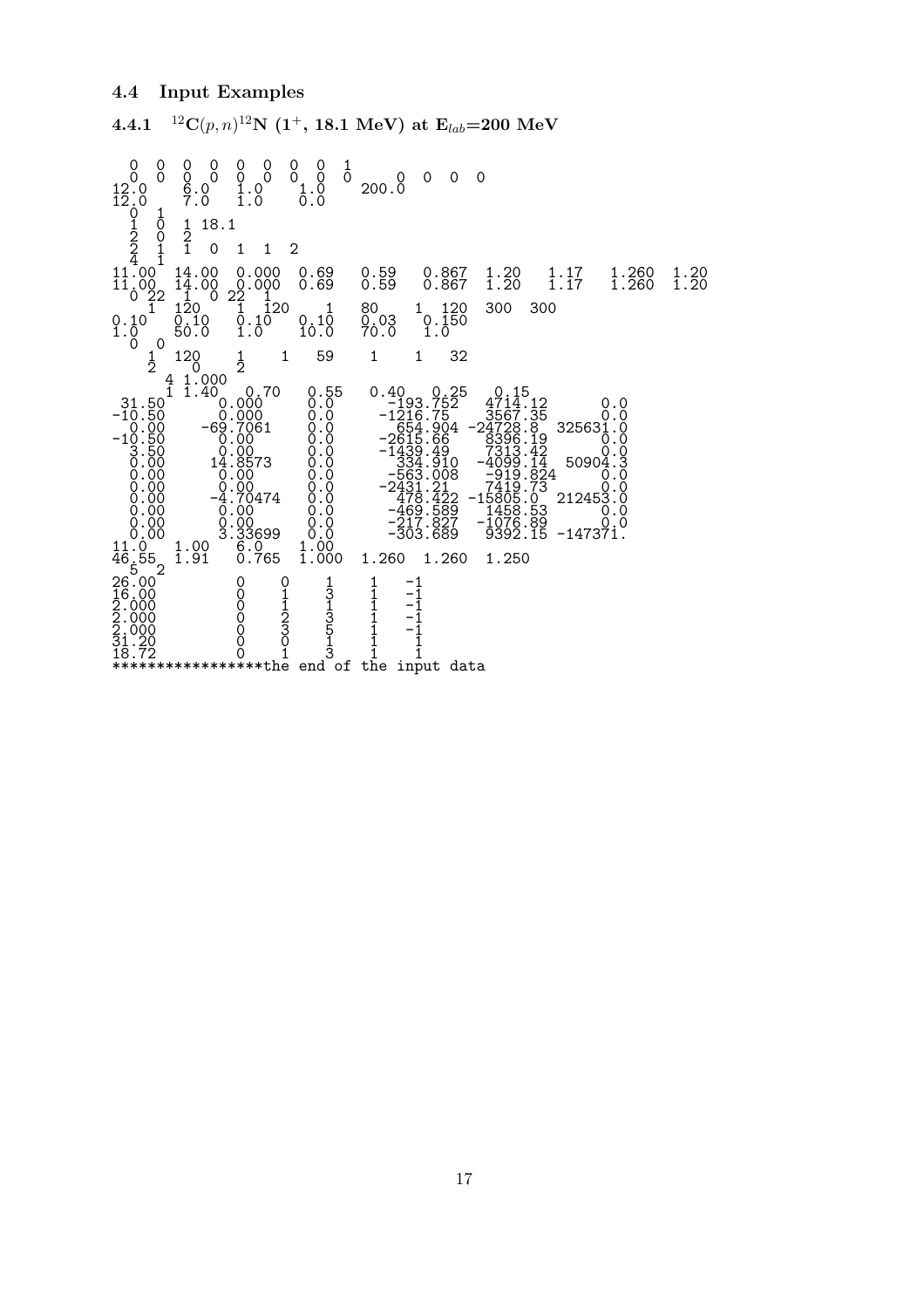0 0 0 0 0 0 0 0 1 0 0 0 0 0 0 0 0 0 0 0 0 0 90.0 40.0 3.0 2.0 600.0 90.0 41.0 3.0 1.0  $\dot{\S}$  1  $\begin{bmatrix} 1 & 1 & 27.9 \\ 1 & 1 & 1 \\ 1 & 1 & 1 \end{bmatrix}$  $\begin{bmatrix} 1 & 1 & 1 \\ 1 & 1 & 1 \\ 4 & 1 & 1 \end{bmatrix}$ 15.31 13.26 0.000 0.724 0.662 0.662 1.276 1.260 1.260 1.260 15.31 13.26 0.000 0.724 0.662 0.662 1.276 1.260 1.260 1.260 0115 1 0115 1 1 120 1 120 1 80 1 120 300 300 0 0.10 0.10 0.10 0.10 0.03 0.015 0.01 8.00 0.2 10.0 70.0 1.0  $0.10$ <br>0.01<br>0.01<br>0<br>10<br>1  $\begin{array}{cccccccc} 10&120&10&10&59&1&1&32\\ 1&4&1.0000&1&&&&&&&&\\ 4&1.0000&0.70&0.55&0.40&0.25&0.15\\ -31.50&0.000&0.00&-193.752&4714.12&0.0\\ -10.50&0.000&0.0&-1216.75&3567.35&0.0\\ -69.7061&0.0&-654.904&-24728.8&325631.0\\ -10.50&0.00&0.0&-2$ 0.00 -4.70474 0.0 478.422 -15805.0 212453.0 0.00 0.00 0.0 -469.589 1458.53 0.0 0.00 0.00 0.0 -217.827 -1076.89 0.0 0.00 3.33699 0.0 -303.689 9392.15 -147371.  $\begin{smallmatrix} 89.0^\circ\ 1\cdot 00& 40.^\circ\ 1\cdot 00& 0.670& 1.200& 0.901\cdot 0.000\ 51\cdot 00& 1\cdot 200& 0.670& 1.270& 1.270& 1.270\ 5.160& 1\cdot 200& 0& 4& 9& 1& -1\ 5.1600& 0& 4& 9& 1& -1\ 1\cdot 000& 0& 1& 2& 5& 1& -1\ 1\cdot 000& 0& 1& 2& 5& 1& -1\$ \*\*\*\*\*\*\*\*\*\*\*\*\* The end of the input data \*\*\*\*\*\*\*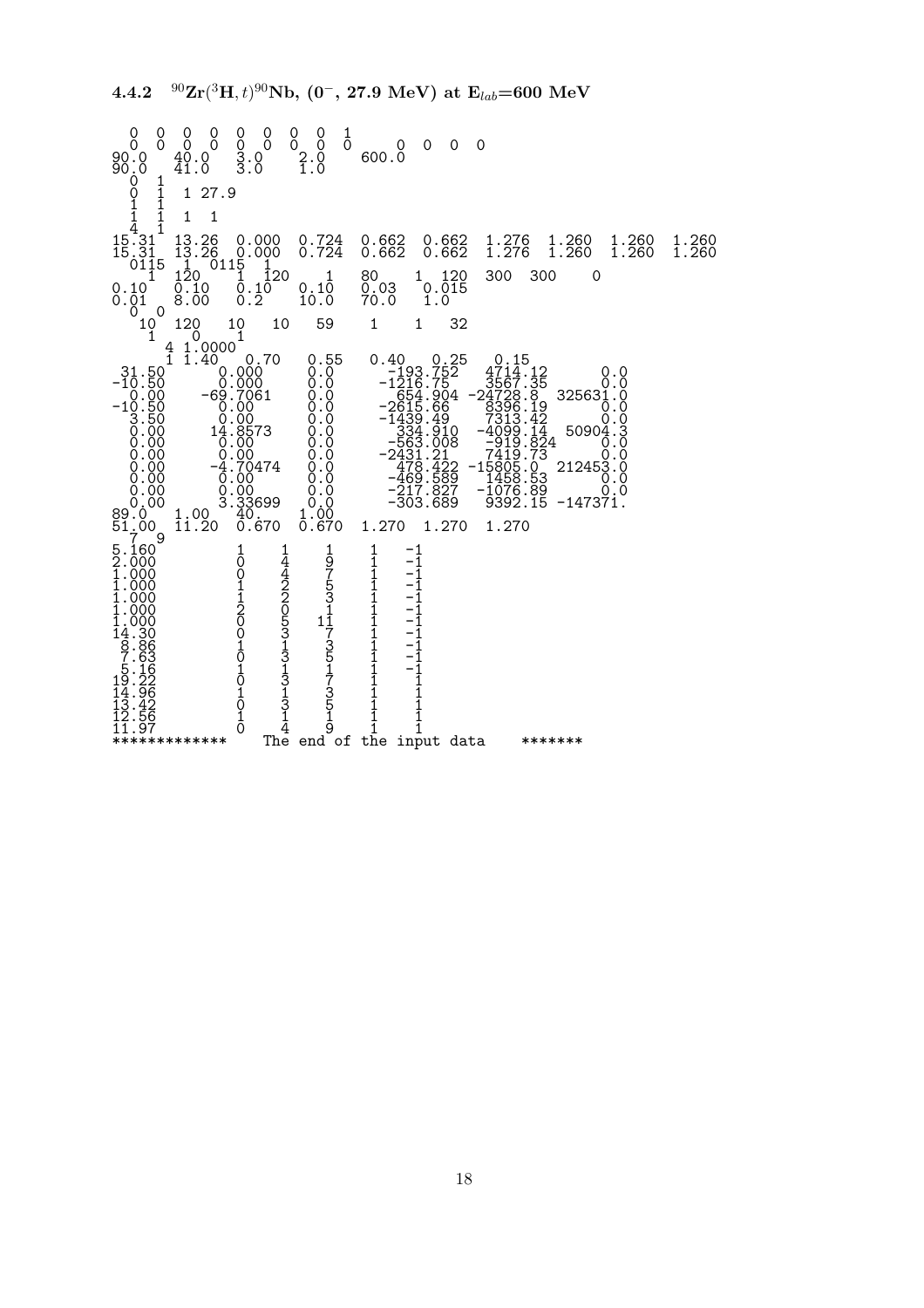#### 4.5 Output Examples

#### $\,$  4.5.1  $^{-12}{\rm C}(p,n){\rm ^{12}N}$   $(1^+,$   $18.1~{\rm MeV})$  at  ${\rm E}_{lab}$ =200  ${\rm MeV}$

DWIA DIRECT-EXCHANGE CROSS SECTION CALCULATION FOR THE REACTION  $\begin{array}{ccccc} T & TZ & P & PZ \ 12.000 & 6.000 & 1.000 & 1.000 \ 12.000 & 7.000 & 1.000 & 0.000 \end{array}$ A-CHANNEL 12.000 6.000 1.000 1.000<br>B-CHANNEL 12.000 7.000 1.000 0.000 E=200.0 MEV INITIAL STATE JATW, ISATW= 0 1<br>FINAL STATE J, K, E= 1 0 18.1 MEV FINAL STATE  $J,K,E=$  1 0  $-$  18.1 MEV SPIN TRANSFERÍIST= 1<br>TOTAL L TRANSFER = 0 2  $KTRLD(1-9) = 0 0 0 0 0$ <br> $KTLOUT(1-20) = 0 0 0 0 0$ KTLOUT(1-20)= 0 0 0 0 0 0 0 0 0 0 0 0 0 0 0 0 0 0 0 0 \*\* RELATIVISTIC KINEMATICS IS USED NN INTERACTION POTENTIAL<br>
KTRL1, VRAN= 1 1.40<br>
K= 1 VSTR= 31.50<br>
K= 2 VSTR= -10.50<br>
K= 3 VSTR= -10.50<br>
K= 4 VSTR= -10.50<br>
K= 4 VSTR= 0.00<br>
K= 7 VSTR= 0.000<br>
K= 9 VSTR= 0.000<br>
K= 10 VSTR= 0.000<br>
K= 11 VSTR= 0.000<br>
K= 11 VST KTRL1,VRAN= 1 1.40 0.70 0.55 0.40 0.25 0.15 K= 1 VSTR= 31.50 0.00 0.00 -193.75 4714.12 0.00 K= 2 VSTR= -10.50 0.00 0.00 -1216.75 3567.35 0.00 K= 3 VSTR= 0.00 -69.71 0.00 654.90 -24728.80 325631.00 K= 4 VSTR= -10.50 0.00 0.00 -2615.66 8396.19 0.00 K= 5 VSTR= 3.50 0.00 0.00 -1439.49 7313.42 0.00 K= 6 VSTR= 0.00 14.86 0.00 334.91 -4099.14 50904.30 K= 7 VSTR= 0.00 0.00 0.00 -563.01 -919.82 0.00 K= 8 VSTR= 0.00 0.00 0.00 -2431.21 7419.73 0.00 K= 9 VSTR= 0.00 -4.70 0.00 478.42 -15805.00 212453.00 K= 10 VSTR= 0.00 0.00 0.00 -469.59 1458.53 0.00 K= 11 VSTR= 0.00 0.00 0.00 -217.83 -1076.89 0.00 K= 12 VSTR= 0.00 3.34 0.00 -303.69 9392.15-147371.00 SINGLE P AND H STATES IN THE TARGET SYSTEM NOSP,NOSH= 5 2 N L 2J 2S T BE<br>
0 0 1 3 1 -1 26.000<br>
0 1 3 1 -1 16.000<br>
0 2 3 1 -1 2:000<br>
0 2 3 1 -1 2:000<br>
0 3 5 1 -1 2:000 PARTICLE 1 0 0 1 1 -1 26.000<br>PARTICLE 2 0 1 3 1 -1 16.000<br>PARTICLE 3 0 1 1 1 -1 2.000<br>PARTICLE 4 0 2 3 1 -1 2.000 PARTICLE 5 0 3 5 1 -1 2.000<br>HOLE 1 0 0 1 1 1 31.200<br>HOLE 2 2 0 1 3 1 1 1 18.720 \*\* CALCULATED PH WAVEFUNCTION: KTLOUT(1) NPAIR= 5 NP,NH= 1 1 4 1 2 2 3 2 5 2 NPAIR= 5<br>NP,NH= 1<br>NPAIR= 5<br>NP,NH= 1 NP,NH= 1 1 4 1 2 2 3 2 5 2 PAIR STATES (IT IS L1)=( 1 1 0)  $(NP,NH, SF) = 1 1 1.0 4 1 1.0 2 2 1.0 3 2 1.0 5 2 1.0$ PAIR STATES (IT IS L1)=(112) (NP, NH, SF) = 1 1 1.0 4 1 1.0 2 2 1.0 3 2 1.0 5 2 1.0 DISTORTED WAVES FOR INITIAL AND FINAL CHANNELS OMP PARAMETERS  $V$  A R  $W$  AI RI RC 0-11 ARA-EFIERR V A R W AI RI RC<br>A-CHANNEL 11.000 0.690 1.200 14.000 0.590 1.170 1.200<br>B-CHANNEL 11.000 0.690 1.200 14.000 0.590 1.170 1.200 0.000 0.867 1.260 B-CHANNEL 11.000 0.690 1.200 14.000 0.590 1.170 1.200 0.000 0.867 1.260 LDMI LDMX LDST NXMI NXMX XMES A-CHANNEL 0 22 1 1 120 0.100 B-CHANNEL 0 22 1 1 120 0.100 E,WN,ETA FOR INCIDENT A-CHANNEL= 183.23 2.96 0.08 \*\* OUTPUT OF DW : KTLOUT(2)=NXSTEP, ELASTIC SCAT : KTLOUT(5) \*\* OUTPUT OF COULOMB WF : KTLOUT(7) 0M POTENTIAL IN STEPS OF 1.000<br>
-0.605E+01 -0.138E+02 -0.561E+01 -0.131E+02 -0.411E+01 -0.102E+02<br>
-0.134E+01 -0.460E+01 0.750E+00 -0.175E-02 0.134E+01 -0.143E-02<br>
0.133E+01 -0.423E-01 0.720E+01 -0.779E-02 0.106E+01 -0.143 E, WN, ETA FOR EXIT B-CHANNEL= 165.39 2.80 0.00<br>
OM POTENTIAL IN STEPS OF 1.000<br>
-0.108E+02 -0.138E+02 -0.101E+02 -0.131E+02<br>
-0.412E+01 -0.460E+01 -0.136E+01 -0.115E+01<br>
-0.847E-01 -0.423E-01 -0.200E-01 -0.779E-02<br>
-0.110 0M POTENTIAL IN STEPS OF 1.000<br>-0.108E+02 -0.138E+02 -0.101E+02 -0.131E+02 -0.791E+01 -0.102E+02<br>-0.412E+01 -0.423E-01 -0.136E+01 -0.115E+01 -0.352E+00 -0.227E+00<br>0.847E-01 -0.423E-01 -0.200E-01 -0.779E-02 -0.470E-02 -0.14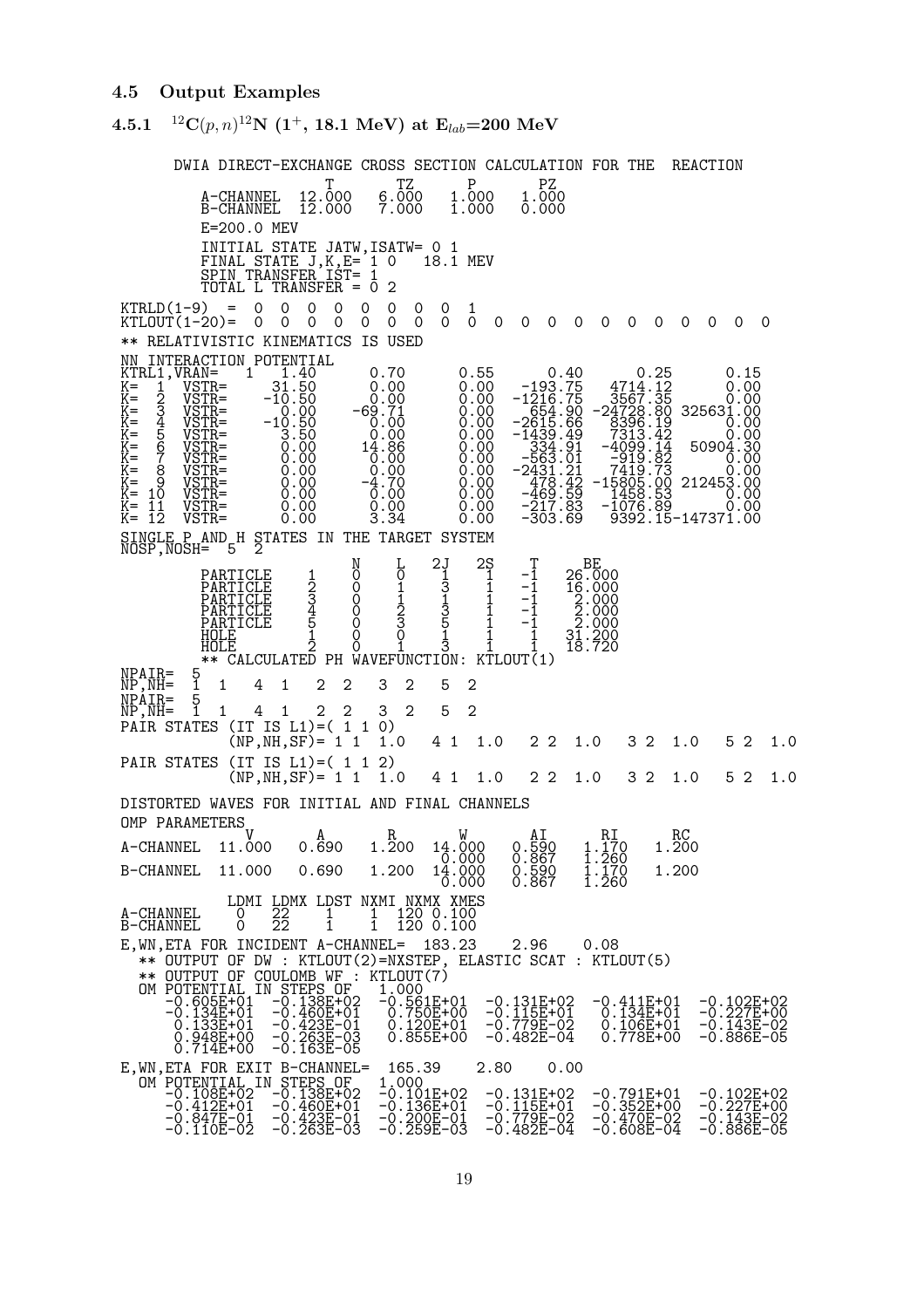|                                                                         | $-0.143E-04$ $-0.163E-05$                                                                                                                                                                                                                                                                                     |                                                              |                                                                                                                                                                                                                                                                                           |                                                                                          |                                                                                                                                                                                                                                                                                                                                                                             |                     |                                                                                                                                                                                                                                                                                                 |                                                                                                                                                                                                                                                                                                                             |   |                                           |  |
|-------------------------------------------------------------------------|---------------------------------------------------------------------------------------------------------------------------------------------------------------------------------------------------------------------------------------------------------------------------------------------------------------|--------------------------------------------------------------|-------------------------------------------------------------------------------------------------------------------------------------------------------------------------------------------------------------------------------------------------------------------------------------------|------------------------------------------------------------------------------------------|-----------------------------------------------------------------------------------------------------------------------------------------------------------------------------------------------------------------------------------------------------------------------------------------------------------------------------------------------------------------------------|---------------------|-------------------------------------------------------------------------------------------------------------------------------------------------------------------------------------------------------------------------------------------------------------------------------------------------|-----------------------------------------------------------------------------------------------------------------------------------------------------------------------------------------------------------------------------------------------------------------------------------------------------------------------------|---|-------------------------------------------|--|
|                                                                         | ALPHA COEF. PROJ. SYSTEM IN EQ. (13) (AFACAL)<br>ALPHA (NLSK, NLT) =                                                                                                                                                                                                                                          |                                                              |                                                                                                                                                                                                                                                                                           |                                                                                          |                                                                                                                                                                                                                                                                                                                                                                             |                     |                                                                                                                                                                                                                                                                                                 |                                                                                                                                                                                                                                                                                                                             |   |                                           |  |
|                                                                         | $NLT = 1$<br>$NLT=$                                                                                                                                                                                                                                                                                           |                                                              |                                                                                                                                                                                                                                                                                           |                                                                                          |                                                                                                                                                                                                                                                                                                                                                                             |                     |                                                                                                                                                                                                                                                                                                 | ALPHA= -0.33E+00 0.00E+00 0.00E+00 -0.15E+00<br>ALPHA= 0.00E+00 -0.15E+00 -0.15E+00 -0.88E-01                                                                                                                                                                                                                               |   |                                           |  |
|                                                                         | FFCALD IS CALLED<br>INTRAN, XMESHD=<br>$MXMAX =$                                                                                                                                                                                                                                                              |                                                              |                                                                                                                                                                                                                                                                                           |                                                                                          | ĨNPŨT ĨNFÖŘMATION FOR DIRECT FORM FACTOR<br>N1MIN,N1MAX,N1STEP,XEMSH= 1 120 1<br>NBMIN, NBMAX, NBSTEP, XEMSH= 1                                                                                                                                                                                                                                                             | 4                   | 120<br>120<br>300                                                                                                                                                                                                                                                                               | 1<br>$\mathbf{1}$                                                                                                                                                                                                                                                                                                           |   | 0.100<br>0.100<br>0.030                   |  |
|                                                                         | FFCALE IS CALLED<br>INTRAN, XMESHE=<br>INTEG RANGE FOR RA=RB+-<br>$KCFTN(1)$ , $KCFTN(2) =$                                                                                                                                                                                                                   |                                                              |                                                                                                                                                                                                                                                                                           |                                                                                          | NAMIN, NAMAX, NASTEP, XEMSH="""1<br>NBCMI, NBCMX, NBSTPE, XMESH=<br>NBCMI, NBCMX, NBSTPE, XMESH=<br>N2MIN, N2MAX, N2STEP, XEMSH=<br>1<br>N1MIN, NMESHF=<br>1<br>NTEPAN_YMESHF=<br>1<br>LAM1MX,LAM2MX,LAMDMX,MXMAX=                                                                                                                                                          | 0                   | 120<br>$2\qquad 0$<br>0                                                                                                                                                                                                                                                                         | INPUT INFORMATION FOR EXCHANGE FORM FACTOR<br>1<br>$\begin{array}{ccc} 120 & 1 \ 120 & 1 \ 80 & 1 \ 120 & 1 \ 300 & 59 \end{array}$<br>$2 \quad \blacksquare$                                                                                                                                                               | 4 | 0.100<br>0.100<br>0.100<br>0.100<br>0.150 |  |
| $LT =$<br>0<br>0<br>0<br>O<br>0<br>0<br>0<br>0<br>0<br>0<br>0<br>0<br>0 | FINAL DIFFERENTIAL CROSS SECTIONS<br>270E+02<br>280E+02<br>. 290E+02<br>. 300E+02<br>310E+02<br>320E+02<br>330E+02<br>330E+02<br>350E+02<br>350E+02<br>.360E+02<br>.370E+02<br>0.380E+02<br>0.390E+02<br>0.400E+02<br>0.410E+02<br>Ŏ.42ŎĒ+Ŏ2<br>430E+02<br>440E+02<br>0.450E+02<br>0.460E+02<br>$0.470E + 02$ | 0<br>$\ddot{\phantom{a}}$<br>0<br>0<br>0<br>0<br>0<br>0<br>0 | $0.135E + 01$<br>0.140E+01<br>$145E + 01$<br>Ŏ.15ŎĒ+ŎĪ<br>0.155E+01<br>.160E+01<br>164E+01<br>0.169E+01<br>0.174E+01<br>$.179E + 01$<br>$.183E + 01$<br>$.188E + 01$<br>$193E + 01$<br>198E+01<br>0.1981+01<br>0.202E+01<br>0.212E+01<br>0.216E+01<br>0.221E+01<br>0.226E+01<br>0.226E+01 | 0.<br>0<br>O<br>0<br>0<br>0<br>0<br>0<br>0<br>0<br>0<br>0<br>0<br>0<br>$\mathbf{1}$<br>0 | O CONTRIBUTION TO THE CROSS SECTIONS<br>715E+00<br>0.939E+00<br>$109E + 01$<br>.116E+01<br>116E+01<br>109E+01<br>.990E+00<br><u>.863E+00</u><br>728E+00<br>.596E+00<br>.476E+00<br>$\frac{3}{2}$ $\frac{7}{1}$ $\frac{1}{2}$ $\frac{1}{2}$ $\frac{1}{2}$<br>:283E+00<br>:212E+00<br>:155E+00<br>$11E+00$<br>Ŏ.769E-ŎĬ<br>O.516E-O1<br>Ŏ.33ŎĒ-ŎĪ<br>Q.198E-Q1<br>$0.110E-01$ | 0.<br>О.<br>0.<br>0 | 0.202E+00<br>0.113E+00<br>Q.605E-Q1<br>Ŏ.314E-ŎI<br>164E-01<br>933E-02<br>641E-02<br>556E-02<br>0.568E-02<br>0.626E-02<br>0.709E-02<br>Ŏ.8ŎŜĒ-ŎŹ<br>Q.897E-Q2<br>$0.\overline{974E} - \overline{02}$<br>Ŏ.ĭóŹĒ-ŎĨ<br>O.1O1E-Q1<br>Ŏ.94ŌĒ-Ŏ2<br>Q.812E-Q2<br>0.643E-02<br>0.457E-02<br>0.285E-02 | 0.168E+01<br>0.170E+01<br>0.165E+01<br>0.155E+01<br>$.141E+01$<br>0<br>.124E+01<br>0<br>106E+01<br>0<br>$: \frac{564}{57}$<br>0<br>713E+00<br>О.<br>558E+00.<br>424E+00.<br>0<br>0<br>Ŏ:312E+ŎŎ<br>O:223E+OO<br>Q:154E+QQ<br>$0.103E + 00$<br>Ŏ.ē̃6ŎE-Ŏľ<br>Ŏ:4ŎŠĒ-ŎĪ<br>Q:242E-Q1<br>Ŏ.Ī36E-01<br>Q.722E-02<br>$0.353E-02$ |   |                                           |  |

|                                          |  | V.IOVI'VZ V.ZZIL'VI V.OOVI VI V.VIOL VZ V.IOVI VI<br>0.480E+02  0.235E+01  0.539E-02  0.150E-02  0.156E-02<br>0.500E+02  0.244E+01  0.103E-02  0.209E-03  0.331E-03                                            |        |
|------------------------------------------|--|----------------------------------------------------------------------------------------------------------------------------------------------------------------------------------------------------------------|--------|
| LT= 2 CONTRIBUTION TO THE CROSS SECTIONS |  | CM ANGLE MOM. TRANS DIRECT EXCHANGE<br>0.100E+01  0.166E+00  0.126E+01  0.179E+00  0.619E+00<br>0.200E+01  0.187E+00  0.136E+01  0.191E+00  0.824E+00<br>0.300E+01  0.219E+00  0.164E+01  0.213E+00  0.130E+01 | TOTAL. |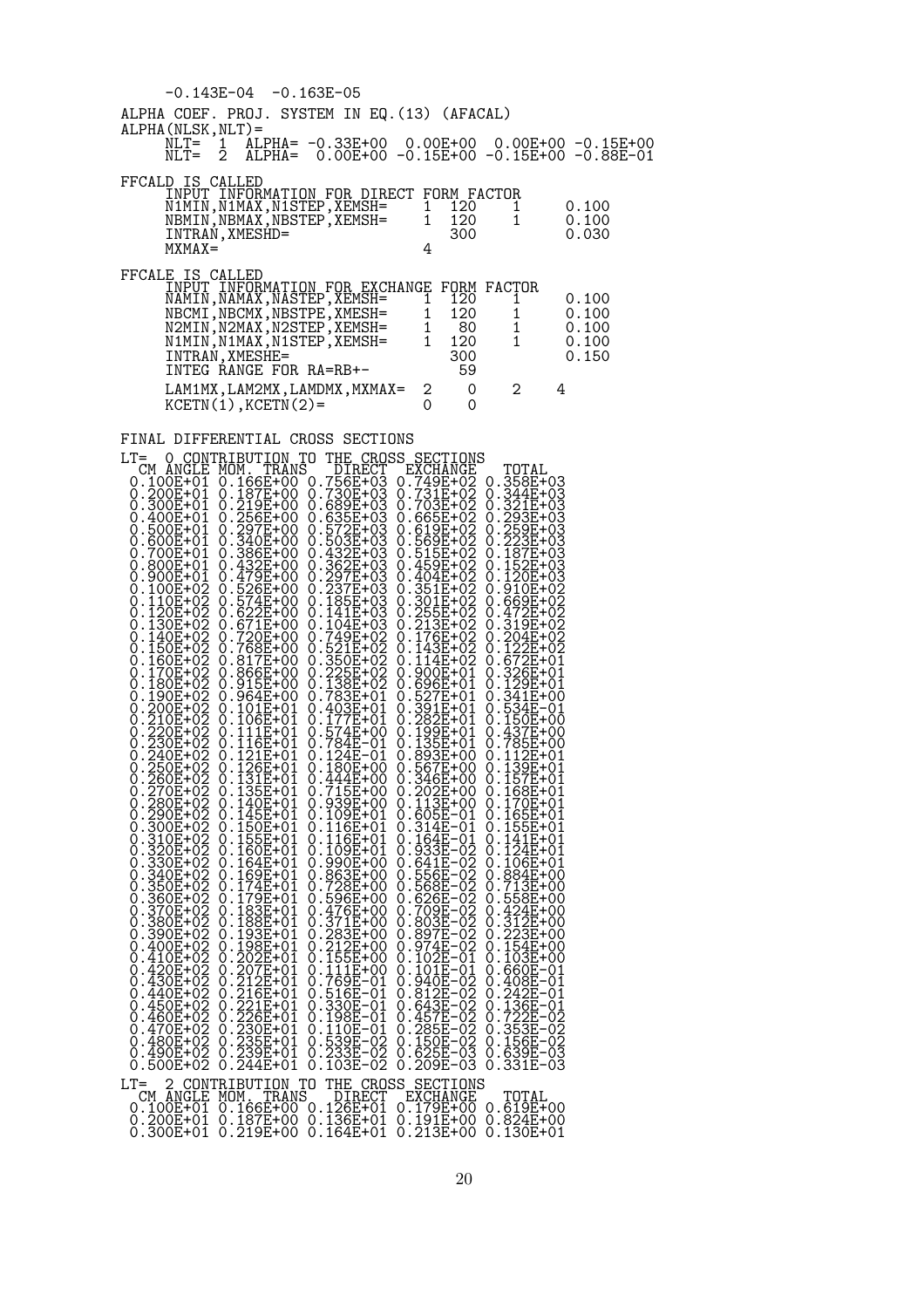| 0.400E+01<br>0.500E+01<br>O<br>.600E+01<br>0.<br>.700E+01<br>O<br>O<br>0.800E+01<br>.900E+01<br>O<br>.100E+02<br>O.<br>.īĭŏĒ+ŏŹ<br>.120E+O2<br>O<br>О.<br>O<br>.130E+02<br>.ī4ŏĒ+ŏŹ<br>.150E+02<br>.1 <u>6</u> 0E+02<br>O<br>Ő<br>.170E+02<br>0<br>.180E+02<br>.190E+02<br>O<br>0<br>О.<br>.200E+02<br>.210E+02<br>0<br>.220E+02<br>.230E+02<br>.230E+02<br>.250E+02<br>0<br>0<br>0<br>O<br>0<br>0<br>O<br>O<br>260E+02<br>270E+02<br>280E+02<br>O<br>Q.<br>. 290E+02<br>. 300E+02<br>0<br>0<br>310E+02<br>320E+02<br>О.<br>O<br>. 330E+02<br>. 330E+02<br>. 340E+02<br>0<br>0<br>0.<br>.350E+02<br>0<br>.360E+02<br>.370E+02<br>O<br>0<br>0<br>Ο.<br>.380E+02<br>.390E+02<br>0<br>0.<br>0<br>0<br>400E+02.<br>410E+02.<br>0<br>O<br>.420E+02<br>0<br>Ŏ.43ŎĒ+Ŏ2<br>O.44QE+Q2<br>0.450E+02<br>0.460E+02<br>0.470E+02<br>0.480E+02<br>490E+02.<br>500E+02.<br>Ő<br>0<br>O | 256E+00<br>297E+00<br>340E+00<br>386E+00<br>Ŏ.432E+ŎŎ<br>O.479E+OO<br>Q.526E+QQ<br>574E+00<br>0.622E+00<br>Ŏ.Ğ7ĪĒ+ŎŎ<br>Q. <u>720E+</u> QQ<br>0.768E+00<br>0.817E+00<br>$.866E+00$<br>.915E+00<br>.964E+00<br>0.101E+01<br>0.106E+01<br>111E+01<br>116E+01<br>:121E+01<br>:126E+01<br>:131E+01<br>Ŏ:ĬŠĖĖ+ŎĨ<br>Q:14OE+O1<br>0.145E+01<br>0.150E+01<br>$155E + 01$<br>.īĕŏĒ+ŏī<br>Ŏ.īč4E+Ŏī<br>169E+01<br>.174E+01<br>.179E+01<br>.183E+01<br>.188E+01<br>.193E+01<br>0.193E+01<br>0.202E+01<br>0.207E+01<br>0.212E+01<br>0.212E+01<br>0.2230E+01<br>0.233E+01<br>0.233E+01<br>0.233E+01<br>239E+01<br>244E+01 | 0.220E+01<br>0.316E+01<br>$.456E + 01$<br>O<br>.636E+01<br>O<br>.843E+01<br>O<br>.106E+02<br>0<br>.125E+02<br>O)<br>.140E+02<br>0<br>149E+02<br>O<br>.ī51E+ŏ2<br>.146E+O2<br>O<br>O<br>.134E+02<br>0<br>119E+02<br>O<br>$.100E + 02$<br>O<br>809E+01<br>627E+01<br>O<br>0<br>.468E+01<br>.337E+01<br>O<br>0<br>.237E+01<br>.166E+01<br>0<br>O<br>.īĭ9Ē+ŎĪ<br>.912E+OO<br>0<br>O)<br>.762E+00<br>.696E+00<br>.6 <u>76E</u> +00<br>0<br>O<br>O<br>.677E+00<br>O<br>.681E+00<br>O<br>$.680E + 00$<br>O<br>.669E+00<br>O<br>.648E+00<br>0<br>.615E+00<br>O<br>.572E+00<br>.522E+00<br>.465E+00<br>O<br>0<br>0<br>$.404E + 00$<br>O<br>342E+00<br>0<br>$22311+00$<br>$22311+00$<br>$17211+00$<br>$12711+00$<br>$1271-01$<br>0<br>0<br>0<br>O<br>0<br>.631E-01<br>0<br>.422E-01<br>0<br>.274E-01<br>175E-01<br>O<br>O<br>110E-01<br>685E-02<br>O<br>O | 249E+00<br>303E+00<br>O)<br>.377E+00<br>O<br>.475E+00<br>O)<br>.598E+00<br>O<br>.743E+00<br>O<br>909E+00<br>O)<br>$.109E + 01$<br>O<br>0.128E+01<br>$.147E + 01$<br>.165E+01<br>0.<br>$182E + 01$<br>0.<br>.196E+01<br>O<br>$0.208E+01 \ 0.216E+01 \ 0.220E+01 \ 0.211E+01 \ 0.213E+01 \ 0.213E+01 \ 0.205E+01 \ 0.205E+01$<br>194E+01<br>0.<br>.182E+01<br>168E+01<br>0.<br>.153E+01<br>.138E+01<br>O<br>O<br>123E+01<br>О.<br>108E+01<br>0<br>945E+00<br>0.<br>$.814E + 00$<br>O<br>$0.694E + 00$<br>0.584E+00<br>0.486E+00<br>400E+00.<br>326E+00.<br>O<br>О.<br>0.262E+00<br>0.208E+00<br>$\overline{163E} + \overline{00}$<br>0.<br>126E+00<br>O<br>965E-01<br>0.<br>.720E-ŎĪ<br>542E-01<br>О.<br>0.399E-01<br>0.290E-01<br>ŽŎŠĒ-01<br>151E-01<br>0.<br>O<br>109E-01<br>793E-02<br>Ő<br>O | 222E+01<br>370E+01<br>O)<br>584E+01<br>0<br>.859E+01<br>O)<br>0<br>0<br>0<br>0<br>O<br>0<br>O<br>0<br>O<br>0<br>0<br>.124E+02<br>100E+02<br>0<br>O<br>.792E+01<br>0<br>$.617E + 01$<br>Ő<br>.474E+01<br>.361E+01<br>0<br>O<br>273E+01<br>206E+01<br>155E+01<br>0<br>0<br>0<br>:117E+01<br>:887E+00<br>O<br>0<br>.671E+00<br>0<br>.510E+00<br>.389E+00<br>Ő<br>0<br>$.300E + 00$<br>$.234E + 00$<br>$.185E + 00$<br>$.149E + 00$<br>O<br>0<br>O<br>O<br>.121E+00<br>.992E-01<br>0<br>O<br>$.805E - 01$<br>0<br>.644E-01<br>0<br>$.503E-01$<br>0<br>:384E-01<br>:285E-01<br>O<br>0<br>208E-01<br>150E-01<br>0<br>$110E - 01$<br>O<br>$\ddot{\phantom{0}}$<br>:š3šË-ŏ2<br>Ő<br>.674E-02<br>.576E-02<br>Ő<br>O |
|-------------------------------------------------------------------------------------------------------------------------------------------------------------------------------------------------------------------------------------------------------------------------------------------------------------------------------------------------------------------------------------------------------------------------------------------------------------------------------------------------------------------------------------------------------------------------------------------------------------------------------------------------------------------------------------------------------------------------------------------------------------------------------------------------------------------------------------------------------------------------|---------------------------------------------------------------------------------------------------------------------------------------------------------------------------------------------------------------------------------------------------------------------------------------------------------------------------------------------------------------------------------------------------------------------------------------------------------------------------------------------------------------------------------------------------------------------------------------------------------------|-------------------------------------------------------------------------------------------------------------------------------------------------------------------------------------------------------------------------------------------------------------------------------------------------------------------------------------------------------------------------------------------------------------------------------------------------------------------------------------------------------------------------------------------------------------------------------------------------------------------------------------------------------------------------------------------------------------------------------------------------------------------------------------------------------------------------------------------------|------------------------------------------------------------------------------------------------------------------------------------------------------------------------------------------------------------------------------------------------------------------------------------------------------------------------------------------------------------------------------------------------------------------------------------------------------------------------------------------------------------------------------------------------------------------------------------------------------------------------------------------------------------------------------------------------------------------------------------------------------------------------------------------------|------------------------------------------------------------------------------------------------------------------------------------------------------------------------------------------------------------------------------------------------------------------------------------------------------------------------------------------------------------------------------------------------------------------------------------------------------------------------------------------------------------------------------------------------------------------------------------------------------------------------------------------------------------------------------------------------------------|
| TOTAL CROSS<br>CM ANGLE<br>MOM.<br>0.100E+01<br>:ŽŎŎĒ+ŎĪ<br>:300E+O1<br>O<br>.400E+01<br>0<br>.500E+01<br>O<br>0.600E+01<br>0.700E+01<br>0.800E+01<br>0.900E+01<br>0.100E+02<br>Ŏ.Ī1ŎĒ+Ŏ2<br>Q.12OE+O2<br>0.120E+02<br>0.130E+02<br>0.140E+02<br>0.160E+02<br>0.170E+02<br>0.180E+02<br>0.180E+02<br>0<br>0<br>Ó.<br>$190E+02$<br>$2200E+02$<br>$2200E+02$<br>$2200E+02$<br>$2200E+02$<br>$2200E+02$<br>$22500E+02$<br>$22500E+02$<br>$2200E+02$<br>$2200E+02$<br>$2200E+02$<br>$2300E+02$<br>$2300E+02$<br>$3300E+02$<br>$3300E+02$<br>$3300E+02$<br>$3300E+02$<br>Õ<br>0<br>0<br>0<br>$^{\circ}_{\rm o}$<br>0<br>0<br>0<br>0<br>Ŏ<br>Q<br>0<br>0<br>Q.<br>$\begin{smallmatrix} 0 \\ 0 \end{smallmatrix}$<br>0<br>O<br>0<br>0<br>0.<br>: 350E+02<br>: 360E+02<br>: 370E+02<br>0<br>0<br>0<br>$.380E + 02$<br>0                                                         | SECTIONS<br>TRANS<br>0.166E+00<br>0.187E+00<br>0.219E+00<br>0.256E+00<br>0.257E+00<br>0.340E+00<br>0.386E+00<br>0.432E+00<br>0.479E+00<br>0.526E+00<br>0.574E+00<br>0.622E+00<br>0.671E+00<br>0.720E+00<br>0.76 <u>8</u> E+ŎŎ<br>0.817E+00<br>.866E+00<br>.915E+00<br>.964E+00<br>.101E+01<br>.106E+01<br>0.111E+01<br>0.111E+01<br>0.121E+01<br>0.126E+01<br>0.135E+01<br>0.140E+01<br>0.140E+101<br>$.145E+01$<br>.150E+01<br>.155E+01<br>.160E+01<br>Q.ĪĞ4E+ŎĪ<br>169E+01<br>0.174E+01<br>0.179E+01<br>0.183E+01<br>0.188E+01                                                                              | DIRECT<br>758E+03<br>0.<br>732E+03.<br>691E+03.<br>0<br>Ő<br>.637E+03<br>575E+03.<br>507E+03.<br>0<br>O<br>O<br>Ŏ.438Ē+Ŏ3<br>Q.371E+Q3<br>.307E+03<br>.250E+03<br>0<br>0.199E+03<br>0.156E+03<br>.īĭ9Ē+Ŏ3<br>.894E+O2<br>0<br>O<br>$.656E+02$<br>.469E+02<br>.325E+02<br>.325E+02<br>.141E+02<br>0<br>0<br>0<br>0<br>0<br>: 871E+01<br>.514E+01<br>.514E+01<br>.295E+01<br>.174E+01<br>.121E+01<br>.109E+01<br>0<br>0<br>0<br>0<br>0<br>O<br>$.121E+01$<br>0<br>.141E+01<br>.1 <u>61</u> E+01<br>0<br>0<br>.ī77E+ŏī<br>.184E+01<br>0<br>O<br>.184E+01<br>.176E+01<br>0<br>O<br>$.164E + 01$<br>0<br>.148E+01<br>0<br>$.130E + 01$<br>0<br>.112E+01<br>.941E+00<br>0<br>O<br>0.775E+00                                                                                                                                                           | EXCHANGE<br>0.751E+02<br>Ŏ.733E+ŎŹ<br>Q.7Q5E+Q2<br>0.667E+02<br>0.622E+02<br>0.572E+02<br>0.519E+02<br>$0.465E + 02$<br>.412E+02<br>.360E+02<br>0<br>$1312E+02$<br>$1268E+02$<br>$192E+02$<br>$192E+02$<br>$161E+02$<br>$144E+02$<br>Q.<br>0<br>0<br>O<br>0<br>0<br>:111E+02<br>:912E+01<br>:748E+01<br>0<br>0<br>0<br>0.612E+01<br>0.501E+01<br>$.412E + 01$<br>0<br>$1.340E+01$<br>$0.283E+01$<br>$0.238E+01$<br>$0.202E+01$<br>$0.173E+01$<br>$0.149E+01$<br>O<br>0<br>0<br>0<br>0<br>0<br>129E+01<br>112E+01<br>0<br>$\ddot{\phantom{0}}$<br>0<br>.961E+00<br>.824E+00<br>О.<br>O<br>700E+00<br>0<br>590E+00<br>0<br>$.492E+00$<br>0<br>.407E+00<br>.333E+00<br>O<br>O<br>$0.270E + 00$                                                                                                    | TUTAL.<br>358E+03<br>O<br>0.344E+03<br>0.323E+03<br>0.295E+03<br>0.263E+03<br>0.229E+03<br>0.196E+03<br>0.164E+03<br>$0$ .<br>0.135E+03<br>0.109E+03<br>$1.109E+032E+025$<br>$1.862E+025$<br>$1.564E+025$<br>$1.451E+025$<br>$1.362E+025$<br>$1.2234E+025$<br>$1.183E+025$<br>$1.162E+025$<br>$1.836E+01$<br>$1.695E+01$<br>0<br>O<br>0<br>O<br>0<br>0<br>0<br>0<br>0<br>Q.<br>O<br>0<br>$336E+01$<br>$586E+01$<br>$499E+01$<br>$431E+01$<br>$431E+01$<br>$437E+01$<br>$326E+01$<br>$326E+01$<br>$224E+01$<br>$226E+01$<br>$175E+01$<br>$148E+01$<br>O<br>0<br>0<br>0<br>0<br>0<br>0<br>0<br>0<br>Ő<br>0<br>.īíšĒ+ŏī<br>.947E+00<br>0<br>0<br>0.743E+ŎŎ<br>Q.573E+OO<br>0.433E+00                          |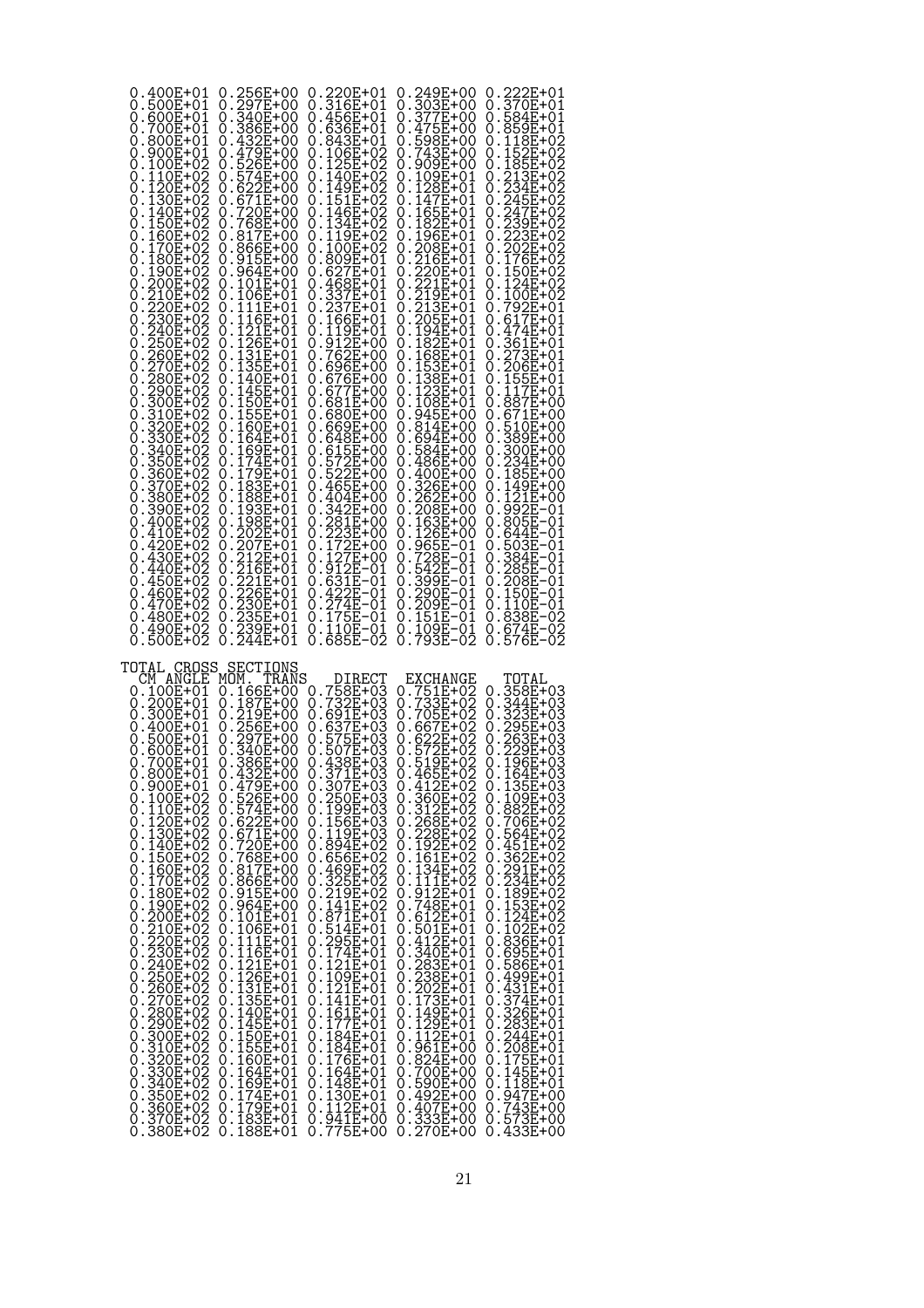| $0.390E+02$ 0.193F+01<br>$0.410F + 020.202F + 01$ | $0.625E + 00$                                                                                                  | 0.217E+00 0.322E+00<br>$0.378E + 000.136E + 000.167E + 00$ |  |
|---------------------------------------------------|----------------------------------------------------------------------------------------------------------------|------------------------------------------------------------|--|
| $0.420E+02$ 0.207E+01                             |                                                                                                                | 0.282E+00  0.107E+00  0.116E+00                            |  |
| $0.430F + 020.212F + 01$                          |                                                                                                                | $0.204E + 000.822E - 010.792E - 01$                        |  |
|                                                   | 0.450E+02  0.221E+01  0.961E-01  0.463E-01  0.344E-01<br>0.460E+02  0.226E+01  0.620E-01  0.336E-01  0.223E-01 |                                                            |  |
| 0.470E+02 0.230E+01                               |                                                                                                                | 0.384E-01  0.238E-01  0.146E-01                            |  |
| $0.480F + 020.235F + 01$                          | 0.490E+02  0.239E+01  0.133E-01  0.115E-01  0.738E-02                                                          | $0.229F - 01$ 0.166F-01 0.994F-02                          |  |
|                                                   |                                                                                                                |                                                            |  |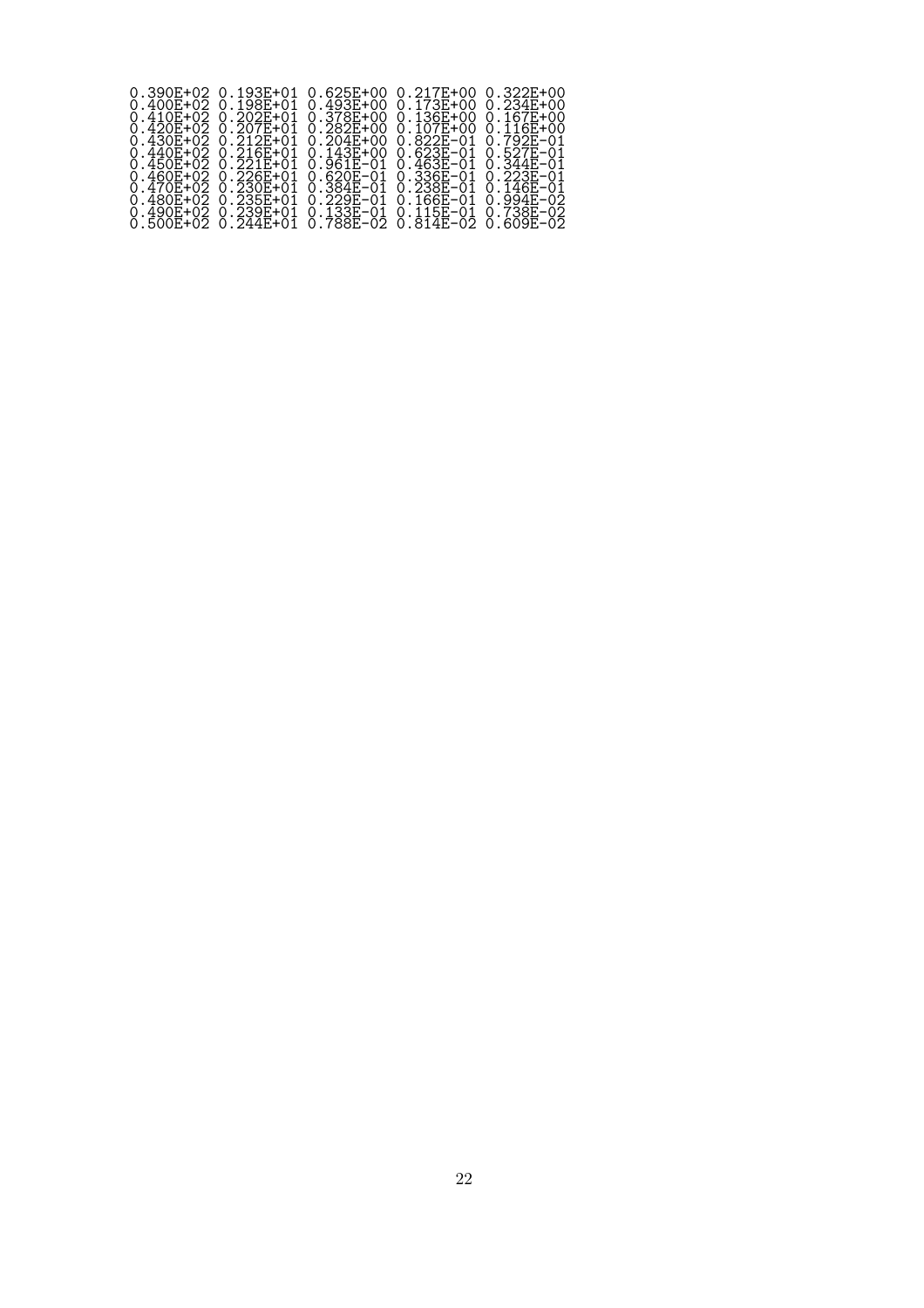DWIA DIRECT-EXCHANGE CROSS SECTION CALCULATION FOR THE REACTION T TZ P PZ A-CHANNEL 90.000 40.000 3.000 2.000 B-CHANNEL 90.000 41.000 3.000 1.000 E=600.0 MEV INITIAL STATE JATW,ISATW= 0 1 FINAL STATE  $J,K,E=$  0 1  $-$  27.9 MEV SPIN TRANSFER IST= 1 TOTAL L'TRANSFER = 1  $KTRLD(1-9) = 0 0 0 0 0 0 0 0 1$ KTLOUT(1-20)= 0 0 0 0 0 0 0 0 0 0 0 0 0 0 0 0 0 0 0 0 \*\* RELATIVISTIC KINEMATICS IS USED NN INTERACTION POTENTIAL KTRL1,VRAN= 1 1.40 0.70 0.55 0.40 0.25 0.15  $\begin{array}{cccccc} \texttt{K=} & 1 & \texttt{VSTR=} & 31.50 & 0.00 & 0.00 & -193.75 & 4714.12 & 0.00 \\ \texttt{K=} & 2 & \texttt{VSTR=} & -10.50 & 0.00 & 0.00 & -1216.75 & 3567.35 & 3567.35 \\ \texttt{K=} & 3 & \texttt{VSTR=} & 0.00 & -69.71 & 0.00 & -654.90 & -24728.80 & 325631.00 \\ \texttt{K=} & 4 & \texttt{V$ K= 12 VSTR= 0.00 3.34 0.00 -303.69 9392.15-147371.00 SINGLE P AND H STATES IN THE TARGET SYSTEM NOSP,NOSH= 7 9 N L 2J 2S T BE PARTICLE 1 1 1 1 2 1 -1 5.160<br>PARTICLE 2 0 4 9 1 -1 2.000<br>PARTICLE 4 1 2 5 1 -1 1.000<br>PARTICLE 5 1 2 3 1 -1 1.000<br>PARTICLE 6 2 0 1 1 -1 1.000<br>PARTICLE 7 0 5 11 1 -1 1.000 HOLE 3 1 0 3 <sup>-7</sup><br>HOLE 3 1 3 1 -1 8.860<br>HOLE 4 1 3 5 1 -1 7.630<br>HOLE 4 0 3 7 1 -1 5.160<br>HOLE 6 0 3 7 1 1 19.220<br>HOLE 7 0 3 5 1 1 14.960<br>HOLE 7 0 3 5 1 1 14.960<br>HOLE 9 1 11.970 FARITULE<br>
HOLE 1 0 5 1<br>
HOLE 3 0 3 5 1 -1<br>
HOLE 4 1 3 1 1 -1<br>
HOLE 4 1 3 1 1 -1<br>
HOLE 5 0 3 1 1 1 -1<br>
HOLE 5 0 3 1 1 1<br>
HOLE 6 0 3 1 1 1<br>
HOLE 6 0 3 1 1 1<br>
HOLE 8 0 4 1 1 1 1<br>
HOLE 8 0 4 1 0 1 1 1<br>
HOLE 8 0 4 1 0 1 1 1 1<br> NPAIR=<br>NP,NH= NP,NH= 3 5 5 6 4 7 6 8 PAIR STATES (IT IS L1)=( 1 1 1)  $(NP,NH, SF) = 35 1.0 56 1.0 47 1.0 68 1.0$ PROJECTILE DENSITY FOR FOLDING POT. CALCULATION KMAS, NXMI, NXMX ,XMES3 = 3 1 80 0.100 NORM PROJECTILE,RRMS,G1,FWID= 0.100E+01 0.160E+01 0.675E+00 0.420E+00 NORMAL DENSITY<br>
N2= 10 0.56E+00<br>
N2= 20 0.97E-01<br>
N2= 30 0.88E-04<br>
N2= 40 0.88E-04<br>
N2= 50 0.45E-06<br>
N2= 60 0.73E-12<br>
N2= 60 0.73E-12<br>
N2= 80 0.57E-16<br> DISTORTED WAVES FOR INITIAL AND FINAL CHANNELS OMP PARAMETERS<br>A-CHANNEL 15.310  $V$ ,  $A$ ,  $R$ ,  $\sqrt{M}$ ,  $A$ ,  $R$ ,  $R$ A-CHANNEL 15.310 0.724 1.276 13.260 0.662 1.260 1.260  $\begin{array}{c} \text{A1} \\ 0.662 \\ 0.662 \\ 0.662 \end{array}$ B-CHANNEL 15.310 0.724 1.276 13.200 0.000 0.002 1.200 0.000 0.662 1.260 LDMI LDMX LDST NXMI NXMX XMES A-CHANNEL 0 115 1 1 120 0.100 B-CHANNEL 0 115 1 1 120 0.100 E,WN,ETA FOR INCIDENT A-CHANNEL= 578.71 9.39 1.02 \*\* OUTPUT OF DW : KTLOUT(2)=NXSTEP, ELASTIC SCAT : KTLOUT(5)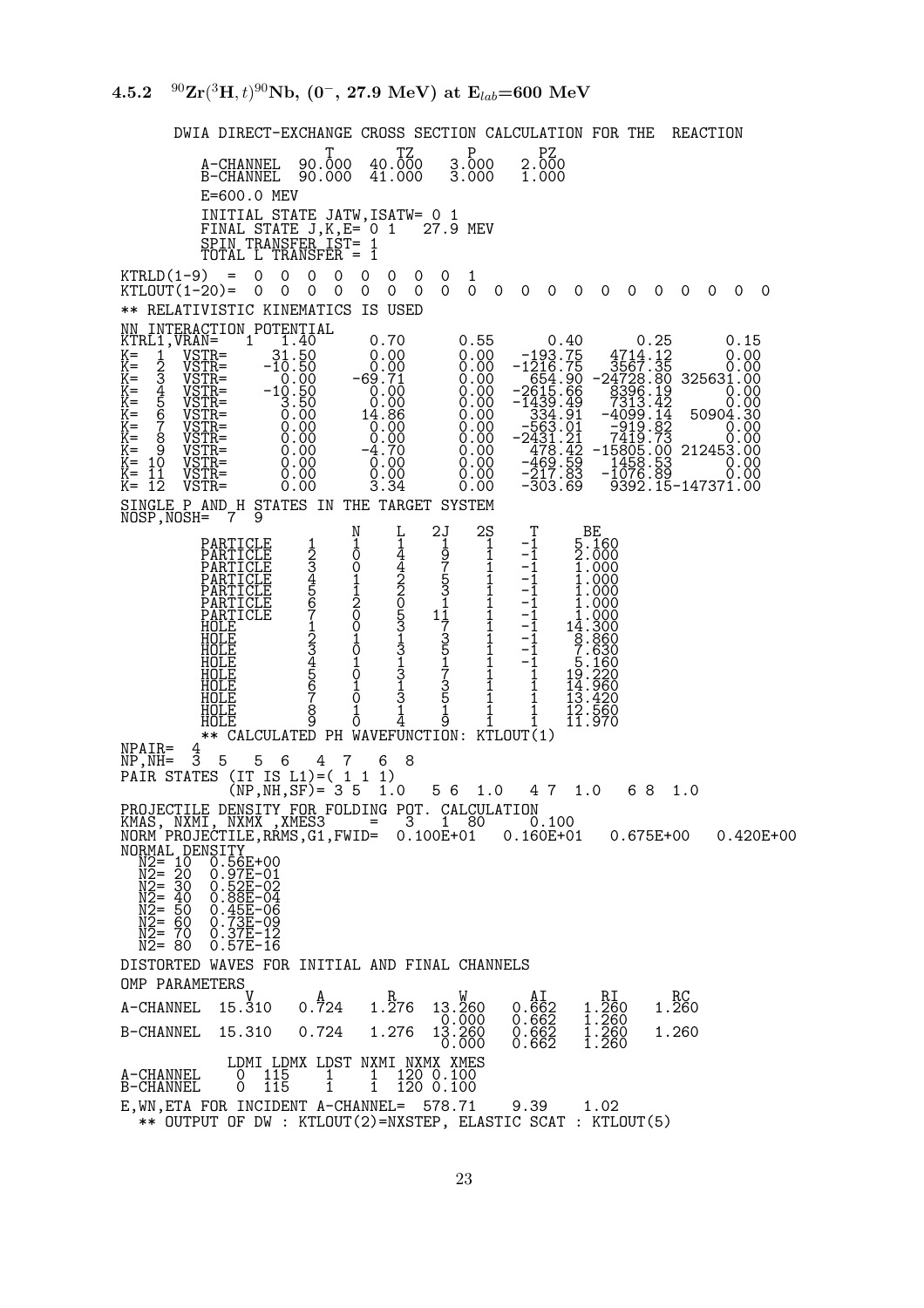|        |                                                                                                                                                                                                                                               |                                                                                                                                                                                                                                                                                  |          | ** OUTPUT OF COULOMB WF :                                                                                                                                                                                                                                                                                                                                                                                                                                                                                                           |        | KTLOUT(7)       |                                                                                                                                                                                                                                                                                                                                                                                                                                                                                                                                       |              |                        |                                                                                                                                                                                                                                                     |      |                                           |                                                                                                                                                                      |  |                                                                                                                                                                                                                 |  |
|--------|-----------------------------------------------------------------------------------------------------------------------------------------------------------------------------------------------------------------------------------------------|----------------------------------------------------------------------------------------------------------------------------------------------------------------------------------------------------------------------------------------------------------------------------------|----------|-------------------------------------------------------------------------------------------------------------------------------------------------------------------------------------------------------------------------------------------------------------------------------------------------------------------------------------------------------------------------------------------------------------------------------------------------------------------------------------------------------------------------------------|--------|-----------------|---------------------------------------------------------------------------------------------------------------------------------------------------------------------------------------------------------------------------------------------------------------------------------------------------------------------------------------------------------------------------------------------------------------------------------------------------------------------------------------------------------------------------------------|--------------|------------------------|-----------------------------------------------------------------------------------------------------------------------------------------------------------------------------------------------------------------------------------------------------|------|-------------------------------------------|----------------------------------------------------------------------------------------------------------------------------------------------------------------------|--|-----------------------------------------------------------------------------------------------------------------------------------------------------------------------------------------------------------------|--|
|        |                                                                                                                                                                                                                                               | 0.150E+02<br>0.141E+02<br>$0.127E + 0.2$<br>$0.114E + 02$<br>0.115E+02<br>0.131E+02<br>0.142E+02<br>$0.137E + 02$<br>$0.126E + 0.2$<br>0.114E+02<br>0.104E+02<br>0.957E+01                                                                                                       |          | OM POTENTIAL IN STEPS OF<br>0.153E+02 -0.133E+02<br>–Ŏ.Ĩ32E+Ŏ2<br>–O.132E+O2<br>$-0.130E+02$<br>$-0.122E+02$<br>$-0.950E+01$<br>-0.475E+01<br>$-0.145E + 01$<br>$-0.351E+00$<br>-0.791E-01<br>-0.175E-01<br>-0.388E-02<br>-0.856E-03                                                                                                                                                                                                                                                                                                |        | 0.333           | 0.153E+02<br>$0.147E+02$<br>$0.136E+02$<br>$\overline{1}\overline{2}\overline{2}\overline{E} + \overline{0}\overline{2}$<br>0.112E+02<br>$0.119E + 02$<br>0.137E+02<br>0.142E+02<br>0.134E+02<br>0.122E+02<br>$0.\overline{111E} + \overline{02}$<br>0.101E+02                                                                                                                                                                                                                                                                        |              |                        | -0.133E+02<br>–0.132E+02<br>–0.132E+02<br>–0.128E+02<br>-0.116E+02<br>$-0.801E+01$<br>-0.334E+01<br>-0.918E+00<br>-0.214E+00<br>-0.479E-01<br>$-0.106E-01$<br>-0.234E-02                                                                            |      |                                           | 0.152E+02<br>Ŏ.Ī44Ē+Ŏ2<br>Q.132E+Q2<br>118E+02<br>0.<br>0.112E+02<br>0.125E+02<br>0.141E+02<br>0.140E+02<br>0.130E+02<br>0.118E+02<br>$0.108E + 02$<br>$0.984E + 01$ |  | $-0.133E+02$<br>$-0.132E + 02$<br>-0.131E+02<br>-Ŏ.ĪŽ6Ē+Ŏ2<br>-0.107E+02<br>$-{\rm \breve{o}}$ .636 $\bar{\rm E}$ +01<br>-0.224E+01<br>-Ŏ.571E+ŎŌ<br>$-0.130E+00$<br>-0.290E-01<br>$-0.641E-02$<br>$-0.142E-02$ |  |
|        | -0.801E+00                                                                                                                                                                                                                                    | OM POTENTIAL IN STEPS OF<br>0.378E+00<br>0.400E+01<br>$0.635E + 01$<br>0.488E+01                                                                                                                                                                                                 |          | E, WN, ETA FOR EXIT B-CHANNEL=<br>-Ō.Ī33E∓O2<br>-O.13OE+O2<br>-0.444E+01<br>-0.716E-01<br>-0.774E-03                                                                                                                                                                                                                                                                                                                                                                                                                                |        | 550.99<br>1.000 | $0.201E + 00$<br>-0.903E+00<br>$0.634E + 01$<br>0.581E+01                                                                                                                                                                                                                                                                                                                                                                                                                                                                             |              | 9.14                   | $-0.132E+02$<br>$-0.121E+02$<br>$-0.133E+01$<br>$-0.159E-01$                                                                                                                                                                                        | 0.53 |                                           | $-0.247E+00$<br>$0.680E + 00$<br>$0.674E + 01$<br>0.531E+01                                                                                                          |  | -0.132E+02<br>$-0.922E+01$<br>$-0.318E+00$<br>-0.351E-02                                                                                                                                                        |  |
|        | NLT=                                                                                                                                                                                                                                          | $ALPHA(NLSK, NLT) =$<br>1                                                                                                                                                                                                                                                        | $ALPHA=$ | ALPHA COEF. PROJ. SYSTEM IN EQ. (13) (AFACAL)<br>$0.19E + 00$                                                                                                                                                                                                                                                                                                                                                                                                                                                                       |        |                 | $0.19E + 00$                                                                                                                                                                                                                                                                                                                                                                                                                                                                                                                          |              |                        |                                                                                                                                                                                                                                                     |      |                                           |                                                                                                                                                                      |  |                                                                                                                                                                                                                 |  |
|        | $MXMAX=$                                                                                                                                                                                                                                      | FFCALD IS CALLED<br>INTRAN, XMESHD=                                                                                                                                                                                                                                              |          | INPUT INFORMATION FOR DIRECT FORM FACTOR<br>N1MIN, N1MAX, N1STEP, XEMSH=<br>NBMIN, NBMAX, NBSTEP, XEMSH=<br>**INTERPOLATION IN R_B IS MADE                                                                                                                                                                                                                                                                                                                                                                                          |        | 10              | 1<br>120<br>120<br>300<br>4                                                                                                                                                                                                                                                                                                                                                                                                                                                                                                           |              | 1<br>10                |                                                                                                                                                                                                                                                     |      | 0.100<br>0.100<br>0.030                   |                                                                                                                                                                      |  |                                                                                                                                                                                                                 |  |
|        |                                                                                                                                                                                                                                               | FFCALE IS CALLED<br>INTRAN, XMESHE=<br>$KCFTN(1)$ , $KCFTN(2) =$                                                                                                                                                                                                                 |          | INPUT INFORMATION FOR EXCHANGE FORM FACTOR<br>NAMIN, NAMAX, NASTEP, XEMSH=<br>NBCMI, NBCMX, NBSTPE, XMESH=<br>**INTERPOLATION IN R_b IS MADE<br>N2MIN, N2MAX, N2STEP, XEMSH=<br>N1MIN, N1MAX, N1STEP, XEMSH=<br>INTEG RANGE FOR RA=RB+-<br>LAM1MX, LAM2MX, LAMDMX, MXMAX=                                                                                                                                                                                                                                                           |        | 10              | 1<br>120<br>120<br>1<br>$\mathbf{1}$<br>120<br>300<br>59<br>1<br>0                                                                                                                                                                                                                                                                                                                                                                                                                                                                    | 80<br>0<br>0 | 1<br>10<br>1<br>1<br>1 |                                                                                                                                                                                                                                                     | 4    | 0.100<br>0.100<br>0.100<br>0.100<br>0.015 |                                                                                                                                                                      |  |                                                                                                                                                                                                                 |  |
| $LT =$ | CM ANGLE MOM.<br>Ŏ.3ŎĨĒ+ŎĨ<br>0.321E+01<br>0.341E+01<br>0.361E+01<br>Ŏ.381E+ŎI<br>0.401E+01<br>$0.421E + 01$<br>0.441E+01<br>$0.461E + 01$<br>0.481E+01<br>0.501E+01<br>$0.521E + 01$<br>$0.541E + 01$<br>0.561E+01<br>0.581E+01<br>0.601E+01 | 1 CONTRIBUTION TO<br>$0.546E + 00$<br>$0.575E + 00$<br>$0.604E + 00$<br>0.634E+00<br>0.663E+00<br>$0.694E+00$<br>0.724E+00<br>0.754E+00<br>0.795E+00<br>$0.816E + 00$<br>Ŏ.Š47E+ŎŎ<br>Q.S77E+QQ<br>Ŏ.ŠÓ9Ē+ŌŎ<br>O.940E+QQ<br>$0.971E + 00$<br>0.100E+01<br>$0.621E+01$ 0.103E+01 | TRANS    | FINAL DIFFERENTIAL CROSS SECTIONS<br>$\begin{smallmatrix} 0.210E+00&0.249E+00&0.168E+03&0.490E+02&0.390E+02\\ 0.410E+00&0.256E+00&0.192E+03&0.495E+02&0.540E+02\\ 0.610E+00&0.266E+00&0.225E+03&0.511E+02&0.794E+02\\ 0.810E+00&0.279E+00&0.263E+03&0.511E+02&0.993E+02\\ 0.101E+01$<br>0.775E+02<br>0.484E+02<br>0.274E+02<br>$0.136E+02$<br>0.570E+01<br>0.211E+01<br>0.126E+01<br>0.181E+01<br>0.284E+01<br>0.373E+01<br>$0.428E+01$<br>$0.426E+01$<br>$0.392E+01$<br>$0.332E+01$<br>$0.263E+01$<br>$0.194E+01$<br>$0.134E + 01$ | DIRECT |                 | THE CROSS SECTIONS<br>EXCHANGE<br>0.503E+02<br>0.511E+02<br>0.521E+02<br>0.521E+02<br>0.521E+02<br>0.518E+02<br>0.5489E+02<br>0.4425E+02<br>0.425E+02<br>0.425E+02<br>0.1336E+02<br>0.2331E+02<br>0.1336E+02<br>0.1336E+02<br>0.1336E+02<br>0.1336E+02<br>0.1336E+02<br>$0.970E+01$<br>0.651E+01<br>0.410E+01<br>0.245E+01<br>$0.150E + 01$<br>$0.\overline{1}\overline{1}\overline{2}\overline{E} + 0\overline{1}$<br>$0.119E+01$<br>$0.153E+01$<br>$0.200E+01$<br>$0.248E+01$<br>$0.285E+01$<br>0.308E+01<br>0.312E+01<br>0.298E+01 | 0            |                        | TOTAL<br>0.166E+02<br>0.750E+01<br>0.248E+01<br>Ŏ.51ŎĒ+ŎŌ<br>Q.418E+QQ<br>0.116E+01<br>$0.198E + 01$<br>0.245E+01<br>0.247E+01<br>0.212E+01<br>$0.160E + 01$<br>$.111E+01$<br>0.786E+00<br>0.687E+00<br>0.788E+00<br>$0.101E + 01$<br>$0.128E + 01$ |      |                                           |                                                                                                                                                                      |  |                                                                                                                                                                                                                 |  |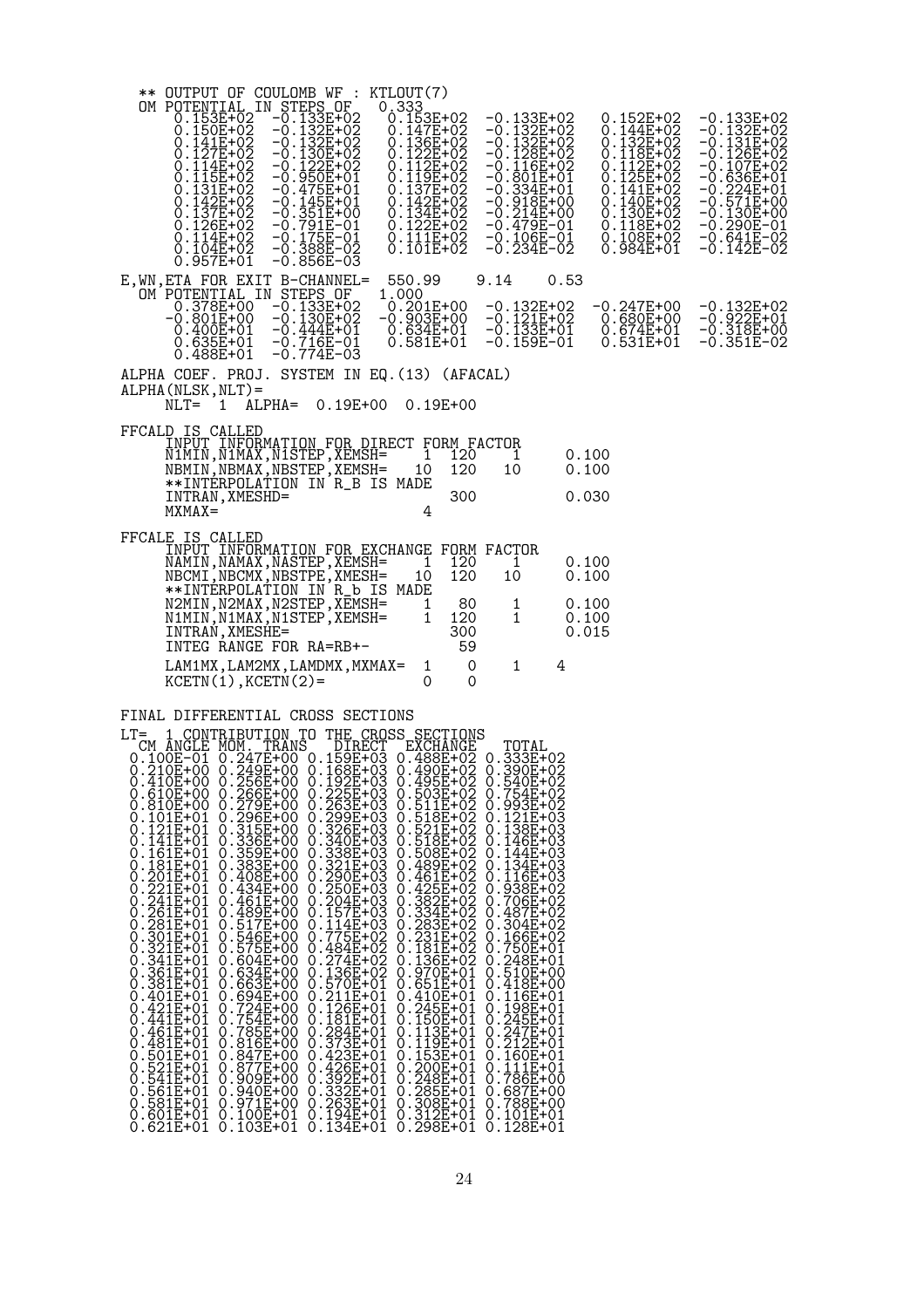| 0.641E+01<br>0.661E+01<br>$.681E + 01$<br>Ω<br>.701E+01<br>0<br>721E+01<br>741E+01 .<br>0<br>0<br>761E+01.<br>781E+01.<br>0<br>O)                                                                                                                                                                                                                                                                                                                                                                                                                                                                                                                                                                                               | 0.106E+01<br>110E+01<br>0.<br>Ŏ.ĪĪŠĒ+ŎĪ<br>O.116E+O1<br>О.<br>Ŏ.119E+Ŏ1<br>O.122E+O1<br>125E+01<br>129E+01<br>O<br>$\ddot{\phantom{0}}$<br>O                                                                                                                                                                                                                                                                                                                                                                                                                                                                                                                                       | 0.861E+00<br>521E+00<br>0<br>$.305E + 00$<br>Ω<br>191E+00<br>0<br>$\ddot{\phantom{a}}$<br>.149E+00<br>0<br>153E+00<br>0<br>$\ddot{\phantom{a}}$<br>178E+00<br>206E+00<br>0<br>$\ddot{\phantom{0}}$<br>O                                                                                                                                                                                                                                                                                                                                                                                                                                                                                                                                                                        | 0.269E+01<br>0.231E+01<br>0.188E+01<br>0.145E+01<br>$0.107E + 01$<br>0.766E+00<br>546E+00<br>414E+00<br>0<br>$\ddot{\phantom{0}}$                                                                                                                                                                                                                                                                                                                                                                                                                                                                                                                                                                                                                           | 0.149E+01<br>160E+01<br>Ω<br>.ī59E+01<br>.147E+01<br>Ω<br>0<br>.127E+01<br>.103E+01<br>0<br>0<br>.780E+00<br>562E+00<br>0<br>O                                                                                                                                                                                                                                                                                                                                                                                                                                                                                                                                                                                                                                                                                     |
|---------------------------------------------------------------------------------------------------------------------------------------------------------------------------------------------------------------------------------------------------------------------------------------------------------------------------------------------------------------------------------------------------------------------------------------------------------------------------------------------------------------------------------------------------------------------------------------------------------------------------------------------------------------------------------------------------------------------------------|------------------------------------------------------------------------------------------------------------------------------------------------------------------------------------------------------------------------------------------------------------------------------------------------------------------------------------------------------------------------------------------------------------------------------------------------------------------------------------------------------------------------------------------------------------------------------------------------------------------------------------------------------------------------------------|--------------------------------------------------------------------------------------------------------------------------------------------------------------------------------------------------------------------------------------------------------------------------------------------------------------------------------------------------------------------------------------------------------------------------------------------------------------------------------------------------------------------------------------------------------------------------------------------------------------------------------------------------------------------------------------------------------------------------------------------------------------------------------|-------------------------------------------------------------------------------------------------------------------------------------------------------------------------------------------------------------------------------------------------------------------------------------------------------------------------------------------------------------------------------------------------------------------------------------------------------------------------------------------------------------------------------------------------------------------------------------------------------------------------------------------------------------------------------------------------------------------------------------------------------------|--------------------------------------------------------------------------------------------------------------------------------------------------------------------------------------------------------------------------------------------------------------------------------------------------------------------------------------------------------------------------------------------------------------------------------------------------------------------------------------------------------------------------------------------------------------------------------------------------------------------------------------------------------------------------------------------------------------------------------------------------------------------------------------------------------------------|
| TOTAL CROSS<br>CM ANGLE<br>0.100E-01<br>Ŏ.ŽĬŎĒ+ŎŌ<br>Q.410E+OO<br>Ŏ.ĞĪŎĒ+ŎŎ<br>:ĕīŏĒ+ŎŎ<br>0<br>0.101E+01<br>.121E+01<br>.141E+01<br>0<br>0<br>.161E+01<br>.181E+01<br>0<br>Ω<br>.201E+01<br>.221E+01<br>0<br>Ŏ<br>:241E+01<br>:261E+01<br>:281E+01<br>:281E+01<br>0<br>Ŏ<br>0<br>:301E+01<br>:321E+01<br>0<br>0<br>.341E+01<br>.361E+01<br>0<br>0<br>.381E+01<br>.401E+01<br>O<br>0<br>$.421E+01$<br>Ω<br>.441E+ŏ1<br>.461E+01<br>Ω<br>0<br>.481E+01<br>.501E+01<br>0<br>0<br>.521E+01<br>.541E+01<br>O<br>0<br>.561E+01<br>.581E+01<br>0<br>0<br>$.601E + 01$<br>0<br>:ĕŽĪĒ+ŎĪ<br>:641E+O1<br>0<br>0<br>.661E+01<br>.681E+01<br>.701E+01<br>0<br>O)<br>0<br>.721E+01<br>0<br>Ŏ.741E+Ŏ1<br>. <u>761E+</u> 01<br>0<br>0.781E+01 | SECTIONS<br>TRANS<br>MOM.<br>$0.247E + 00$<br>$0.249E+000$<br>$0.256E+000$<br>$0.279E+00$<br>$0.279E+00$<br>$0.315E+00$<br>$0.336E+00$<br>$0.336E+00$<br>359E+00<br>383E+00<br>Q.<br>0<br>0.408E+00<br>0.434E+00<br>$0.461E+00$<br>489E+00<br>0.<br>517E+00<br>0.<br>546E+00<br>575E+00<br>Q.<br>0.<br>0.604E+ŎŎ<br>0.634E+OO<br>$0.663E + 00$<br>$.694E + 00$<br>0<br>0.724E+00<br>Q.754E+QQ<br>0.785E+00<br>0.816E+ŎŎ<br>0.847E+OO<br>0.877E+00<br>$.909E + 00$<br>0<br>Ŏ.94ŎĒ+ŎŎ<br>0.971E+00<br>100E+01<br>0.<br>103E+01<br>0<br>106E+01<br>0<br>$\ddot{\phantom{0}}$<br>110E+01<br>113E+01<br>116E+01<br>119E+01<br>Q.<br>Ω<br>Q.<br>0<br>0.122E+01<br>0.125E+01<br>0.129E+01 | DIRECT<br>$0.159E + 03$<br>.168E+03<br>O<br>$192E+03$<br>$1225E+03$<br>$263E+03$<br>$269E+03$<br>$2326E+03$<br>$326E+03$<br>$326E+03$<br>0<br>0<br>0<br>0<br>0<br>0<br>338E+03<br>321E+03<br>$\begin{smallmatrix}0\0\0\end{smallmatrix}$<br>290E+03<br>250E+03<br>204E+03<br>157E+03<br>0<br>Ŏ<br>0<br>0<br>114E+03<br>0<br>.775E+02<br>.484E+02<br>0<br>0<br>.274E+02<br>136E+02<br>0<br>0<br>570E+01<br>211E+01<br>126E+01<br>0<br>Ŏ<br>0<br>:181E+01<br>:284E+01<br>0<br>0<br>373E+01<br>423E+01<br>0<br>$\ddot{\phantom{0}}$<br>Ŏ<br>$.426E+01$<br>$.392E+01$<br>$.332E+01$<br>$.263E+01$<br>0<br>Ŏ<br>0<br>0<br>$194E + 01$<br>0<br>134E+01<br>861E+00<br>0<br>0<br>521E+00<br>305E+00<br>0<br>Õ<br>.191E+00<br>0<br>:149E+ŏŏ<br>0<br>0.153E+00<br>0.178E+00<br>0.206E+00 | EXCHANGE<br>0.488E+02<br>.490E+02<br>O<br>$495E+02$<br>0<br>503E+02<br>511E+02<br>0<br>518E+02<br>521E+02<br>518E+02<br>Ω<br>0<br>0<br>508E+02<br>489E+02<br>0<br>0<br>$1461E + 02$<br>$-425E + 022$<br>$-382E + 022$<br>$-3334E + 022$<br>$-2831E + 022$<br>$-231E + 022$<br>$-122E + 022$<br>8<br>0<br>Õ<br>0<br>0<br>0<br>:136E+02<br>:970E+01<br>:651E+01<br>0<br>Ò<br>0<br>$.410E + 01$<br>0<br>0.245E+01<br>0.150E+01<br>0.113E+01<br>119E+01<br>153E+01<br>$_{0}^{0}$ :<br>0.200E+01<br>0.248E+01<br>0.285E+01<br>0.308E+01<br>31<br>$2E+01$<br>0<br>$: 298E + 01$<br>$: 269E + 01$<br>$: 231E + 01$<br>$: 128E + 01$<br>$: 125E + 01$<br>0<br>О.<br>0<br>Ω<br>$.145E + 01$<br>0<br>.īō7E+ŏī<br>ი<br>$.766E + 00$<br>0<br>0.546E+00<br>$0.414E + 00$ | TOTAL<br>333E+02<br>0.<br>.390E+02<br>.540E+02<br>O<br>O<br>$.754E+02$<br>.993E+02<br>.993E+03<br>.121E+03<br>.138E+03<br>.146E+03<br>0<br>Õ<br>0<br>Ó<br>0<br>$.144E + 03$<br>$.134E + 03$<br>$.136E + 03$<br>$.938E + 02$<br>$.938E + 02$<br>0<br>Ō<br>8<br>.706E+02<br>.487E+02<br>0<br>Ō<br>:304E+02<br>:304E+02<br>:750E+01<br>0<br>0<br>Ò<br>$1248E+01$<br>$1548E+00$<br>$116E+00$<br>$116E+01$<br>$198E+01$<br>$1245E+01$<br>$247E+01$<br>$247E+01$<br>0<br>Ò<br>0<br>Ò<br>0<br>0<br>0<br>$.247E+01$<br>$.160E+01$<br>$.11E+01$<br>$.786E+00$<br>$.687E+00$<br>0<br>0<br>0<br>0<br>0<br>.788E+ŏŏ<br>0<br>$101E + 01$<br>0<br>$:128E+01$<br>$:149E+01$<br>$:160E+01$<br>$:159E+01$<br>$:159E+01$<br>0<br>0<br>0<br>Ω<br>: 147E+01<br>: 127E+01<br>: 103E+01<br>0<br>0<br>0<br>.780E+ŏō<br>0<br>$0.562E + 00$ |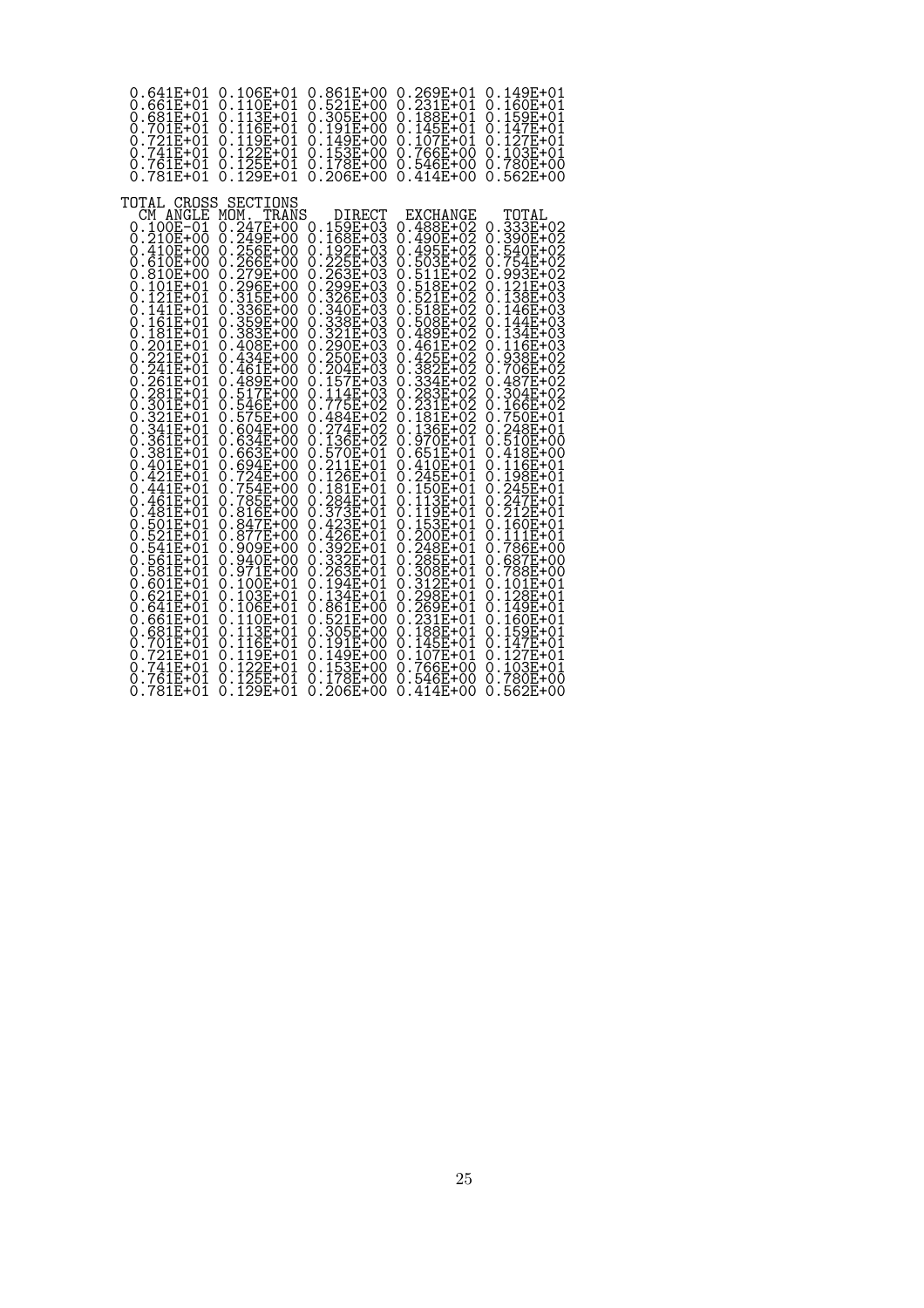### 5 Formulas

The details of derivation of formulas can be found in a separate note "DCP2 - Formulation".

#### 5.1 Differential cross section

The differential cross section,  $Eq.(21)$  in the original paper (Hereafter, use as  $[Eq.(21)]$ .), becomes

$$
\frac{d\sigma}{d\Omega} = \frac{\mu_a \mu_b}{(2\pi\hbar^2)^2} \frac{k_b}{k_a} \frac{1}{(2I_A + 1)(2s_a + 1)} \left| \sum_i \sum_{k\ell_1 t_1} \alpha_{t_1 s_1 \ell_1 k \ell_t}^{j_t s_t \nu_1} T_{t_1 s_1 \ell_1 k \ell_t m_{\ell_t}}^i \right|^2 \quad \text{[Eq. (21)]}
$$

where  $\mu_a(\mu_b)$  is the reduced mass in the incident (exit) channel and i is  $i = D$  for direct transitions and  $i = E$  for exchange transitions.

The  $\alpha_{t,s}^{j_{t} s_{t} \nu_{1}}$  $u_1^{j_t s_t \nu_1}$  coefficients and the transition amplitudes are

$$
\alpha_{t_1 s_1 \ell_2 k \ell_t}^{j_t s_t \nu_1} = W(s_t \ell_t s_t \ell_1; j_t k) \hat{s}_t^{-1} \hat{t}_1^{-1} < b || [c^\dagger c]_{s_1 t_1 \nu_1} ||a\rangle, \quad \text{with } \hat{s} = \sqrt{2s+1} \qquad \text{[Eq. (13)]}
$$
\n
$$
T_{t_1 s_1 \ell_1 k \ell_t m_{\ell_t}}^i = \frac{(4\pi)^{3/2}}{k_a k_b} \sum_{\ell_a \ell_b} i^{\ell_a - \ell_b + \pi} \hat{\ell}_a (\ell_a 0 \ell_t m_{\ell_t} | \ell_b m_{\ell_t}) O_{t_1 s_1 \ell_1 k \ell_t, \ell_a \ell_b}^i Y_{\ell_b m_{\ell_t}}(\hat{k}_b) \quad \text{[Eq. (18)]}
$$

where the direct and exchange overlap integrals are

$$
O_{t_1s_1\ell_1k\ell_t,\ell_a\ell_b}^D = d_{\ell_a\ell_t\ell_b} \int dr_a \chi_{\ell_b}(r_a) f_{t_1s_1\ell_1k\ell_t}^D(r_a) \chi_{\ell_a}(r_a) \text{ [Eq. (19a)]}
$$
  
\n
$$
O_{t_1s_1\ell_1k\ell_t,\ell_a\ell_b}^E = J \int dr_b \int dr_a r_b r_a \chi_{\ell_b}(r_b) f_{t_1s_1\ell_1k\ell_t,\ell_a\ell_b}^E(r_b, r_a) \chi_{\ell_a}(r_a) \text{ [Eq. (19b)]}
$$
  
\n
$$
d_{\ell_a\ell_t\ell_b} = \frac{1}{\sqrt{4\pi}} \hat{\ell}_a \hat{\ell}_t \hat{\ell}_b^{-1} (\ell_a 0 \ell_t 0 | \ell_b 0) \text{ [Eq. (19c)]}
$$

where  $f_{t_1s_1\ell_1k\ell_t}^D(r_a)$  and  $f_{t_1s_1\ell_1k\ell_t,\ell_a\ell_b}^E(r_b,r_a)$  are direct and exchange form factors, respectively.  $\chi_{\ell_a}(r_a)(\chi_{\ell_b}(r_b))$  are the partial distorted waves in the incident (exit) channel. J is the Jacobian associated with the transformation of integral coordinate from  $\vec{r}_2$  to  $\vec{r}_a$ .  $\langle b \rangle | [c^{\dagger}c]_{s_1 t_1 \nu_1} | |a \rangle$  is the usual spectroscopic amplitude for the spin-isospin wave function of projectile system.

| Form factor | Interaction | Couplings                                                                                               |
|-------------|-------------|---------------------------------------------------------------------------------------------------------|
| Direct      | Central     | $k = 0, \{s_t \ell_t j_t\}, \delta(s_1, s_t), \delta(\ell_1, \ell_t), s_1 = s_t = 0 \text{ or } 1,$     |
|             |             | $\{\ell_a\ell_b\ell_t\},\ell_a+\ell_b+\ell_t=\text{even}.$                                              |
|             | Tensor      | $k = 2, \{s_t \ell_t j_t\}, \{s_1 \ell_1 j_t\}, \{ \ell_1 \ell_t 2\}, \delta(s_1, s_t), s_1 = s_t = 1,$ |
|             |             | $\{\ell_a\ell_b\ell_t\},\ell_a+\ell_b+\ell_t =$ even.                                                   |
| Exchange    | Central     | $k = 0, \{s_t \ell_t j_t\}, \delta(s_1, s_t), \delta(\ell_1, \ell_t), s_1 = s_t = 0 \text{ or } 1,$     |
|             |             | $\{\ell_a\ell_b\ell_t\}.$                                                                               |
|             | Tensor      | $k=2, \{s_t\ell_t j_t\}, \{s_1\ell_1 j_t\}, \{\ell_1\ell_t 2\}, \delta(s_1, s_t), s_1 = s_t = 1,$       |
|             |             | $\{\ell_a\ell_b\ell_t\}.$                                                                               |

The angular momentum couplings are as follows;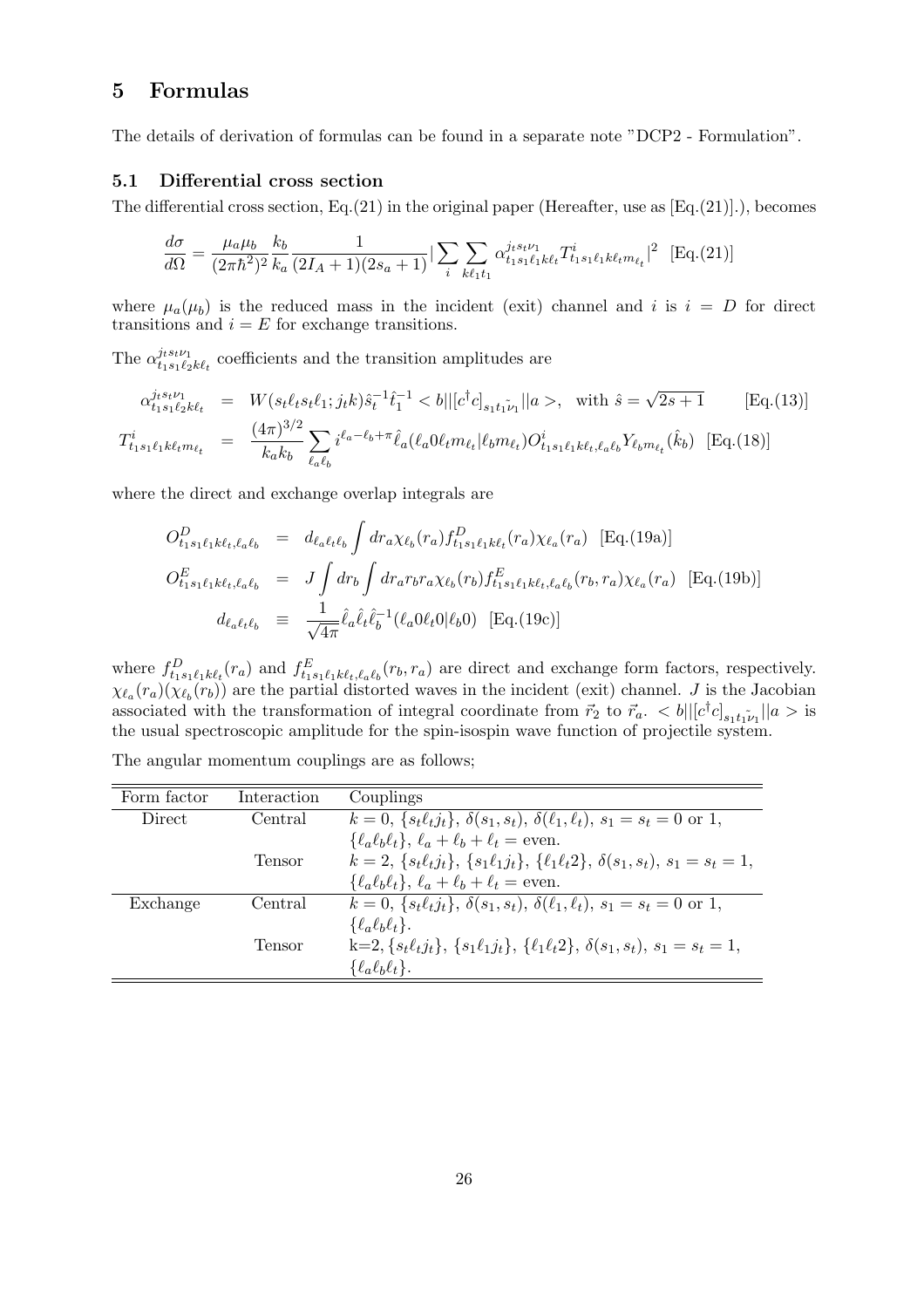#### 5.2 Form factors

#### 5.2.1 Direct form factor

We write the radial direct form factors as

$$
f_{t_1s_1\ell_1k\ell_t}^D(r_a) = i^{-\pi}(-)^{\ell_1} \hat{\ell}_t^{-1} \int r^2 dr V_{t_1s_1k}^D(r) \int r_1^2 dr_1 \rho_{P,k\ell_t\ell_1}^D(r_a, r_1, r) \rho_{T,\ell_1}^D(r_1) \text{ [Eq. (27)]}
$$

$$
\rho_{P,k\ell_t\ell_1}^D(r_a, r_1, r) = \frac{2\pi}{\hat{k}^2} \sum_m \hat{\ell}_t(\ell_t 0 \ell_1 m | km) \int \rho_{P,k\ell_t\ell_1}^D(r_a, r_1, \mu, r) Y_{km}(\theta_2', 0) Y_{\ell_1m}^*(\theta, 0) d\mu \text{ [Eq. (26)]}
$$

$$
\rho_{T,\ell_1}^D(r_1) = X(\ell_p \frac{1}{2} j_p, \ell_h \frac{1}{2} j_h; \ell_1 s_1 j_t) < I_B ||[\hat{a}_{j_p \nu_p}^{\dagger} \hat{a}_{j_h \nu_h}]_{j_t} || I_A > \sqrt{4\pi} d_{\ell_p \ell_h \ell_1} R_{\ell_p}(r_1) R_{\ell_h}(r_1)
$$

where the force components  $V_{t,s,k}^{D(E)}$  $t_{tsk}^{D(E)}(r)$  are related to Love-Franey NN interaction  $V_{tsk}^{D(E)}(r)$  by

$$
V_{t_1s_1k}^i(r) = \sqrt{4\pi} f_k \hat{s}_1^2 \hat{t}_1^2 \sum_{st} \hat{s}^3 \hat{t}^3 \left\{ \begin{array}{ccc} \frac{1}{2} & \frac{1}{2} & s \\ \frac{1}{2} & \frac{1}{2} & s \\ s_1 & s_1 & k \end{array} \right\} \left\{ \begin{array}{ccc} \frac{1}{2} & \frac{1}{2} & t \\ \frac{1}{2} & \frac{1}{2} & t \\ t_1 & t_1 & 0 \end{array} \right\} P_i V_{tsk}^i(r) \quad \text{[Eq.(16)]}
$$

Where  $P_D = 1$  and  $P_E = (-)^{s+t+1}$ , while  $f_0 = 1$  and  $f_2 = \sqrt{ }$ 8. The target density  $\rho_{T,\ell_1}^D(r_1)$  is expressed in terms of the particle (hole) wave functions  $R_{\ell_p}(r_1)(R_{\ell_h}(r_1))$ , and  $\lt I_B||[\hat{a}_j^{\dagger}]$  $\int_{j_{p}\nu_{p}}\hat{a}_{j_{h}\nu_{h}}|_{j_{t}}||I_{A}>$ is the usual spectroscopic amplitude for the target system. The projectile density  $\rho_P^D(r_2)$  is written as  $\rho_{P,k\ell_{t}\ell_{1}}^{D}(r_{a},r_{1},r)$  in the multipole expansion method.

The angular momentum couplings from target density which appears both in the direct and exchange factors are

$$
\{\ell_p \frac{1}{2} j_p\}, \{\ell_h \frac{1}{2} j_p\}, \{\ell_h \ell_p \ell_1\}, \text{ and } \{j_h j_p j_t\}.
$$

Note that the angular momenta, say,  $\ell, \ell_a, \lambda_2$ , appeared in the multipole expansions of projectile density, are reduced to  $\lambda_2 = k, \ell = \ell_t, \ell_q = \ell_1$  after angular integrations. (See Formulation 2.1.)

#### 5.2.2 Direct form factor for the nucleon-nucleus scattering

For the nucleon-nucleus scattering, we adopt the following limits for the direct form factor

$$
\rho_P(\vec{r}_2) = \delta(\vec{r}_2) = \sum_{\lambda_2} \rho_{P,\lambda_2}^D(r'_2, r)(-\lambda_2^2 [Y_{\lambda_2} Y_{\lambda_2}]_{00}
$$
  

$$
\rho_{P,\lambda_2}(r'_2, r) = \hat{\lambda}_2(-\lambda_2^2 \delta(r'_2 - r)/r^2)
$$

The radial direct form factor becomes

$$
f_{t_1s_1\ell_1k\ell_t}^D(r_a) = i^{-\pi}(-)^{\ell_1}\hat{\ell}_t^{-1} \int r^2 dr V_{t_1s_1k}^D(r) Q_{t_1s_1\ell_1k\ell_t}^D(r_a, r)
$$
  
\n
$$
Q_{t_1s_1\ell_1k\ell_t}^D(r_a, r) = \int r_1^2 dr_1 \rho_{T,\ell_1}^D(r_1) \frac{2\pi}{\hat{k}^2}
$$
  
\n
$$
\times \sum_m \hat{\ell}_t(\ell_t 0\ell_1 m | km) \hat{k}(-)^k (\frac{-1}{r_1r_a r}) Y_{km}(\theta_2', 0) Y_{\ell_1m}^*(\theta, 0)
$$
  
\n
$$
\mu \equiv \cos \theta = \frac{r_a^2 + r_1^2 - r^2}{2r_1r_a}, \quad \mu' \equiv \cos \theta_2' = \frac{r_a^2 + r^2 - r_1^2}{2rr_a}
$$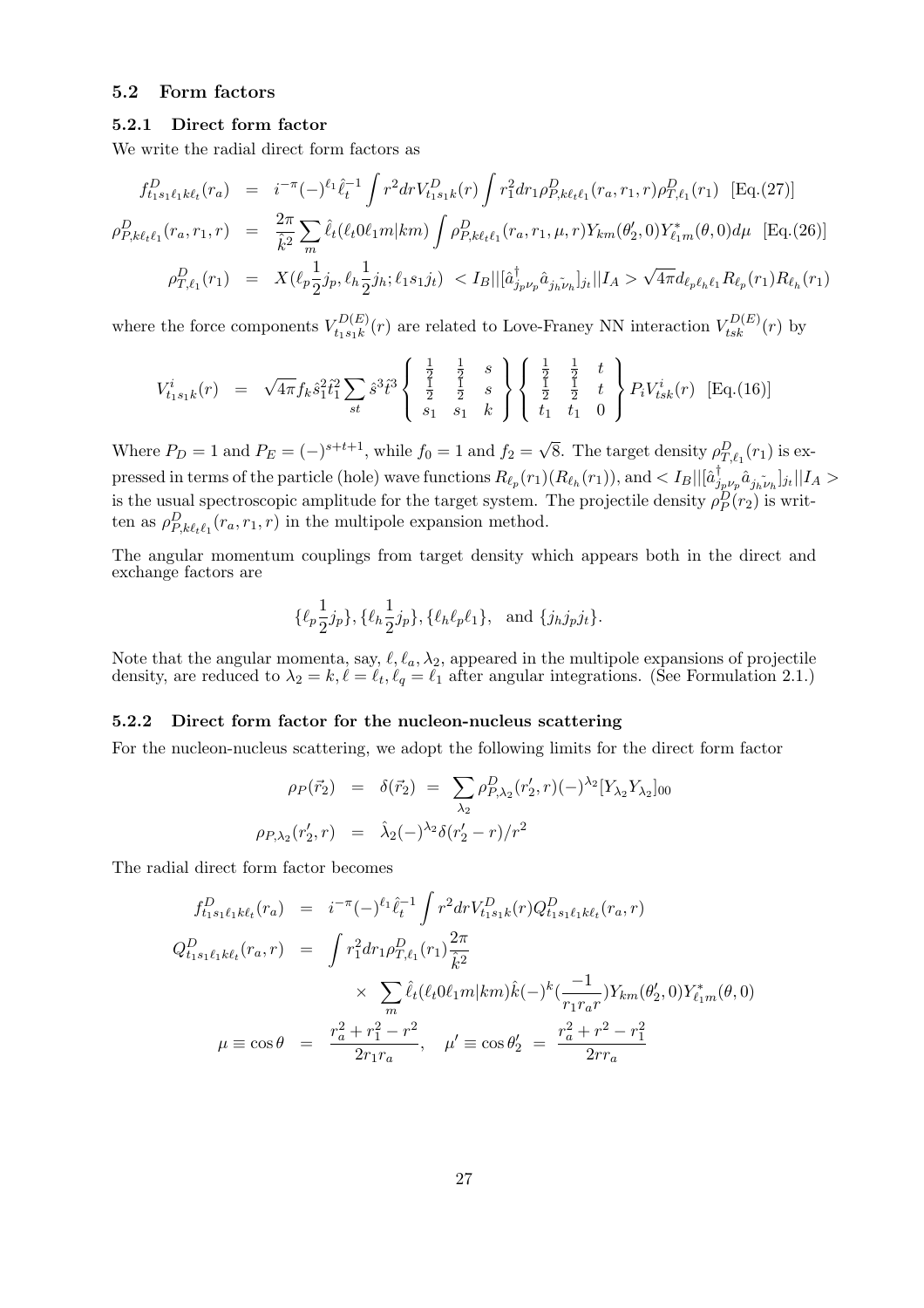#### 5.2.3 Exchange form factor

The exchange form factor can be written as,

$$
f_{t_{1}s_{1}\ell_{1}k\ell_{t},\ell_{b}\ell_{a}}^{E}(r_{b},r_{a}) = J 4\pi m_{a}^{k} \sum_{\lambda_{a}\lambda_{b}\ell_{\alpha}\ell_{\beta}} [\frac{(2k+1)!}{(2\lambda_{a}+1)!(2\lambda_{b}+1)!}]^{1/2} \delta_{\lambda_{a}+\lambda_{b},k} (-r_{a})^{\lambda_{a}}(r_{b})^{\lambda_{b}}
$$
  
\n
$$
\times X(\ell_{\alpha}\lambda_{a}\ell_{a},\ell_{\beta}\lambda_{b}\ell_{b};\ell_{1}k\ell_{t})d_{\ell_{\alpha}\lambda_{a}\ell_{a}}d_{\ell_{\beta}\lambda_{b}\ell_{b}} c_{t_{1}s_{1}\ell_{1}k,\ell_{\alpha}\ell_{\beta}}(r_{b},r_{a}) [Eq.(36)]
$$
  
\n
$$
c_{t_{1}s_{1}\ell_{1}k,\ell_{a}\ell_{\beta}}(r_{b},r_{a}) = \frac{2\pi}{\ell_{1}^{2}} \sum_{m_{\ell_{1}}} \hat{\ell}_{\beta}(\ell_{\alpha}m_{\ell_{1}}\ell_{\beta}0|\ell_{1}m_{\ell_{1}}) \sum_{\ell\lambda} (\ell_{0}\lambda m_{\ell_{1}}|\ell_{1}m_{\ell_{1}})
$$
  
\n
$$
\times \int d\mu G_{t_{1}s_{1}\ell_{1}\ell}^{k}(r_{b},r) Y_{\lambda m_{\ell_{1}}}(\theta',\pi) Y_{\ell_{\alpha}m_{\ell_{1}}}^{*}(\theta,0)
$$
  
\n
$$
G_{t_{1}s_{1}\ell_{1}\ell}^{k}(r_{b},r) = \frac{1}{\sqrt{4\pi}} r^{-k} V_{t_{1}s_{1}k}^{E}(r) \sum_{\lambda_{1}\lambda_{2}\ell_{c}} (-)^{\ell} \hat{\lambda}_{1} \hat{\lambda}_{2}(\lambda_{1}0\lambda_{2}0|\lambda_{0}) W(\lambda_{1}\lambda_{2}\ell_{1}\ell;\lambda\ell_{c})
$$
  
\n
$$
\times \int r_{1}^{2} dr_{1} \rho_{\ell_{\lambda}\lambda_{2}\ell_{c}}^{E}(r_{b},r_{1},r) \rho_{T,\ell_{1}\lambda_{1}\ell_{c}}^{E}(r_{1},r) [Eq.(33b)]
$$
  
\n
$$
\rho_{\ell_{\lambda}\lambda_{2}\ell\ell_{q}}^{
$$

The angular momentum couplings appeared in the exchange form factor are as follows;

| Interaction Couplings |                                                                                                                                                    |
|-----------------------|----------------------------------------------------------------------------------------------------------------------------------------------------|
| Central               | $\delta(\ell_{\alpha}, \ell_a), \delta(\ell_{\beta}, \ell_b), \delta(\lambda_a, 0), \delta(\lambda_b, 0).$                                         |
| Tensor                | $\{\ell_{\alpha}\lambda_a\ell_a\},\{\ell_{\beta}\lambda_b\ell_b\},\{\ell_1k\ell_t\},\{\ell_{\alpha}\ell_{\beta}\ell_1\},\{\lambda_a\lambda_bk\},\$ |
|                       | $(\ell_{\alpha} + \lambda_a + \ell_a = \text{even}), (\ell_{\beta} + \lambda_b + \ell_b = \text{even})$                                            |

With this coupling scheme, the central exchange form factor just becomes the  $c$ -factor in the above equation,

$$
f^E_{t_1s_1\ell_1k=0,\ell_t,\ell_b\ell_a}(r_b,r_a) \quad = \quad c_{t_1s_1\ell_1k=0,\ell_a\ell_b}(r_b,r_a).
$$

Note that the angular momenta, say,  $(\ell, \ell_q, \lambda_2)$ , appeared in the multipole expansions of projectile density, and  $(\eta_1, \ell_c, \lambda_1)$  in target density expansions, are disappeared after integrating over  $d\hat{r}_1$ which gives  $\ell_q = \ell_c$  and summing over the rest of angular momenta. (See Formulation 2.2.)

#### 5.2.4 Exchange form factor for the nucleon-nucleus scattering

We adopt the following limits for the exchange form factor

$$
\rho_P(\vec{r}_2, \vec{r}'_2) = \delta(\vec{r}_2)
$$
  
\n
$$
\rho_{P, \lambda_2}(r'_2, r) = \hat{\lambda}_2(-)^{\lambda_2} \delta(r'_2 - r)/r^2
$$

The radial exchange form factor yields

$$
f_{t_1s_1\ell_1k\ell_t,\ell_b\ell_a}^E(r_b,r_a) = J 4\pi m_a^k \sum_{\lambda_a\lambda_b\ell_\alpha\ell_\beta} \left[ \frac{(2k+1)!}{(2\lambda_a+1)!(2\lambda_b+1)!} \right]^{1/2} \delta_{\lambda_a+\lambda_b,k} (-r_a)^{\lambda_a} (r_b)^{\lambda_b}
$$
  
 
$$
\times X(\ell_\alpha\lambda_a\ell_a,\ell_\beta\lambda_b\ell_b;\ell_1k\ell_t) d_{\ell_\alpha\lambda_a\ell_a} d_{\ell_\beta\lambda_b\ell_b} c_{t_1s_1\ell_1k,\ell_\alpha\ell_\beta}(r_b,r_a)
$$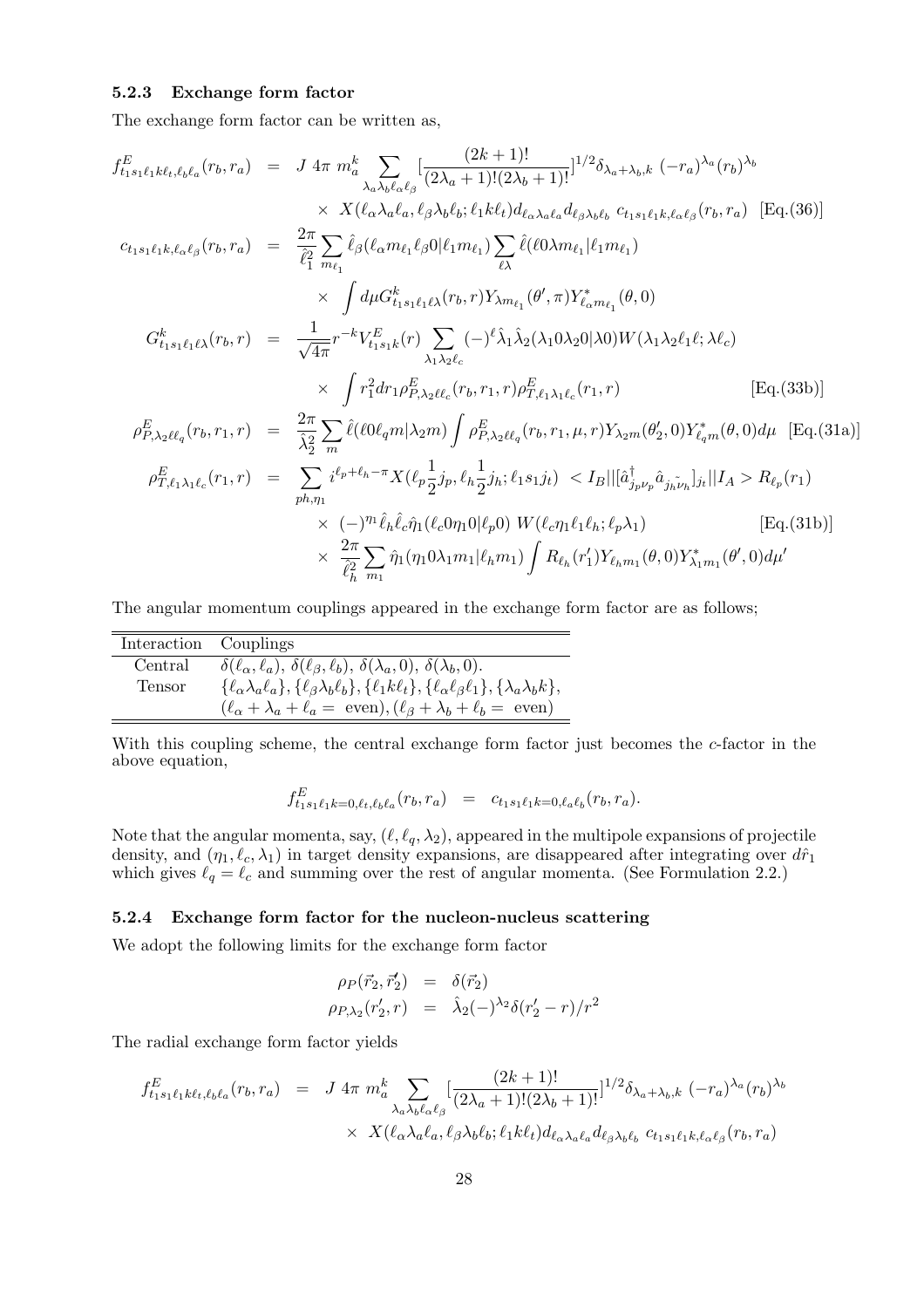The projectile density is just replaced by

$$
\rho_{P,\lambda_2\ell\ell_c}^E(r_b,r_1,r) = \frac{2\pi}{\hat{\lambda}_2^2} \sum_m \hat{\ell}(\ell 0 \ell_c m | \lambda_2 m) \int \rho_{P,\lambda_2\ell\ell_c}^E(r_b,r_1,\mu,r) Y_{\lambda_2m}(\theta_2',0) Y_{\ell_c m}^*(\theta,0) d\mu
$$

$$
\mu = \frac{r_b^2 + r_1^2 - r^2}{2r_1r_b}, \quad \mu' = \frac{r_b - r_1\mu}{r}
$$

#### 5.2.5 Exchange form factor in the no-recoil approximation

The no-recoil approximation was originally invented to simplify the cross section calculations for heavy-ion induced one and two nucleon transfer reactions. The essence of the approximation is to ignore the recoil momentum the target receives in the transfer process. In the same spirit we neglect here the recoil momenta which projectile and target pick up in the knock-on exchange process. Formally this approximation is obtained by replacing  $\chi_a^{(+)}(\vec{k}_a, \vec{r}_a)$  in [Eq.(15)] through  $\chi_a^{(+)}(\vec{k}_a, \vec{r}_b)$ , i.e., ignoring the difference between the vectors  $\vec{r}_a$  and  $\vec{r}_b$ .

We write the radial exchange form factors in the no-recoil approximation as

$$
f_{t_1 s_1 \ell_1 k \ell_t}^{NR}(r_b) = \sqrt{4\pi} (-)^k \hat{\ell}_1 \hat{\ell}_t^{-1} \int dr \ r^{k+2} G_{t_1 s_1 \ell_1 \ell_t \lambda}^{k}(r_b, r) \delta(k, \lambda) \ [\text{Eq}.(41)]
$$

Note that, in the no-recoil approximation, the angular momenta, say,  $(\ell, \lambda)$ , appeared in the multipole expansions are reduced to  $\ell = \ell_t, \lambda = k$ . (See Formulation 3.2.)

#### 5.2.6 Exchange form factor in the plane wave approximation

In the plane wave approximation, the recoil effect<sup>1</sup> is described by a recoil factor  $\exp(-i\alpha \vec{k}_a \cdot r/a)$ . A simple reason is that in the plane wave approximation the incoming and outgoing waves are described by

$$
\exp(i\vec{k}_a\cdot\vec{r}_a-i\vec{k}_b\cdot\vec{r}_b) = \exp[i(\vec{k}_a-\vec{k}_b)\cdot\vec{r}_b]\exp[-i\vec{k}_a\cdot\vec{r}/a]
$$

where we use  $\vec{r}_a = \vec{r}_b - \vec{r}/a$ . Obviously  $-\vec{k}_a/a$  is the change of linear momentum between the exchanged particles.

A possible improvement of the no-recoil approximation is then to replace  $f^{NR}$  by the following  $f^{PW}$  that takes into account the recoil factor within the plane wave approximation,

$$
F_{t_1s_1\ell_1k\ell_t m_{\ell_t}}^{PW}(\vec{r}_b) = J^{-1} f_{t_1s_1\ell_1k\ell_t}^{PW}(r_b) Y_{\ell_t m_{\ell_t}}(\hat{r}_b) i^{\pi} = \int d\vec{r} \; f_{t_1s_1\ell_1k\ell_t}^{E}(r_b) \exp(-i\alpha \vec{k}_a \cdot \vec{r}/a)
$$

where a parameter  $\alpha$  in the recoil factor is treated as an adjustable parameter. We fit it such that the resultant approximate cross section reproduces the exact cross section  $\sigma(E)$  as closely as possible. It has turned out that a close fit is obtained with  $\alpha = 1.2$ 

We obtain the radial exchange form factors with recoil effect in the plane wave approximation (See Formulation 3.3 for details.) as,

$$
f_{t_1s_1\ell_1k\ell_t}^{PW}(r_b) = \sqrt{4\pi} \sum_{\ell\lambda\ell_r} i^{\pi-\ell_r-\ell} \hat{k}\hat{\lambda}(k0\lambda0|\ell_r0)\hat{\ell}_1\hat{\ell}_r W(\ell\lambda\ell_t k : \ell_1\ell_r) \times (-)^{k+\ell_1-\ell_t} (\ell m_{\ell_t}\ell_r0|\ell_t m_{\ell_t}) \int dr \ r^{k+2} G_{t_1s_1\ell_1\ell\lambda}^k(r_b, r) j_{\ell_r}(\alpha k_a r/a)
$$

Inputting LRP1MX=1 ( $\ell_r = 0$ ) and FACNR=0.0 ( $\alpha = 0.0$ ), yields NR approximation.

<sup>&</sup>lt;sup>1</sup>T.Tamura, Phys. Rep. 14C, 59 (1974), Section 4.4.

<sup>2</sup>B. T. Kim, D. P. Knobles, S. A. Stotts, and T. Udagawa, Phys. Rev. C61, 044611 (2000).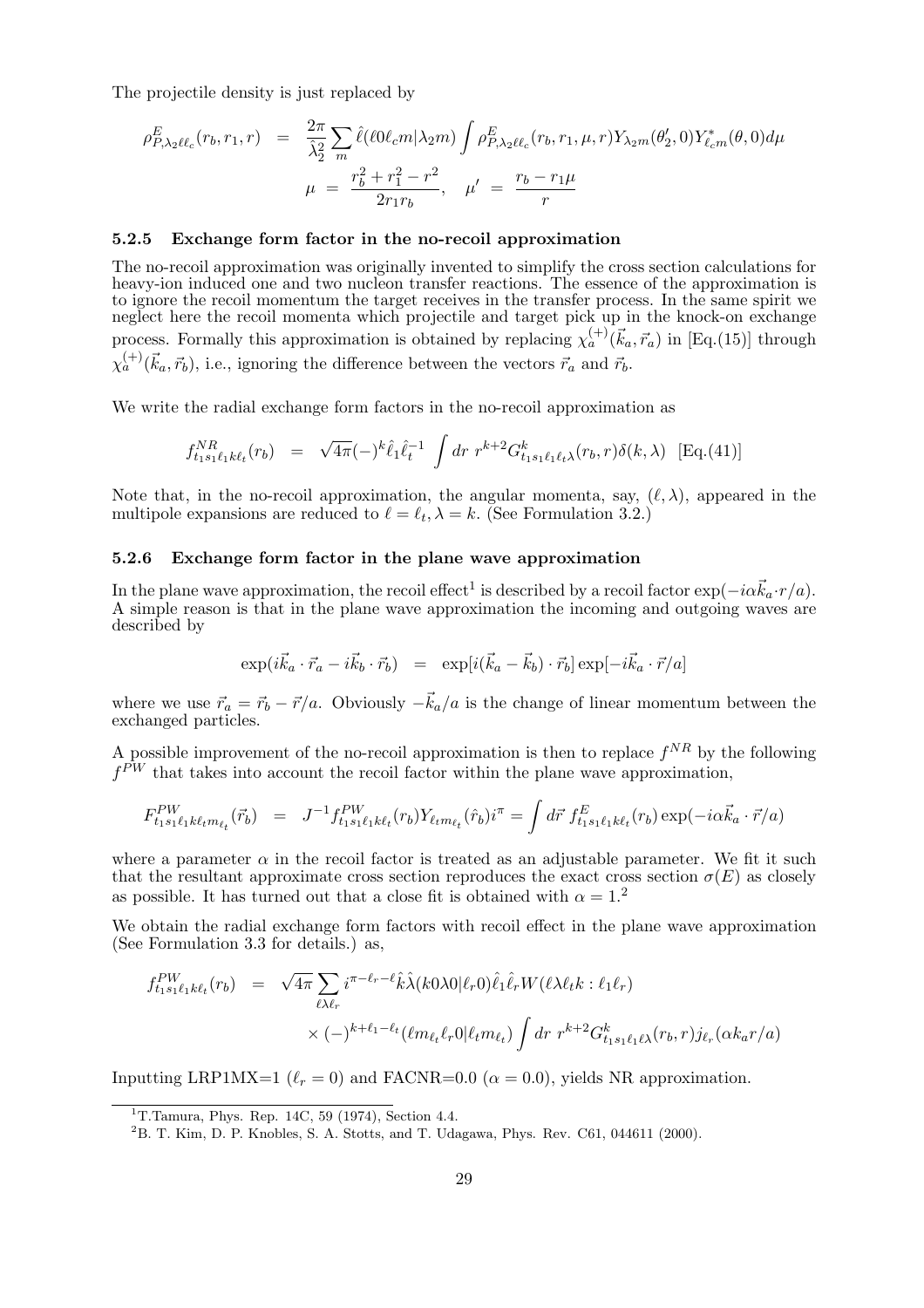#### 5.3 Relativistic kinematics

What we want to do is the Lorentz transformation of Lab system with

|  | $E_{lab}$ : Kinetic energy of lab system |
|--|------------------------------------------|
|  | $k_0$ : Wave number                      |
|  | $m_T$ : Target mass                      |
|  | $m_P$ : Projectile                       |

to c.m. system such that

$$
(E_0 + m_T, k_0) \rightarrow (\omega, 0)
$$

where  $E_0 - m_P = E_{lab}$ , and  $E_0^2 = m_P^2 + k_0^2$ . Thus we have

$$
\begin{pmatrix}\n\omega \\
0\n\end{pmatrix} = \begin{pmatrix}\n\gamma & -\gamma\beta \\
-\gamma\beta & \gamma\n\end{pmatrix} \begin{pmatrix}\nE_0 + m_T \\
k_0\n\end{pmatrix}
$$
\n
$$
\beta_{cm} = \frac{\vec{k}_0}{E_0 + m_T} \quad \text{(Velocity of c.m. wrt lab frame)}
$$
\n
$$
\gamma_{cm} = \frac{1}{\sqrt{1 - \beta^2}} = \frac{E_0 + m_T}{\sqrt{(E_0 + m_T)^2 - k_0^2}} = \frac{E_0 + m_T}{\sqrt{s}}
$$
\n
$$
s = \omega^2 = (E_0 + m_T)^2 - k_0^2
$$
\n
$$
= (E_{lab} + m_P + m_T)^2 - (E_{lab} + m_P)^2 + m_P^2
$$
\n
$$
= (m_P + m_T)^2 + 2E_{lab}m_T
$$

We write the kinetic energy, wave number and masses in the center of mass system.

$$
E_{cm} = \omega - (m_T + m_P) = \sqrt{s} - (m_T + m_P)
$$
  
\n
$$
k_{cm}^2 = \frac{m_T^2}{s} k_0^2 = \frac{m_T^2}{s} (E_0^2 - m_P^2) = \frac{m_T^2}{s} [(E_{lab} + m_P^2)^2 - m_P^2] = \frac{m_T^2}{s} (E_{lab}^2 + 2E_{lab}m_P)
$$
  
\n
$$
m_{cm,T} = \gamma_{cm} m_T = \frac{E_0 + m_T}{\sqrt{s}} = \frac{m_T}{\sqrt{s}} (E_{lab} + m_P + m_T)
$$
  
\n
$$
m_{cm,P} = \frac{1}{\sqrt{s}} [2E_{lab}^2 + 4E_{lab}m_P + m_P(m_P + m_T) + E_{lab}m_T]
$$
  
\n
$$
\approx \frac{1}{\sqrt{s}} [m_P(m_P + m_T) + E_{lab}m_T]
$$

with  $m_T >> m_P$  and  $m_T >> E_{lab}$ .

#### 5.4 Projectile Density distribution

#### 5.4.1 Deuteron

We use the Hulthen wavefunction of the deuteron

$$
\rho_d(r) = \phi_{Hulthen}^2
$$
  

$$
\phi_{Hulthen}(r) = \frac{1}{\sqrt{4\pi}} \frac{1}{r} \sqrt{\frac{2\alpha\beta(\alpha+\beta)}{(\beta-\alpha)^2}} (e^{-\alpha r} - e^{-\beta r})
$$

where  $\alpha^{-1} = 4.3$  fm, and  $\beta = 7\alpha$ .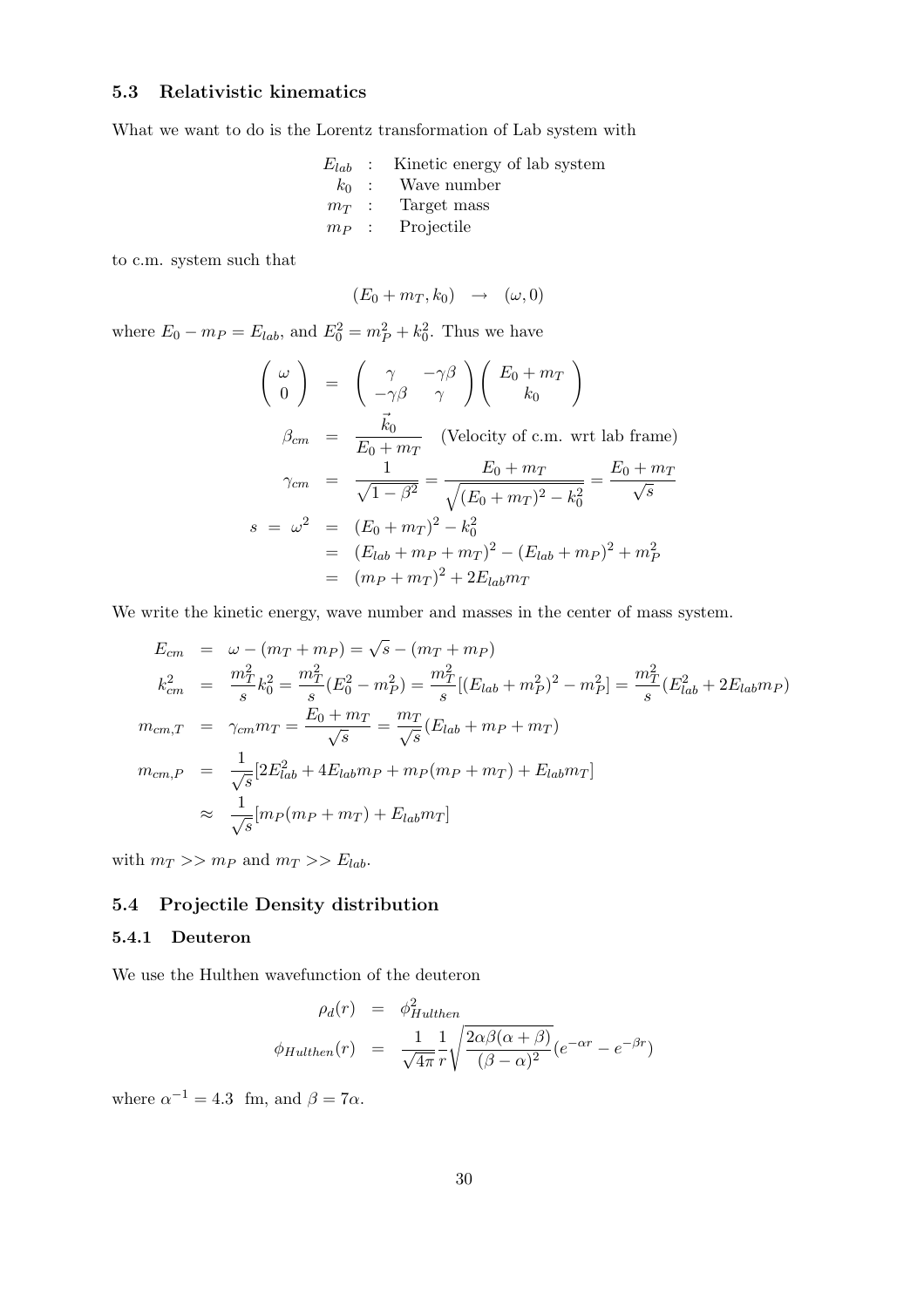#### 5.4.2 Helium

We use the <sup>3</sup>He density from a paper by C.W. de Jager, H. de Vries and C. de Vries, Atomic data and nuclear data tables,  $36 (1987) 495$ .

$$
\rho_0(r) = \frac{z}{8\pi^{3/2}} \left[\frac{1}{a^3} \exp\left(\frac{-r^2}{4a^2}\right) - \frac{c^2 (6b^2 - r^2)}{4b^7} \exp\left(\frac{-r^2}{4b^2}\right)\right]
$$

with  $a = 0.675$ ,  $b = 0.836$ ,  $c = 0.366$  fm.

#### 5.5 Folding optical potential

The single folding potential is defined as

$$
U(r) = 4\pi \int dr_1 r_1^2 \rho(r_1) v_0(r, r_1),
$$
  

$$
v_0(r, r_1) = \frac{1}{2} \int_{-1}^1 v(|\vec{r} - \vec{r}_1|) d\mu
$$

The last integration is done by the gaussian integration method. Here, the density function is normalized to the mass of the projectile; for example,  $N_d = 2.0$  for the deuteron and  $N_{He} = 3.0$ for the helium.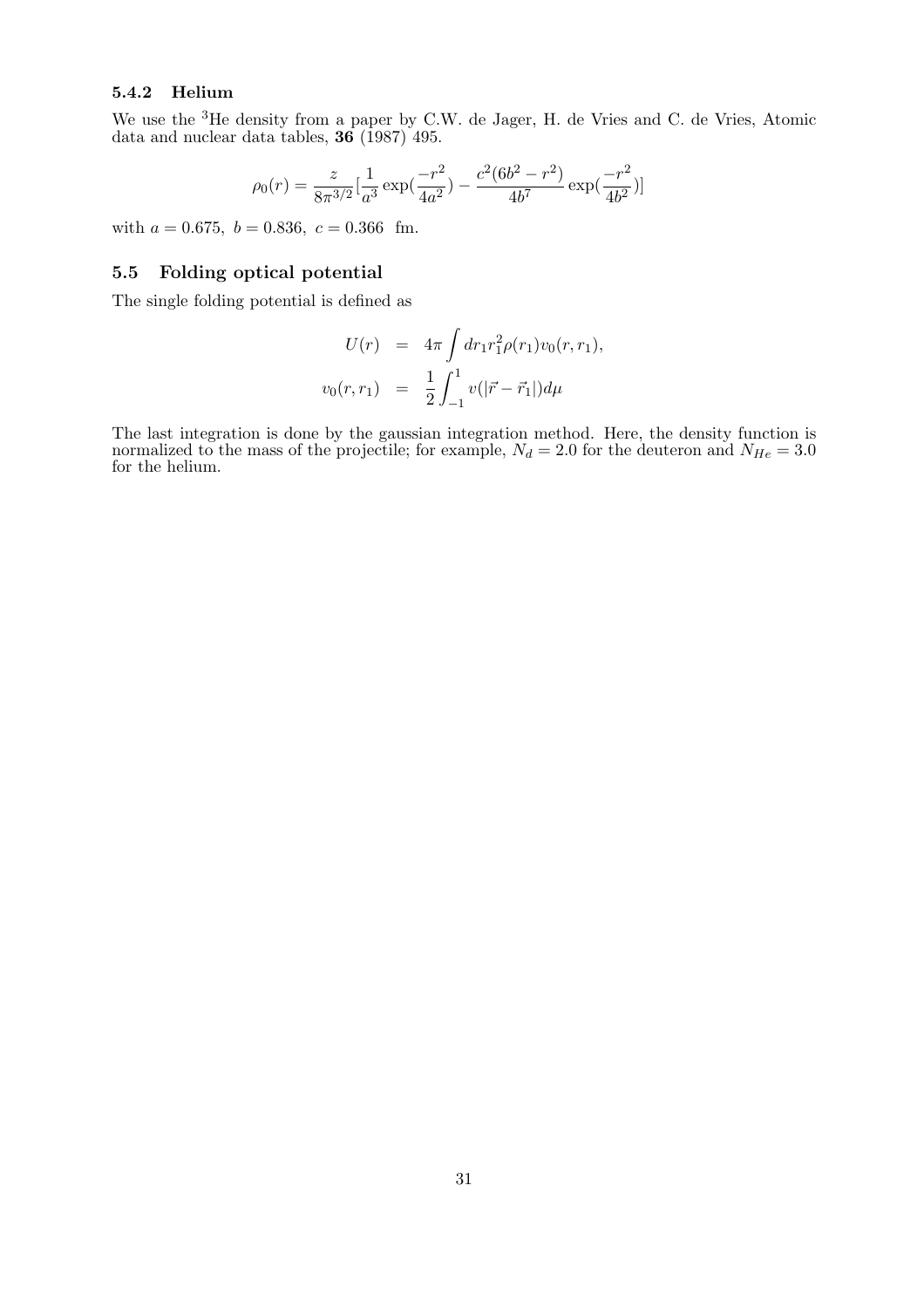### A Subroutines and their functions

#### A.1 Structure of the program



#### 35 SUBROUTINES, 8300 LINES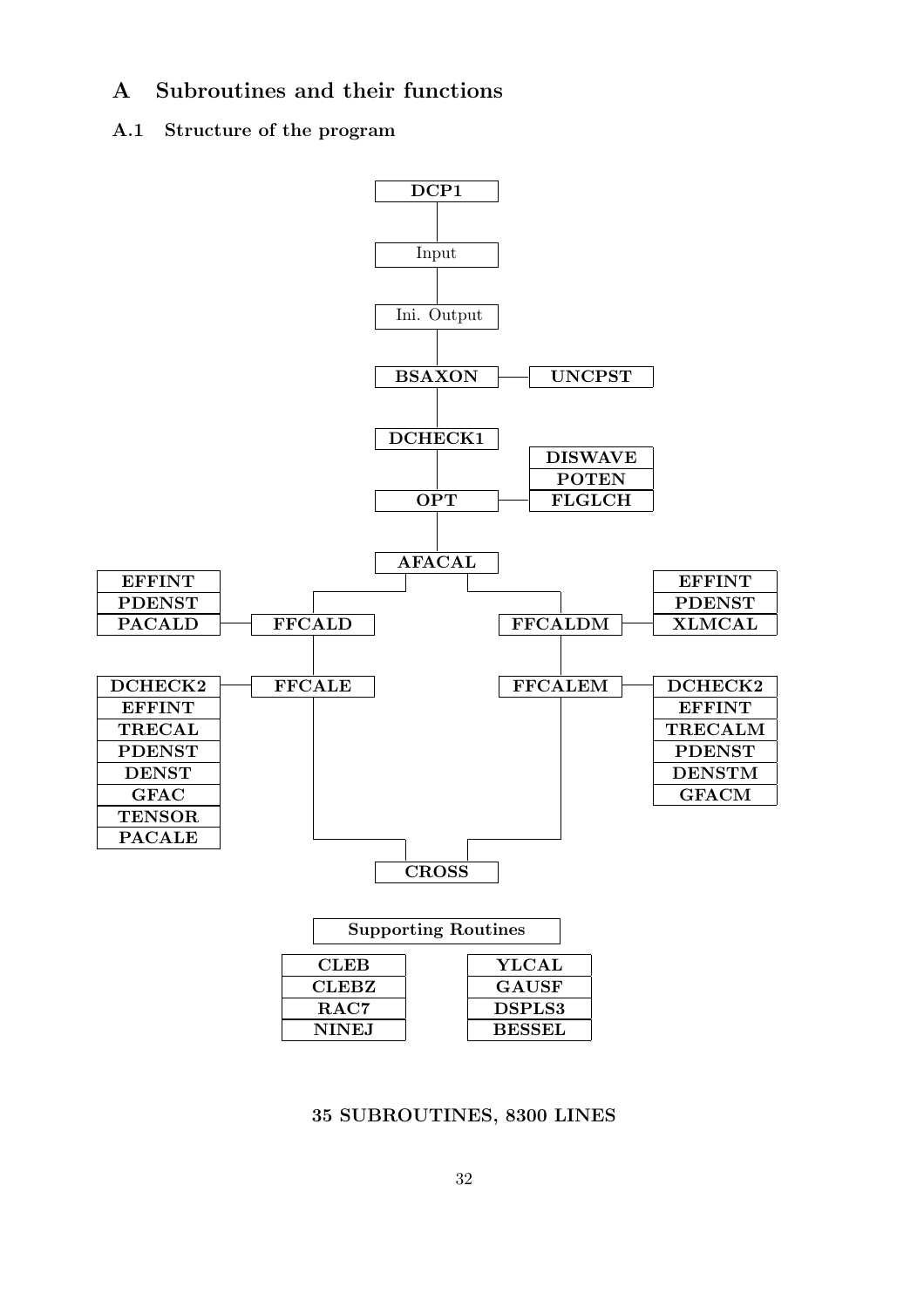#### A.2 Functions of the subroutine

#### A.2.1 DCP2 -Main Routine

The main routine DCP2 controls and performs whole calculation processes.

| $\mathbf{A.2.1.1}$ |  |  | DCP2 defines first constants. |
|--------------------|--|--|-------------------------------|
|--------------------|--|--|-------------------------------|

| Variable           | Definition                                                                     |
|--------------------|--------------------------------------------------------------------------------|
| $\text{FACLOG}(N)$ | Log value of factorial of integer $N$ . Used for vector coupling coefficients. |
| РI                 | $\pi = 4 \arctan(1)$ .                                                         |
| <b>HBAR</b>        | $\hbar c = 197.327053$ in MeV $\cdot$ fm.                                      |
| AMAS               | atomic mass unit, $m_{amu} = 931.49432$ in MeV.                                |
| <b>WNUNIT</b>      | wave number unit in 1/fm, $\sqrt{2m_{amu}}/\hbar c$ .                          |
| <b>FINE</b>        | fine structure constant, $e^2/\hbar c = 1/137.0359896$ .                       |

A.2.1.2 DCP2 reads input data.

A.2.1.3 DCP2 writes initial output.

A.2.1.4 DCP2 calls BSAXON to calculate the single particle and hole states.

A.2.1.5 DCP2 finds Particle-hole pairs, which satisfies

| Parity                                  | $\ell_p + \ell_h + \pi =$ even                                                               |
|-----------------------------------------|----------------------------------------------------------------------------------------------|
| Triangle relations of $(j_p, j_h, j_t)$ |                                                                                              |
|                                         | Triangle relations of $(\ell_p, \ell_h, \ell_1)$ with $\vec{\ell}_1 = \vec{s}_1 + \vec{j}_t$ |

A.2.1.6 DCP2 calls DCHECK1 to check field lengths of variables.

A.2.1.7 DCP2 calculates the projectile wave functions and density. See Section 5.4 for nuclei less than 3, otherwise call BSAXON.

A.2.1.8 DCP2 calls OPT to generate distorted waves in the incident and exit channels.

This section first calculates the kinematical variables, such as  $E_{cm}$ ,  $k$ ,  $\eta$  and so on, in the incident and exit channels.

**A.2.1.9** DCP2 calls AFACAL to calculate  $\alpha$  coefficients of [Eq.(13)].

A.2.1.10 DCP2 calls XLMCAL to calculate the distortion factor.

A.2.1.11 DCP2 calculates direct form factors. It calls FFCALD or FFCALDM depending on  $KTRLD(1)$ . If  $KTRLD(1)=1$ , it calls  $FFCALDM$ , otherwise  $FFCALD$ .

A.2.1.12 DCP2 calculates exchange form factors. It calls FFCALE or FFCALEM depending on  $KTRLD(1)$ . If  $KTRLD(1)=1$ , it calls  $FFCALEM$ , otherwise  $FFCALE$ .

A.2.1.13 DCP2 calls CROSS to calculate differential cross sections.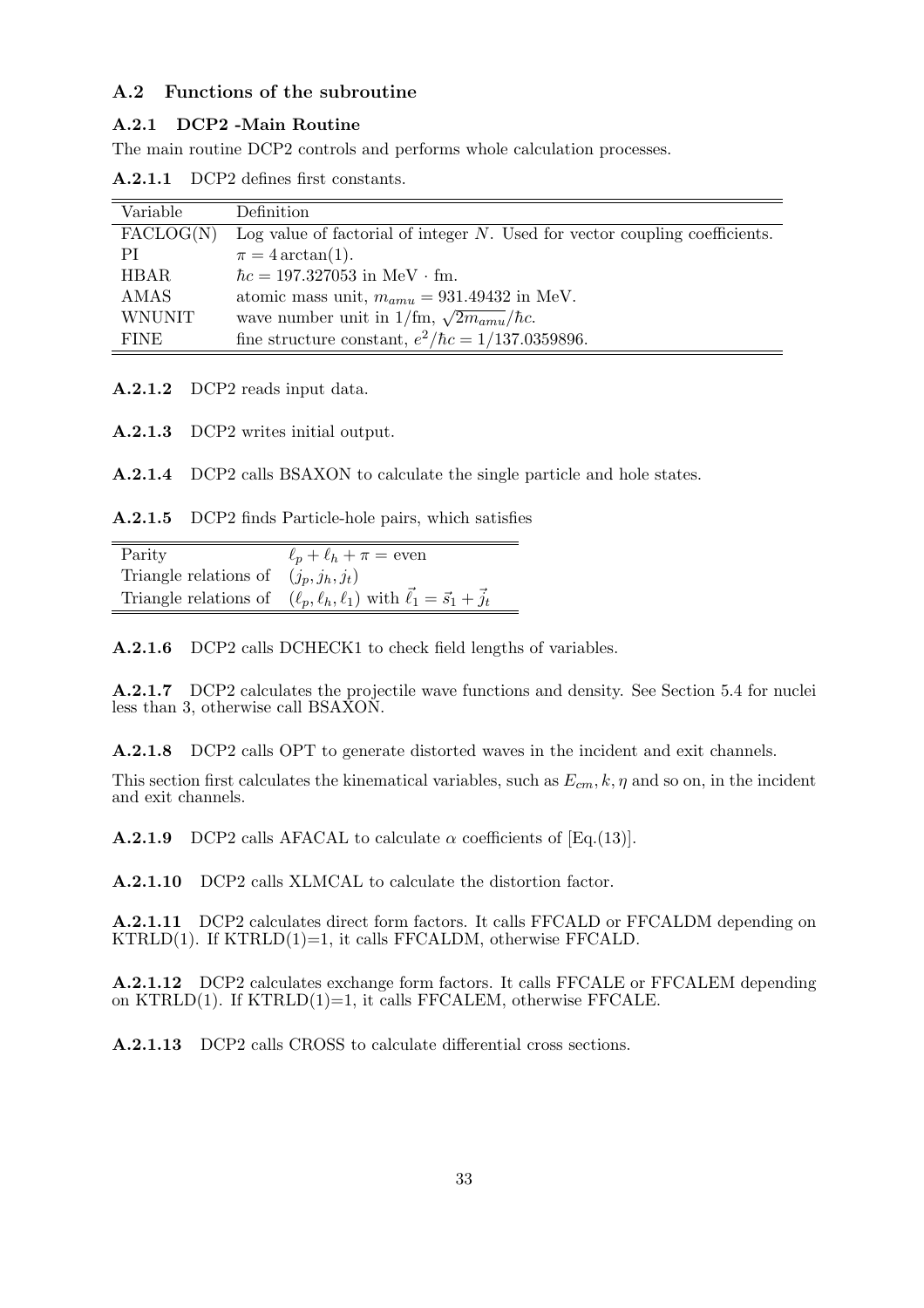#### A.2.2 BSAXON and UNCPST - Single particle states

A.2.2.1 BSAXON solves the Schrödinger equation to obtain the single particle (hole) radial wave functions

$$
\left[-\frac{\hbar^2}{2\mu}\frac{d^2}{dr^2} + \frac{\hbar^2\ell(\ell+1)}{2\mu r^2} + V(r)\right]u_{nj\ell s}(r) = -|E_0|u_{nj\ell s}(r)
$$

where  $u_{nj\ell s}(r)$  is defined as

$$
\varphi(r,\theta,\phi) = R_{nj\ell s}(r) Y_{\ell m}(\theta,\phi) = \frac{u_{nj\ell s}(r)}{r} Y_{\ell m}(\theta,\phi)
$$

For the details of  $V(r)$ , see Section 4.3. It searches the central potential depth parameter (Woods-Saxon type) for a given biding energy.  $(KTRL2=1$  was set.)

A.2.2.2 UNCPST generates outward solutions from the origin by using the 4-point Stormer method and inward solutions from the far outside the well by a single step Stormer method and matches two solutions at a boundary point.

#### A.2.3 DCHECK1 - Checking field lengths of variables

A.2.3.1 DCHECK1 checks field lengths of variables with a given input data set.

The meaning of PARAMETER given in the program is following,

| Parameter    | Field length of Variable              | Max. combinations                  |
|--------------|---------------------------------------|------------------------------------|
| Name         |                                       |                                    |
| <b>NHS</b>   | <b>NOSH</b>                           |                                    |
| NPS          | <b>NOSP</b>                           |                                    |
| LXA.         | LDWMXR(1)                             |                                    |
| LXB          | LDWMXR(2)                             |                                    |
| LPH.         | <b>NPHMX</b>                          |                                    |
| LTL          | $L1R(NLSMAX) + LAMMXD(1) + 1$         |                                    |
| LM1          | $MP1MAX = MIN(LTR(NOITR), MXMAX) + 1$ |                                    |
| <b>LMM</b>   | MAX(LAMMXD(1,2,3))                    |                                    |
| NXA          | $NXMXR(1)*PMASA$                      |                                    |
| <b>NXB</b>   | NXMXR(2)                              |                                    |
| NIN.         | MAX(NHDMX,NHEMX)                      |                                    |
| N1X          | $NXMXR(4)/N1STEP+1$                   |                                    |
| KFM.         | Greater than KFMAX                    |                                    |
| <b>KCC</b>   | Greater than KCMAX                    |                                    |
| LMJ          | $(MJMAX+1)*3$                         |                                    |
| <b>KFMAX</b> | NLSMAX*7                              | $\{t_1s_1\ell_1k\ell_t\}$          |
| <b>KAMAX</b> | $(LAMMX+1)*(LAMMX+2)/2$               | $\{KF, \lambda\ell\}$              |
| KBMAX        | $NLSMAX*LAM1MX*(LAM1MX+1)/2$          | $\{t_1s_1\ell_1\lambda_1\ell'_p\}$ |
| <b>KCMAX</b> | KBMAX*LAM2MX*(LAM2MX+1)/2             | $\{KB, \lambda_2\ell\}$            |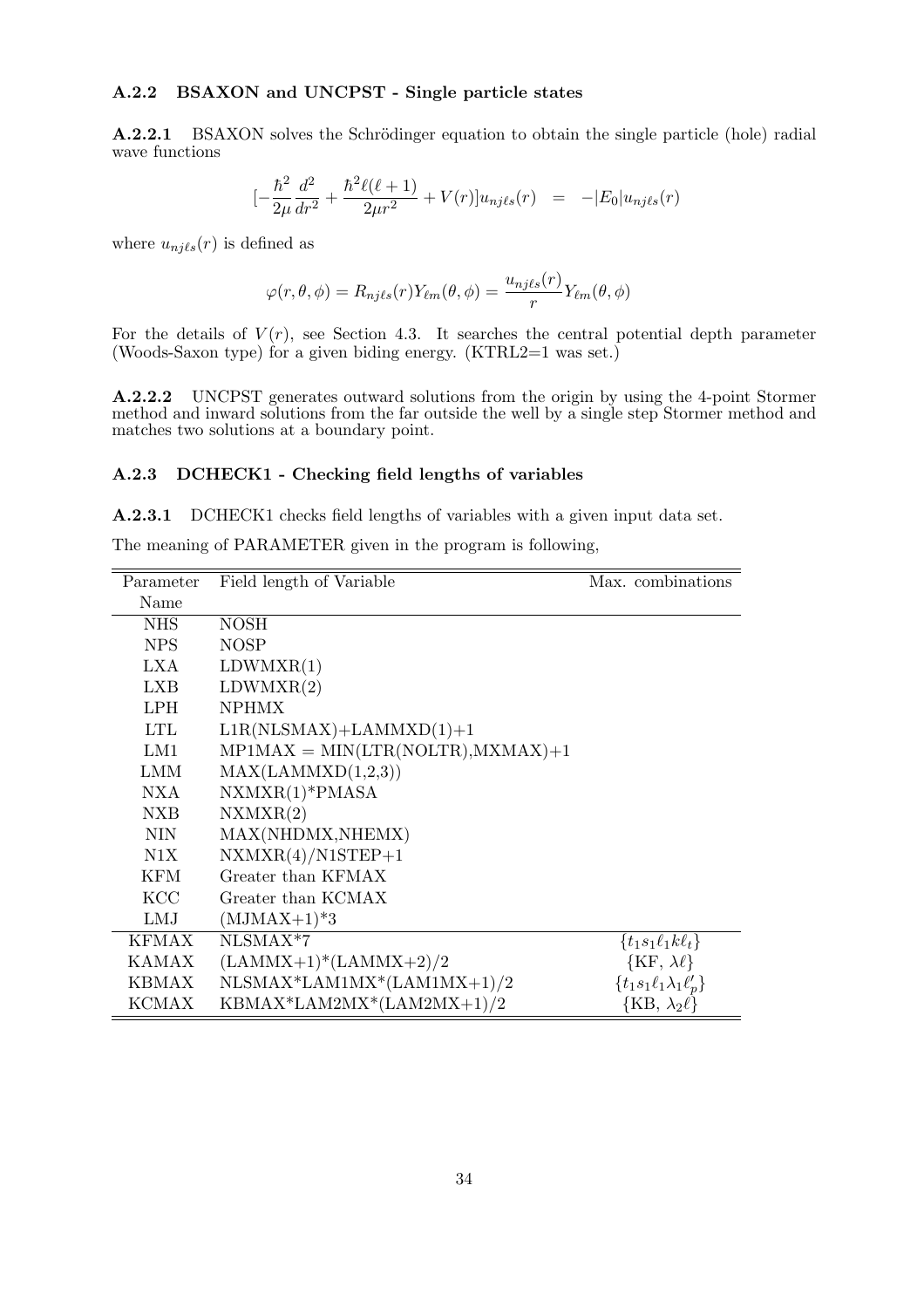#### A.2.4 OPT, FLGLCH, POTEN, and DISWAVE - Distorted waves

A.2.4.1 OPT(IDCHNL,NEXPT) calculates distorted waves for the incident(IDCHNL=1) and exit(IDCHNL=2) channels. NEXPT is set to be 1. It solves the Schrödinger equation for  $\chi_{\ell}$ with outgoing wave boundary conditions

$$
\frac{\hbar^2}{2\mu} \frac{d^2 u_{\ell}(r)}{dr^2} + [E - U(r) - \frac{\hbar^2 \ell(\ell+1)}{2\mu r^2}] \chi_{\ell}(r) = 0
$$

where  $\chi_{\ell}$  is related to the channel wave function as

$$
\chi^{(+)}(\vec{k},\vec{r})\;\;=\;\;\frac{4\pi}{kr}\sum_{\ell m_{\ell}}i^{\ell}\chi_{\ell}(r)Y_{\ell m_{\ell}}(\hat{r})Y_{\ell m_{\ell}}^{*}(\hat{k})
$$

For the optical model potential  $U(r)$ , see Section 4.1.

These subroutines were written by Taro Tamura's group, and how to obtain distorted waves was written in a paper by T. Tamura and W. R. Coker, "Computers and the optical model for nuclear scattering", in the book edited by S. Fernbach and A. H. Taub, "Computers and their role in the physical sciences" (Gordon and Breach, 1967).

A.2.4.2 FLGLCH calculates the partial Coulomb waves. This subroutine is adopted by a paper by A. R. Barnett, D. H. Feng, J. W. Steed and L. J. B. Goldfarb, "Coulomb wave functions for all real  $\eta$  and  $\rho$ ", Comp. Phys. Comm. 8, (1974) 377.

**A.2.4.3** POTEN(IDCHNL,IDC) calculates the optical model Woods-Saxon potential  $U(r)$  of Section 4.1. IDC is set to be 1 presently.

One may generate the optical potential by singly folding the potential for target-nucleon system  $(KTRLD(3)=1)$ . The single folding potential (See Section 5.5.) is obtained by the gaussian integration method for which a supporting routine

GAUSF(NGAUS,RTS,WGT) (See Section A.2.20.2.), where the abscissas (RTS) and weighting factors (WGT) for gaussian integration with the number of gaussian points,  $n=NGAUS$  are generated, is called.

A.2.4.4 DISWAVE calculates the distorted partial wave functions and the partial c-matrix by matching the internal partial wave functions generated from the origin and the Coulomb wave functions.

#### $A.2.5$  AFACAL -  $\alpha$ -coefficients

**A.2.5.1** AFACAL calculates the expansion coefficient  $\alpha_{t,s}^{jts_t\nu_1}$  $t_{1s_1\ell_1k\ell_t}^{jts_t\nu_1}$ , [Eq.(13)], defined as

$$
\alpha_{t_1s_1\ell_1k\ell_t}^{j_1s_1\nu_1} = W(s_t\ell_ts_t\ell_1; j_t k)\hat{s}_t^{-1}\hat{t}_1^{-1} < b||[c^\dagger c]_{s_1t_1\tilde{\nu}_1}||a\rangle \quad \text{[Eq. (13)]}
$$
\n
$$
= W(s_t\ell_ts_t\ell_1; j_t k) \times M \times L
$$
\n
$$
L = (1 - (-)^{s_a + t_a})\hat{s}_a\hat{s}_b W(s_a \frac{1}{2}s_1 \frac{1}{2}; \frac{1}{2}s_b)\hat{t}_a\hat{t}_b W(t_a \frac{1}{2}t_1 \frac{1}{2}; \frac{1}{2}t_b)
$$
\n
$$
M = (-)^{t_1 + \nu_1 + t_a - \nu_a}\hat{t}_1^{-1} < t_a\nu_a t_b, -\nu_b|t_1\nu_1 >
$$

The overall phase factor  $(-)^{\ell_1+k+\ell_t}$  is also multiplied.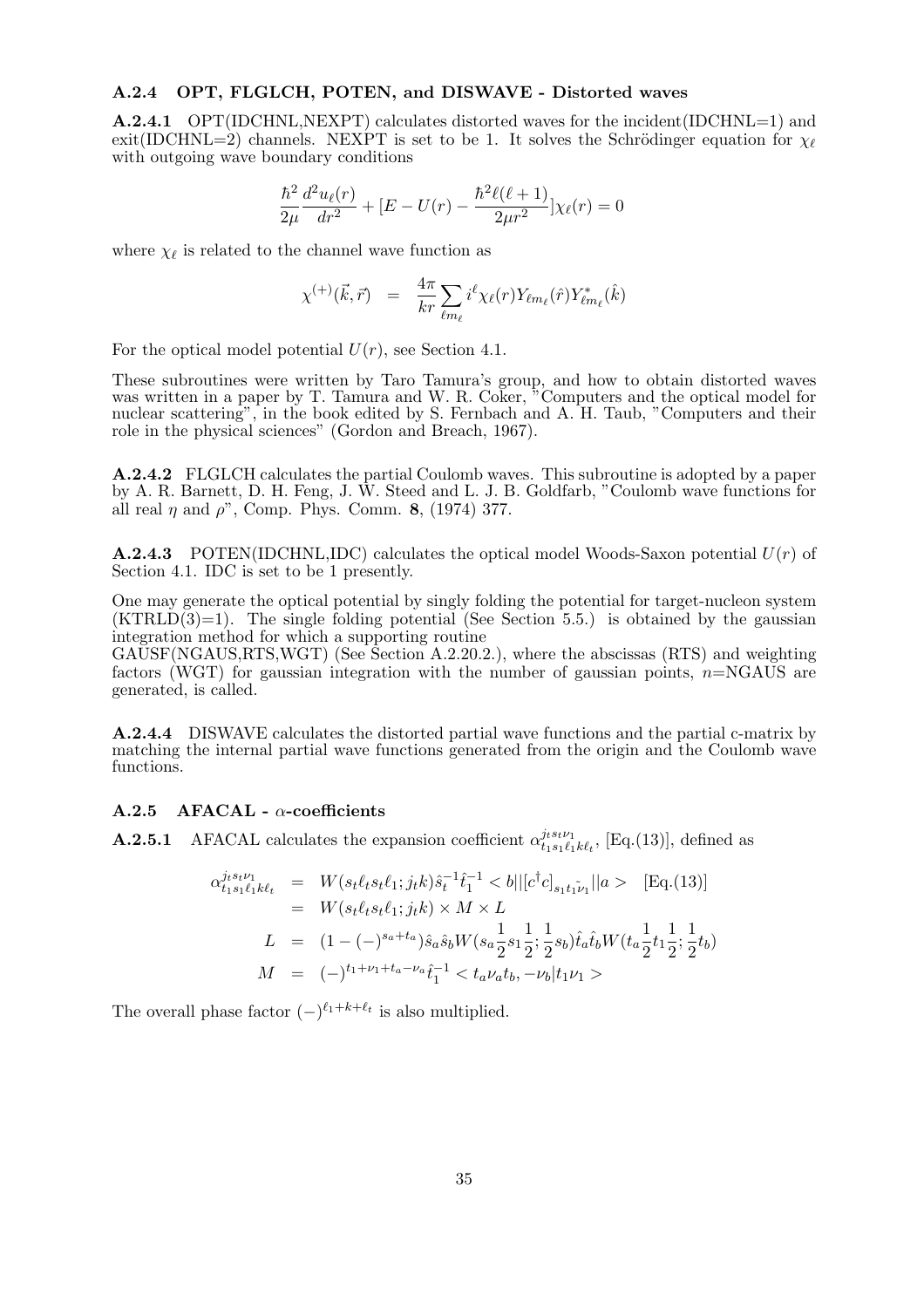The L-values for different reactions are

| Reaction           | $s_a$    | $s_h$ | $s_1$          | $t_a$    | $t_{\small{h}}$ | $t_1$    |                                                                                |
|--------------------|----------|-------|----------------|----------|-----------------|----------|--------------------------------------------------------------------------------|
| (p, p')            | 1/2      | 1/2   | $\theta$       | 1/2      | 1/2             | $\theta$ |                                                                                |
| (p,n)              | 1/2      | 1/2   | 0              | 1/2      | 1/2             |          |                                                                                |
| (d, d')            |          |       | s <sub>1</sub> | $\theta$ | $\theta$        | 0        | $\sqrt{(3+s_1)(2-s_1)/2\delta(t_1,0)}$                                         |
| (d,2p)             |          | $s_b$ | S <sub>1</sub> | $\theta$ |                 |          | $\sqrt{6}\hat{s}_bW(1\frac{1}{2}s_1\frac{1}{2};\frac{1}{2}s_b)\delta(t_1,t_b)$ |
| (h,t)              | 1/2      | 1/2   | s <sub>1</sub> | 1/2      | 1/2             | $t_{1}$  | $4\delta(t_1,0)\delta(s_1,0)-(-)^{t_1+s_1}$                                    |
| $(\alpha,\alpha')$ | $\theta$ | 0     | $\theta$       | $\theta$ | $\theta$        | 0        |                                                                                |

$$
\sqrt{6}\hat{s}_b W(1\frac{1}{2}s_1\frac{1}{2};\frac{1}{2}s_b) = \sqrt{(3+s_1)(2-s_1)/2}, \quad s_b = 1
$$

AFACAL calls supporting subroutines CLEB (See A.2.20.4.) and RAC7 (See A.2.20.6.) whenever Clebsch-Gordan and Racah coefficients, respectively, are needed.

#### A.2.6 EFFINT - Effective interaction components

**A.2.6.1** EFFINT(KEXCH) calculates the nucleon-nucleon effective interaction,  $V_{t_1 s_1 k}^i(r)$ , of [Eq.(16)], i.e.,

$$
V_{t_1s_1k}^i(r) = \sqrt{4\pi} f_k \hat{s}_1^2 \hat{t}_1^2 \sum_{st} \hat{s}^3 \hat{t}^3 \begin{Bmatrix} \frac{1}{2} & \frac{1}{2} & s \\ \frac{1}{2} & \frac{1}{2} & s \\ s_1 & s_1 & k \end{Bmatrix} \begin{Bmatrix} \frac{1}{2} & \frac{1}{2} & t \\ \frac{1}{2} & \frac{1}{2} & t \\ t_1 & t_1 & 0 \end{Bmatrix} P_i V_{tsk}^i(r) \quad \text{[Eq.(16)]}
$$

where  $P_D = 1$  (KEXCH=0, Direct) and  $P_E = (-)^{s+t+1}$  (KEXCH=1, Exchange), while  $f_0 = 1$ and  $f_2 = \sqrt{8}$ .  $V_{tsk}^i(r)$  is the Love-Franey effective interactions which are input.

EFFINT calls a supporting routine NINEJ (See A.2.20.7.) twice for 9-j symbols of the spin and isospin parts.

#### A.2.7 PDENST - Projectile density function

**A.2.7.1** PDENST(KEXCH=0, direct form factor) calculates the expansion coefficients  $\rho_{P,\lambda_2}^D(r_2',r)$ of  $[Eq.(25)]$  for the multipole expansion of the local density function  $\rho_P^D(r_2)$ , i.e.,

$$
\rho_P^D(r_2) = \sum_{\lambda_2} \rho_{P,\lambda_2}^D(r_2', r) (-)^{\lambda_2} [Y_{\lambda_2} Y_{\lambda_2}]_{00} \text{ [Eq. (23)]}
$$

$$
\rho_{P,\lambda_2}^D(r_2', r) = \sqrt{\pi} \int_{-1}^1 \rho_{P,\lambda_2}^D(r_2', r, \mu) Y_{\lambda_2 0}(\theta, 0) d\mu, \text{ [Eq. (25)]}
$$

$$
r_2^2 = (r_2')^2 + r^2 + 2r_2' r \mu, \quad \mu \equiv \cos \theta = \hat{r} \cdot \hat{r}_2'
$$

For the nucleon scattering  $(KTRLD(1)=3)$ , it just returns.

It calls a supporting subroutine YLCAL (See Section A.2.20.1.) to obtain the spherical harmonics, and also calls GAUSF(NGAUS,RTS,WGT) (See Section A.2.20.2.) with NGAUS=16 for the gaussian integration. CLEB (See A.2.20.4.) is also called for the Clebsch-Gordan coefficients.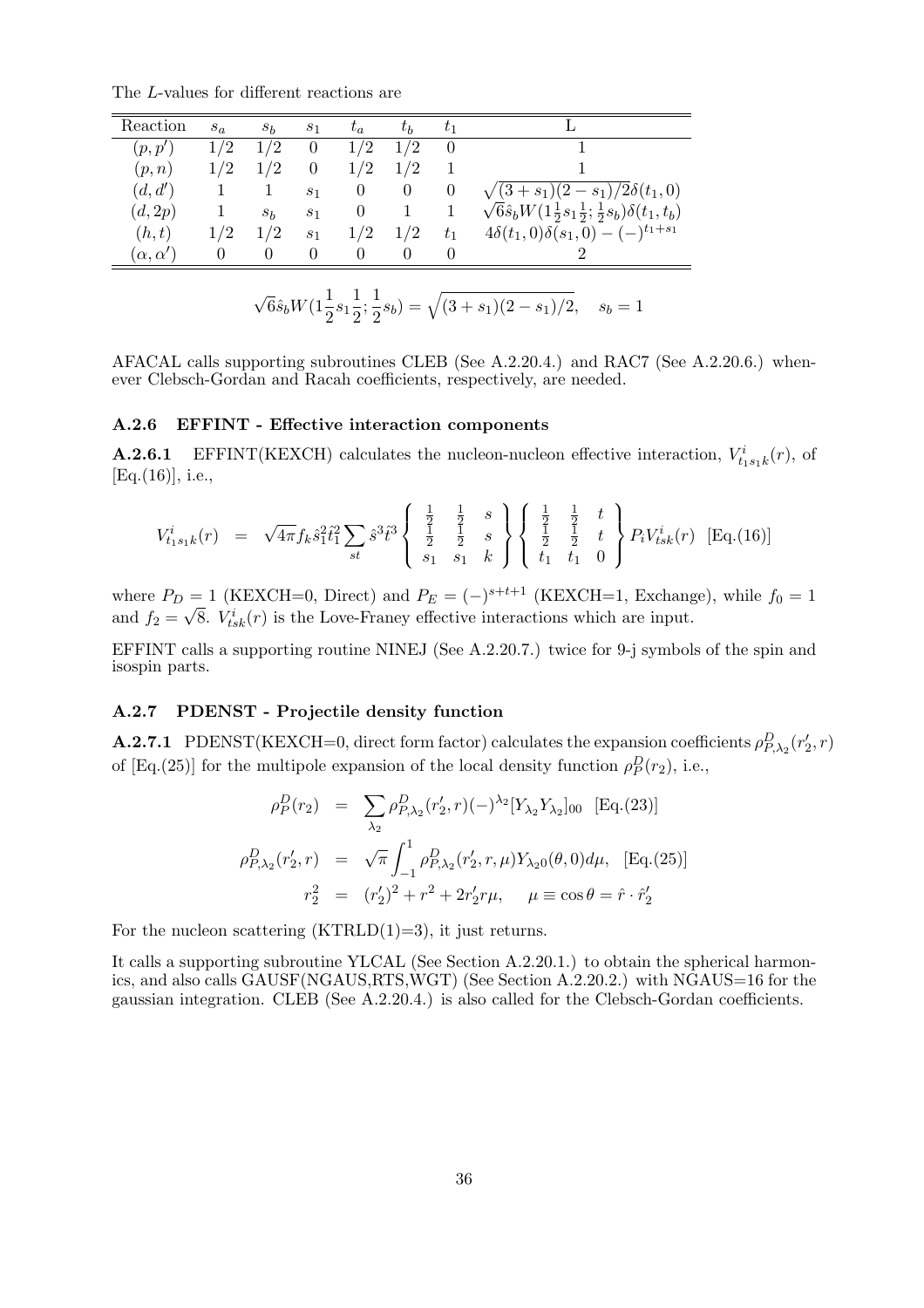A.2.7.2 PDENST(KEXCH=1, exchange form factor) calculates the expansion coefficients  $\rho_{P,\lambda_2}^E(r_2',r)$  of [Eq.(31a)] for the multipole expansion of the nonlocal density function  $\rho_P^E(\vec{r}_2,\vec{r}_2'),$ i.e.,

$$
\rho_P^E(\vec{r}_2, \vec{r}_2') = \sum_{\lambda_2} \rho_{P, \lambda_2}^E(r_2', r) (-)^{\lambda_2} [Y_{\lambda_2}(\hat{r}_2') Y_{\lambda_2}(\hat{r})]_{00} \quad [\text{Eq.}(30a)]
$$
  
\n
$$
\rho_{P, \lambda_2}^E(r_2', r) = \sum_{\ell_2 \eta_2} \hat{\ell}_2 \hat{\eta}_2 \omega_{\ell_2}(r_2') (\eta_2 0 \lambda_2 0 | \ell_2 0)
$$
  
\n
$$
\times \frac{2\pi}{2\ell_2 + 1} \sum_m \hat{\eta}_2(\eta_2 0 \lambda_2 m | \ell_2 m) \int \omega_{\ell_2}(r_2) Y_{\ell_2 m}(\theta, 0) Y_{\lambda_2 m}^*(\theta', 0) d\mu
$$
  
\n
$$
(\mu = \cos \theta = \vec{r}_2 \cdot \vec{r}_2', \text{ and } \cos \theta' = \vec{r}_2' \cdot \vec{r}) \quad [\text{Eq.}(31a)]
$$

#### A.2.8 FFCALD - Direct form factor

A.2.8.1 FFCALD calls EFFINT(0) (See A.2.6.1.) to calculate the effective interaction for the direct form factors.

A.2.8.2 FFCALD calls PDENST(0)(See A.2.7.1.) to calculate the projectile density for the direct form factors.

**A.2.8.3** FFCALD calculates the local target density  $\rho_{T,\ell_1}^D(r_1)$ , (See Formulation 1.5 for details.)

$$
\rho_{T,\ell_1}^D(r_1) = X(\ell_p \frac{1}{2}j_p, \ell_h \frac{1}{2}j_h; \ell_1 s_1 j_t) < I_B || [\hat{a}_{j_p \nu_p}^\dagger \hat{a}_{j_h \nu_h}]_{j_t} || I_A > \sqrt{4\pi} d_{\ell_p \ell_h \ell_1} R_{\ell_p}(r_1) R_{\ell_h}(r_1)
$$

It calls a supporting routine NINEJ (See  $A.2.20.7$ .) to evaluate X-coefficients.

**A.2.8.4** FFCALD further expands the resulting projectile density  $\rho_{P,\lambda_2}^D(r_2',r)Y_{\lambda_2\mu_2}(\hat{r})$  of Eq.(23), obtained in PDENST, once more into

$$
\rho_{P,k}^{D}(r'_{2}, r)Y_{km}(\hat{r}'_{2}) = \sqrt{4\pi} \sum_{\ell_{t}\ell_{1}} \rho_{P,\lambda_{2}\ell_{t}\ell_{1}}^{D}(r_{a}, r_{1}, r)[Y_{\ell_{t}}(\hat{r}_{a})Y_{\ell_{1}}(\hat{r}_{1})]_{km} \text{ [Eq. (24)]}
$$
\n
$$
\rho_{P,k\ell_{t}\ell_{1}}^{D}(r_{a}, r_{1}, r) = \frac{2\pi}{\hat{k}^{2}} \sum_{m} \hat{\ell}_{t}(\ell_{t}0\ell_{1}m|km) \int \rho_{P,k\ell_{t}\ell_{1}}^{D}(r_{a}, r_{1}, \mu, r) Y_{km}(\theta_{2}', 0) Y_{\ell_{1}m}^{*}(\theta, 0) d\mu
$$
\n
$$
(r'_{2})^{2} = r_{1}^{2} + r_{a}^{2} - 2r_{1}r_{a}\mu \quad \mu \equiv \cos \theta = \hat{r}_{a} \cdot \hat{r}_{1},
$$
\n
$$
\mu' \equiv \cos \theta' = \hat{r}_{a} \cdot \hat{r}'_{2} = \frac{r_{1}\mu - r_{a}}{r'_{2}} \text{ [Eq. (26)]}
$$

Here it calls GAUSF and YLCAL for the integration and CLEB for vector coupling coefficients. For the NN scattering,

$$
\rho^D_{P,k\ell_{t}\ell_{1}}(r_{a},r_{1},r) = \frac{2\pi}{\hat{k}^2} \sum_{m} \hat{\ell}_{t}(\ell_{t}0\ell_{1}m|km)\hat{k}(-)^{k}(\frac{-1}{r_{1}r_{a}r})Y_{km}(\theta'_{2},0)Y_{\ell_{1}m}^{*}(\theta,0)
$$

Note that the  $\alpha$ -coefficients (See A.2.5) are multiplied in  $\rho^D_{P,k\ell_t\ell_1}(r_a,r_1,r)$  here.

A.2.8.5 FFCALD then calculates the direct form factors, i.e.,

$$
f_{t_1s_1\ell_1k\ell_t,m_{\ell_t}}^D(r_a) = (-)^{\ell_1} \hat{\ell}_t^{-1} \int r^2 dr V_{t_1s_1k}^D(r) \int dr_1 \rho_{P,k\ell_t\ell_1}^D(r_a,r_1,r) \rho_{T,\ell_1}^D(r_1) \quad \text{[Eq.(27)]}
$$

A.2.8.6 FFCALD calls PACALD(1) (See A.2.9.) to obtain the direct transition amplitudes.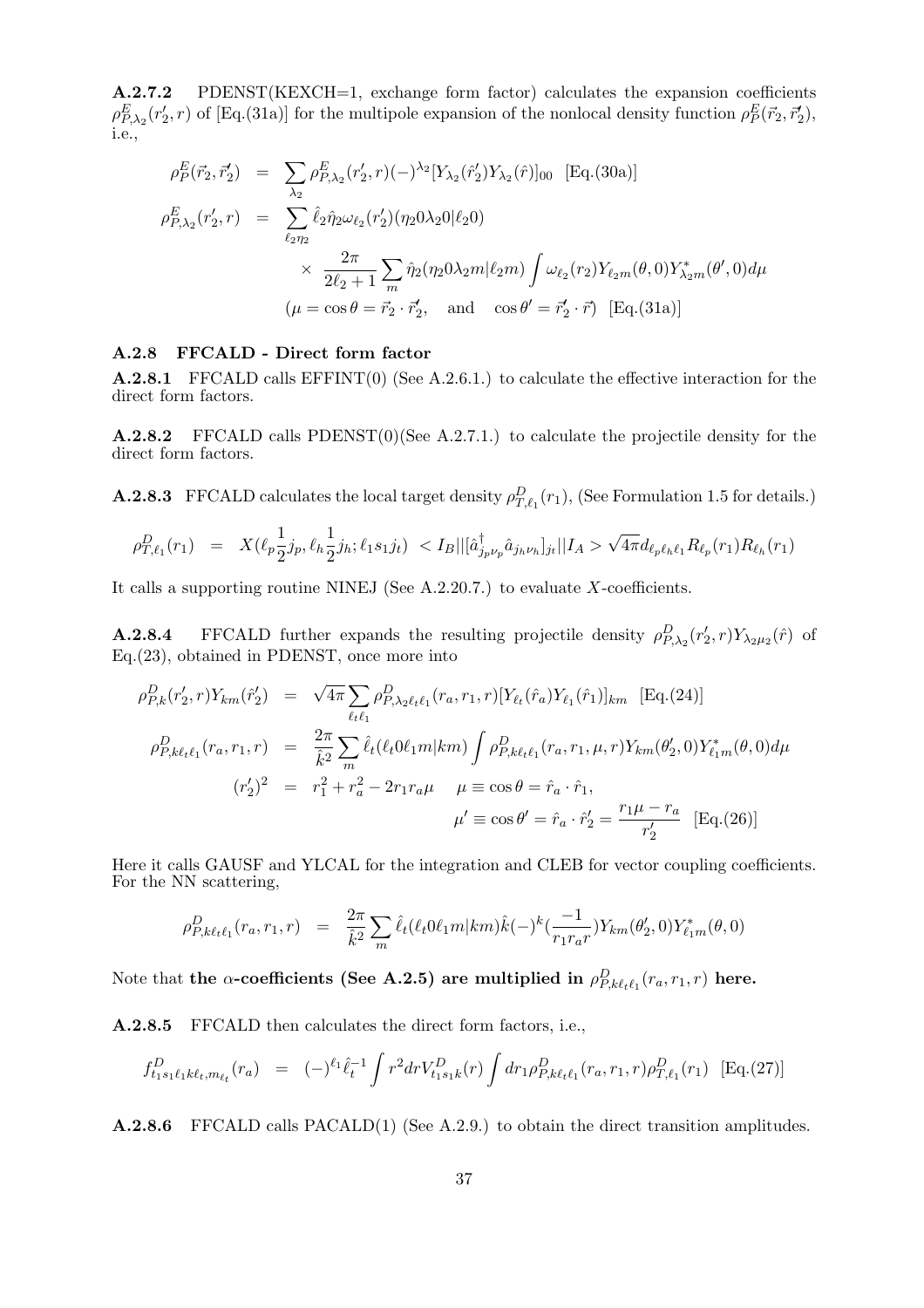#### A.2.9 PACALD - Direct overlap integral and transition amplitudes

A.2.9.1 PACALD(IDEXCH) calculates the overlap integrals of the direct form factor (IDEXCH=1) and the exchange form factor for no-recoil approximation (IDEXCH=2).

$$
O_{t_1s_1\ell_1k\ell_t,\ell_a\ell_b}^D = d_{\ell_a\ell_t\ell_b} \int dr_a \chi_{\ell_b}(r_a) f_{t_1s_1\ell_1k\ell_t}^D(r_a) \chi_{\ell_a}(r_a) \text{ [Eq.(19a)]}
$$
  
\n
$$
O_{t_1s_1\ell_1k\ell_t,\ell_a\ell_b}^{{E, NR}} = d_{\ell_a\ell_t\ell_b} \int dr_a \chi_{\ell_b}(r_a) f_{t_1s_1\ell_1k\ell_t}^{E, NR}(r_a) \chi_{\ell_a}(r_a)
$$
  
\n
$$
d_{\ell_a\ell_t\ell_b} = \frac{1}{\sqrt{4\pi}} \hat{\ell}_a \hat{\ell}_t \hat{\ell}_b^{-1} (\ell_a 0 \ell_t 0 | \ell_b 0)
$$

It calls CLEBZ (See Section A.2.20.5.) for vector coupling coefficients.

A.2.9.2 PACALD then calculates direct transition amplitudes.

$$
T_{t_1 s_1 \ell_1 k \ell_t m_{\ell_t}}^D = \frac{(4\pi)^{3/2}}{k_a k_b} \sum_{\ell_a \ell_b} i^{\ell_a - \ell_b + \pi} \hat{\ell}_a(\ell_a 0 \ell_t m_{\ell_t} | \ell_b m_{\ell_t}) O_{t_1 s_1 \ell_1 k \ell_t, \ell_a \ell_b}^D Y_{\ell_b m_{\ell_t}}(\hat{k}_b) \quad \text{[Eq. (18)]}
$$

and sums over  $(t_1s_1\ell_1, k = 0)$ . Here it calls YLCAL for the spherical harmonics and CLEB for vector coupling coefficients.

#### A.2.10 XLMCAL - Distortion factor

A.2.10.1 XLMCAL calculates the so-called distortion factor, defined as

$$
I_{\ell_t m_{\ell_t}}(r_a) \equiv \frac{(4\pi)^{3/2}}{k_a k_b} \sum_{\ell_a \ell_b} i^{\ell_a - \ell_b + \pi} \hat{\ell}_a(\ell_a 0 \ell_t m_{\ell_t} | \ell_b m_{\ell_t}) d_{\ell_a \ell_t \ell_b} \chi_{\ell_b}(r_a) \chi_{\ell_a}(r_a)
$$

This is a part of integrand of  $T_{t_1s_1\ell_1k\ell_tm_{\ell_t}}^D$  of Eq. (18) in the original paper, excepting the form factor in the overlap integral of Eq.(19a). It calls CLEB and CLEBZ for Clebsch-Gordan coefficients.

#### A.2.11 FFCALDM - Modified direct form factor

A.2.11.1 FFCALDM obtains exactly the same direct transition amplitudes as those of FF-CALD. The order of overlap integrations is interchanged between  $r_a$  and  $r_1$ . According to the paper by B. T. Kim, D. P. Knobles, S. A. Stotts, and T. Udagawa, Phys. Rev. C61, 044611 (2000), the modified direct form factor is defined as

$$
f_{t_1s_1\ell_1k\ell_t,m_{\ell_t}}^{D,M}(r_1) = (-)^{\ell_1} \hat{\ell}_t^{-1} \int r^2 dr V_{t_1s_1k}^D(r) \int dr_a \rho_{P,k\ell_t\ell_1}^D(r_a,r_1,r) I_{t_1s_1\ell_1k\ell_t m_{\ell_t}}(r_a)
$$

where  $I_{t_1s_1\ell_1k\ell_t m_{\ell_t}}(r_a)$  is the distortion factor calculated in XLMCAL.

A.2.11.2 FFCALDM then calculates overlap integrals.

$$
O_{t_1s_1\ell_1k\ell_t m_{\ell_t}}^{D,M} = \int r_1^2 dr_1 f_{t_1s_1\ell_1k\ell_t, m_{\ell_t}}^{D,M}(r_1) \rho_{T,\ell_1}^D(r_1)
$$

A.2.11.3 FFCALDM finally calculates direct transition amplitudes.

$$
T_{t_1s_1\ell_1k\ell_tm_{\ell_t}}^{D,M} = \frac{(4\pi)^{3/2}}{k_a k_b} \sum_{\ell_a \ell_b} i^{\ell_a - \ell_b + \pi} \hat{\ell}_a(\ell_a 0 \ell_t m_{\ell_t} | \ell_b m_{\ell_t}) O_{t_1s_1\ell_1k\ell_t,\ell_a\ell_b}^{D,M}
$$

and sums over  $(t_1s_1\ell_1, k = 0)$ .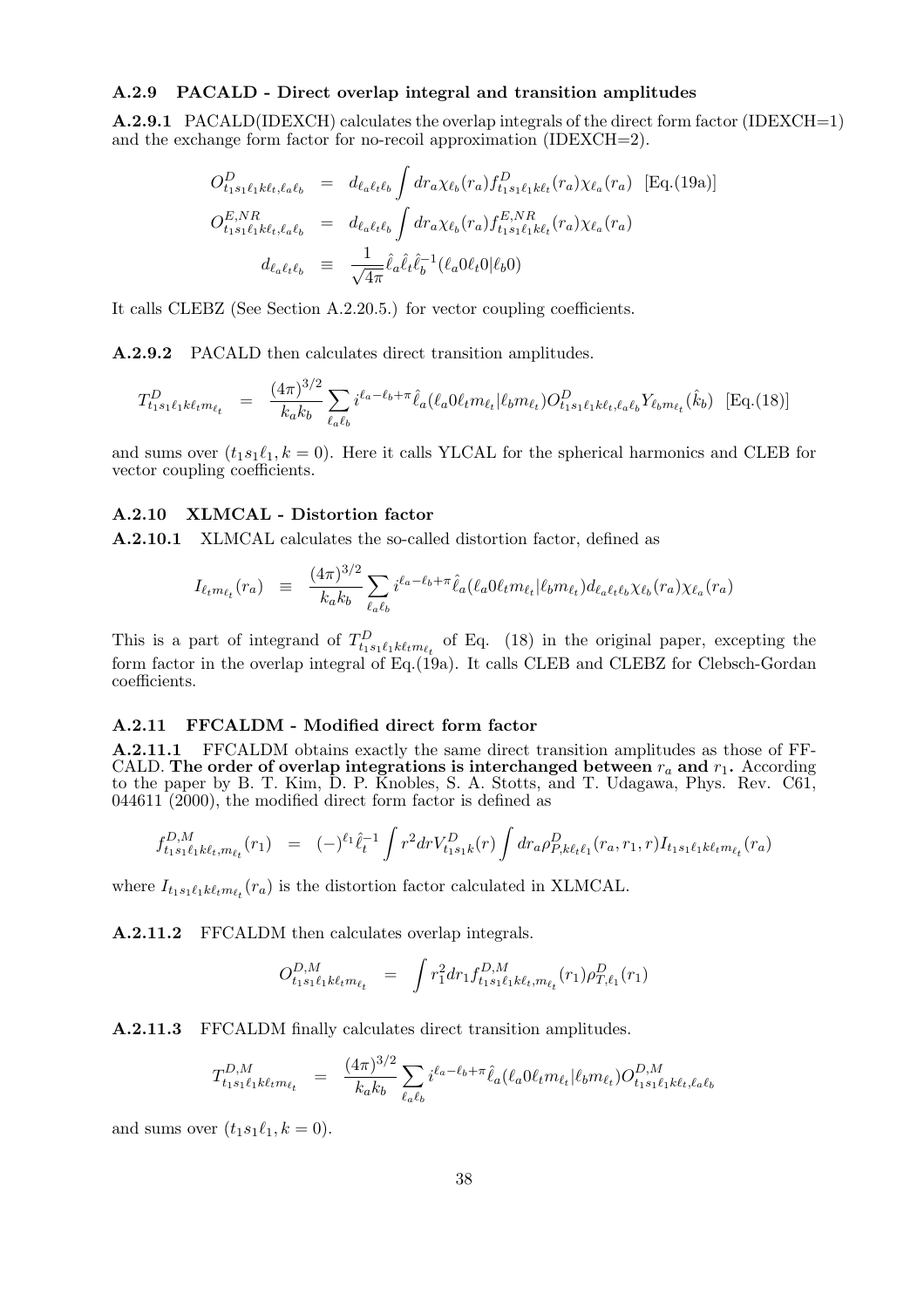#### A.2.12 DCHECK2 - Checking field lengths of variables for the exchange part

A.2.12.1 DCHECK2 checks field lengths of variables for the exchange form factor calculation with given input data.

| Parameter     | Field length of Variable                                | Max. Combinations                           |
|---------------|---------------------------------------------------------|---------------------------------------------|
| <b>NWTMAX</b> | $(LAM1MX+1)*(LAM1MX+2)/2$                               |                                             |
| <b>KBMAX</b>  | $NLSMAX*LAM1MX*(LAM1MX+2)/2$                            | $\{t_1s_1\ell_1\lambda_1\ell'_p\}$          |
| KB            | (NLS, LAM1, LPP)                                        |                                             |
| <b>KCMAX</b>  | KBMAX*NOLTR*LAM2MX*(LAM2MX+1)/2 {KB, $\lambda_2 \ell$ } |                                             |
| KC            | (LT, KB, LAM2, LL)                                      |                                             |
| <b>KAMAX</b>  | $LAMMX*(LAMMX+1)/2$                                     | $\{KF=(t_1s_1\ell_1k\ell_t), \lambda\ell\}$ |
| K A           | (LL, LAM)                                               |                                             |
| <b>KGMAX</b>  | KCMAX*LAMP1X                                            | $\{KC, \lambda\}$                           |
| KG            | (KC, LAM)                                               |                                             |
| <b>NLS</b>    | (LT1,L1,S)                                              |                                             |

The meaning of PARAMETER given in the program is following,

#### A.2.13 TRECAL, DENST, TRECALM, DENSTM - Non-local projectile and target densities for exchange part

A.2.13.1 TRECAL first calls PDENST(1) (See A.2.7.) and calculates the non-local projectile density,  $\rho_{P,\lambda_2}^E(r'_2,r)$  of [Eq.(31a)],

$$
\rho_{P,\lambda_2}^E(r_2', r) = \sum_{\ell_2 \eta_2} \hat{\ell}_2 \hat{\eta}_2 \omega_{\ell_2}(r_2') (\eta_2 0 \lambda_2 0 | \ell_2 0)
$$
  
 
$$
\times \frac{2\pi}{2\ell_2 + 1} \sum_m \hat{\eta}_2(\eta_2 0 \lambda_2 m | \ell_2 m) \int \omega_{\ell_2}(r_2) Y_{\ell_2 m}(\theta, 0) Y_{\lambda_2 m}^*(\theta', 0) d\mu
$$
  
\n
$$
(\mu = \cos \theta = \vec{r}_2 \cdot \vec{r}_2', \text{ and } \cos \theta' = \vec{r}_2' \cdot \vec{r})
$$
 [Eq.(31a)]

A.2.13.2 TRECAL then calculates the non-local target density, [Eq. (31b)],

$$
\rho_{T,\ell_1\lambda_1\ell_c}^E(r_1,r) = \sum_{ph,\eta_1} i^{\ell_p + \ell_h - \pi} X(\ell_p \frac{1}{2} j_p, \ell_h \frac{1}{2} j_h; \ell_1 s_1 j_t) < I_B ||[\hat{a}_{j_p \nu_p}^{\dagger} \hat{a}_{j_h \nu_h}]_{j_t}||I_A > R_{\ell_p}(r_1) \\
\times (-)^{\eta_1} \hat{\ell}_h \hat{\ell}_c \hat{\eta}_1(\ell_c 0 \eta_1 0 | \ell_p 0) \ W(\ell_c \eta_1 \ell_1 \ell_h; \ell_p \lambda_1) \\
\times \frac{2\pi}{2\ell_h + 1} \sum_{m_1} \hat{\eta}_1(\eta_1 0 \lambda_1 m_1 | \ell_h m_1) \int R_{\ell_h}(r'_1) Y_{\ell_h m_1}(\theta, 0) Y_{\lambda_1 m_1}^*(\theta', 0) d\mu'
$$
\n
$$
(\mu = \cos \theta = \vec{r}_1 \cdot \vec{r}_1', \text{ and } \cos \theta' = \vec{r}_1 \cdot \vec{r}) \qquad \text{[Eq.(31b)]}
$$

A.2.13.3 DENST(N,L) is called to calculate the last line of the above equation for a given  $n_h = N, \ell_h = L.$ 

TRECAL and DENST call supporting subroutines NINEJ, RAC7, CLEBZ for the vector coupling coefficients.

A.2.13.4 TRECALM and DENSTM are basically the same as TRECAL and DENSTM except that  $r_1$  is interpolated and that in the target densities the particle states are not added.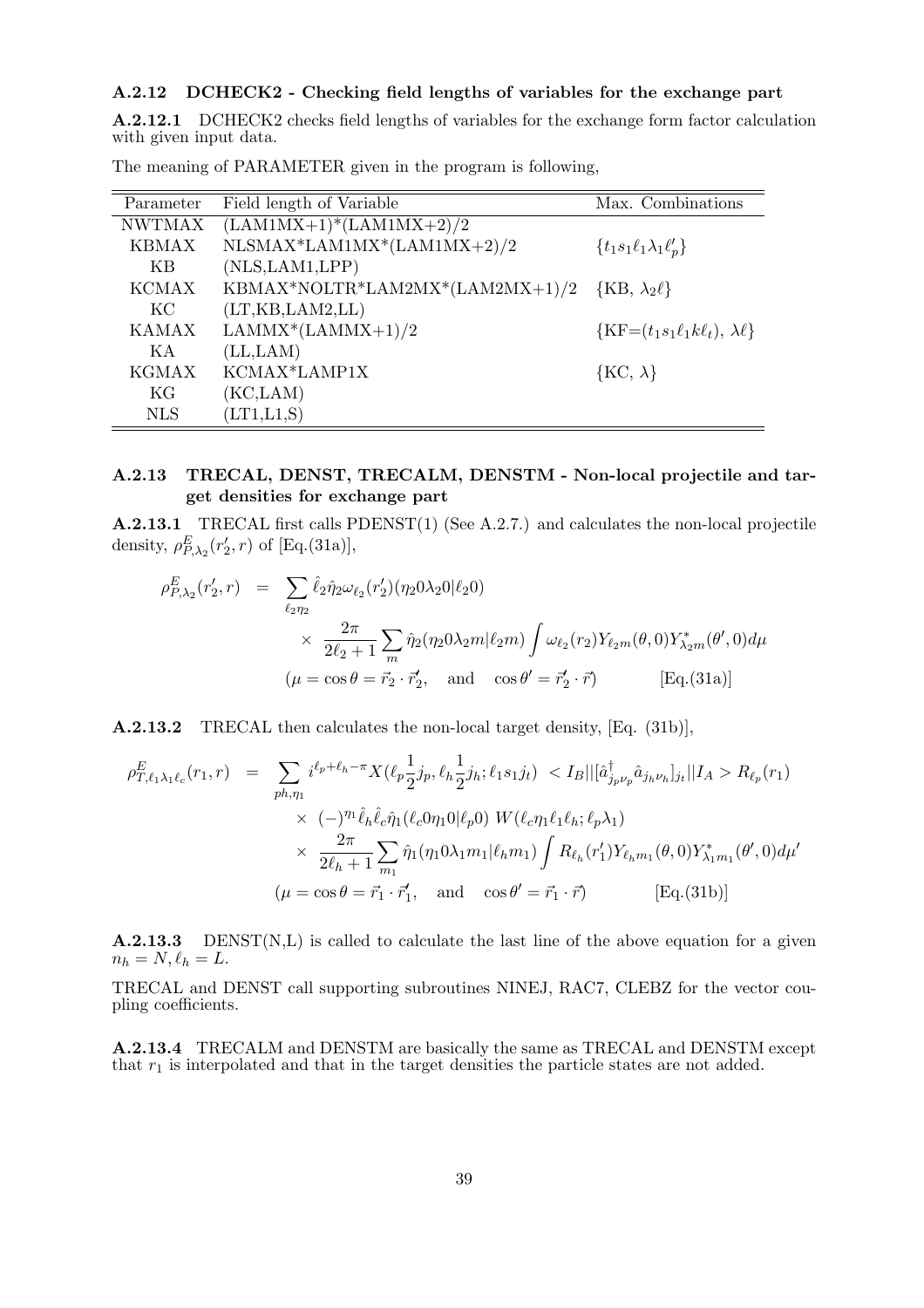#### A.2.14 GFAC, GFACM - Vector coupling factors for exchange part

A.2.14.1 GFAC(K) defines various vector coupling factors for the exchange form factors for the given K=1 for the central interaction and K=2 for the tensor interaction. It first calculates a coupling factor in the projectile density of [Eq.(32)]

$$
\rho_{P,\lambda_2\ell_b\ell}^E(r_b, r_1, r) = \frac{2\pi}{2\lambda_2 + 1} \sum_m \hat{\ell}_b(\ell_b 0\ell m | \lambda_2 m) \int \rho_{P,\lambda_2}^E(r_b, r_1, \mu, r) Y_{\lambda_2 m}(\theta_2', 0) Y_{\ell m}^*(\theta, 0) d\mu
$$
  
CLEBQ(KC,M2) = 
$$
\frac{2\pi}{2\lambda_2 + 1} \hat{\ell}_b(\ell_b 0\ell m_2 | \lambda_2 m_2) \frac{2}{1 + \delta_{m_2 0}}
$$
  
KC = {KB =  $(t_1 s_1 \ell_1 \lambda_1 \ell_b), \lambda_2 \ell$ }

**A.2.14.2** GFAC(K) then calculates a coupling factor in the  $G^k$  of [Eq.(33b)]

$$
G_{t_1s_1\ell_1\ell_b\lambda}^k(r_b, r) = \frac{1}{\sqrt{4\pi}} r^{-k} V_{t_1s_1k}^E(r) \sum_{\lambda_1\lambda_2\ell_c} (-)^{\ell_b} \hat{\lambda}_1 \hat{\lambda}_2(\lambda_1 0 \lambda_2 0 | \lambda 0) W(\lambda_1 \lambda_2 \ell_1 \ell_b; \lambda \ell_c)
$$
  
 
$$
\times \int r_1^2 dr_1 \rho_{P,\lambda_2\ell_b\ell_c}^E(r_b, r_1, r) \rho_{T,\ell_1\lambda_1\ell_c}^E(r_1, r)
$$
  
\n
$$
\text{COEF}(\text{KG}) = \frac{1}{\sqrt{4\pi}} (-)^{\ell_b} \hat{\lambda}_1 \hat{\lambda}_2(\lambda_1 0 \lambda_2 0 | \lambda 0) W(\lambda_1 \lambda_2 \ell_1 \ell_b; \lambda \ell_c)
$$
  
\n
$$
\text{KG} = \{\text{KC}, \lambda\}
$$

**A.2.14.3** GFAC(K) finally calculates two coupling factors in c of  $[(Eq.(35))]$ 

$$
c_{t_1s_1\ell_1k,\ell_{\alpha}\ell_{\beta}}(r_b, r_a) = \frac{2\pi}{\hat{\ell}_1^2} \sum_{m_{\ell_1}} \hat{\ell}_{\beta}(\ell_{\alpha}m_{\ell_1}\ell_{\beta}0|\ell_1m_{\ell_1}) \sum_{\ell_{c}\lambda} \hat{\ell}_{c}(\ell_{c}0\lambda m_{\ell_1}|\ell_1m_{\ell_1})
$$

$$
\times \int d\mu G_{t_1s_1\ell_1\ell_{b}\lambda}^k(r_b, r) Y_{\lambda m_{\ell_1}}(\theta', \pi) Y_{\ell_{\alpha}m_{\ell_1}}^*(\theta, 0)
$$

$$
(\mu = \cos\theta = \hat{r}_b \cdot \hat{r}_a', \text{ and } \cos\theta' = \hat{r}_b \cdot \hat{r})
$$

$$
\text{CLEBF}(\text{KA}, \text{M1}, \text{NLS}) = \frac{2\pi}{2\ell_1 + 1} \hat{\ell}_{c}(\ell_{c}0\lambda m|\ell_1m) \frac{2}{1 + \delta_{m0}}(-)^m
$$

$$
\text{KA} = \{ \text{KF} = (t_1s_1\ell_1k\ell_t), \lambda\ell\}, \ell_b\lambda)
$$

$$
\text{NLS} = \{t_1s_1\ell_1\}
$$

$$
\text{CCDD}(JLS, \text{M1}) = \hat{\ell}_{\beta}(\ell_{\alpha}m\ell_{\beta}0|\ell_1m)
$$

$$
JLS = \{\ell_{\alpha}, \ell_{\beta}, \text{NLS}\}
$$

A.2.14.4 GFACM(K) calculates a coupling factor in the form factors for the recoil effects in the plane wave approximation, instead of the previous section A.2.13.3.

$$
f_{t_1s_1\ell_1k\ell_t}^{PW}(r_b) = \sqrt{4\pi} \sum_{\ell_b\lambda\ell_r} i^{\pi-\ell_r-\ell_b} \hat{k}\hat{\lambda}(k0\lambda0|\ell_r0)\hat{\ell}_1\hat{\ell}_r W(\ell_b\lambda\ell_t k : \ell_1\ell_r) \times (-)^{k+\ell_1-\ell_t} (\ell_b m_{\ell_t}\ell_r0|\ell_t m_{\ell_t}) \int dr \ r^{k+2} G_{t_1s_1\ell_1\ell_b\lambda}^k(r_b, r) j_{\ell_r}(\alpha k_a r/a) \n\text{CCDD(JLS)} = i^{\pi-\ell_r-\ell_b} \hat{k}\hat{\lambda}(k0\lambda0|\ell_r0)\hat{\ell}_1\hat{\ell}_r W(\ell_b\lambda\ell_t k : \ell_1\ell_r)
$$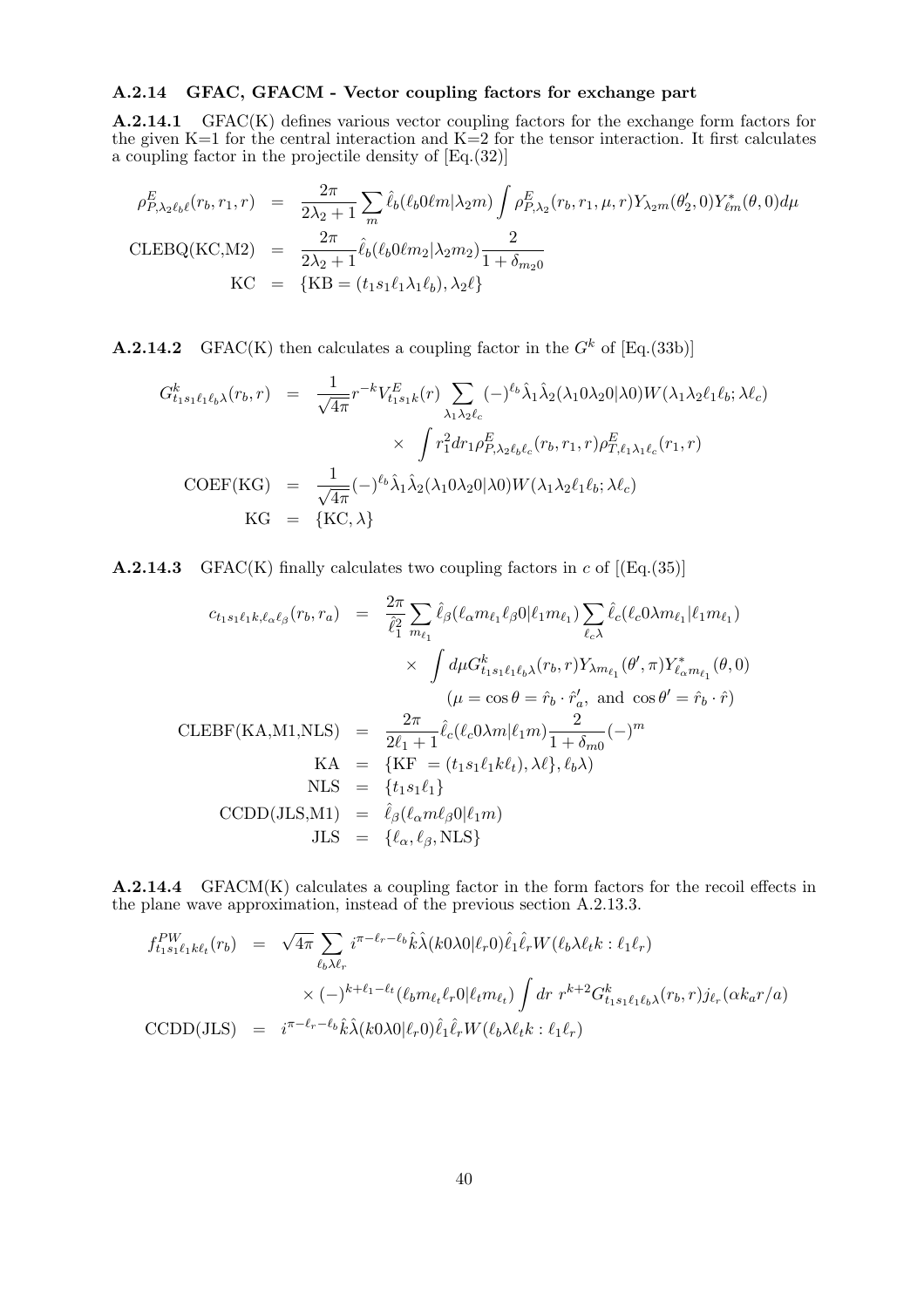#### A.2.15 FFCALE - Exchange form factors

A.2.15.1 FFCALE calls DCHECK2 (See A.2.12.) to check the field lengths of variables for the exchange form factors.

A.2.15.2 FFCALE calls EFFINT(1) (See A.2.6.) to calculate the effective interaction for the exchange form factors.

A.2.15.3 FFCALE calls TRECAL (See A.2.13.) to calculate the projectile and target density.

A.2.15.4 FFCALE starts to calculate the central and tensor exchange form factors.

This section has a big DO loop up to the statement number 1000, for the central exchange form factors  $(KCT=1)$  and the tensor exchange form factors  $(KCT=2)$ . By inputting 1 for KCETN(KCT) (Input data Line  $#16$ ), you may exclude the corresponding form factors.

It then calls GFAC(KCT) (See A.2.14.) to calculate the various coupling factors.

It starts next big DO loop up to the state number 900. In the DO loop, the following Section A.2.15.5 - A.2.15.8 for a given  $r_b$  are performed.

A.2.15.5 FFCALE performs integration in G-factors.

It first calculates the projectile density,  $\rho_{P,\lambda_2\ell_a\ell}^E(r_b,r_1,r)$ , in [Eq. (32)],

$$
\rho_{P,\lambda_2\ell_a\ell}^E(r_b,r_1,r) = \frac{2\pi}{\hat{\lambda}_2^2} \sum_m \hat{\ell}_b(\ell_b 0\ell m | \lambda_2 m) \int \rho_{P,\lambda_2}^E(r_b,r_1,\mu,r) Y_{\lambda_2 m}(\theta_2',0) Y_{\ell m}^*(\theta,0) d\mu
$$

The non-local target density from TRECAL (See A.2.13.) is multiplied to the projectile density and integration over  $r_1$  is performed.

$$
\int r_1^2 dr_1 \rho_{P,\lambda_2\ell_b\ell_c}^E(r_b,r_1,r) \rho_{T,\ell_1\lambda_1\ell_c}^E(r_1,r)
$$

For a nucleon scattering, it becomes

$$
\rho_{T,\ell_1\ell_b\lambda}^E(r_b,r)\times\hat{\lambda}_2(-)^{\lambda_2}
$$

(See Formulation 3.3.2.)

A.2.15.6 FFCALE calculates the G-factor of [Eq. (33b)],

$$
G_{t_1s_1\ell_1\ell_b\lambda}^k(r_b, r) = \frac{1}{\sqrt{4\pi}} r^{-k} V_{t_1s_1k}^E(r) \sum_{\lambda_1\lambda_2\ell_c} (-)^{\ell_b} \hat{\lambda}_1 \hat{\lambda}_2(\lambda_1 0 \lambda_2 0 | \lambda 0) W(\lambda_1 \lambda_2 \ell_1 \ell_b; \lambda \ell_c) \times \int r_1^2 dr_1 \rho_{P, \lambda_2\ell_b\ell_c}^E(r_1, r) \rho_{T, \ell_1\lambda_1\ell_c}^E(r_1, r) \text{ [Eq. (33b)]}
$$

Note that the  $\alpha$ -coefficients (See A.2.5) are multiplied in  $G_{t_1s_1\ell_1\ell_b\lambda}^k(r_b,r)$  for the central interaction of the exchange form factor.

A.2.15.7 FFCALE calculates the c-factor of [Eq. (35)].

It first decomposes r into  $r_a$  and  $r_b$  in the G-factors,

$$
G_{t_1s_1\ell_1\ell_b\lambda}^k(r_b,r_a) = \frac{2\pi}{\hat{\ell}_t^2} \sum_{\ell_c\lambda} \hat{\ell}_c(\ell_c 0\lambda m_{\ell_t}|\ell_t m_{\ell_t}) \int d\mu G_{t_1s_1\ell_1\ell_b\lambda}^k(r_b,r) Y_{\lambda m_{\ell_t}}(\theta',\pi) Y_{\ell_\alpha m_{\ell_t}}^*(\theta,0)
$$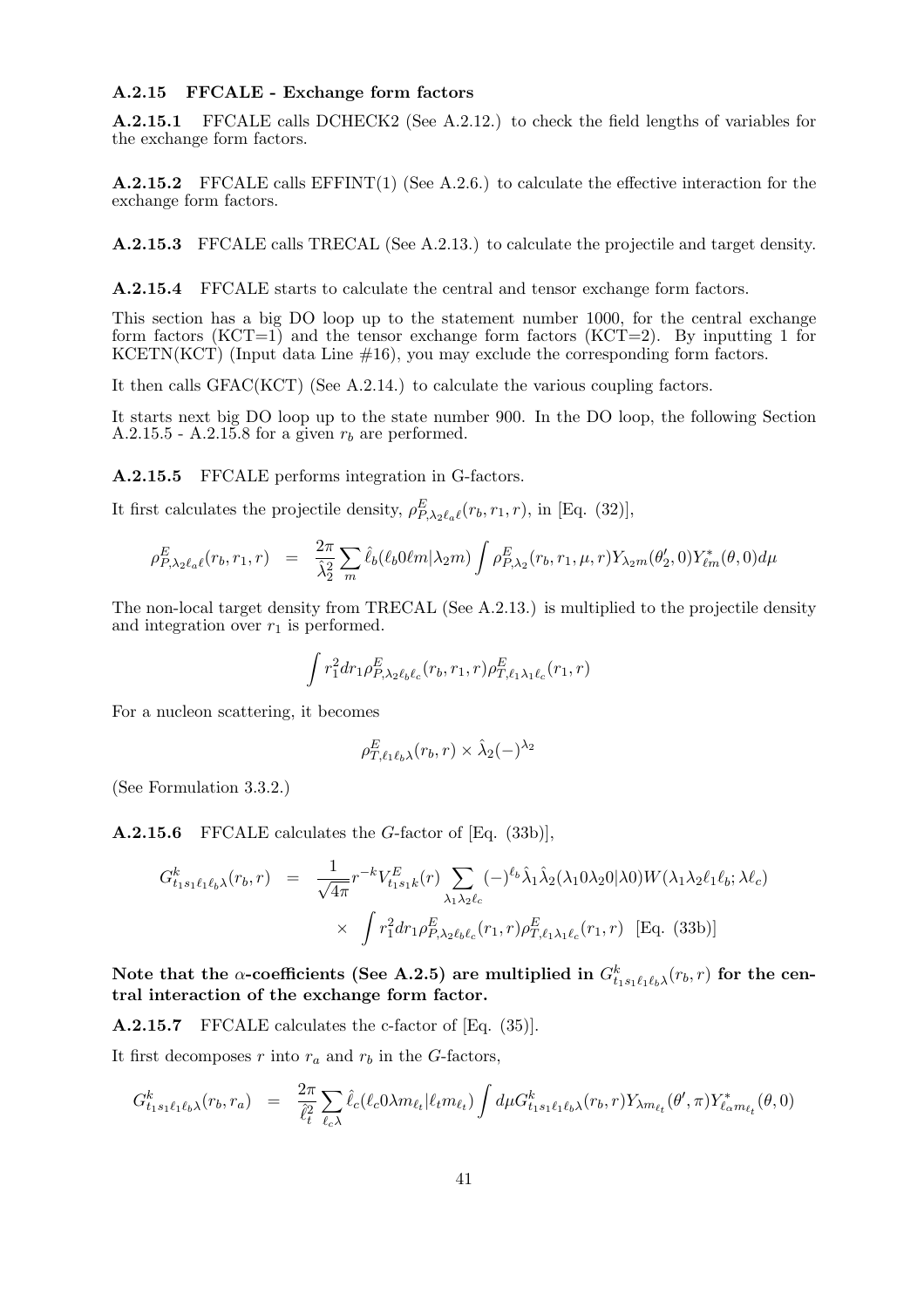It finally calculates the c-factor,

$$
c_{t_1s_1\ell_1k,\ell_{\alpha}\ell_{\beta}}(r_b, r_a) = \frac{2\pi}{\hat{\ell}_1^2} \sum_{m_{\ell_1}} \hat{\ell}_{\beta}(\ell_{\alpha}m_{\ell_1}\ell_{\beta}0|\ell_1m_{\ell_1}) \sum_{\ell_{c}\lambda} \hat{\ell}_{c}(\ell_{c}0\lambda m_{\ell_1}|\ell_1m_{\ell_1})
$$
  
 
$$
\times \int d\mu G_{t_1s_1\ell_1\ell_{b}\lambda}^k(r_b, r) Y_{\lambda m_{\ell_1}}(\theta', \pi) Y_{\ell_{\alpha}m_{\ell_1}}^*(\theta, 0) \quad \text{[Eq. (35)]}
$$

Remember that this is the exchange form factors for central interactions. (See Formulation 2.2.)

It stores the results as "FFRIT(JLS), JLS= $(\ell_{\alpha}, \ell_{\beta}, NLS)$ ", and writes on tape. (See B.4 for details.)

A.2.15.8 FFCALE also calculates the radial exchange form factor of [Eq. (41)] in the no-recoil approximation. (See Formulation 3.2.)

$$
f_{t_1s_1\ell_1k\ell_t}^{NR}(r_b) = \sqrt{4\pi}(-)^k \hat{\ell}_1 \hat{\ell}_t^{-1} \int dr \ r^{k+2} G_{t_1s_1\ell_1\ell_t\lambda}^k(r_b, r) \ [\text{Eq. (41)}]
$$

A.2.15.9 FFCALE calls TENSOR (See A.2.16.) to calculate final form factors for the tensor interaction.

A.2.15.10 FFCALE calls PACALE (See A.2.17.) to obtain the exchange transition amplitudes.

A.2.15.11 FFCALE calls PACALD(2) (See A.2.9.) to obtain the exchange transition amplitudes in the no-recoil approximation.

#### A.2.16 TENSOR - Tensor interaction for exchange part

**A.2.16.1** TENSOR calculates exchange form factor  $f_{t_1s_1\ell_1k\ell_t,\ell_b\ell_a}^E(r_b,r_a)$  in Eq.(36) in the original paper for  $k=2$ , i.e. for tensor interaction,

$$
f_{t_1s_1\ell_1k\ell_t,\ell_b\ell_a}^E(r_b, r_a) = J 4\pi m_a^k \sum_{\lambda_a\lambda_b\ell_\alpha\ell_\beta} \left[ \frac{(2k+1)!}{(2\lambda_a+1)!(2\lambda_b+1)!} \right]^{1/2} \delta_{\lambda_a+\lambda_b,k} (-r_a)^{\lambda_a} (r_b)^{\lambda_b}
$$
  
 
$$
\times X(\ell_a\lambda_a\ell_a, \ell_\beta\lambda_b\ell_b; \ell_1\lambda\ell_t) d_{\ell_a\lambda_a\ell_a} d_{\ell_\beta\lambda_b\ell_b} c_{t_1s_1\ell_1k,\ell_a\ell_\beta}(r_b, r_a) \text{ [Eq. (36)]}
$$

Note that the multiplication of all geometrical factors becomes unity for central interaction  $(k = 0)$  and the form factor becomes  $c_{t_1 s_1 \ell_1 k, \ell_\alpha \ell_\beta}(r_b, r_a)$ . (See Formulation 2.2.)

A.2.16.2 TENSOR first calculates the geometrical factor,

$$
4\pi \left[ \frac{(2k+1)!}{(2\lambda_a+1)!(2\lambda_b+1)!} \right]^{1/2} \delta_{\lambda_a+\lambda_b,k} X(\ell_\alpha \lambda_a \ell_a, \ell_\beta \lambda_b \ell_b; \ell_1 \lambda \ell_t) d_{\ell_\alpha \lambda_a \ell_a} d_{\ell_\beta \lambda_b \ell_b}
$$

and saves as "C(KJLS)" in a linearized form. Note that the  $\alpha$ -coefficients (See A.2.5) are multiplied in this geometrical factor for the tensor interaction.

A.2.16.3 TENSOR reads c-factor (FFRIT) from Tape 14, multiplies all factors and sums over  $\lambda_a \lambda_b \ell_\alpha \ell_\beta$ , and then saves as "GGRIT(JLS)", where JLS=( $\ell_\alpha, \ell_\beta$ ,NLS). If the central interaction is considered  $(KCNTN(1).EQ.0)$ , it reads c-factor for the central interaction from Tape 13, and adds to the tensor part. It then finally stores form factors as "GGRIT(JLS)" for every  $(r_b, r_a)$ , and writes on Tape 15.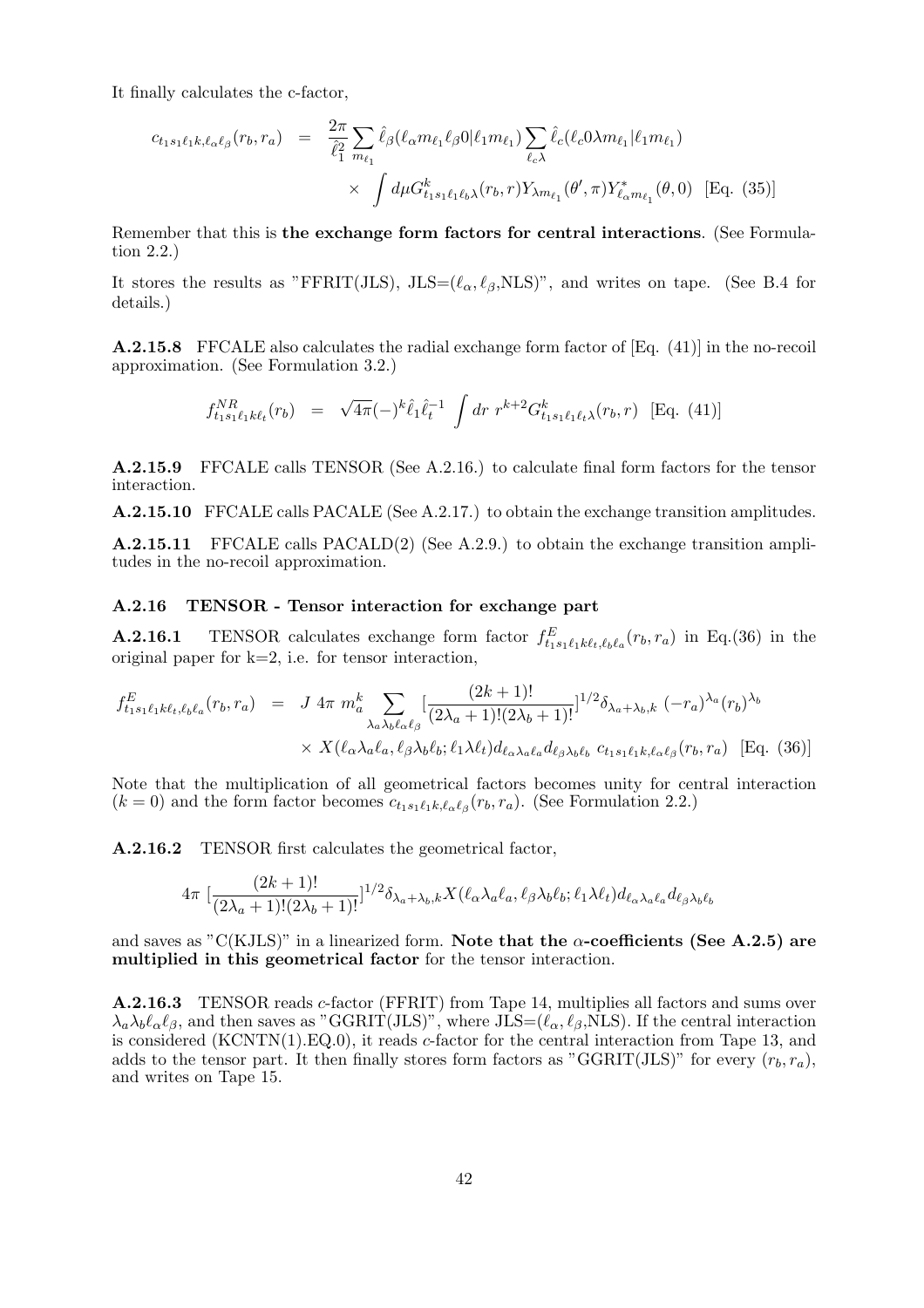#### A.2.17 PACALE - Exchange overlap integral and transition amplitudes

A.2.17.1 PACALE calculates the overlap integrals of [Eq.(19b)]

$$
O_{t_1s_1\ell_1k\ell_t,\ell_a\ell_b}^E = J \int dr_b \int dr_a r_b r_a \chi_{\ell_b}(r_b) f_{t_1s_1\ell_1k\ell_t,\ell_a\ell_b}^E(r_b,r_a) \chi_{\ell_a}(r_a) \text{ [Eq. (19b)]}
$$

During the integration processes, it reads exchange form factors  $f_{t_1s_1\ell_1k\ell_t,\ell_a\ell_b}^E(r_b,r_a)$  from Tape 15.

A.2.17.2 PACALE finally obtains transition amplitudes,

$$
T_{t_1s_1\ell_1k\ell_t m_{\ell_t}}^E = \frac{(4\pi)^{3/2}}{k_a k_b} \sum_{\ell_a \ell_b} i^{\ell_a - \ell_b + \pi} \hat{\ell}_a(\ell_a 0 \ell_t m_{\ell_t} | \ell_b m_{\ell_t}) O_{t_1s_1\ell_1k\ell_t,\ell_a\ell_b}^E Y_{\ell_b m_{\ell_t}}(\hat{k}_b)
$$
 [Eq. (18)]

and sums over  $(t_1s_1\ell_1, k = 2)$ . Here it calls YLCAL for the spherical harmonics and CLEB for vector coupling coefficients.

#### A.2.18 FFCALEM - Exchange overlap integral and transition amplitudes

A.2.18.1 FFCALEM obtains the exchange form factor with re-coil effects in the plane wave approximation. As in the case of direct form factor, the order of overlap integrations is interchanged between  $r_a$  and  $r_1$  with the same spirit of the paper by B. T. Kim, *et. al..* The first three steps are the same as FFCALE; namely, it calls DCHECK2 (See A.2.12.) to check the field lengths of variables for the exchange form factors, EFFINT(1) (See A.2.6.) to calculate the effective interaction for the exchange form factors, and TRECALM (See A.2.13.) to calculate the projectile and target density.

A.2.18.2 FFCALEM calls a supporting subroutine BESSEL (See A.2.20.3.) to obtain Bessel functions which is needed for the tensor exchange form factors in the plane wave approximation. (See Formulation 2.3.)

A.2.18.3 FFCALEM then calculates the central and tensor exchange form factors.

This section has a big DO loop up to the statement number 1000, for the central exchange form factors (KCT=1) and the tensor exchange form factors (KCT=2). By inputting 1 for KCETN(KCT) (Input data Line  $\#16$ ), you may exclude the corresponding form factors.

It then calls GFACM(KCT) (See A.2.14.) to calculate the various coupling factors.

It starts next big DO loop up to the state number 900. In the DO loop, the following Section A.2.18.4 and A.2.18.5 for a given  $r_1$  are performed.

**A.2.18.4** FFCALEM calculates the projectile density and integration over  $r<sub>b</sub>$ .

This section calculates the projectile density,  $\rho_{P,\lambda_2\ell_a\ell}^E(r_b,r_1,r)$ ,

$$
\rho_{P,\lambda_2\ell_a\ell}^E(r_b,r_1,r) = \frac{2\pi}{\hat{\lambda}_2^2} \sum_m \hat{\ell}_b(\ell_b 0 \ell m | \lambda_2 m) \int \rho_{P,\lambda_2}^E(r_b,r_1,\mu,r) Y_{\lambda_2 m}(\theta_2',0) Y_{\ell m}^*(\theta,0) d\mu
$$

For a nucleon scattering, it calculates the projectile density as, (See Formulation 3.1.)

$$
\rho_{P,\lambda_2\ell_a\ell}^E(r_b, r_1, r) = \frac{2\pi}{\hat{\lambda}_2^2} \sum_m \hat{\ell}_b(\ell_b 0 \ell m |\lambda_2 m) \hat{\lambda}_2(-\lambda_2 \ell - \frac{1}{r_1 r_b r}) Y_{\lambda_2 m}(-\mu_p) Y_{\ell m}^*(\mu)
$$

$$
\mu_p = \frac{r_1^2 - r_b^2 - r^2}{2rr_b}, \quad \mu = \frac{r_b^2 + r_1^2 - r^2}{2r_1 r_b}
$$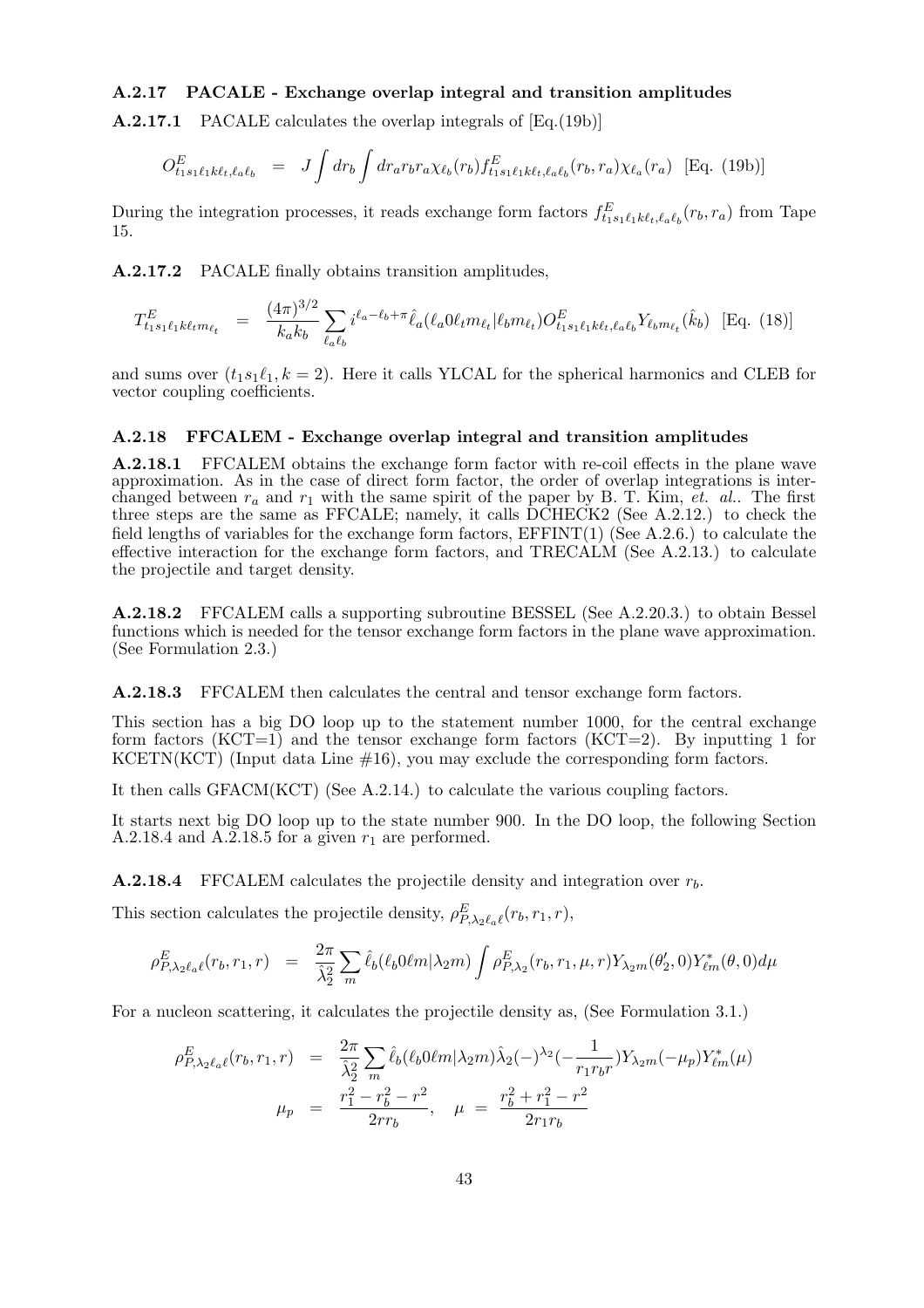The distortion factor,  $I_{t_1s_1\ell_1k\elltm_{\ell_t}}(r_b)$  (See A.2.10.) is multiplied to the projectile density and integration is performed over  $r_b$ .

$$
Z^{E}_{P,\lambda_2\ell_b\ell}(r_1,r)=\int dr_b \rho^E_{P,\lambda_2\ell_b\ell}(r_b,r_1,r)I_{t_1s_1\ell_1k\ell_t m_{\ell_t}}(r_b)
$$

A.2.18.4 FFCALEM calculates the G factor,

$$
G_{t_1s_1\ell_1\ell_b\lambda}^k(r_1,r) = \frac{1}{\sqrt{4\pi}} r^{-k} V_{t_1s_1k}^E(r) \sum_{\lambda_1\lambda_2\ell} (-)^{\ell_b} \hat{\lambda}_1 \hat{\lambda}_2(\lambda_1 0 \lambda_2 0 | \lambda 0) W(\lambda_1 \lambda_2 \ell_1 \ell_b; \lambda \ell) \times \int r_1^2 dr_1 Z_{P,\lambda_2\ell_b\ell}^E(r_1,r) \rho_{T,\ell_1\lambda_1\ell}^E(r_1,r)
$$

A.2.18.5 FFCALEM then defines the modified exchange form factor in the plane wave approximation as,

$$
f_{t_1s_1\ell_1k\ell_t}^{E,M}(r_1) = \sqrt{4\pi} \sum_{\ell_b\lambda\ell_r} i^{\pi-\ell_r-\ell_b} \hat{k}\hat{\lambda}(k0\lambda 0|\ell_r 0) \hat{\ell}_1 \hat{\ell}_r W(\ell_b\lambda\ell_t k : \ell_1\ell_r)
$$
  
 
$$
\times (-)^{k+\ell_1-\ell_t} (\ell_b m_{\ell_t}\ell_r 0|\ell_t m_{\ell_t}) \int dr \ r^{k+2} G_{t_1s_1\ell_1\ell_b\lambda}^k(r_1, r) j_{\ell_r}(\alpha k_a r/a)
$$

where  $\ell_r$  and the recoil factor  $\alpha$  values are input as "LRP1MX" and "FACNR", respectively. (See Section 4.2.9.)

A.2.18.6 FFCALEM then calculates overlap integrals.

$$
O_{t_1 s_1 \ell_1 k \ell_t m_{\ell_t}}^{E, M} = \int r_1^2 dr_1 f_{t_1 s_1 \ell_1 k \ell_t, m_{\ell_t}}^{E, M}(r_1)
$$

A.2.18.7 FFCALEM finally calculates direct transition amplitudes.

$$
T_{t_1s_1\ell_1k\ell_t m_{\ell_t}}^{E,M} \quad = \quad \frac{(4\pi)^{3/2}}{k_ak_b} \sum_{\ell_a\ell_b} i^{\ell_a - \ell_b + \pi} \hat{\ell}_a(\ell_a 0 \ell_t m_{\ell_t} | \ell_b m_{\ell_t}) O_{t_1s_1\ell_1k\ell_t, \ell_a\ell_b}^{E,M}
$$

and sums over  $(t_1s_1\ell_1, k = 2)$ .

#### A.2.19 CROSS - The differential cross sections

A.2.19.1 CROSS calculates the final differential cross sections of [Eq. (21)],

$$
\frac{d\sigma}{d\Omega} = \frac{\mu_a \mu_b}{(2\pi\hbar^2)^2} \frac{k_b}{k_a} \frac{1}{(2I_A + 1)(2s_a + 1)} \left| \sum_i \sum_{k\ell_1 i_1} \alpha_{t_1 s_1 \ell_1 k \ell_t}^{j_t s_t \nu_1} T_{t_1 s_1 \ell_1 k \ell_t m_{\ell_t}}^i \right|^2 \quad \text{[Eq. (21)]}
$$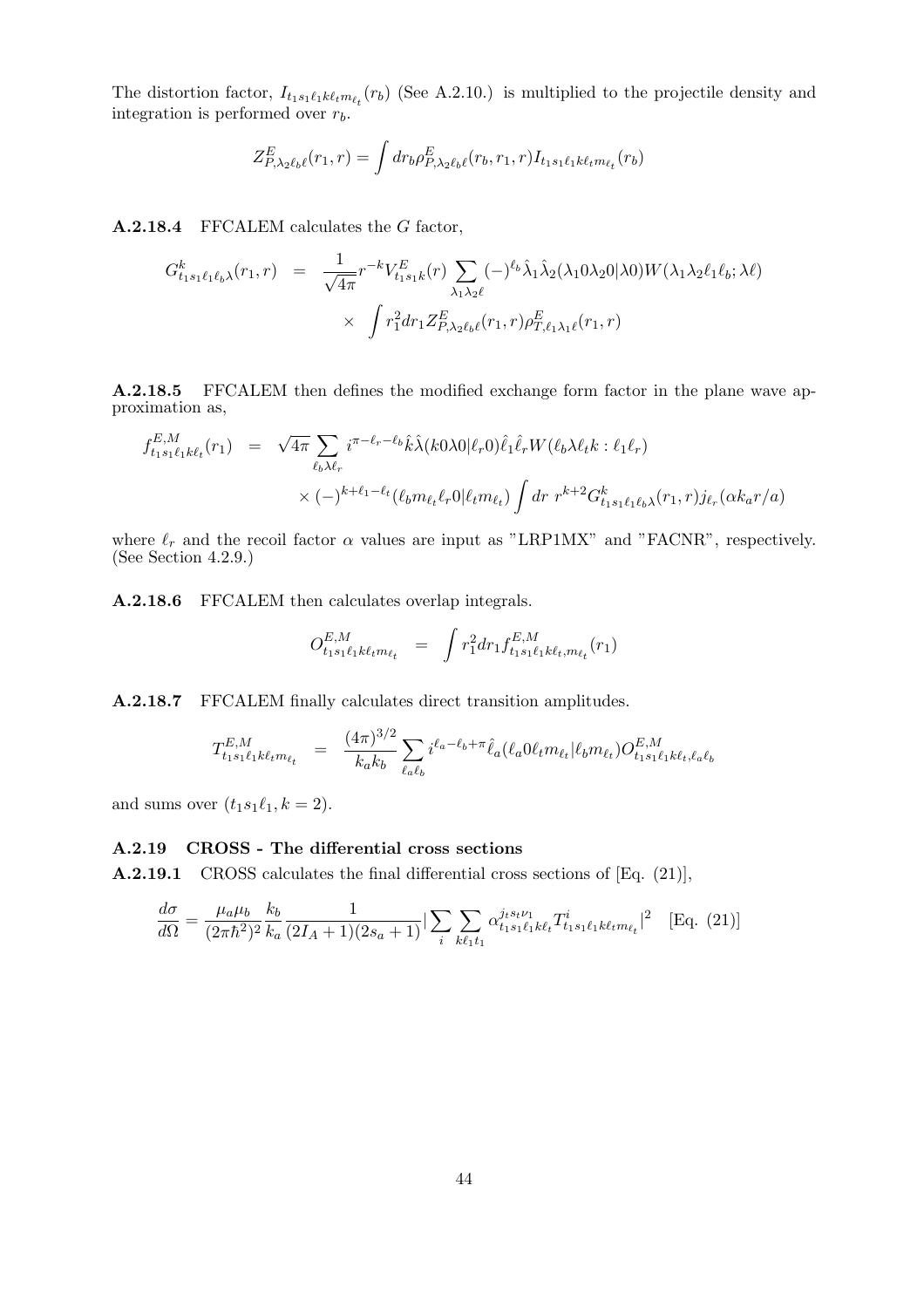#### A.2.20 YLCAL, GAUSF, BESSEL, CLEB, CLEBZ, RAC7, NINEJ, DSPLS3 - Supporting subroutines

**A.2.20.1** YLCAL(A,L,M,R) calculates a part of spherical harmonics,  $Y_{\ell m}(\mu)$ ,

$$
\left[\frac{2\ell+1}{4\pi} \frac{(\ell-m)!}{(\ell+m)!}\right]^{1/2} P_{\ell m}(\mu), \quad \mu = \cos \theta
$$

by utilizing the recurrence relations of the associated Legendre functions,  $P_{\ell m}(\mu)$ ,

$$
(2\ell+1)\mu P_{\ell m} = (\ell - m + 1)P_{\ell+1,m} + (\ell + m)P_{\ell-1,m}
$$
  

$$
(2\ell+1)(1 - \mu^2)^{1/2}P_{\ell m} = P_{\ell-1,m+1} - P_{\ell+1,m+1}.
$$

The arguments are  $A=\mu$ ,  $L=\ell$ ,  $M=m$ , and  $R =$  answer.

A.2.20.2 GAUSF(N,R,W) generates abscissas and weighting factors for the Gaussian integration

$$
\int_{-1}^{1} f(x)dx = \sum_{i=1}^{n} w_i f(x_i) + \Delta
$$

where

$$
x_i = i^{th} \text{ zero of Legendre function } P_n(x)
$$
  

$$
w_i = \frac{2}{1 - x_i^2} [P'_n(x_i)]^2
$$

The arguments are N=n, R= $x_i$ , and W= $w_i$ .

**A.2.20.3** BESSEL(A,L,R1,R2) generates the spherical Bessel and Neumann functions,  $j_n(x)$ and  $n_n(x)$ , by using the recurrence formula,

$$
\frac{n+1}{z}j_n(z) + \frac{dj_n(z)}{dz} = j_{n-1}(z)
$$

$$
\frac{n}{z}j_n(z) - \frac{dj_n(z)}{dz} = j_{n+1}(z)
$$

The arguments are  $A=x$ ,  $L=n$ ,  $R1 =$  value of spherical Bessel function and  $R2 =$  that of Neumann.

A.2.20.4 CLEB(A,B,C,D,E,F,FACLOG,R) calculates the Clebsch-Gordan coefficients, i.e.,

$$
(j_1m_1j_2m_2|jm_j) = \delta_{m,m_1+m_2} \sqrt{\frac{(2j+1)(j+j_1-j_2)!(j-j_1+j_2)!(j_1+j_2-j)!}{(j_1+j_2+j+1)!}}
$$
  
 
$$
\times \sqrt{(j+m)!(j-m)!(j_1+m_1)!(j_1-m_1)!(j_2+m_2)!(j_2-m_2)!}
$$
  
 
$$
\times \sum_{k} \left[ \frac{(-)^k}{k!(j_1+j_2-j-k)!(j_1-m_1-k)!(j_2+m_2-k)!} \right]
$$
  
 
$$
\times \frac{1}{(j-j_2+m_1+k)!(j-j_1-m_2+k)!}
$$

The summation is extended over all integral  $k$  for which the argument of every factorial is nonnegative.

The arguments are  $A=j_1$ ,  $B=j_2$ ,  $C=j$ ,  $D=m_1$ ,  $E=m_2$ ,  $F=m$ ,  $R =$  answer, and FACLOG is the log of integral value of  $n. n = 500$  is set.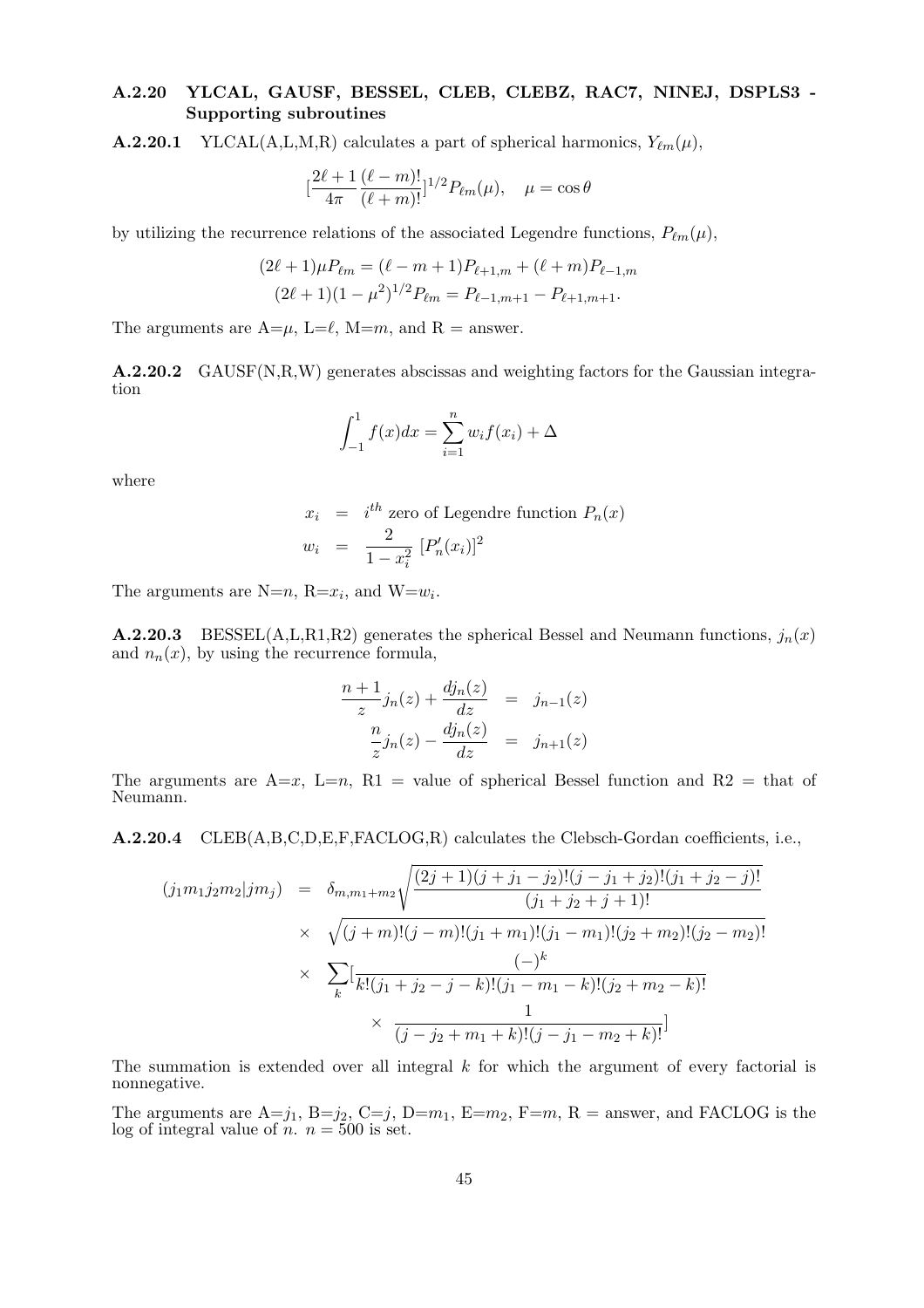**A.2.20.5** CLEBZ( $A, B, C, FACLOG, R$ ) calculates the Clebsch-Gordan coefficients with all m's are zero, i.e.,

$$
(j_1 0j_2 0|j0) = (-)^{g+j} \hat{j} \sqrt{\frac{(j_1 + j_2 - j)!(j + j_1 - j_2)!(j + j_2 - j_1)!}{(2g + 1)!}} \frac{g!}{(g - j)!(g - j_1)!(g - j_2)!}
$$
  
\nfor  $j + j_1 + j_2 = 2g$  = even  
\n
$$
= 0 \quad \text{for } j + j_1 + j_2 = 2g
$$
 = odd

The arguments are  $A=j_1$ ,  $B=j_2$ ,  $C=j$ ,  $R =$  answer, and FACLOG is the same as in CLEB.

A.2.20.6 RAC7(A,B,C,D,E,F,FACLOG,R)calculates the Racah coefficients, i.e.,

$$
W(j_1 j_2 J j_3; j_{12} J_{23}) = \hat{J}_{12}^{-1} \hat{J}_{23}^{-1} \sum_{m_1 m_2 m_3} (j_1 m_1 j_2 m_2 |J_{12} M_{12}) (J_{12} M_{12} j_3 m_3 |JM)
$$
  

$$
(j_2 m_2 j_3 m_3 |J_{23} M_{23}) (j_1 m_1 J_{23} M_{23} |JM)
$$

The arguments are  $A=j_1$ ,  $B=j_2$ ,  $C=J$ ,  $D=j_3$ ,  $E=j_{12}$ ,  $F=j_{23}$ ,  $R =$  answer, and FACLOG is the same as in CLEB. In coding, it does not call CLEB, but use the analytic form of Clebsch-Gordan coefficients in A.2.20.4 directly.

**A.2.20.7** NINEJ $(A(9), \text{FACLOG}, R)$  calculates the 9-j symbols as

$$
U\begin{pmatrix} a & b & e \ c & d & e' \ f & f' & g \end{pmatrix} = (-)^{\sigma} \sum_{\lambda} \hat{\lambda}^{2} W(bcf; \lambda a) W(bcf'e'; \lambda d) W(efe'f'; \lambda g)
$$

$$
\sigma = a + b + c + d + e + e' + f + f' + g = \text{integer}
$$

by calling the Racah coefficient routine RAC7.

The arguments are  $A(1)=a$ ,  $A(2)=b$ ,  $A(3)=c$ ,  $A(4)=d$ ,  $A(5)=e$ ,  $A(6)=e'$ ,  $A(7)=f$ ,  $A(8)=f'$ ,  $A(9)=g$ ,  $R =$  answer, and FACLOG is the same as in CLEB.

**A.2.20.8** DSPLS3(X,Y,N,XI,YI,M,Q,AU,IGO) interpolates a given set of  $\{(x_i, y_i), i = 1, ..., n\}$ to a set of  $\{(x_j, y_j), j = 1, ..., m\}$  by the cubic spline interpolation method.

The arguments are  $X=x_i$ ,  $Y=y_i$ ,  $N=n$ ,  $XI=x_j$ ,  $YI=y_j$ , and  $M=m$ . Q and AU are internally used, and  $IGO = 1$  is set.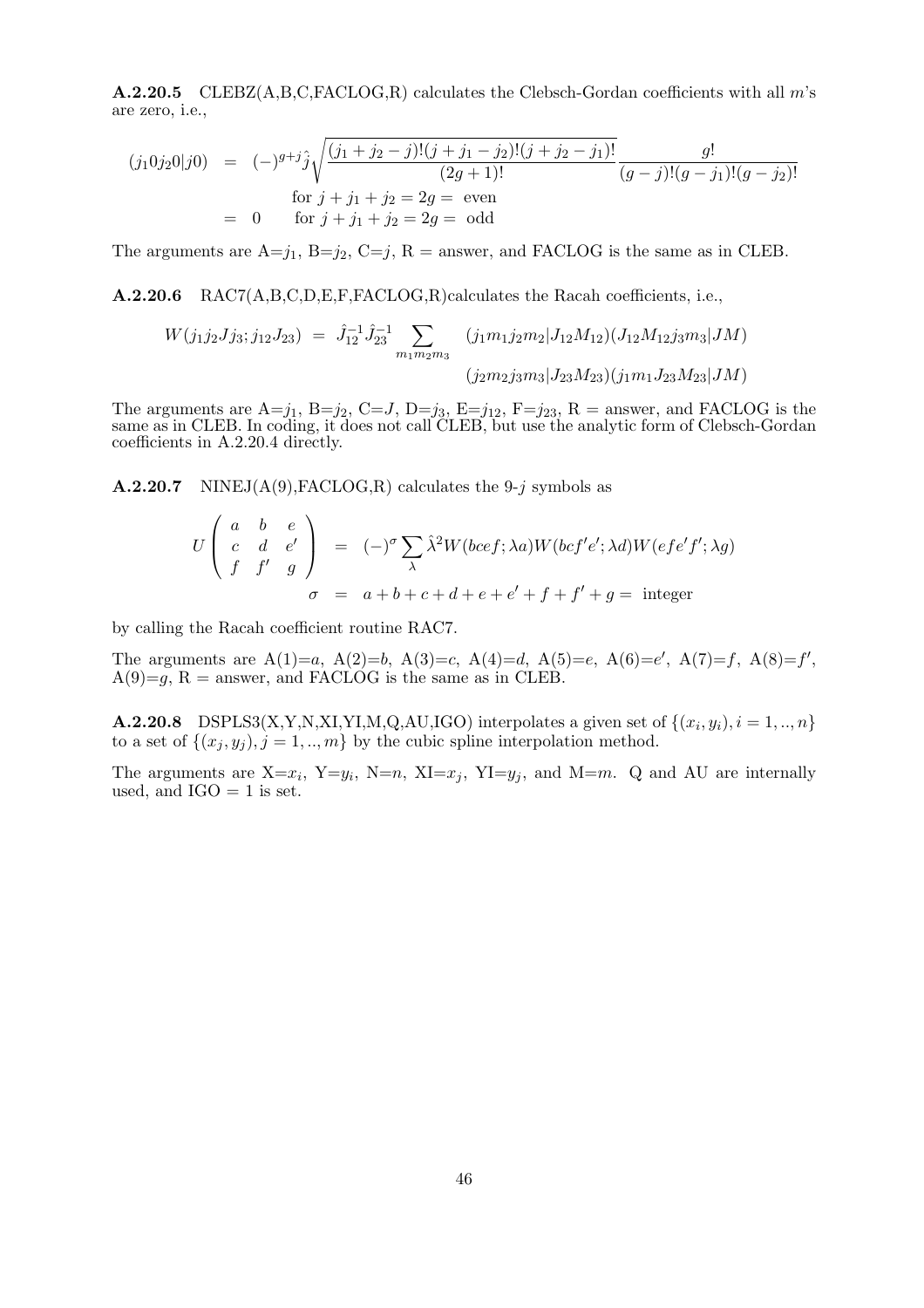## B Variables and their definitions

| Variable    | Present | The way counting number.                                                                                   |
|-------------|---------|------------------------------------------------------------------------------------------------------------|
| Name        | #       | (DCHEK1 and DCHECK2 check the present number                                                               |
|             |         | whether that is good enough for the calculation.)                                                          |
| <b>KAA</b>  | 40      | Max. possible combinations of $KA = \{KF = (t_1s_1\ell_1k\ell_t), \lambda\ell\}$                           |
| <b>KBB</b>  | 30      | Max. possible combinations of KB= $\{t_1s_1\ell_1\lambda_1\ell'_p\}$                                       |
| KCC         | 80      | Max. possible combinations of KC={KB, $\lambda_2 \ell$ }                                                   |
| <b>KFM</b>  | 10      | Max. possible combinations of $KF = \{t_1s_1\ell_1k\ell_t\}$                                               |
| <b>KGG</b>  | 125     | Max. possible combinations of ${KC, \lambda}$                                                              |
| KJL         | 1200    | Max. possible combinations of $\{t_1s_1\ell_1k\ell_t,\ell_a\ell_b\}$                                       |
| <b>KTE</b>  | 10000   | Max. possible combinations of $\{\ell_{\alpha}\lambda_a\ell_a,\ell_{\beta}\lambda_b\ell_b;\ell_1k\ell_t\}$ |
|             |         | which appears in the $X$ -factor of the exchange form factor.                                              |
| LAB         | 2000    | Max. possible combinations of $\{\ell_t\ell_a\ell_b\}$                                                     |
| LMJ         | 10      | $(MJMAX+1)*3$                                                                                              |
| <b>LMM</b>  | 4       | Max of $(LAMMXD(1,2,3))$                                                                                   |
| LM1         | $\bf 5$ | Max magnetic quantum in the transferred $\ell_t$ , MP1MAX.                                                 |
| LM2         | 30      | Max. possible combinations of $\{\ell_h \lambda_1\}$ in the nonlocal target density.                       |
| <b>LPH</b>  | 10      | Max of ph pairs in the target, NPHMX.                                                                      |
| <b>LRP</b>  | 11      | Max $\#$ of partial waves in the PW approximation.                                                         |
| ${\rm LTL}$ | 9       | Max total angular momentum in the target,                                                                  |
|             |         | $L1R(NLSMAX) + LAMMXD(1) + 1.$                                                                             |
| <b>LXA</b>  | 150     | Max of partial waves in the incident channel, $LDWMXR(1)$ .                                                |
| <b>LXB</b>  | 150     | Max of partial waves in the exit channel, $LDWMXR(2)$ .                                                    |
| L1X         | 10      | NOLTR*MP1MAX                                                                                               |
| L2X         | 150     | NOLTR*MP1MAX*NPAIRD                                                                                        |
| <b>NHS</b>  | 9       | $\overline{\text{Max}}$ # of hole states, NOSH.                                                            |
| <b>NIN</b>  | 300     | Max of (NHDMX, NHEMX)                                                                                      |
| <b>NOU</b>  | 300     | <b>NHEMX</b>                                                                                               |
| <b>NPS</b>  | 9       | Max $\#$ of particle states, NOSP.                                                                         |
| <b>NXA</b>  | 420     | $NXMXR(1)*PMASA$                                                                                           |
| <b>NXB</b>  | 140     | NXMXR(2)                                                                                                   |
| N1X         | 140     | $NXMXR(4)/N1STEP+1$                                                                                        |

### B.1 PARAMETER variables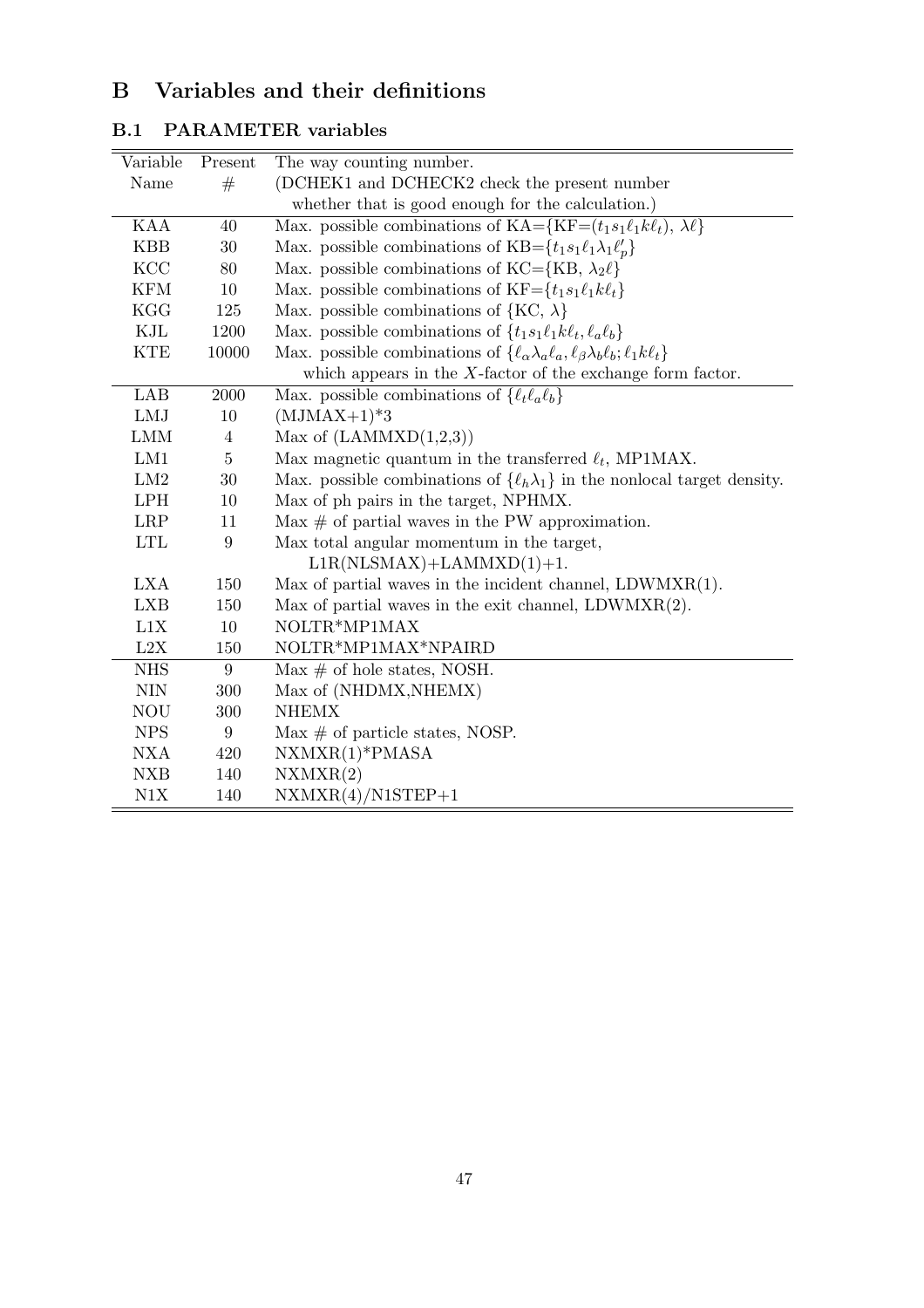#### B.2 COMMON variables

[Variables with  $*$  are input data and those in bold face are the key quantities.]

| Variable name      | Definition                                                                     |
|--------------------|--------------------------------------------------------------------------------|
| $\text{FACLOG}(N)$ | Log value of factorial of integer $N$ . Used for vector coupling coefficients. |
|                    | Presently, N=500.                                                              |
| РI                 | $\pi = 4.0 \arctan(1.0).$                                                      |
| <b>HBAR</b>        | $\hbar c = 197.327053$ in MeV $\cdot$ fm.                                      |
| AMAS               | atomic mass unit, $m_{amu} = 931.49432$ in MeV.                                |
| <b>WNUNIT</b>      | wave number unit in 1/fm, $\sqrt{2m_{amu}}/\hbar c$ .                          |
| <b>FINE</b>        | fine structure constant, $e^2/\hbar c = 1/137.0359896$ .                       |

#### B.2.1 CNST - Constants

Used subroutines : All subroutines except FLGLCH, DCHECK1,DCHECK2, and 8 supporting subroutines.

B.2.2 CNTRL - Control of the calculation and output

| Variable name Definition |                                             |
|--------------------------|---------------------------------------------|
| $KTRLD(9)^*$             | Calculation options. See 4.2.1 for details. |
| $KTLOUT(24)^*$           | Output options. See 4.2.2 for details.      |
| <b>KRTYPE</b>            | $= 21$ ; for $(d,2p)$ reaction,             |
|                          | $= 31$ : for (He,t) reaction                |

Used subroutines : All subroutines except DISWAVE, XLMCAL, and 8 supporting subroutines.

|  | B.2.3 SPSTAT - Particle-hole states in the target |  |  |  |
|--|---------------------------------------------------|--|--|--|
|  |                                                   |  |  |  |

| Variable name | Definition                                                  |
|---------------|-------------------------------------------------------------|
| $EET^*$       | Transferred energy                                          |
| SPECTA(LPH)   | Spectroscopic factor for ph pair. Presently set 1.0. (DCP2) |
| $ESP(LPH)^*$  | Binding energy of particle state.                           |
| $ESH(LPH)^*$  | Binding energy of hole state.                               |
| $NSP(LPH)^*$  | Number of nodes of particle state.                          |
| $LSP(LPH)^*$  | Orbital angular momentum of particle state.                 |
| $JTWP(LPH)^*$ | Twice of total angular momentum of particle state.          |
| $NSH(LPH)^*$  | Number of nodes of particle state.                          |
| $LSH(LPH)^*$  | Orbital angular momentum of particle state.                 |
| $JTWH(LPH)^*$ | Twice of total angular momentum of particle state.          |
| <b>IPAIR</b>  | Dummy                                                       |
| $NOSP^*$      | Number of particle states.                                  |
| $NOSH*$       | Number of hole states.                                      |
| NPST(LPH)     | Particle state number of each ph pair. (DCP2)               |
| NHST(LPH)     | Hole state number of each ph pair. (DCP2)                   |
| <b>NPAIRD</b> | Number of ph pair. (DCP2)                                   |
| $L1R(8)$ *    | Orbital angular momentum, $\ell_1$ .                        |
| $ISR(8)^*$    | Spin, $s_1 (= s_2 = s_t)$ .                                 |
| $ITR(8)$ *    | Isospin, $t_1 = t_2$ .                                      |
| $NLSMAX*$     | Number of $\{\ell_1s_1t_1\}$ sets in the target system.     |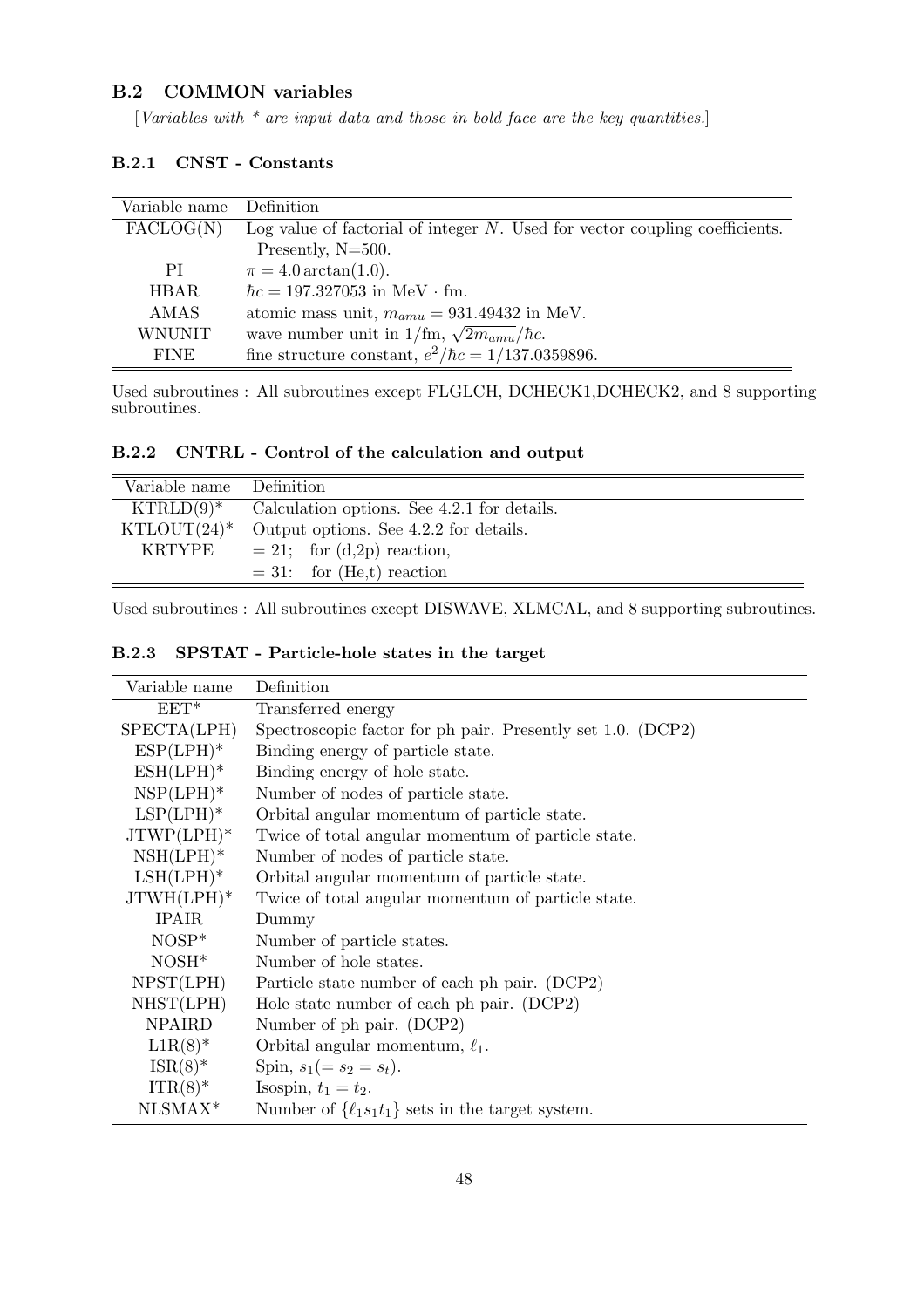Continued

| Variable name     | Definition                                             |
|-------------------|--------------------------------------------------------|
| $JT^*$            | Transferred total angular momentum, $j_t$ .            |
| $MJMAX*$          | Maximum magnetic quantum number of $j_t$ , $m_{jt}$ .  |
| KPARIT*           | $= 0$ ; No parity change in the reaction,              |
|                   | $= 1$ ; Parity change.                                 |
| $IST*$            | Transferred spin, $s_t (= s_1 = s_2)$ .                |
| $NOLTR*$          | Maximum number of transferred orbital angular momenta. |
| N1                | Dummy                                                  |
| $\text{LTR}(8)^*$ | Transferred orbital angular momenta, $\ell_t$ .        |
| $ITP(LPH)^*$      | Isospin $T$ of particle state. (Not used.)             |
| $ITH(LPH)*$       | Isospin $T$ of hole state.                             |
| $ITZP(LPH)^*$     | $= 1$ ; neutron, $= -1$ ; proton of particle state.    |
| $ITZH(LPH)^*$     | $= 1$ ; neutron, $= -1$ ; proton of hole state.        |

Used subroutines : DCP2, DCHECK1, DCHECK2, AFACAL, FFCALD, PACALD, FFCALDM, XLMCAL, FFCALE, TRECAL, DENST, GFAC, TENSOR, PACALE, FFCALEM, TRECALM, DENSTM, GFACM, CROSS.

### B.2.4 BSX, UNCPSA, CBST - Bound state wave functions

B.2.4.1 COMMON block BSX

| Variable name | Definition                                                                   |
|---------------|------------------------------------------------------------------------------|
| URSAVE(500)   | Calculated single particle wave function $R_p(r)$ . Max. of mesh points=500. |
|               | After calculation, URSAVE transfers to USAVP (particle state) and            |
|               | USAVH (hole), saves on another COMMON block CBST                             |
| <b>ENEPT</b>  | Calculated binding energy $(KTRL2=0)$ .                                      |
| <b>VNEPT</b>  | Calculated potential depth ( $KTRL2=1$ ). $KTRL2=1$ is set in the program.   |
|               | (Initial value is input as VSX (See 4.2.11.)                                 |
| $VSOR*$       | Spin-orbit depth parameter.                                                  |
| $DFNR^*$      | Diffuseness parameter.                                                       |
| $DFNSO*$      | Spin-orbit diffuseness parameter.                                            |
| $RZR^*$       | Reduced radius parameter.                                                    |
| $RXSO^*$      | Spin-orbit reduced radius parameter.                                         |
| $RZC^*$       | Coulomb reduced radius parameter.                                            |
| XMES2         | Mesh size. $XMESH2=0.1$ is set.                                              |
| <b>NODER</b>  | Number of nodal points except the origin.                                    |
| <b>LBTR</b>   | Orbital angular momentum.                                                    |
| <b>JBTRTW</b> | Twice of total angular momentum.                                             |
| <b>NXRAWF</b> | Max. mesh point where wave function calculation is terminated.               |
|               | $R_{max} = R_C + 10.0 * a_C$ is set.                                         |
| KTRL4         | $= 0$ ; wave function itself stored in URSAVE. KTRL4=0 is set.               |
|               | $= 1$ ; wave function $* V(r)$ .                                             |
|               | $= 2$ ; wave function $* r^{-\ell}$ .                                        |
|               | $=$ 3; wave function * $v(r)$ * $r^{-\ell}$ .                                |
| <b>KOPOT</b>  | Output control for calculations. $KOPOT=0$ is set. (No output)               |

Used subroutines : DCP2, BSAXON, UNCPST.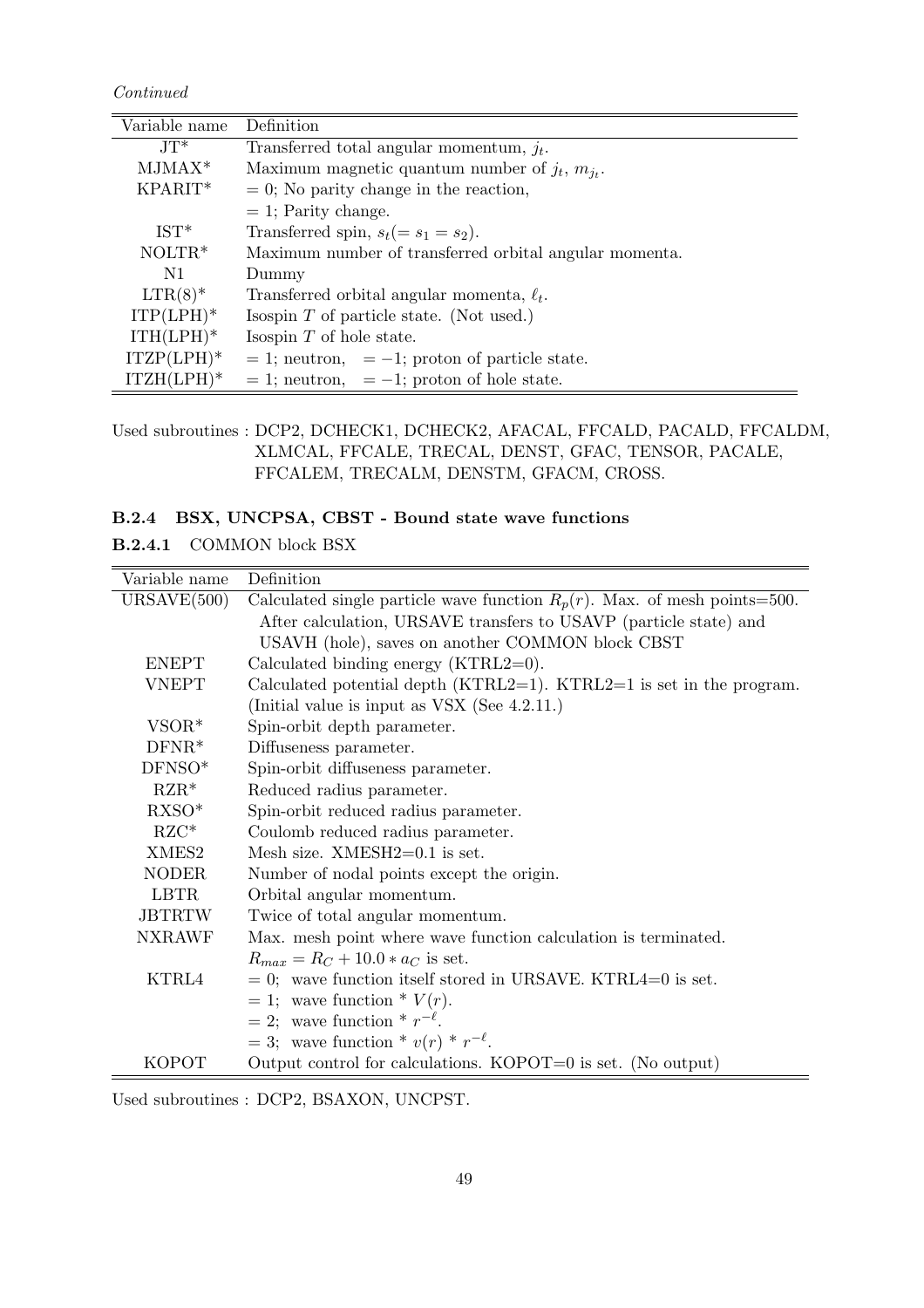### B.2.4.2 COMMON block UNCPSA

| Variable name | Definition                                                                    |
|---------------|-------------------------------------------------------------------------------|
| KTRL3         | $= 1$ ; R=RZ*(A1**(1/3)+A2**(1/3))                                            |
| <b>ITBEMX</b> | Number of iteration. ITBEMX=15 is set. (DCP2)                                 |
| <b>ACURCY</b> | Accuracy need for matching. $ACURCY=0.001$ is set. $(DCP2)$                   |
| AMUPMU        | $= 0$ ; Atomic mass unit, $=1$ , proton mass unit. AMUPMU=0.0 is set.         |
| KTRL2         | $= 0$ ; B.E. is searched, $= 1$ ; VSX is searched. KTRL2=1 is set. (DCP2)     |
| KTRL8         | Dummy                                                                         |
| KEX2          | With nonzero, NXCPL2=KEX2.                                                    |
| KEX4          | With nonzero, NXRA=KEX4+NXCPL2.                                               |
| KEX40         | $=0$ ; Integration of the internal solution outwards to be matched at $R_m$ . |
|               | $=$ 1; Integration of the external solution inwards.                          |
| KEX41         | $=1$ ; Search has been achieved.                                              |
| KEX42         | Calculated number of the nodal point minus that of previous calculation.      |
|               | Repeat searching until KEX42=0.                                               |
| KEX43         | Dummy                                                                         |
| TMAS*         | Mass of target system. (Target mass -1)                                       |
| PMAS*         | Mass of valence nucleon.                                                      |
| $ZZT^*$       | Charge of target system.                                                      |
| $ZZP*$        | Charge of valence nucleon.                                                    |
| <b>RMAS</b>   | Reduced mass $=(\text{TMAS*PMAS})/(\text{TMAS}+\text{PMAS}).$                 |
| ZZ            | $=ZZT^*ZZP$                                                                   |
| XMES1         | Mesh size for first 8 points in the Stöormer method. $=XMESH2/8$ is set.      |
| PERCNT        | Ratio of searched step and searched value $= 0.2$ is set.                     |
| $VSX*$        | Depth parameter of the central bound state potential.                         |
| <b>ISTW</b>   | Twice of spin of valence nucleon. $=1$ is set.                                |
| <b>NXRA</b>   | Total mesh points for the calculation.                                        |
|               | $=NXRAWF+KEX2$ , or $=NXRAWF+30$ if $KEX2=0$ .                                |
| <b>NXRM</b>   | Matching mesh point. $=(XBAR+.5*DFNR*FLOAT(NODE))/XMES2$ .                    |
| NXRMP1        | $=NXRM+1.$                                                                    |
| NXRMP2        | $=NXRM+2.$                                                                    |
| NXRMP3        | $=NXRM+3.$                                                                    |
| NXRMP4        | $=NXRM+4.$                                                                    |
| NXRMP5        | $=NXRM+5.$                                                                    |
| <b>NODE</b>   | Number of present nodal point during the search.                              |
| <b>KGES</b>   | Solve three times near a guessed value, $(a - \delta a, a, a + \delta a)$     |
|               | Do loop number.                                                               |
| EGESRD        | Dummy                                                                         |
| <b>EGES</b>   | Given binding energy $=$ ESP(LPH) or ESH(LPH) which are input.                |
| <b>EGEST</b>  | Initial binding energy. Starts with EGES.                                     |
| <b>DELGES</b> | $\delta_a$ in KGES explanation.                                               |
| <b>FKAPPA</b> | Wave number outside the well. $k = \sqrt{2\mu E}/\hbar c$ .                   |
| <b>FKAPIN</b> | Wave number inside the well. $k = \sqrt{2\mu(V_0 - E)}/\hbar c$ .             |
| <b>URRMIN</b> | Value of internal solution at matching point.                                 |
| URRMEX        | Value of external solution at matching point.                                 |
| RGDLIN(3)     | Slope of internal solution at matching point.                                 |
| RGDLEX(3)     | Slope of external solution at matching point.                                 |

UNCPSA is only used for communicating between BSAXON and UNSPST.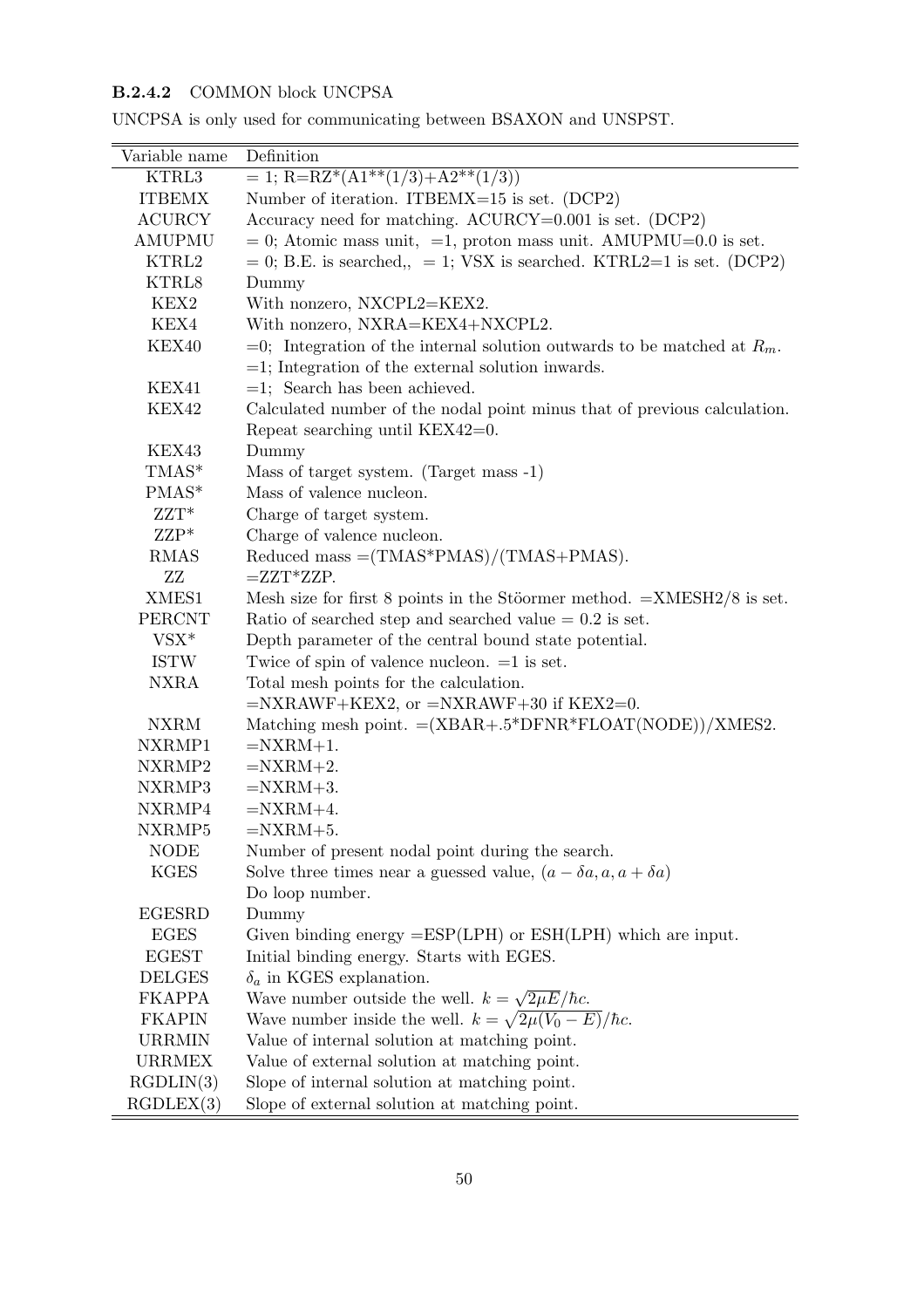Continued

| Variable name | Definition                                                                          |
|---------------|-------------------------------------------------------------------------------------|
| XMEM(514)     | Radial distance. 14 more points are need for the Stömer method.                     |
| VCENTR(514)   | Central potential.                                                                  |
| VSPIN(514)    | Spin-orbit potential.                                                               |
| VCOULM(514)   | Coulomb potential.                                                                  |
| PFORM1(2)     | $\text{PFORM1}(1) = \exp(x - R_0)/a_0, \text{PFORM1}(2) = \exp(x - R_{SO})/a_{SO}.$ |
| PFORM2(2)     | $PFORM2(N)=1.0 / (1.0 + PFORM1(N)).$                                                |
| PFORM3(2)     | $PFORM3(N)=PFORM1(N)*PFORM2(N)*PFORM2(N).$                                          |

Used subroutines : DCP2, BSAXON, UNCPST.

B.2.4.3 COMMON block CBST

| Variable name    | Definition                                     |
|------------------|------------------------------------------------|
| $USAVP(NPS*NXA)$ | Final particle state functions $\phi_p(r_1)$ , |
|                  | in the linearized form for NPS states.         |
| $USAVH(NHS*NXA)$ | Final hole state functions $\phi_h(r_1)$ ,     |
|                  | in the linearized form for NHS states.         |

#### Used subroutines :DCP2, FFCALD, FFCALDM, TRECAL, DENST, FFCALEM, TRECALM, DENSTM.

### B.2.5 DWCC, POTCC, COUCC, RELKIN, OPTO, DISW - Distorted waves

B.2.5.1 COMMON block DWCC

The variables with dimension 4, say  $A(4)$  has following meaning;

| Variable | Meaning                                      |
|----------|----------------------------------------------|
| A(1)     | Variable in the incident channel.            |
| A(2)     | Variable in the exit channel.                |
| A(3)     | Variable in the target system. Not used.     |
| A(4)     | Variable in the projectile system. Not used. |
|          |                                              |

| $LDWMIR(4)$ <sup>*</sup><br>Starting partial wave.<br>$LDWMXR(4)$ *<br>Ending partial wave.<br>WN(4)<br>Wave number.<br>$LDWSTR(4)$ *<br>Step of partial wave.<br>$\eta = \mu Z_1 Z_2 e^2/\hbar^2 k$<br>CE(4)<br>CFUNIR(4)<br>Dummy<br>ECM(4)<br>Energy in the center of mass system. |
|---------------------------------------------------------------------------------------------------------------------------------------------------------------------------------------------------------------------------------------------------------------------------------------|
|                                                                                                                                                                                                                                                                                       |
|                                                                                                                                                                                                                                                                                       |
|                                                                                                                                                                                                                                                                                       |
|                                                                                                                                                                                                                                                                                       |
|                                                                                                                                                                                                                                                                                       |
|                                                                                                                                                                                                                                                                                       |
|                                                                                                                                                                                                                                                                                       |
| $XMESR(4)$ <sup>*</sup><br>Mesh size                                                                                                                                                                                                                                                  |
| $NXMXR(4)*$<br>Maximum (ending) mesh point.                                                                                                                                                                                                                                           |
| $NXMIR(4)$ <sup>*</sup><br>Minimum (starting) mesh point.                                                                                                                                                                                                                             |
| <b>NOEXP</b><br>Dummy                                                                                                                                                                                                                                                                 |
| <b>MXSTEP</b><br>Dummy                                                                                                                                                                                                                                                                |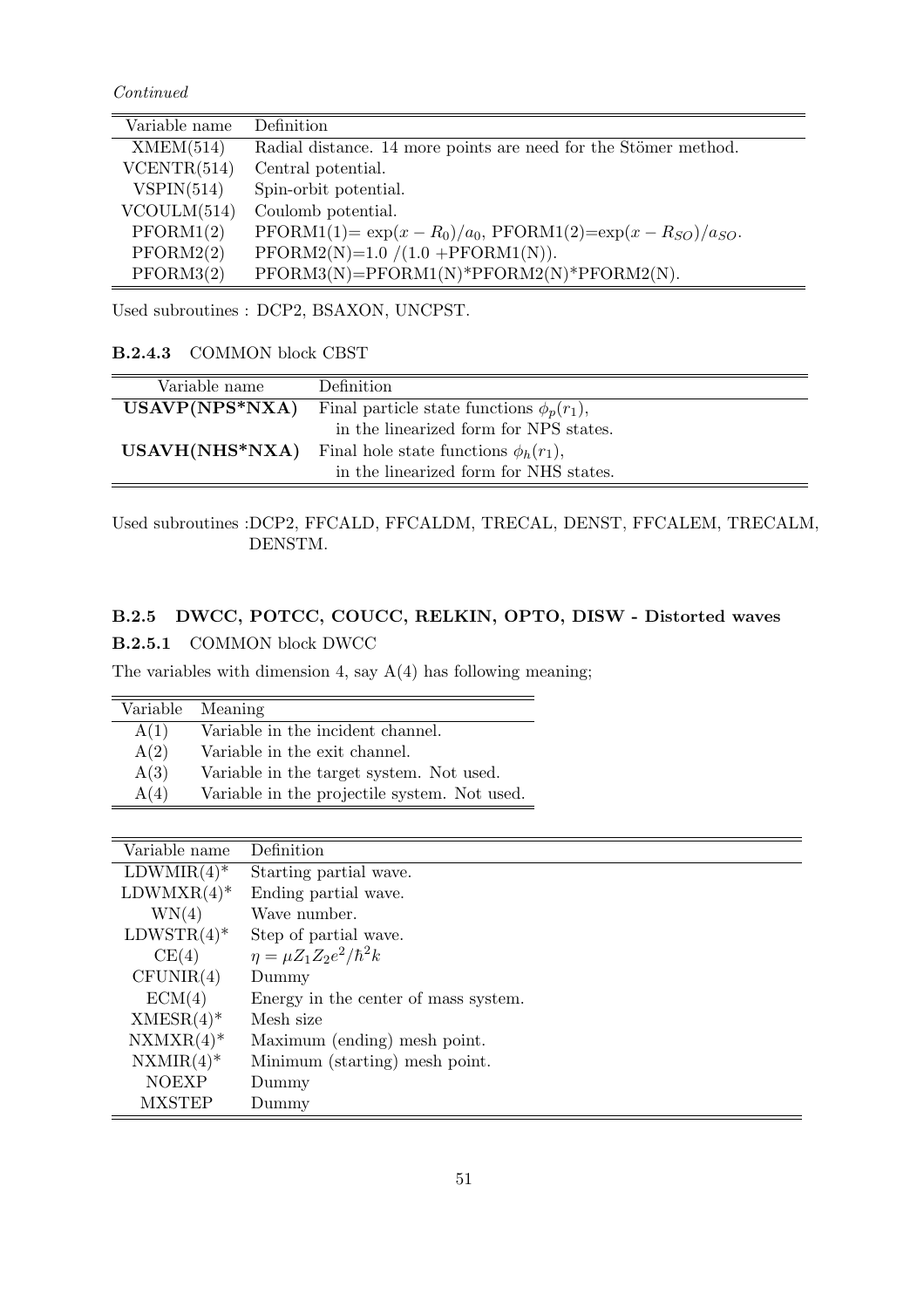Continued

| Variable name | Definition                                           |
|---------------|------------------------------------------------------|
| TMASA         | Mass of the target, $=TMI^*$ .                       |
| TMASB         | Mass of the residual nucleus, $=TMF^*$ .             |
| TMASX         | Dummy                                                |
| TMASY         | Dummy                                                |
| PMASA         | Mass of the projectile, $=PMI^*$ .                   |
| PMASB         | Mass of the ejectile, $=PMF^*$ .                     |
| <b>PMASX</b>  | Dummy                                                |
| <b>PMASY</b>  | Dummy                                                |
| TZA           | Charge of the target, $=Z1I^*$ .                     |
| TZB           | Charge of the residual nucleus, $=Z1F^*$             |
| TZX           | Dummy                                                |
| TZY.          | Dummy                                                |
| <b>PZA</b>    | Charge of the projectile, $=Z2I^*$                   |
| <b>PZB</b>    | Charge of the ejectile, $=Z2F^*$                     |
| <b>PZX</b>    | Dummy                                                |
| <b>PZY</b>    | Dummy                                                |
| XBARD(4)      | Radius parameter in the real optical potential.      |
| XBARID(4)     | Radius parameter in the imaginary optical potential. |

Used subroutines : DCP2, DCHECK1, DCHECK2, OPT, POTEN, AFACAL, FFCALD, PACALD, PDENST, FFCALDM, XLMCAL, FFCALE, TRECAL, DENST, GFAC, TENSOR, PACALE, FFCALEM, TRECALM, DENSTM, GFACM, CROSS.

B.2.5.2 COMMON block POTCC

The variables with dimension 4, say A(4) has the same meaning in DWCC.

| Variable name          | Definition                                                                                         |
|------------------------|----------------------------------------------------------------------------------------------------|
| $VD(4)$ *              | Depth parameter of real potential in MeV.                                                          |
| $WD(4)$ <sup>*</sup>   | Depth parameter of imaginary potential.                                                            |
| $WSD(4)$ *             | Depth parameter of imaginary surface potential.                                                    |
| $ARD(4)^*$             | Diffuseness parameter of real potential in fm.                                                     |
| $AID(4)$ <sup>*</sup>  | Diffuseness parameter of imaginary potential.                                                      |
| $AISD(4)^*$            | Diffuseness parameter of imaginary surface potential.                                              |
| $RZRD(4)$ *            | Reduced radius parameter of real potential in fm.                                                  |
| $RZID(4)$ *            | Reduced radius parameter of imaginary potential.                                                   |
| $RZISD(4)$ *           | Reduced radius parameter of imaginary surface potential.                                           |
| $RZCD(4)$ <sup>*</sup> | Reduced radius parameter of Coulomb potential.                                                     |
| IDCH(4)                | $=0$ ; $R_0 = r_0 A_T^{1/3}$ , $=1$ ; $R_0 = r_0 (A_T^{1/3} + A_P^{1/3})$ , Presently zero is set. |
| VRIT(900)              | Optical model potential in $r, U_0(r)$                                                             |
| <b>NXMN</b>            | Minimum range of VRIT. $=1$ is set.                                                                |
| <b>NXMX</b>            | Maximum range of VRIT. $=NXMXR(ID)+2$ .                                                            |

Used subroutines : DCP2, OPT, POTEN, DISWAVE.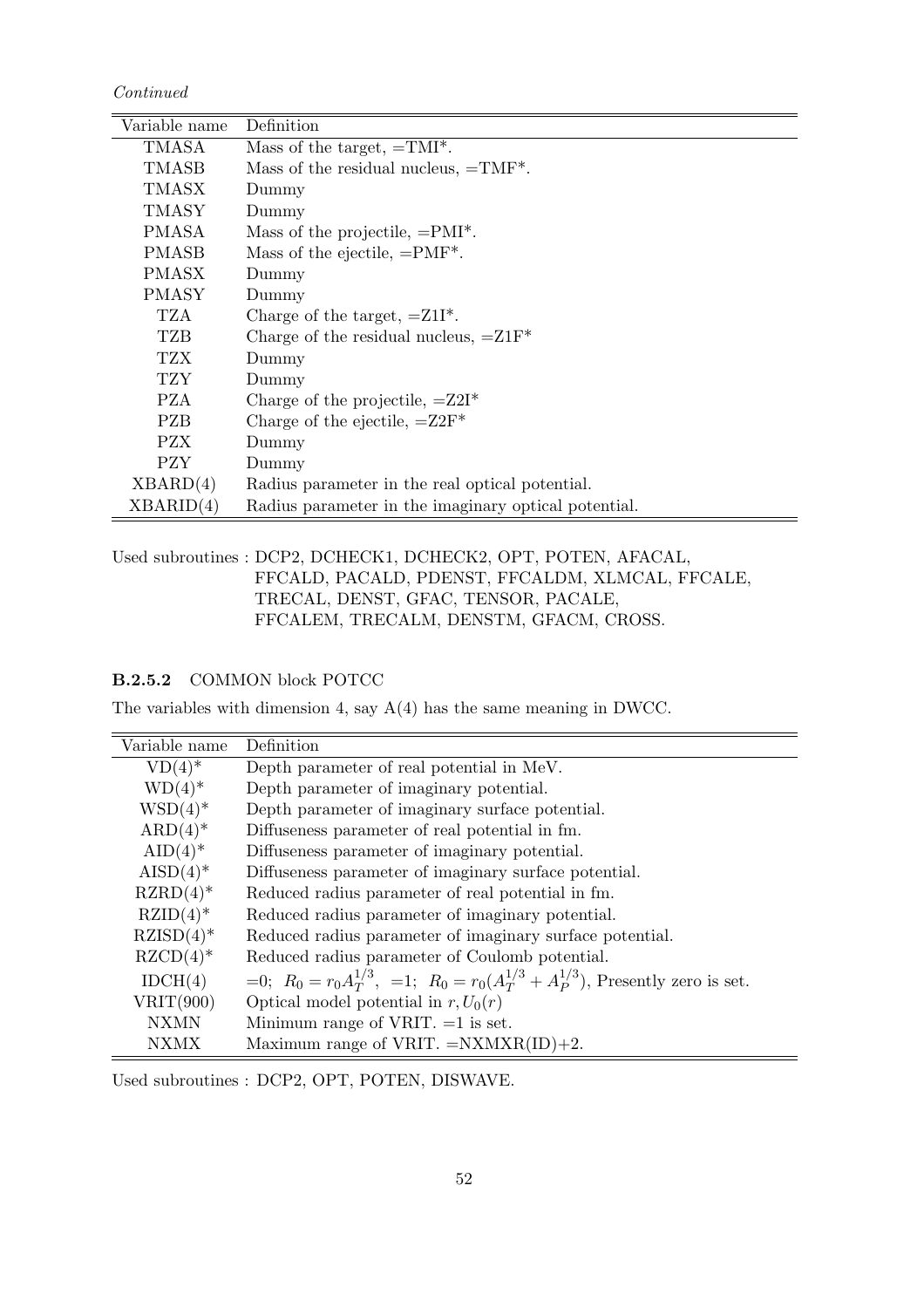#### B.2.5.3 COMMON block COUCC

| Variable name  | Definition                                                      |
|----------------|-----------------------------------------------------------------|
| FC(130)        | Regular Coulomb wave function, $F_{\ell}(r)$ .                  |
| GC(130)        | Irregular Coulomb wave function, $G_{\ell}(r)$ .                |
| FCP(130)       | Derivative of regular Coulomb wave function, $F'_{\ell}(r)$ .   |
| GCP(130)       | Derivative of irregular Coulomb wave function, $G'_{\ell}(r)$ . |
| L <sub>5</sub> | Maximum $\ell$ .                                                |
| L6             | Dummy                                                           |
| <b>ETA</b>     | $\eta = Z_T Z_P e^2/\hbar^2 k$ -value.                          |
| SIGMAZ         | S-wave Coulomb phase shift.                                     |
| RD             | kr.                                                             |
| Z              | $kR_m$ where $R_m$ is the matching radius.                      |
| KTOUT7         | Nonzero value prints Coulomb functions.                         |
| K9             | Dummy                                                           |
| <b>STP</b>     | $\#$ of steps in Runge-Kutta integration. $=100$ is set.        |
| $\rm{ACCR}$    | Accuracy parameter of continued fractions. $=10^{-6}$ is set.   |

Used subroutines : OPT, FLGLCH, DISWAVE.

B.2.5.4 COMMON block RELKIN

| Variable name Definition |                                                                      |
|--------------------------|----------------------------------------------------------------------|
| RMASA                    | Reduced mass in the incident channel in the relativistic kinematics. |
| RMASB                    | Reduced mass in the exit channel.                                    |
| TREL1                    | Kinetic energy in the incident channel.                              |
| TREL2                    | Kinetic energy in the exit channel.                                  |
| OMEGR(20)                | energy                                                               |

Used subroutines : DCP2, CROSS.

#### B.2.5.5 COMMON block OPTO

| Variable name Definition |                                                    |
|--------------------------|----------------------------------------------------|
| FOLD(NXA)                | Folding potential for the optical model potential. |
|                          | Calculated in DCP2 if $KTRLD(3)=1$ .               |

Used subroutines : DCP2, POTEN.

B.2.5.6 COMMON block DISW

| Variable name    | Definition                                                                          |
|------------------|-------------------------------------------------------------------------------------|
|                  | <b>DISWA(LXA*NXA)</b> Distorted waves in the incident channel, $\chi_{\ell_a}(r_a)$ |
|                  | in the linearized form.                                                             |
| $DISWB(LXB*NXB)$ | Distorted waves in the exit channel, $\chi_{\ell_b}(r_b)$ .                         |

Used subroutines : DCP2, OPT, PACALD, XLMCAL, PACALE.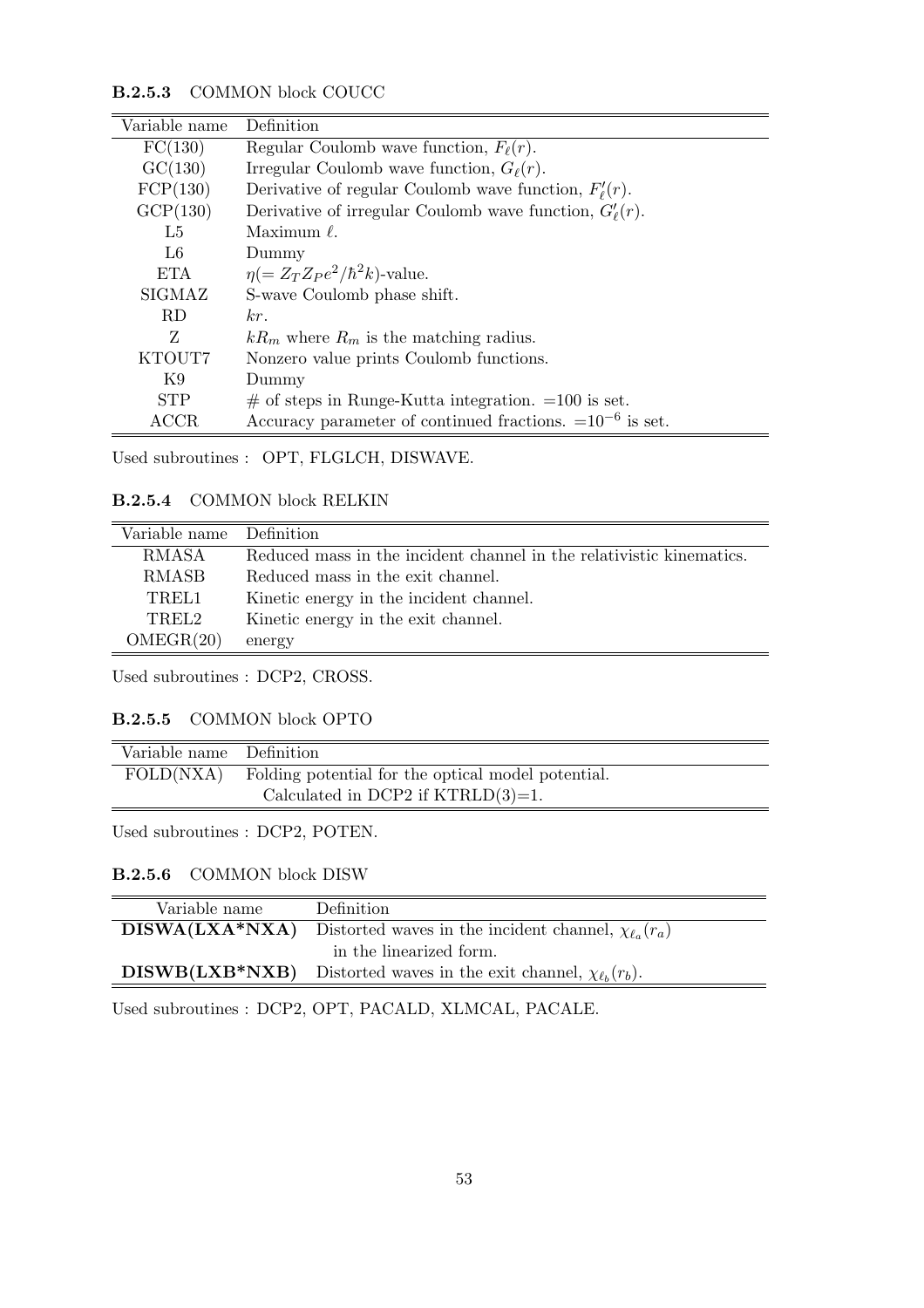#### B.2.6 ANGCC - Angle information

| $\overline{\text{Variable}}$ name | Definition                                                     |
|-----------------------------------|----------------------------------------------------------------|
| THE <sub>R</sub> *                | Starting angle in the differential cross section calculations. |
| THEBMX*                           | Ending angle.                                                  |
| $DTHEB*$                          | Step in angle.                                                 |
| THMIN*                            | Starting angle in elastic cross section calculations.          |
| THMAX <sup>*</sup>                | Ending angle.                                                  |
| THIND <sup>*</sup>                | step in angle.                                                 |

Used subroutines : DCP2, OPT, XLMCAL, PACALD, CROSS.

#### B.2.7 SPECFC -  $\alpha$ -coefficients

| --<br>. |
|---------|
|---------|

Used subroutines : AFACAL, FFCALD, FFCALDM, FFCALE, TENSOR, FFCALEM.

#### B.2.8 FFCC, CDENS CCKF - Preparation of form factor calculations

#### B.2.8.1 COMMON block FFCC

| Variable name       | Definition                                                                              |  |  |  |
|---------------------|-----------------------------------------------------------------------------------------|--|--|--|
| $VRANG(6)^*$        | 6 different range parameters in the effective NN interaction.                           |  |  |  |
| $VSTR(12,6)^*$      | Strength parameters of Love-Franey interaction. See A.4.2.10 for details.               |  |  |  |
| VV(NIN,12)          | NN effective interaction of [Eq.(16)], $V_{t_1s_1k}^i(r)$ .                             |  |  |  |
|                     | NIN=r, # of $(t_1s_1k) \times 2 = 12$ .                                                 |  |  |  |
| XMESH               | Mesh size of the ff calculation. $=\text{XMESHD}^*$ or $\text{XMESHE}^*$ .              |  |  |  |
| XMESHD <sup>*</sup> | Mesh size in the direct ff calculation, $\Delta r^D$ .                                  |  |  |  |
| XMESHE*             | Mesh size in the exchange ff calculation, $\Delta r^E$ .                                |  |  |  |
| RHED(NIN)           | Radial points where NN effective interaction is calculated. (DCP2)                      |  |  |  |
| $NBCMI*$            | Minimum mesh point in the form factor.                                                  |  |  |  |
| $NBCMX*$            | Maximum mesh point.                                                                     |  |  |  |
| <b>NONB</b>         | # of real mesh points of $r_b$ in the ff calculation.                                   |  |  |  |
|                     | $=(NBCMX-NBCMI)/NBSTEP+1.$                                                              |  |  |  |
| <b>NBSTEP</b>       | Interpolation step in $r_b$ .                                                           |  |  |  |
| <b>LASTEP</b>       | Interpolation step in $\ell_a$ . =LDWSTR(1)*                                            |  |  |  |
| <b>LBSTEP</b>       | Interpolation step in $\ell_b$ . =LDWSTR(2)*                                            |  |  |  |
| <b>MXMAX</b>        | Max. value of $m_{\ell_t}$ .                                                            |  |  |  |
| MP1MAX              | $=$ Min(LTR(NOLTR), MXMAX)+1.                                                           |  |  |  |
| <b>NOLA</b>         | $\#$ of real $\ell_a$ in the ff calculation. $=(LAP1MX-LAP1MI)/LASTEP+1$ .              |  |  |  |
| <b>NOLB</b>         | # of real $\ell_b$ in the ff calculation. = (LBP1MX-LBP1MI)/LBSTEP+1.                   |  |  |  |
| <b>INTRAN</b>       | Interaction range of $V_{t_1s_1k}^i(r)$ . =NHDMX <sup>*</sup> , or NHEMX <sup>*</sup> . |  |  |  |
| $KCENTN(2)$ *       | $KCENT(1) = 0$ ; Central exchange ff is calculated. =1; Not considered.                 |  |  |  |
|                     | $KCENT(2) = 0$ ; Tensor exchange ff is calculated. =1; Not considered.                  |  |  |  |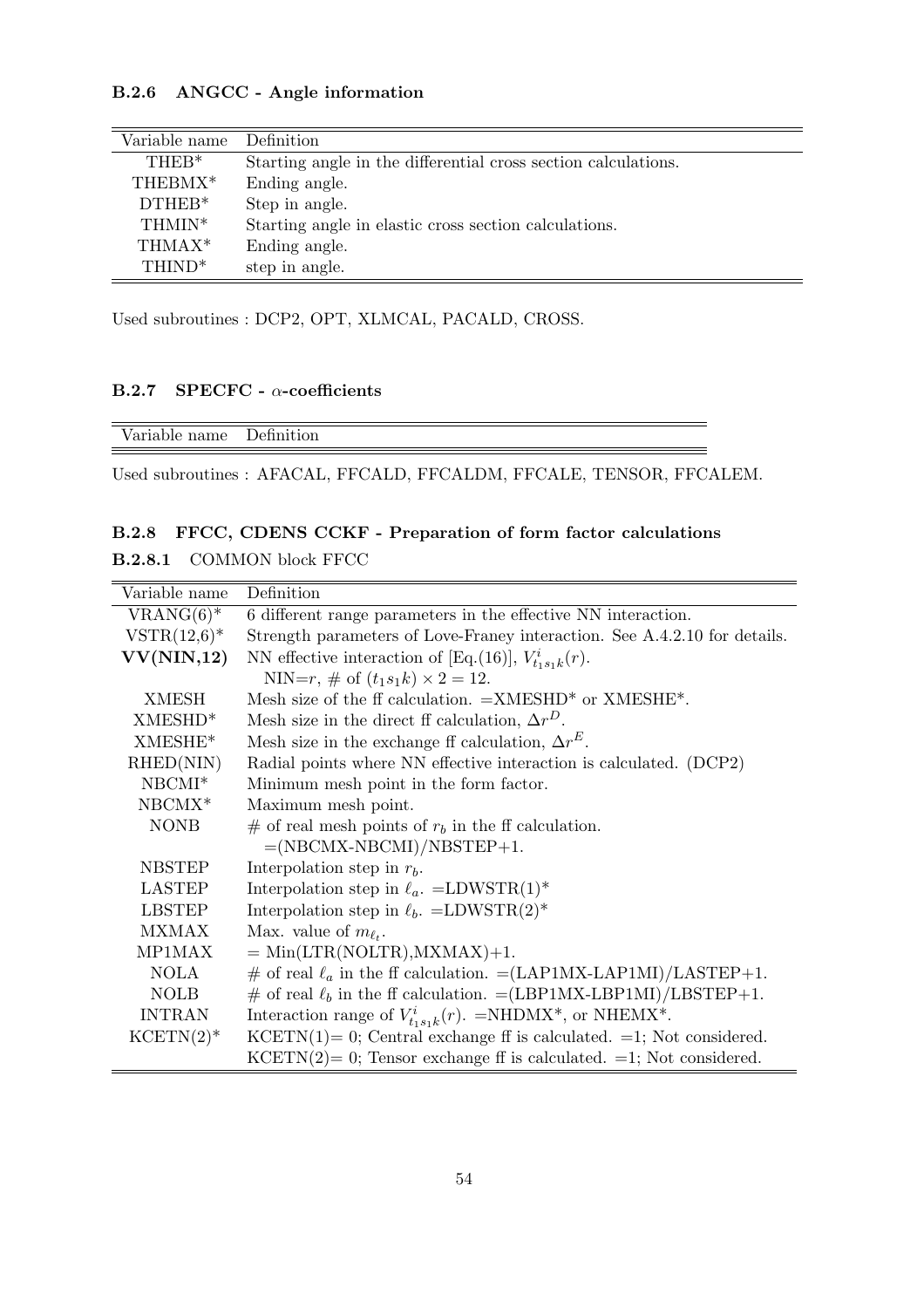Continued

| Variable name | Definition                                                         |
|---------------|--------------------------------------------------------------------|
| <b>NONA</b>   | # of real mesh points of $r_a$ in the ff calculation.              |
| <b>NONAH</b>  | Half of NONA.                                                      |
|               | NONA and NONAH are defined in Sec. 4 of DCP2 (main) in the code.   |
| $NONAR*$      | # of mesh point in $r_a$ integration for exchange ff.              |
|               | (Integration is made only around $r_a = r_b$ with a range NONAR.)  |
| $NASTEP*$     | Mesh step in the incident channel radius, $r_a$ .                  |
| $NHDMX^*$     | Interaction range in the direct form factor calculation, $r^D$ .   |
| $NHEMX*$      | Interaction range in the exchange form factor calculation, $r^E$ . |
| $NGAUSR*$     | $\#$ of gaussian integration points.                               |
| NBSTPD*       | Mesh step in the direct form factor.                               |
| NBSTPE*       | Mesh step in the exchange form factor.                             |
| N1STEP*       | Mesh step in the target system radius, $r_1$ .                     |
|               | (For $(p,n)$ or $(p,p')$ , better put all steps unity.)            |
| JATW*         | Twice of the total angular momentum of the target $A, I_A$ .       |
| $ISATW^*$     | Twice of the spin of the projectile $a, s_a$ .                     |

Used subroutines : DCP2, DCHEK1, DCHECK2, EFFINT, FFCALD, PACALD, FFCALDM, XLMCAL, FFCALE, TRECAL, DENST, GFAC, TENSOR, PACALE, FFCALEM, TRECALM, DENSTM, GFACM, CROSS.

B.2.8.2 COMMON block CDENS - Projectile density.

| Variable name         | Definition                                                            |
|-----------------------|-----------------------------------------------------------------------|
| RHOD(NXA,NIN,LMM)     | Direct projectile multipole density, $\rho_{P,\lambda_2}^D(r_2',r)$   |
| or                    | NXA= $r'_2$ , NIN= $r$ , LMM= $\lambda_2$ . Calculated in PDENST.     |
| RHOE(NXA,NIN,LMM)     | Exchange projectile multipole density, $\rho_{P\lambda_2}^E(r_2', r)$ |
| $USAVEX(4\times NXA)$ | Projectile wave functions, $\psi_P(r_2)$ .                            |
| SPEC(4)               | Spectroscopic factor for the projectile system. $=1.0$ is set.        |
| DENSTY(NXA)           | Projectile density function, $\rho_P(r_2)$ .                          |
| $LAMMXD(3)^*$         | LAMMXD(1)=Maximum value of $\lambda_1$ in ff.                         |
|                       | LAMMXD(2)=Maximum value of $\lambda_2$ in ff.                         |
|                       | LAMMXD(3)=Maximum value of $\lambda$ in ff.                           |
| $L\text{BXD}(4)$      | Orbital $\ell_2$ for the composite projectile system.                 |
|                       | (In case of $m_P > 4$ , BSAXON is called for $\psi_P(r_2)$ .)         |
| <b>NOSTX</b>          | # of bounds states in case of $m_P > 4$ .                             |

Used subroutines : DCP2, DCHEK1, DCHECK2, PDENST, FFCALD, FFCALDM, XLMCAL, FFCALE, TRECAL, DENST, GFAC, PACALE, FFCALEM, TRECALM, DENSTM, GFACM.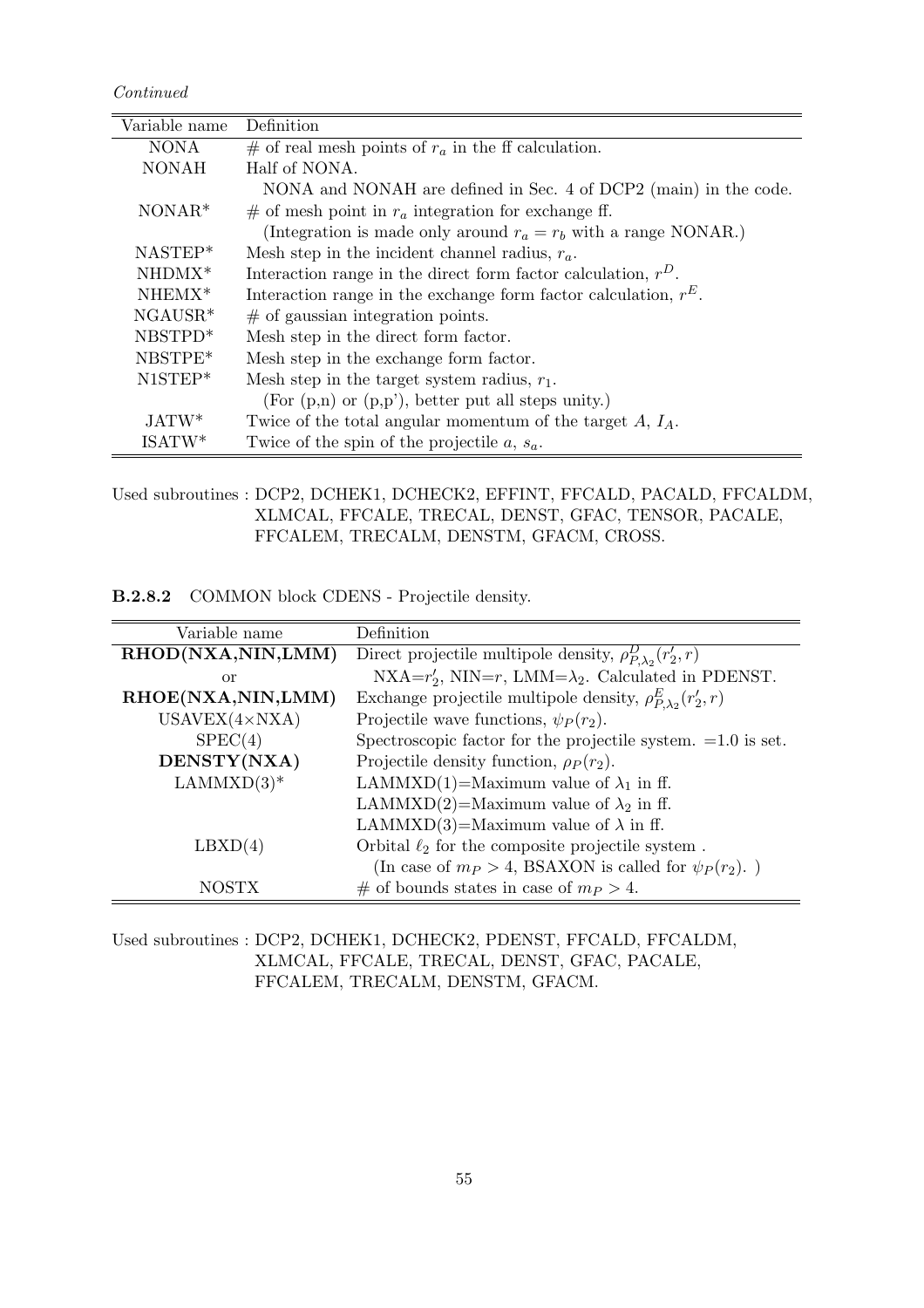#### B.2.8.3 COMMON block CCKF

| Variable name | Definition                                                                                                |
|---------------|-----------------------------------------------------------------------------------------------------------|
|               | Stores $t_1, s_1, \ell_1, k$ , and $\ell_t$ values in possible combinations of $\{t_1s_1\ell_1k\ell_t\}.$ |
| L1KFD(KFM)    | $\ell_1$ , =L1R(NLS) <sup>*</sup> .                                                                       |
| ISKFD(KFM)    | $s_1$ , =ISR(NLS) <sup>*</sup> .                                                                          |
| KKFD(KFM)     | $k, =0$ or 2.                                                                                             |
| LTKFD(KFM)    | $\ell_t$ , =LTR(NOLTR)*.                                                                                  |
| <b>KFMAX</b>  | # of all possible combinations of $\{t_1s_1\ell_1k\ell_t\}.$                                              |
| ITKFD(KFM)    | $t_1$ , =ITR(NLS) <sup>*</sup> .                                                                          |
| NLSKFD(KFM)   | Corresponding # (NLS) of $\{\ell_1s_1t_1\}$ set.                                                          |
| NLTKFD(KFM)   | Corresponding $\#$ (NTS) of $\ell_t$ .                                                                    |
| <b>LTMIM</b>  | Smallest $\ell_t$ value.                                                                                  |
| LTMAX         | Largest $\ell_t$ value.                                                                                   |

#### Used subroutines : DCP2, DCHEK1, DCHECK2, FFCALD, PACALD, FFCALDM, XLMCAL, FFCALE, TRECAL, GFAC, FFCALEM, TRECALM, GFACM, CROSS.

#### B.2.9 CGFACA, CGFACB, TREDEN - Exchange form factor calculations

| B.2.9.1 | <b>COMMON block CGFACA</b> |  |
|---------|----------------------------|--|
|         |                            |  |

| Variable name  | Definition                                                                                                                                               |
|----------------|----------------------------------------------------------------------------------------------------------------------------------------------------------|
| <b>KAMAX</b>   | Max. possible combinations of $KA = \{KF = (t_1s_1\ell_1k\ell_t), \lambda\ell\}$ in [Eq.(35)].                                                           |
| <b>KCMAX</b>   | Max. possible combinations of KC={KB= $(t_1s_1\ell_1\lambda_1\ell'_n)$ , $\lambda_2\ell$ } in [Eq.(33b)].                                                |
| <b>KGMAX</b>   | Max. possible combinations of ${KC, \lambda}$ in [Eq.(33b)].                                                                                             |
| <b>JLSMX</b>   | Max. possible number of $\{t_1s_1\ell_1k\ell_t,\ell_a\ell_b\}$ in [Eq.(36)].                                                                             |
| KBBSD(10)      | Stores KB value for a given $\{t_1s_1\ell_1\}$ set.                                                                                                      |
| LAND(KAA)      | $\lambda$ for a given KA set.                                                                                                                            |
| KBC(KCC)       | Stores KB value for a given KC set.                                                                                                                      |
| LAM2PC(KCC)    | $\lambda_2$ for a given KC set.                                                                                                                          |
| LPP1C(KCC)     | $\ell'_p$ for a given KC set.                                                                                                                            |
| LLP1D(KCC)     | $\ell+1$ for a given KC set.                                                                                                                             |
| NINTC(KCC)     | $3t_1 + s_1 + 1$ for a given KC set.                                                                                                                     |
|                | Used for choosing correct array of the effective potential.                                                                                              |
| KAD(KGG, 5)    | Stores KA value for a given (KG,NLS) set. NLSMAX=5 is set.                                                                                               |
| KCD(KGG)       | Stores KC value for a given KG set.                                                                                                                      |
| NLSD(KGG)      | Stores NLS value for a given KG set.                                                                                                                     |
| CLEBF(KAA,5,5) | Calculated following geometrical factor in $Eq.(35)$ .                                                                                                   |
|                | CLEBF(KA,M1,NLS) = $\frac{2\pi}{2\ell_1+1}\hat{\ell}(\ell_0\lambda m \ell_1 m) \frac{2}{1+\delta_{\min}}(-)^m$ .                                         |
|                | Calculated in subroutine GFAC.                                                                                                                           |
| CLEBQ(KCC,5)   | Calculated geometrical factor of partial projectile density in [Eq.(33b)].                                                                               |
|                | $\mathrm{CLEBQ(KC,M2)} = \frac{2\pi}{2\lambda_2+1}\hat{\ell}(\ell 0\ell'_p m_2 \lambda_2 m_2) \frac{2}{1+\delta_{\max}}.$                                |
|                | Calculated in subroutine GFAC.                                                                                                                           |
| COEF(KGG)      | Calculated following geometrical factor in $[Eq.(33b)].$                                                                                                 |
|                | COEF(KG) = $\frac{1}{\sqrt{4\pi}}(-)^{\ell}\hat{\lambda}_1\hat{\lambda}_2(\lambda_10\lambda_20 \lambda_0)W(\lambda_1\lambda_2\ell_1\ell;\lambda\ell'_p)$ |
|                | Calculated in subroutine GFAC.                                                                                                                           |

Used subroutines : DCHECK2, FFCALE, TRECAL, GFAC, TENSOR, PACALE, FFCALEM, TRECALM, GFACM.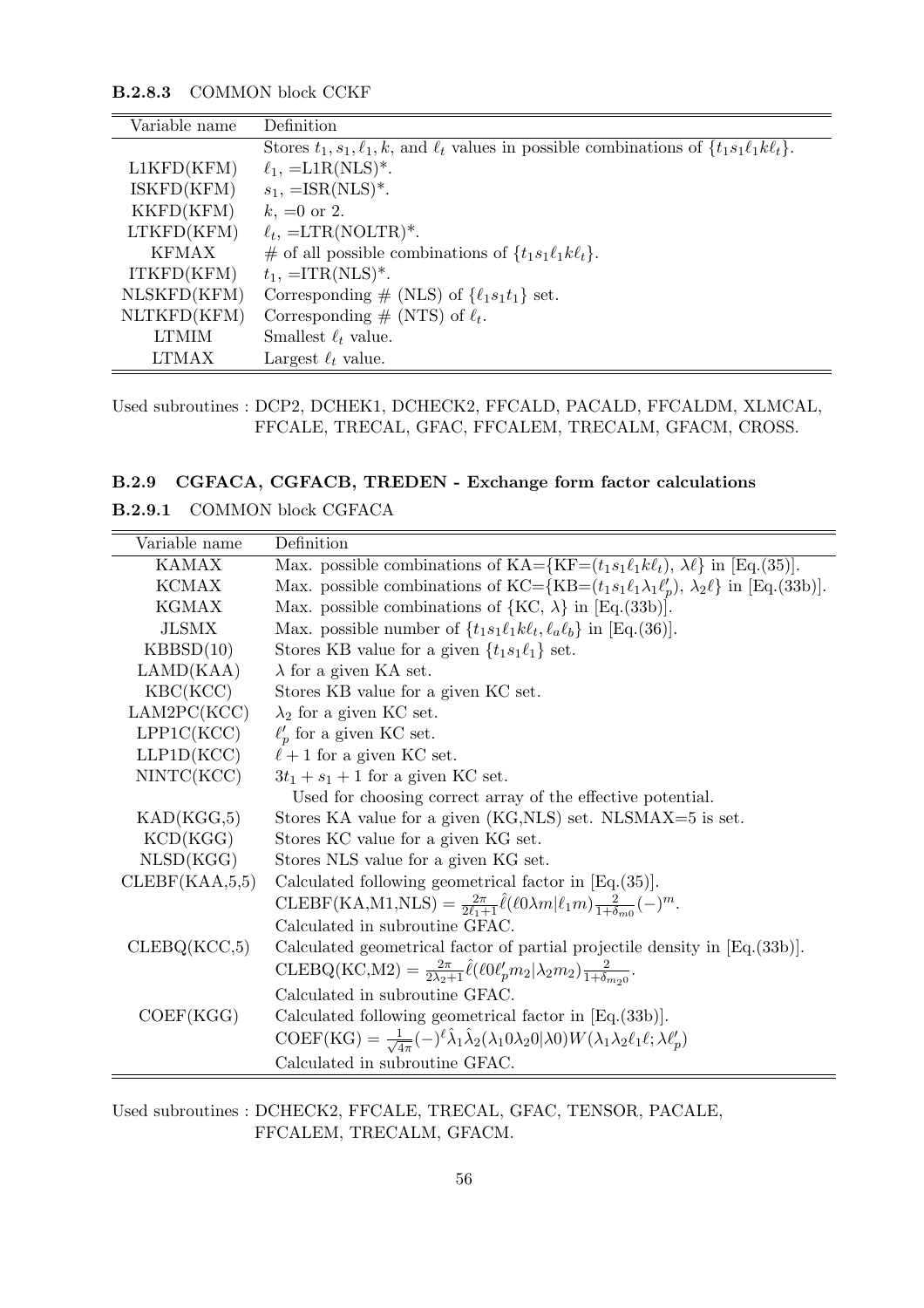#### B.2.9.2 COMMON block CGFACB

| Variable name            | Definition                                                                                            |
|--------------------------|-------------------------------------------------------------------------------------------------------|
| <b>JLSPMX</b>            | JLSMX for tensor part. Max. possible number of $\{t_1s_1\ell_1, k=2, \ell_t, \ell_a\ell_b\}.$         |
| <b>JLSCMX</b>            | JLSMX for central part. Max. possible number of $\{t_1s_1\ell_1 = \ell_t, \ell_a\ell_b\}.$            |
| NLTD(NLS)                | Store NLT value for a given NLS. NLSMAX=5 is set.                                                     |
| $\text{KKD}(\text{KJL})$ | Store KK= $\lambda^*$ NLSMAX+NLS for a given $\{t_1s_1\ell_1k\ell_t,\ell_a\ell_b\}$ set.              |
| LAD(KJL)                 | $\ell_a$ value for a given $\{t_1s_1\ell_1k\ell_t,\ell_a\ell_b\}$ set.                                |
| LBD(KJL)                 | $\ell_a$ value for a given $\{t_1s_1\ell_1k\ell_t,\ell_a\ell_b\}$ set.                                |
| LYD(KJL)                 | =0 if $\ell_1 = \ell_t$ , otherwise 1, for a given $\{t_1s_1\ell_1k\ell_t, \ell_a\ell_b\}$ set.       |
| LTD(KJL)                 | $\ell_t$ value for a given $\{t_1s_1\ell_1k\ell_t,\ell_a\ell_b\}$ set.                                |
| NND(KJL)                 | Store LB*NOLTR+NLT for a given $\{t_1s_1\ell_1k\ell_t,\ell_a\ell_b\}$ set.                            |
| CLEBD(KJL,10)            | Calculated the following factor in [Eq.(18)] for a given $\{t_1s_1\ell_1k\ell_t,\ell_a\ell_b\}$ set.  |
|                          | CLEBD(KJL,M1) = $i^{\ell_a-\ell_b+\pi} \hat{\ell}_a(\ell_a 0 \ell_t m_{\ell_t}   \ell_b m_{\ell_t}).$ |
|                          | Calculated in subroutine PACALE.                                                                      |
| CCDD(KJL,10)             | Calculated following geometrical factor in $Eq.(33b)$ .                                               |
|                          | $CCDD(JLS,M1) = \hat{\ell}_{\beta}(\ell_{\alpha}m\ell_{\beta}0 \ell_{1}m)$                            |
|                          | Calculated in subroutine GFAC.                                                                        |

Used subroutines : FFCALE, GFAC, TENSOR, PACALE.

#### B.2.9.3 COMMON block TREDEN

| Variable name     | Definition                                                                                                                                                       |
|-------------------|------------------------------------------------------------------------------------------------------------------------------------------------------------------|
| GWT(N1X,NIN,LM2)  | The following part of nonlocal target density of $Eq.(31b)$ .                                                                                                    |
|                   | $\frac{2\pi}{2\ell_b+1}\sum_{m_1}\hat{\ell}'_h(\ell'_h0\lambda_1m_1 \ell_h m_1)\int R_{\ell_h}(r'_1)Y_{\ell_h m_1}(\theta,0)Y_{\lambda_1m_1}^*(\theta',0)d\mu'.$ |
|                   | Argument (N1X,NIN,LM2) = $(r_1, r, \{\ell'_h, \lambda_1\})$ .                                                                                                    |
|                   | Calculated in subroutine DENST.                                                                                                                                  |
| TRHO(N1X,NIN,KBB) | The nonlocal target density, $\rho_{T,\ell_1\lambda_1\ell_c}^E(r_1,r)$ , of [Eq.(31b)].                                                                          |
|                   | Argument (N1X,NIN,KBB) = $(r_1, r, KB = \{t_1s_1\ell_1, \lambda_1\ell_c\}).$                                                                                     |
|                   | Note that $\ell_c = \ell'_p$ in the original paper.                                                                                                              |
|                   | Calculated in subroutine TRECAL.                                                                                                                                 |

Used subroutines : FFCALE, TRECAL, DENST.

#### B.2.10 CGGR, AMPD, OVDE - Form factors and Transition amplitudes

#### B.2.10.1 COMMON block CGGR

| Variable name | Definition                                                                                  |
|---------------|---------------------------------------------------------------------------------------------|
| GGRI(KFM,N1X) | Direct form factor, $f_{t_1 s_1 \ell_1 k \ell_t}^D(r_a)$ , of [Eq.(27)].                    |
|               | Argument (KFM, N1X) = $({t_1s_1t_1k\ell_t}, r_a)$ .                                         |
| or            |                                                                                             |
|               | <b>GGRIE(KFM,N1X)</b> No-recoil exchange form factor, $f_{t_1s_1\ell_1k\ell_t}^{NR}(r_b)$ . |
|               | Argument (KFM,N1X) = $({t_1s_1t_1k\ell_t}, r_b)$ .                                          |

Used subroutines : FFCALD, PACALD, FFCALE, PACALE.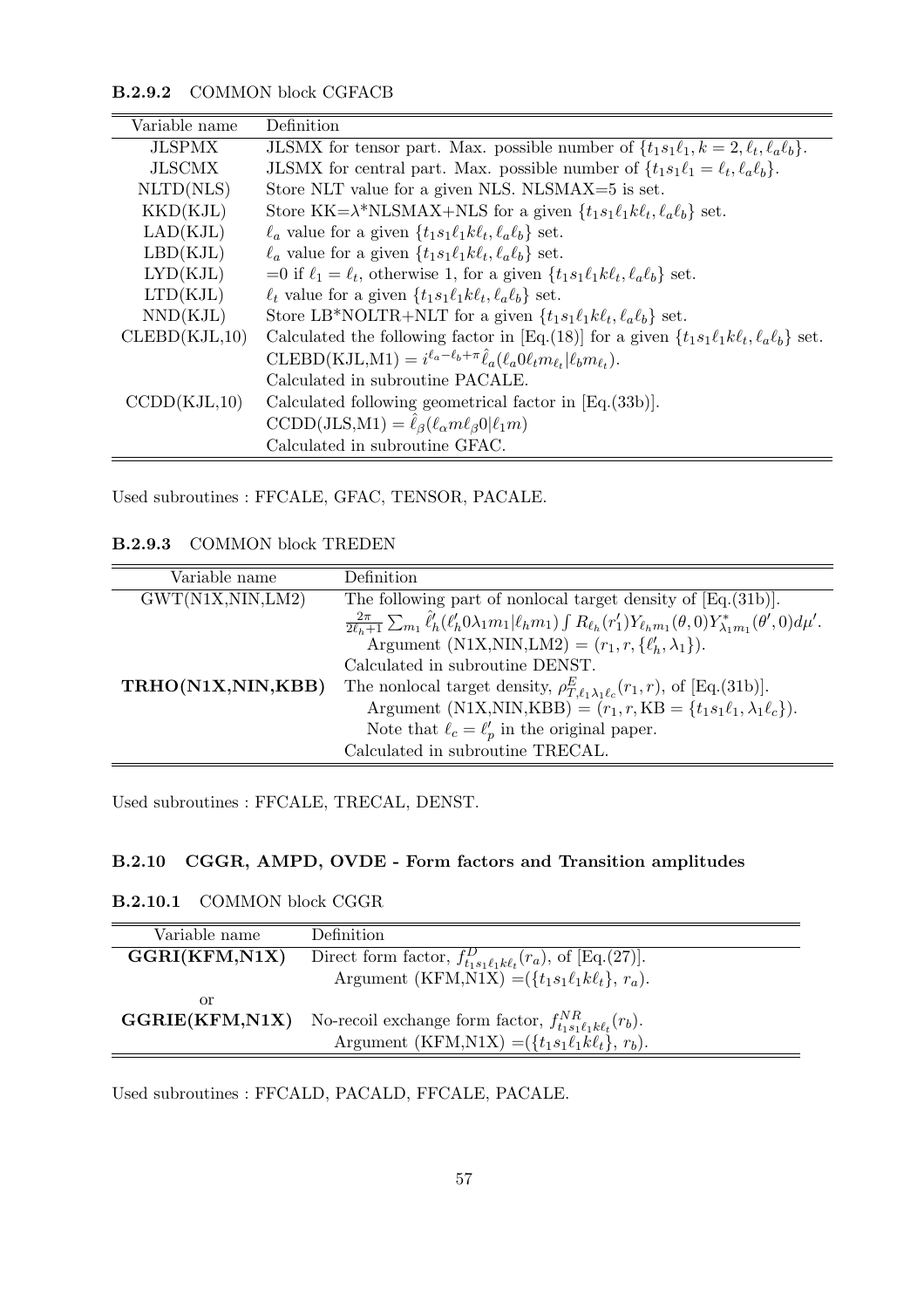B.2.10.2 COMMON block AMPL

| Variable name | Definition                                                                                        |
|---------------|---------------------------------------------------------------------------------------------------|
| AMPD(700,8)   | The direct overlap integral, $O_{t_1s_1\ell_1k\ell_t,\ell_a\ell_b}^D$ of [Eq.(19a)] multiplied by |
|               | a geometrical factor CLEBD(KJL,M1) calculated in PACALD.                                          |
|               | Sums over $\{t_1s_1\ell_1k, \ell_a\}$ are done.                                                   |
|               | Argument (LBLT,M1) = $({\ell_b \ell_t}, m_{\ell_t})$ . LBLT=700, and M1=8 are set.                |
| AMPE(700,8)   | The same as AMPD, but for the no-recoil exchange form factors.                                    |

Used subroutines : PACALD, PACALE, TENSOR.

B.2.10.3 COMMON block OVDE

| Variable name    | Definition                                                                              |
|------------------|-----------------------------------------------------------------------------------------|
| OVDD(50,10,10)   | The direct transition amplitude, $T_{t_1s_1\ell_1k\ell_t m_{\ell_t}}^D$ , of [Eq.(18)]. |
|                  | Argument (NT,LT,M1) = $(\theta_b, \ell_t, m_{\ell_t})$ . LT=10, and M1=10 are set.      |
| OVED(50, 10, 10) | The same as OVDD, but for the no-recoil exchange form factors.                          |
| TH(50)           | Angle $\theta_b$ .                                                                      |
| DELWN(50)        | Momentum transfer corresponding the angle $\theta_b$ .                                  |

Used subroutines : PACALD, PACALE, CROSS.

#### B.2.11 CPWFAC, CGFACC, CXLM - Plane wave approximation for exchange form factor

| <b>B.2.11.1</b> | <b>COMMON block CPWFAC</b> |  |  |
|-----------------|----------------------------|--|--|
|                 |                            |  |  |

| Variable name | Definition                                                                                                                      |
|---------------|---------------------------------------------------------------------------------------------------------------------------------|
| TFAC(3,10,10) | CG coefficient in the transition amplitude in $Eq.(12)$ .                                                                       |
|               | TFAC(MT,MJT,LT)= $(s_t m_t j_t m_{j_t}   \ell_t m_{\ell_t}) / (\sqrt{\frac{2}{1+\delta_{m_t,0}}})$ for a given $(s_t = 1, j_t)$ |
|               | Argument (MT,MJT,LT) = $(m_t, m_{i_t}, \ell_t)$ .                                                                               |
| $LRP1MX*$     | Maximum angular momentum of $\ell_r + 1$ in the PW approximation.                                                               |
|               | (By inputting LRP1MX=1, NR approximation can be obtained.)                                                                      |
| $FACTR*$      | Recoil factor $\alpha$ . 1.0 is suggested. (See Formulation 3.3.)                                                               |

Used subroutines : DCP2, DCHECK2, FFCALDM, FFCALEM, GFACM.

B.2.11.2 COMMON block CGFACC

| Variable name | Definition                                                                                                                                                         |
|---------------|--------------------------------------------------------------------------------------------------------------------------------------------------------------------|
| KADD(KGG)     | Stores KA value for a given KG set for the modified version.                                                                                                       |
| CCDDD(KJL)    | Calculated following geometrical factor for the modified version.                                                                                                  |
|               | $\text{CCDDD}(JLS) = i^{\pi - \ell_r - \ell_b} \hat{k} \hat{\lambda}(k0\lambda 0   \ell_r 0) \hat{\ell}_1 \hat{\ell}_r W(\ell_b \lambda \ell_t k : \ell_1 \ell_r)$ |
|               | Calculated in subroutine GFACM.                                                                                                                                    |

Used subroutines : FFCALEM, GFACM.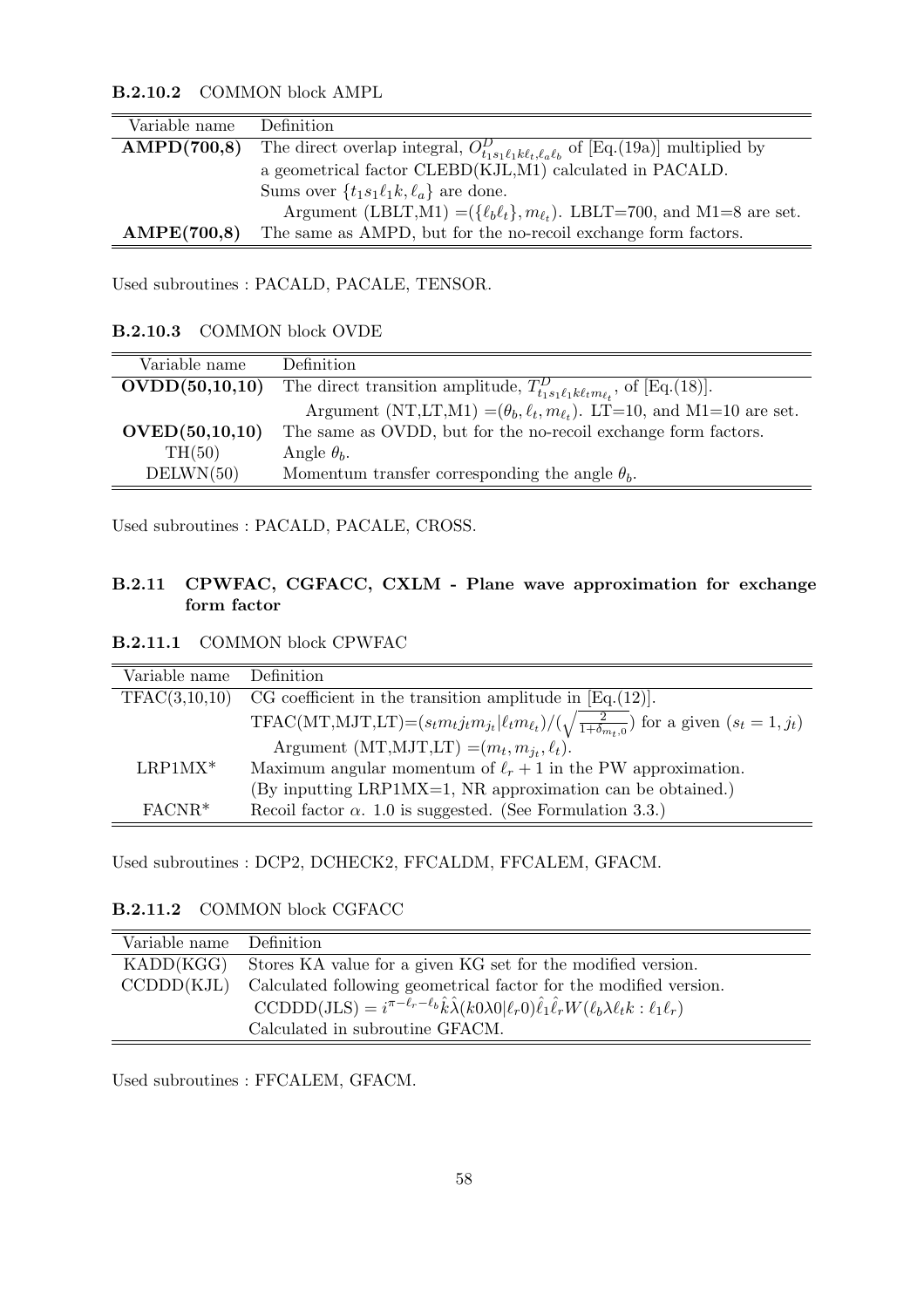| Variable name      | Definition                                                                                                                                                                                      |
|--------------------|-------------------------------------------------------------------------------------------------------------------------------------------------------------------------------------------------|
| XLMRI(LTL,LM1,NXA) | The distortion factor, $I_{\ell_t m_{\ell_t}}(r_a)$ , defined as                                                                                                                                |
|                    | $\frac{(4\pi)^{3/2}}{k_\alpha k_b}\sum_{\ell_a\ell_b}i^{\ell_a-\ell_b+\pi}\hat{\ell}_a(\ell_a 0\ell_t m_{\ell_t} \ell_b m_{\ell_t})d_{\ell_a\ell_t\ell_b}\chi_{\ell_b}(r_a)\chi_{\ell_a}(r_a).$ |
|                    | Argument (LTL, LM1, NXA) = $(\ell_t, m_{\ell_t}, r_a)$ .                                                                                                                                        |
| LLP1MX             | $LLP1MX=LIR(NLSMAX)+LAMMXD(1)+1.$                                                                                                                                                               |

B.2.11.3 COMMON block CXLM

Used subroutines : DCHECK2, FFCALDM, XLMCAL, FFCALEM, GFACM.

### B.3 List of Key variables

| Variable                                        | Function                                                                                      | Argument                                        | Current                      |                          | Stored                   |
|-------------------------------------------------|-----------------------------------------------------------------------------------------------|-------------------------------------------------|------------------------------|--------------------------|--------------------------|
|                                                 |                                                                                               | notation<br>dimension                           |                              | Calculated<br>subroutine | common                   |
| $\overline{\text{USAVP}(\text{NP}^*\text{N1})}$ | $R_{\ell_p}(r_1)$                                                                             | $(r_1 \times \# \text{ of } \ell_p)$            | $NPS^*N1X$                   | <b>BSAXON</b>            | <b>CBST</b>              |
| $USAVH(NH*N1)$                                  | $R_{\ell_h}(r_1)$                                                                             | $(r_1 \times \# \text{ of } \ell_h)$            | $NHS*N1X$                    | <b>BSAXON</b>            | $C\mathrm{BST}$          |
| $DISWA(LA*NA)$                                  | $\chi_{\ell_a}(r_a)$                                                                          | $(r_a \times \# \text{ of } \ell_a)$<br>LXA*NXA |                              | <b>OPT</b>               | <b>DISW</b>              |
| $DISWB(LB*NB)$                                  |                                                                                               | LXB*NXB<br>$(r_b \times \# \text{ of } \ell_b)$ |                              | <b>OPT</b>               | <b>DISW</b>              |
| ALPHA(NLSK,NT)                                  | $\frac{\chi_{\ell_b}(r_b)}{\alpha_{t_1s_1\ell_1k\ell_t}^{j_{t s_t \nu_1}}}$                   | $(\kappa, \ell_t)$                              | (30,6)                       |                          | <b>SPECFC</b>            |
|                                                 |                                                                                               | $\kappa = \{t_1s_1\ell_1k\}$                    |                              |                          |                          |
| VV(NI,12)                                       | $V_{t_1s_1k}^i(r)$                                                                            | $(r, \{t_1s_1k\})$                              | $\overline{\text{(NIN,12)}}$ | EFFINT(I)                | $\overline{\text{FFCC}}$ |
|                                                 |                                                                                               |                                                 |                              | $I=0$ , Dir.             | $I=1$ , Ex.              |
| DEFTY(NA)                                       | $\rho_P(r_2)$                                                                                 | r <sub>2</sub>                                  | $\overline{\text{NXA}}$      | DCP2                     | <b>CDENS</b>             |
| RHOD(NX,NI,LM)                                  | $\rho_{P,\lambda_2}^D(r_2',r)$                                                                | $(r'_2, r, \lambda_2)$                          | (NXA, NIN, LMM)              | PDENST(0)                | <b>CDENS</b>             |
|                                                 |                                                                                               |                                                 |                              | $0;$ Dir.                |                          |
| RHOT(NH,LM)                                     | $\rho_{P,\lambda_2\ell_t\ell_1}^D(r_a,r_1,r)$                                                 | $(r, \lambda_2)$                                | (NIN, LMM)                   | <b>FFCALD</b>            | Dim.                     |
|                                                 | (fixed $r_a r_1$ ; $\ell_t \ell_1$ )                                                          |                                                 |                              |                          |                          |
| RHOE(NX,NI,LM)                                  | $\rho_{P,\lambda_2}^E(r_2',r)$                                                                | $(r'_2, r, \lambda_2)$                          | (NXA, NIN, LMM)              | PDENST(1)                | <b>CDENS</b>             |
|                                                 |                                                                                               |                                                 |                              | 1; Ex.                   |                          |
| RHOT(NH,LM)                                     | $\rho_{P,\lambda_2\ell_t\ell_1}^E(r_b,r_1,r)$                                                 | $(r, \lambda_2)$                                | (NIN, LMM)                   | <b>FFCALE</b>            | Dim.                     |
|                                                 | (fixed $r_b r_1$ ; $\ell_t \ell_1$ )                                                          |                                                 |                              |                          |                          |
| $TRHO(N1,\overline{NL})$                        | $\rho^D_{T,\ell_1}(r_1)$                                                                      | $(r_1,\ell_1)$                                  | (N1X,5)                      | <b>FFCALD</b>            | Dim.                     |
| TRHO(N1,NI,KB)                                  | $\rho_{T,\ell_1\lambda_1\ell_c}^E(r_1,r)$                                                     | $(r_1,r,\beta))$                                | (N1X,NIN,KBB)                | <b>TRECAL</b>            | <b>TREDEN</b>            |
|                                                 |                                                                                               | $\beta = \{\ell_1 \lambda_1 \ell_c\}$           |                              |                          |                          |
| GGRI(KF, NA)                                    | $f_{\gamma}^D(r_a)$                                                                           | $(\gamma, r_a)$                                 | (KFM, NXA)                   | <b>FFCALD</b>            | $\overline{\text{CGGR}}$ |
|                                                 | $\gamma = \{t_1s_1\ell_1k\ell_t\}$                                                            |                                                 |                              |                          |                          |
| GGRIE(KF, NA)                                   | $f_\gamma^{NR}(r_a)$                                                                          | $(\gamma, r_a)$                                 | (KFM, NXA)                   | <b>FFCALE</b>            | CGGR                     |
| GGRI(KA,NH,NL)                                  | $G_{t_1s_1\ell_1\ell_b\lambda}^k(r_b,r)$                                                      | $(\alpha, r, \eta)$                             | (KAA, NOU, L1X)              | <b>FFCALE</b>            | Dim.                     |
|                                                 | (fixed $r_b$ )                                                                                | $\alpha = {\ell_b \lambda}$                     |                              |                          |                          |
|                                                 |                                                                                               | $\eta = \{t_1s_1\ell_1\}$                       |                              |                          |                          |
| FFRIT(JLS)                                      | $f_{\gamma,\ell_b\ell_a}^E(r_b,r_a)$                                                          | $\{\gamma, \ell_b \ell_a\}$                     | (KJL)                        | <b>FFCALE</b>            | <b>TAPE</b>              |
|                                                 |                                                                                               | (fixed $r_b, r_a$ )                             |                              |                          |                          |
| AMPD(KF, M1)                                    |                                                                                               | $(\gamma, m_{\ell_t})$                          | (700, 8)                     | PACALD(1)                | <b>AMPL</b>              |
| AMPE(KF, M1)                                    |                                                                                               | $(\gamma, m_{\ell_t})$                          | (700, 8)                     | <b>PACALE</b>            | <b>AMPL</b>              |
| AMPE(KF, M1)                                    | $\overline{O^D_{\gamma,\ell_a\ell_b}^{\Sigma_{\ell_a\ell_b}}\over O^E_{\gamma,\ell_a\ell_b}}$ | $(\gamma,m_{\ell_t})$                           | (700, 8)                     | PACALD(2)                | <b>AMPL</b>              |
| OVDD(NT,LT,M1)                                  | $T^{D}_{\ell_{t}m_{\ell_{\tau}}}(\ddot{k}_{b})$                                               | $(\theta_b, \ell_t, m_{\ell_t})$                | (50,10,10)                   | <b>PACALD</b>            | <b>OVED</b>              |
| OVED(NT,LT,M1)                                  | $T_{\ell_{t}m_{\ell_{t}}}^{E}(\hat{k}_{b})$                                                   | $(\theta_b, \ell_t, m_{\ell_t})$                | (50,10,10)                   | <b>PACALE</b>            | <b>OVED</b>              |
|                                                 |                                                                                               |                                                 |                              |                          |                          |